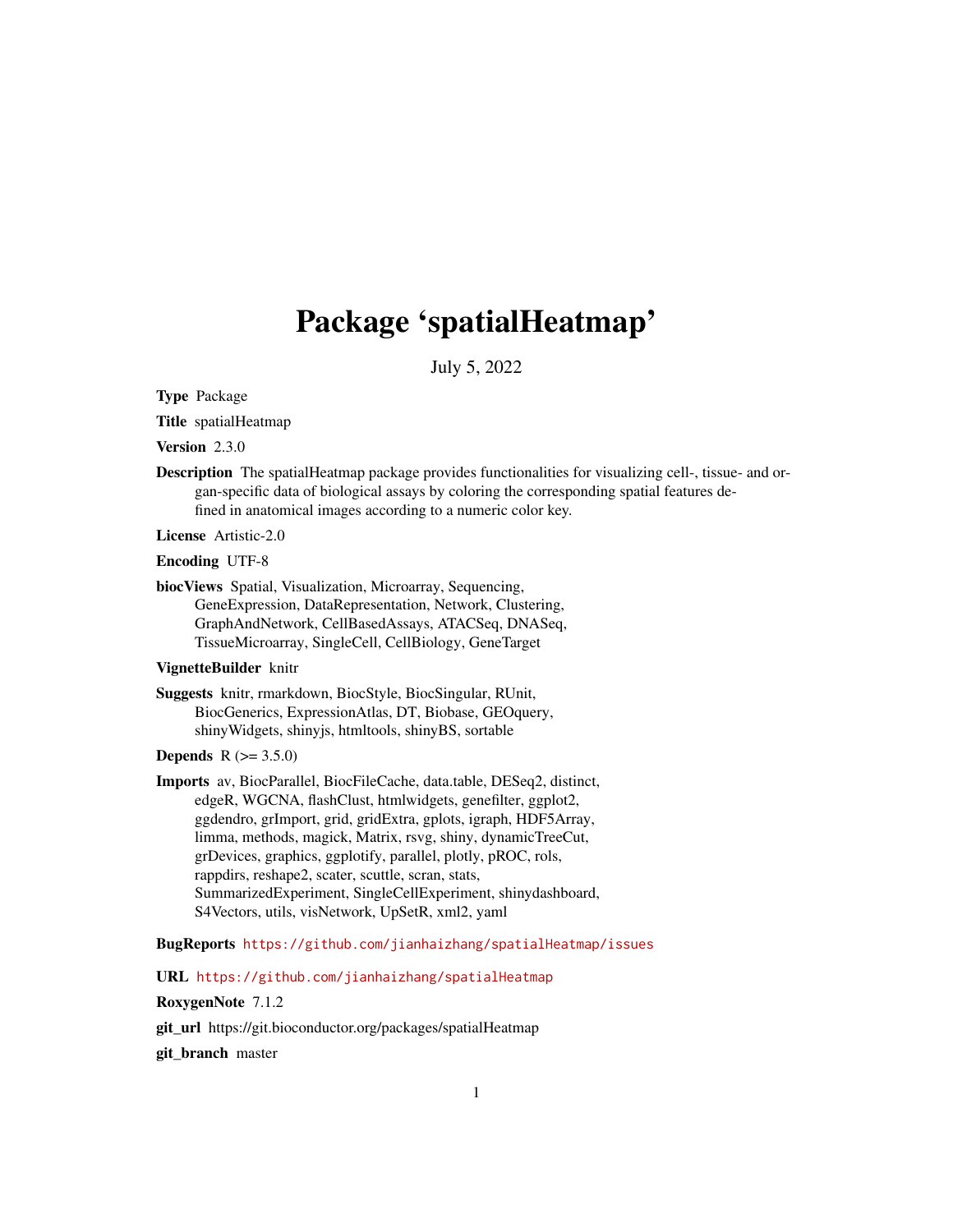git\_last\_commit 28c2c4f git\_last\_commit\_date 2022-04-26 Date/Publication 2022-07-05 Author Jianhai Zhang [aut, trl, cre], Jordan Hayes [aut], Le Zhang [aut], Bing Yang [aut], Wolf Frommer [aut], Julia Bailey-Serres [aut], Thomas Girke [aut]

Maintainer Jianhai Zhang <jzhan067@ucr.edu>

# R topics documented:

|     | $\mathbf{3}$ |
|-----|--------------|
|     | 12           |
|     | 16           |
|     | 19           |
|     | 20           |
| 21  |              |
|     | 23           |
|     | 25           |
| 27  |              |
| 31  |              |
|     | 36           |
| 38  |              |
| -39 |              |
| 42  |              |
| 43  |              |
| 44  |              |
|     | 46           |
| 47  |              |
| 49  |              |
| 53  |              |
|     | 54           |
| 55  |              |
|     | 59           |
| 61  |              |
|     | 66           |
| 69  |              |
| 71  |              |
|     | 72           |
| 73  |              |
| 74  |              |
|     | 75           |
| 76  |              |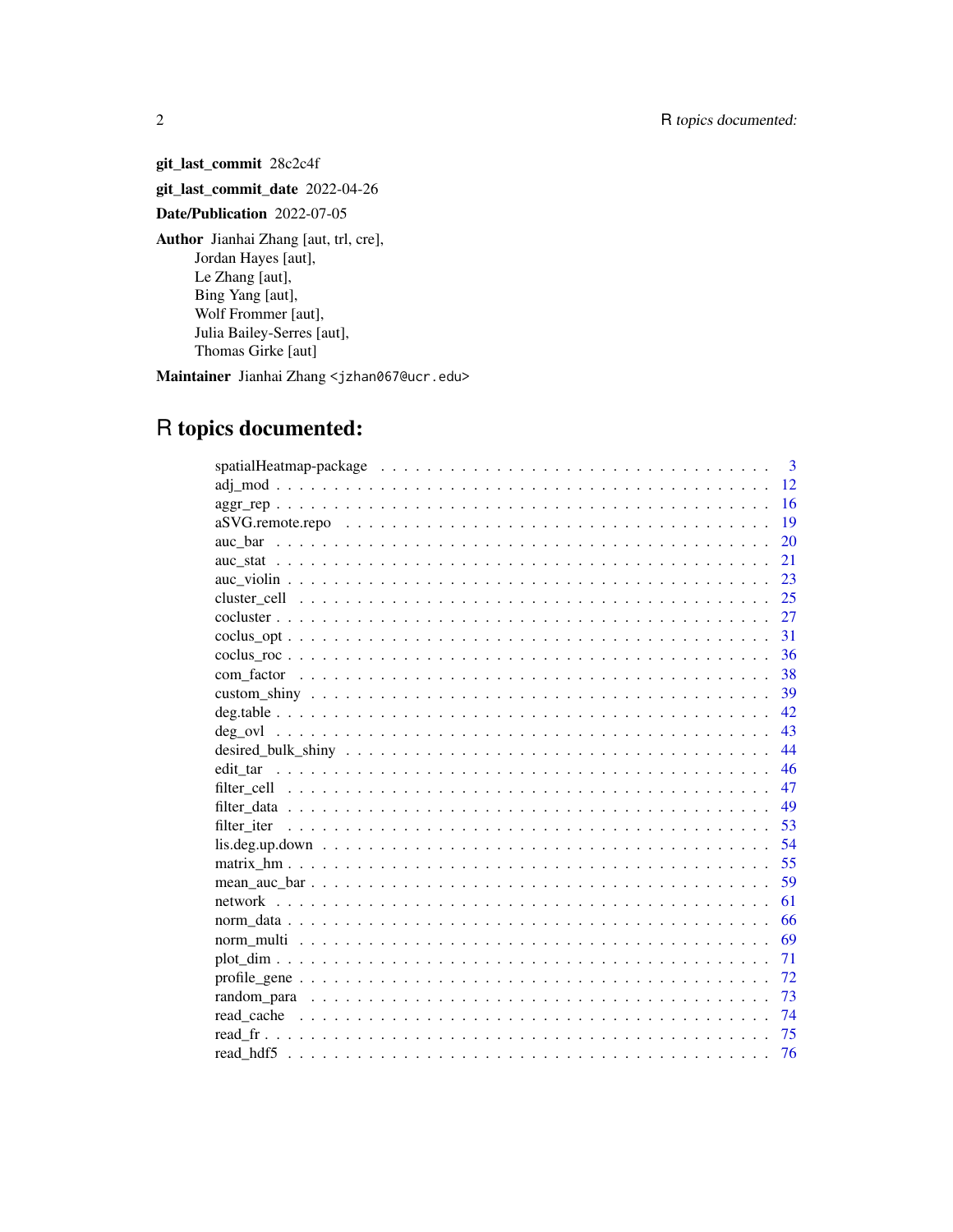<span id="page-2-0"></span>

| Index |  |  |  |  |  |  |  |  |  |  |  |  |  |  |  |  |  | 126 |
|-------|--|--|--|--|--|--|--|--|--|--|--|--|--|--|--|--|--|-----|

spatialHeatmap-package

*spatialHeatmap Spatial Heatmap, Matrix Heatmap, Network*

#### **Description**

The spatialHeatmap package provides functionalities for visualizing cell-, tissue- and organ-specific data of biological assays by coloring the corresponding spatial features defined in anatomical images according to a numeric color key.

# Details

The DESCRIPTION file: This package was not yet installed at build time.

Index: This package was not yet installed at build time.

The spatialHeatmap package provides functionalities for visualizing cell-, tissue- and organ-specific data of biological assays by coloring the corresponding spatial features defined in anatomical images according to a numeric color key. The color scheme used to represent the assay values can be customized by the user. This core functionality is called a spatial heatmap plot. It is enhanced with nearest neighbor visualization tools for groups of measured items (e.g. gene modules) sharing related abundance profiles, including matrix heatmaps combined with hierarchical clustering dendrograms and network representations. The functionalities of spatialHeatmap can be used either in a command-driven mode from within R or a graphical user interface (GUI) provided by a Shiny App that is also part of this package. While the R-based mode provides flexibility to customize and automate analysis routines, the Shiny App includes a variety of convenience features that will appeal to many biologists. Moreover, the Shiny App has been designed to work on both local computers as well as server-based deployments (e.g. cloud-based or custom servers) that can be accessed remotely as a centralized web service for using spatialHeatmap's functionalities with community and/or private data.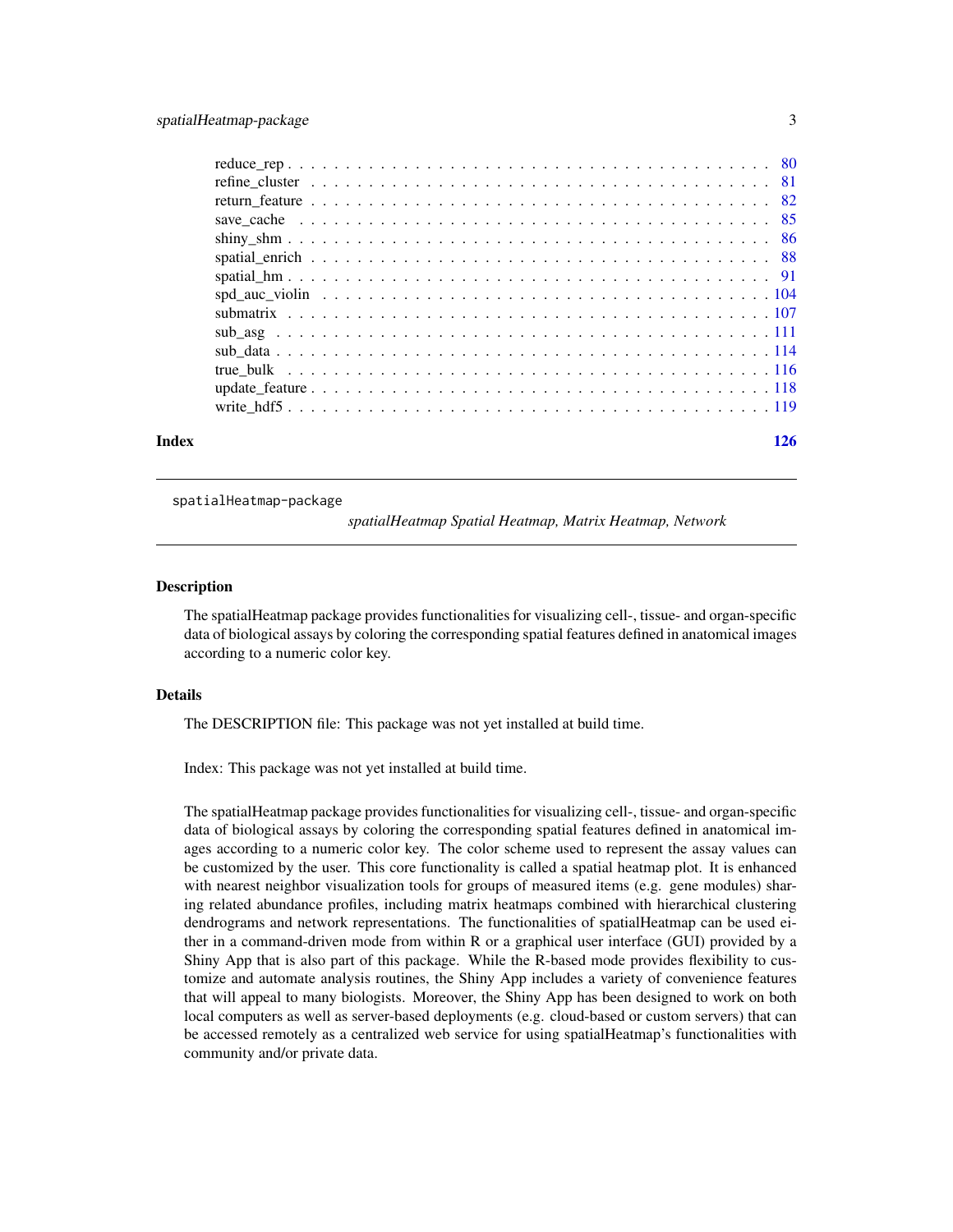As anatomical images the package supports both tissue maps from public repositories and custom images provided by the user. In general any type of image can be used as long as it can be provided in SVG (Scalable Vector Graphics) format, where the corresponding spatial features have been defined (see aSVG below). The numeric values plotted onto a spatial heatmap are usually quantitative measurements from a wide range of profiling technologies, such as microarrays, next generation sequencing (e.g. RNA-Seq and scRNA-Seq), proteomics, metabolomics, or many other small- or large-scale experiments. For convenience, several preprocessing and normalization methods for the most common use cases are included that support raw and/or preprocessed data. Currently, the main application domains of the spatialHeatmap package are numeric data sets and spatially mapped images from biological and biomedical areas. Moreover, the package has been designed to also work with many other spatial data types, such a population data plotted onto geographic maps. This high level of flexibility is one of the unique features of spatialHeatmap. Related software tools for biological applications in this field are largely based on pure web applications (Winter et al. 2007; Waese et al. 2017) or local tools (Maag 2018; Muschelli, Sweeney, and Crainiceanu 2014) that typically lack customization functionalities. These restrictions limit users to utilizing pre-existing expression data and/or fixed sets of anatomical image collections. To close this gap for biological use cases, we have developed spatialHeatmap as a generic R/Bioconductor package for plotting quantitative values onto any type of spatially mapped images in a programmable environment and/or in an intuitive to use GUI application.

### Author(s)

NA Author: NA Jianhai Zhang (PhD candidate at Genetics, Genomics and Bioinformatics, University of California, Riverside), Dr. Thomas Girke (Professor at Department of Botany and Plant Sciences, University of California, Riverside) Maintainer: NA Jianhai Zhang <jzhan067@ucr.edu; zhang.jianhai@hotmail.com>.

#### References

https://www.w3schools.com/graphics/svg\_intro.asp

https://shiny.rstudio.com/tutorial/

https://shiny.rstudio.com/articles/datatables.html

https://rstudio.github.io/DT/010-style.html

https://plot.ly/r/heatmaps/

https://www.gimp.org/tutorials/

https://inkscape.org/en/doc/tutorials/advanced/tutorial-advanced.en.html

http://www.microugly.com/inkscape-quickguide/

https://cran.r-project.org/web/packages/visNetwork/vignettes/Introduction-to-visNetwork.html

https://github.com/ebi-gene-expression-group/anatomogram/tree/master/src/svg

Winter, Debbie, Ben Vinegar, Hardeep Nahal, Ron Ammar, Greg V Wilson, and Nicholas J Provart. 2007. "An 'Electronic Fluorescent Pictograph' Browser for Exploring and Analyzing Large-Scale Biological Data Sets." PLoS One 2 (8): e718

Waese, Jamie, Jim Fan, Asher Pasha, Hans Yu, Geoffrey Fucile, Ruian Shi, Matthew Cumming, et al. 2017. "EPlant: Visualizing and Exploring Multiple Levels of Data for Hypothesis Generation in Plant Biology." Plant Cell 29 (8): 1806–21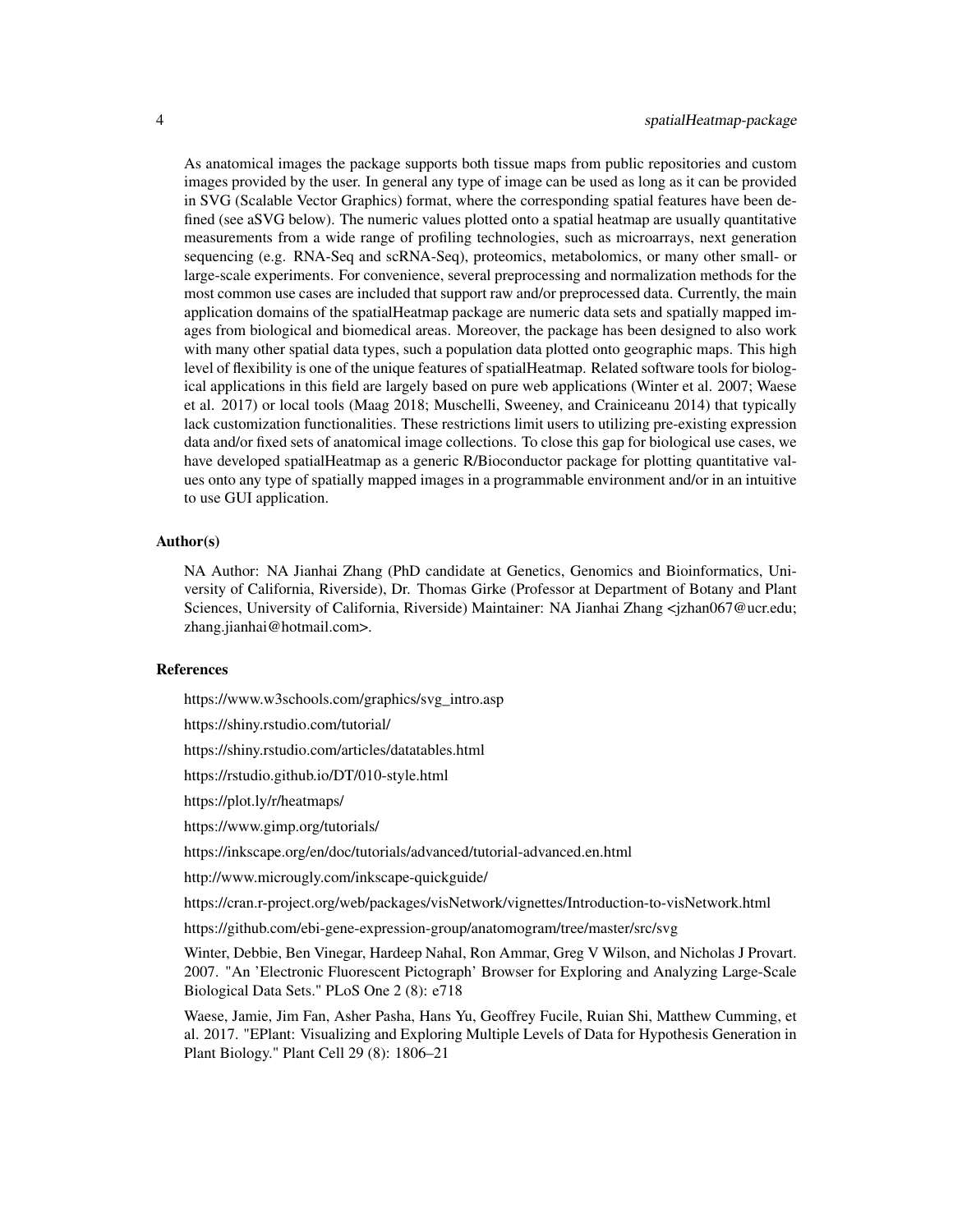Cardoso-Moreira, Margarida, Jean Halbert, Delphine Valloton, Britta Velten, Chunyan Chen, Yi Shao, Angelica Liechti, et al. 2019. "Gene Expression Across Mammalian Organ Development." Nature 571 (7766): 505–9

Keays, Maria. 2019. ExpressionAtlas: Download Datasets from EMBL-EBI Expression Atlas

Love, Michael I., Wolfgang Huber, and Simon Anders. 2014. "Moderated Estimation of Fold Change and Dispersion for RNA-Seq Data with DESeq2." Genome Biology 15 (12): 550. doi:10.1186/s13059- 014-0550-8

McCarthy, Davis J., Chen, Yunshun, Smyth, and Gordon K. 2012. "Differential Expression Analysis of Multifactor RNA-Seq Experiments with Respect to Biological Variation." Nucleic Acids Research 40 (10): 4288–97

Maag, Jesper L V. 2018. "Gganatogram: An R Package for Modular Visualisation of Anatograms and Tissues Based on Ggplot2." F1000Res. 7 (September): 1576

Muschelli, John, Elizabeth Sweeney, and Ciprian Crainiceanu. 2014. "BrainR: Interactive 3 and 4D Images of High Resolution Neuroimage Data." R J. 6 (1): 41–48

Morgan, Martin, Valerie Obenchain, Jim Hester, and Hervé Pagès. 2018. SummarizedExperiment: SummarizedExperiment Container

Winston Chang, Joe Cheng, JJ Allaire, Yihui Xie and Jonathan McPherson (2017). shiny: Web Application Framework for R. R package version 1.0.3. https://CRAN.R-project.org/package=shiny

Winston Chang and Barbara Borges Ribeiro (2017). shinydashboard: Create Dashboards with 'Shiny'. R package version 0.6.1. https://CRAN.R-project.org/package=shinydashboard

Paul Murrell (2009). Importing Vector Graphics: The grImport Package for R. Journal of Statistical Software, 30(4), 1-37. URL http://www.jstatsoft.org/v30/i04/.

Jeroen Ooms (2017). rsvg: Render SVG Images into PDF, PNG, PostScript, or Bitmap Arrays. R package version 1.1. https://CRAN.R-project.org/package=rsvg

H. Wickham. ggplot2: Elegant Graphics for Data Analysis. Springer-Verlag New York, 2016.

Yihui Xie (2016). DT: A Wrapper of the JavaScript Library 'DataTables'. R package version 0.2. https://CRAN.R-project.org/package=DT

Baptiste Auguie (2016). gridExtra: Miscellaneous Functions for "Grid" Graphics. R package version 2.2.1. https://CRAN.R-project.org/package=gridExtra

Andrie de Vries and Brian D. Ripley (2016). ggdendro: Create Dendrograms and Tree Diagrams Using 'ggplot2'. R package version 0.1-20. https://CRAN.R-project.org/package=ggdendro

Langfelder P and Horvath S, WGCNA: an R package for weighted correlation network analysis. BMC Bioinformatics 2008, 9:559 doi:10.1186/1471-2105-9-559

Peter Langfelder, Steve Horvath (2012). Fast R Functions for Robust Correlations and Hierarchical Clustering. Journal of Statistical Software, 46(11), 1-17. URL http://www.jstatsoft.org/v46/i11/.

Simon Urbanek and Jeffrey Horner (2015). Cairo: R graphics device using cairo graphics library for creating high-quality bitmap (PNG, JPEG, TIFF), vector (PDF, SVG, PostScript) and display (X11 and Win32) output. R package version 1.5-9. https://CRAN.R-project.org/package=Cairo

R Core Team (2017). R: A language and environment for statistical computing. R Foundation for Statistical Computing, Vienna, Austria. URL https://www.R-project.org/.

Duncan Temple Lang and the CRAN Team (2017). XML: Tools for Parsing and Generating XML Within R and S-Plus. R package version 3.98-1.9. https://CRAN.R-project.org/package=XML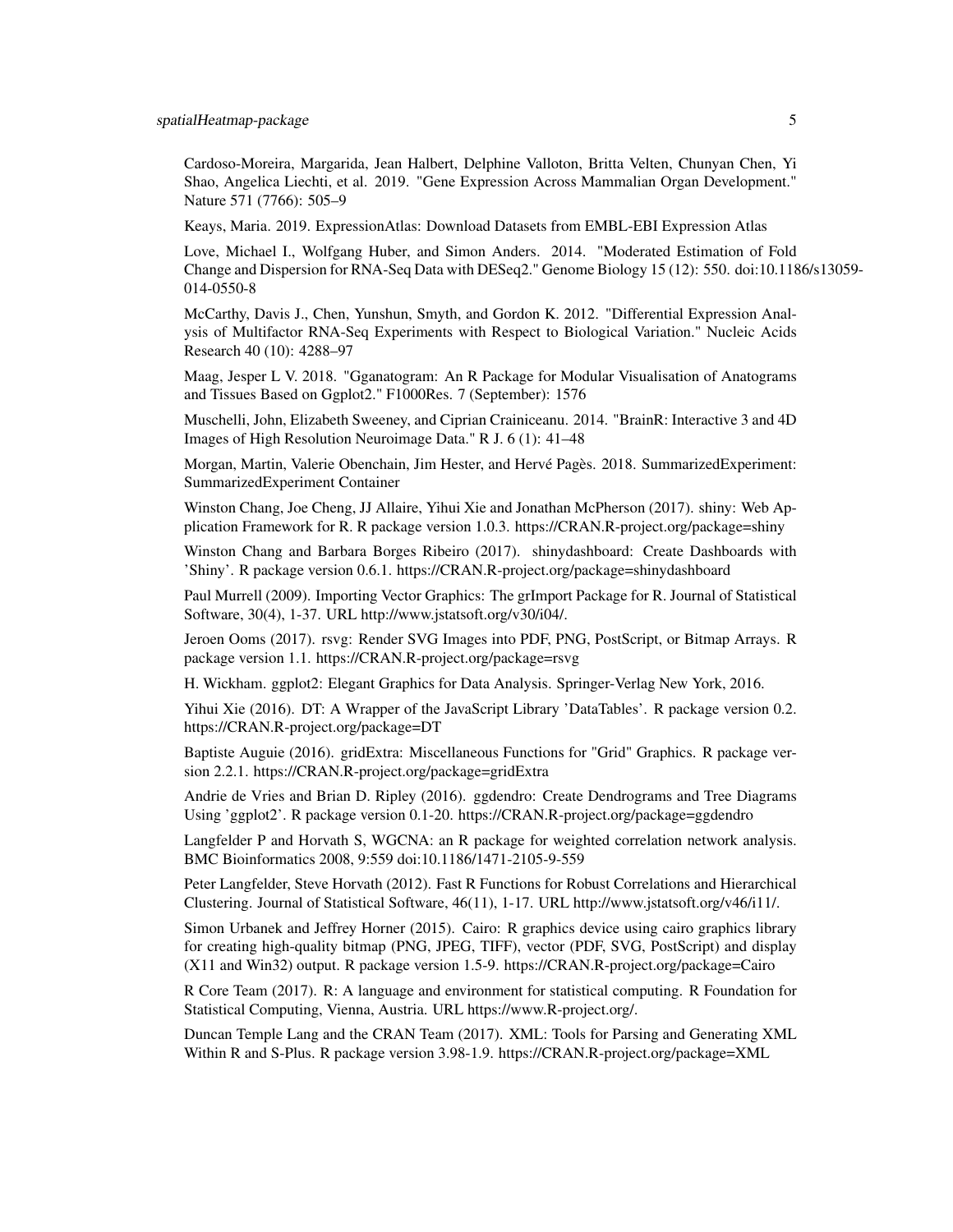Carson Sievert, Chris Parmer, Toby Hocking, Scott Chamberlain, Karthik Ram, Marianne Corvellec and Pedro Despouy (NA). plotly: Create Interactive Web Graphics via 'plotly.js'. https://plot.ly/r, https://cpsievert.github.io/plotly\_book/, https://github.com/ropensci/plotly.

Matt Dowle and Arun Srinivasan (2017). data.table: Extension of 'data.frame'. R package version 1.10.4. https://CRAN.R-project.org/package=data.table

R. Gentleman, V. Carey, W. Huber and F. Hahne (2017). genefilter: genefilter: methods for filtering genes from high-throughput experiments. R package version 1.58.1.

Peter Langfelder, Steve Horvath (2012). Fast R Functions for Robust Correlations and Hierarchical Clustering. Journal of Statistical Software, 46(11), 1-17. URL http://www.jstatsoft.org/v46/i11/.

Almende B.V., Benoit Thieurmel and Titouan Robert (2017). visNetwork: Network Visualization using 'vis.js' Library. R package version 2.0.1. https://CRAN.R-project.org/package=visNetwork

Lori Shepherd and Martin Morgan (2020). BiocFileCache: Manage Files Across Sessions. R package version 1.12.1.

#### See Also

[norm\\_data](#page-65-1), [aggr\\_rep](#page-15-1), [filter\\_data](#page-48-1), [spatial\\_hm](#page-90-1), [submatrix](#page-106-1), [adj\\_mod](#page-11-1), [matrix\\_hm](#page-54-1), [network](#page-60-1), [return\\_feature](#page-81-1), [update\\_feature](#page-117-1), [shiny\\_shm](#page-85-1), [custom\\_shiny](#page-38-1)

#### Examples

## In the following examples, the 2 toy data come from an RNA-seq analysis on development of 7 ## chicken organs under 9 time points (Cardoso-Moreira et al. 2019). For conveninece, they are ## included in this package. The complete raw count data are downloaded using the R package ## ExpressionAtlas (Keays 2019) with the accession number "E-MTAB-6769". Toy data1 is used as a ## "data frame" input to exemplify data of simple samples/conditions, while toy data2 as ## "SummarizedExperiment" to illustrate data involving complex samples/conditions.

## Set up toy data.

```
# Access toy data1.
cnt.chk.simple <- system.file('extdata/shinyApp/example/count_chicken_simple.txt',
package='spatialHeatmap')
df.chk <- read.table(cnt.chk.simple, header=TRUE, row.names=1, sep='\t', check.names=FALSE)
# Columns follow the namig scheme "sample__condition", where "sample" and "condition" stands
# for organs and time points respectively.
df.chk[1:3, ]
```

```
# A column of gene annotation can be appended to the data frame, but is not required.
ann <- paste0('ann', seq_len(nrow(df.chk))); ann[1:3]
df.chk <- cbind(df.chk, ann=ann); df.chk[1:3, ]
```
# Access toy data2.

```
cnt.chk <- system.file('extdata/shinyApp/example/count_chicken.txt', package='spatialHeatmap')
count.chk <- read.table(cnt.chk, header=TRUE, row.names=1, sep='\t')
count.chk[1:3, 1:5]
```
# A targets file describing samples and conditions is required for toy data2. It should be made # based on the experiment design, which is accessible through the accession number "E-MTAB-6769" # in the R package ExpressionAtlas. An example targets file is included in this package and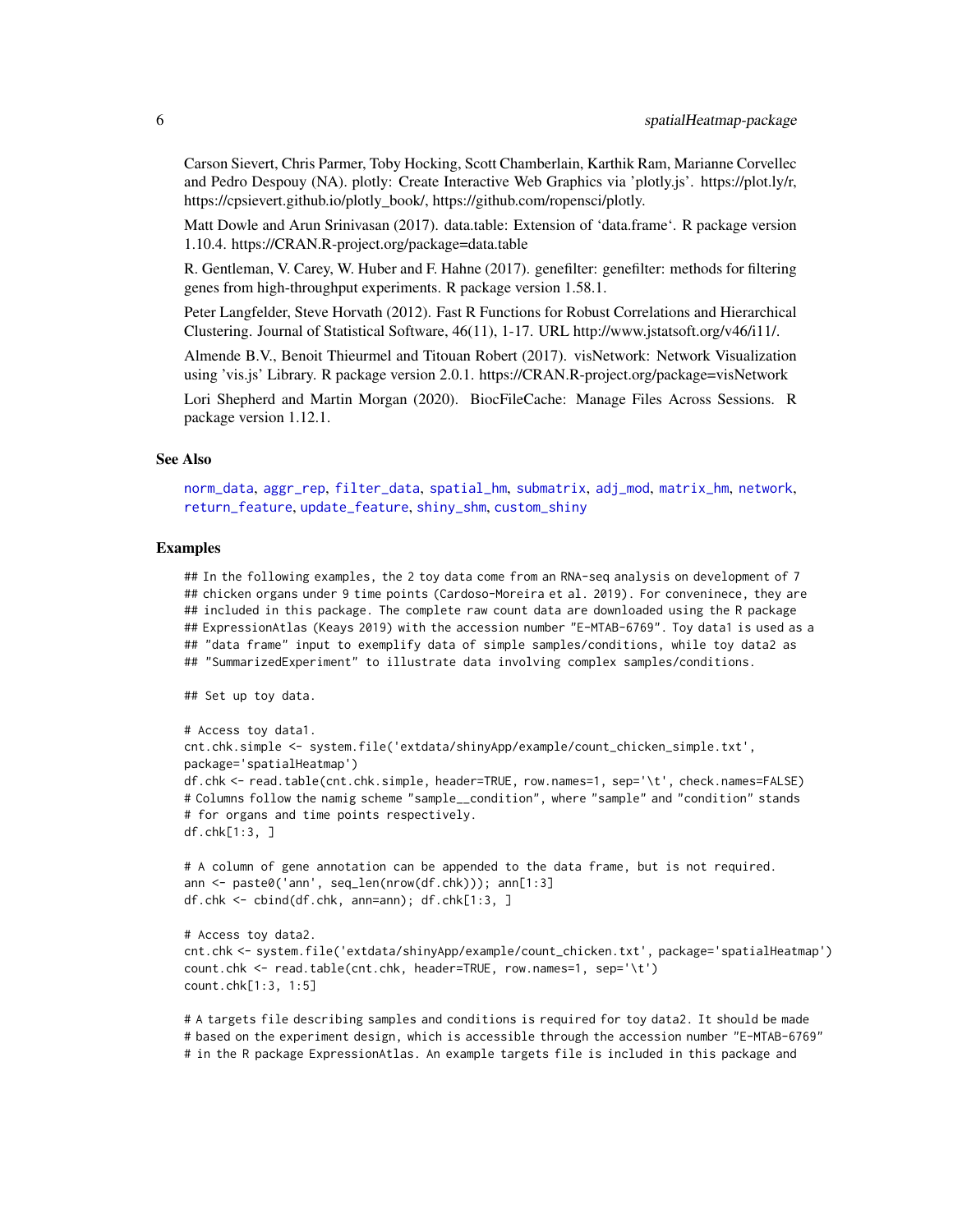### spatialHeatmap-package 7

```
# accessed below.
# Access the example targets file.
tar.chk <- system.file('extdata/shinyApp/example/target_chicken.txt', package='spatialHeatmap')
target.chk <- read.table(tar.chk, header=TRUE, row.names=1, sep='\t')
# Every column in toy data2 corresponds with a row in targets file.
target.chk[1:5, ]
# Store toy data2 in "SummarizedExperiment".
library(SummarizedExperiment)
se.chk <- SummarizedExperiment(assay=count.chk, colData=target.chk)
# The "rowData" slot can store a data frame of gene annotation, but not required.
rowData(se.chk) <- DataFrame(ann=ann)
## As conventions, raw sequencing count data should be normalized, aggregated, and filtered to
## reduce noise.
# Normalize count data.
# The normalizing function "calcNormFactors" (McCarthy et al. 2012) with default settings is used.
df.nor.chk <- norm_data(data=df.chk, norm.fun='CNF', log2.trans=TRUE)
se.nor.chk <- norm_data(data=se.chk, norm.fun='CNF', log2.trans=TRUE)
# Aggregate count data.
# Aggregate "sample__condition" replicates in toy data1.
df.aggr.chk <- aggr_rep(data=df.nor.chk, aggr='mean')
df.aggr.chk[1:3, ]
# Aggregate "sample_condition" replicates in toy data2, where "sample" is "organism_part" and
# "condition" is "age".
se.aggr.chk <- aggr_rep(data=se.nor.chk, sam.factor='organism_part', con.factor='age', aggr='mean')
assay(se.aggr.chk)[1:3, 1:3]
# Filter out genes with low counts and low variance. Genes with counts over 5 (log2 unit) in at
# least 1% samples (pOA), and coefficient of variance (CV) between 0.2 and 100 are retained.
# Filter toy data1.
df.fil.chk <- filter_data(data=df.aggr.chk, pOA=c(0.01, 5), CV=c(0.2, 100), dir=NULL)
# Filter toy data2.
se.fil.chk <- filter_data(data=se.aggr.chk, sam.factor='organism_part', con.factor='age',
pOA=c(0.01, 5), CV=c(0.2, 100), dir=NULL)
## Spatial heatmaps.
```
# To make spatial heatmaps, a pair of formatted data and pre-annotated SVG (aSVG) file are # required. If the data is a "data frame", the formatting is to use the naming scheme # "sample\_\_condition" in column names. If "SummarizedExperiment", the "sample" and "condition" # replicates should be defined in the "colData" slot. In the aSVG, each spatial feature has a # unique identifier. The numeric values are mapped to spatial features and translated into # colors according to their identifiers programatically. The mapped images are called spatial # heatmaps.

# The following shows how to download the corresponding pre-annotated aSVG file from the EBI # SVG repository based on above tissues and species involved, i.e. c('heart', 'brain') and # c('gallus') respectively. See the function "return\_feature" for details. An empty directory # is recommended so as to avoid overwriting existing SVG files. Here "tmp.dir" is used.

# To meet the package building requirements, the code of querying aSVG remotely is not evaluated. # The matching aSVG "gallus\_gallus.svg" is included in this package and accessed.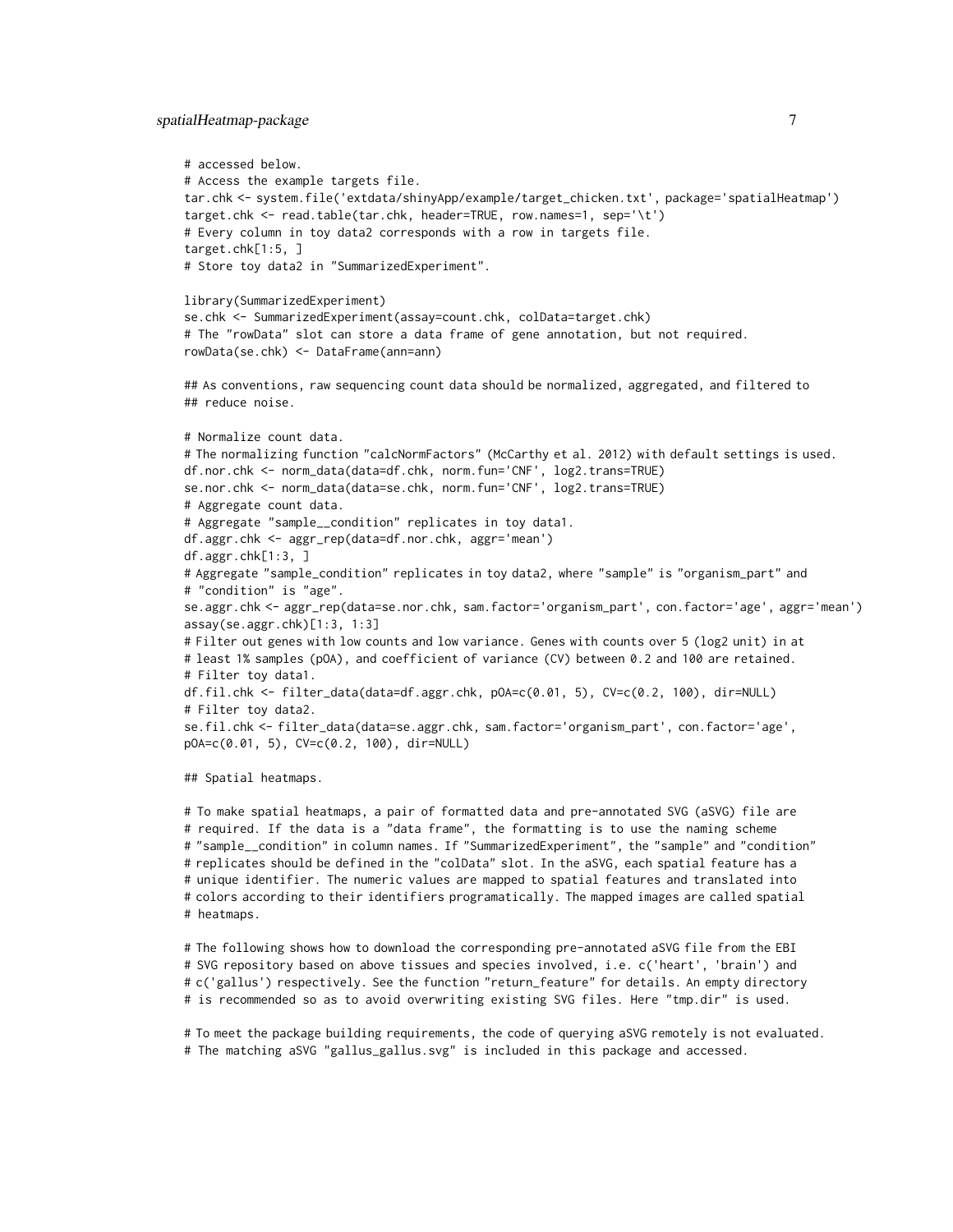```
# Make an empty directory "tmp.dir" if not exist.
tmp.dir <- paste0(normalizePath(tempdir(check=TRUE), winslash="/", mustWork=FALSE), '/shm')
# Remote aSVG repos.
data(aSVG.remote.repo)
tmp.dir <- normalizePath(tempdir(check=TRUE), winslash="/", mustWork=FALSE)
tmp.dir.ebi <- paste0(tmp, '/ebi.zip')
tmp.dir.shm <- paste0(tmp, '/shm.zip')
# Download the remote aSVG repos as zip files. According to Bioconductor's
# requirements, downloadings are not allowed inside functions, so the repos are
# downloaded before calling "return_feature".
download.file(aSVG.remote.repo$ebi, tmp.dir.ebi)
download.file(aSVG.remote.repo$shm, tmp.dir.shm)
remote <- list(tmp.dir.ebi, tmp.dir.shm)
# Query aSVGs from remote repos.
feature.df <- return_feature(feature=c('heart', 'brain'), species=c('gallus'), dir=tmp.dir,
match.only=FALSE, remote=remote)
feature.df
# The path of matching aSVG.
svg.chk <- paste0(tmp.dir, '/gallus_gallus.svg')
# Get the matching aSVG path from the package.
svg.chk <- system.file("extdata/shinyApp/example", "gallus_gallus.svg",
package="spatialHeatmap")
# Plot spatial heatmaps on gene "ENSGALG00000019846". In the middle are spatial heatmaps. Only
# aSVG features with matching countparts in data are colored. On the right is the legend plot,
# only the matching features are labeled.
# Toy data1.
spatial_hm(svg.path=svg.chk, data=df.fil.chk, ID='ENSGALG00000019846', height=0.4,
legend.r=1.9, sub.title.size=7, ncol=3)
# Save spaital heatmaps as HTML and video files by assigning "tmp.dir" to "out.dir".
tmp.dir <- paste0(normalizePath(tempdir(check=TRUE), winslash="/", mustWork=FALSE), '/shm')
spatial_hm(svg.path=svg.chk, data=df.fil.chk, ID='ENSGALG00000019846', height=0.4, legend.r=1.9,
sub.title.size=7, ncol=3, out.dir=tmp.dir)
# Toy data2.
spatial_hm(svg.path=svg.chk, data=se.fil.chk, ID='ENSGALG00000019846', legend.r=1.9,
legend.nrow=2, sub.title.size=7, ncol=3)
# When plot spatial heatmaps, the data can also come as as a simple vector. The following
# gives an example on a vector of 3 random values.
# Random values.
vec <- sample(1:100, 3)
# Name the vector slots. The last name is assumed as a random sample without a matching
# feature in aSVG.
names(vec) <- c('brain', 'heart', 'notMapped')
vec
# Plot.
```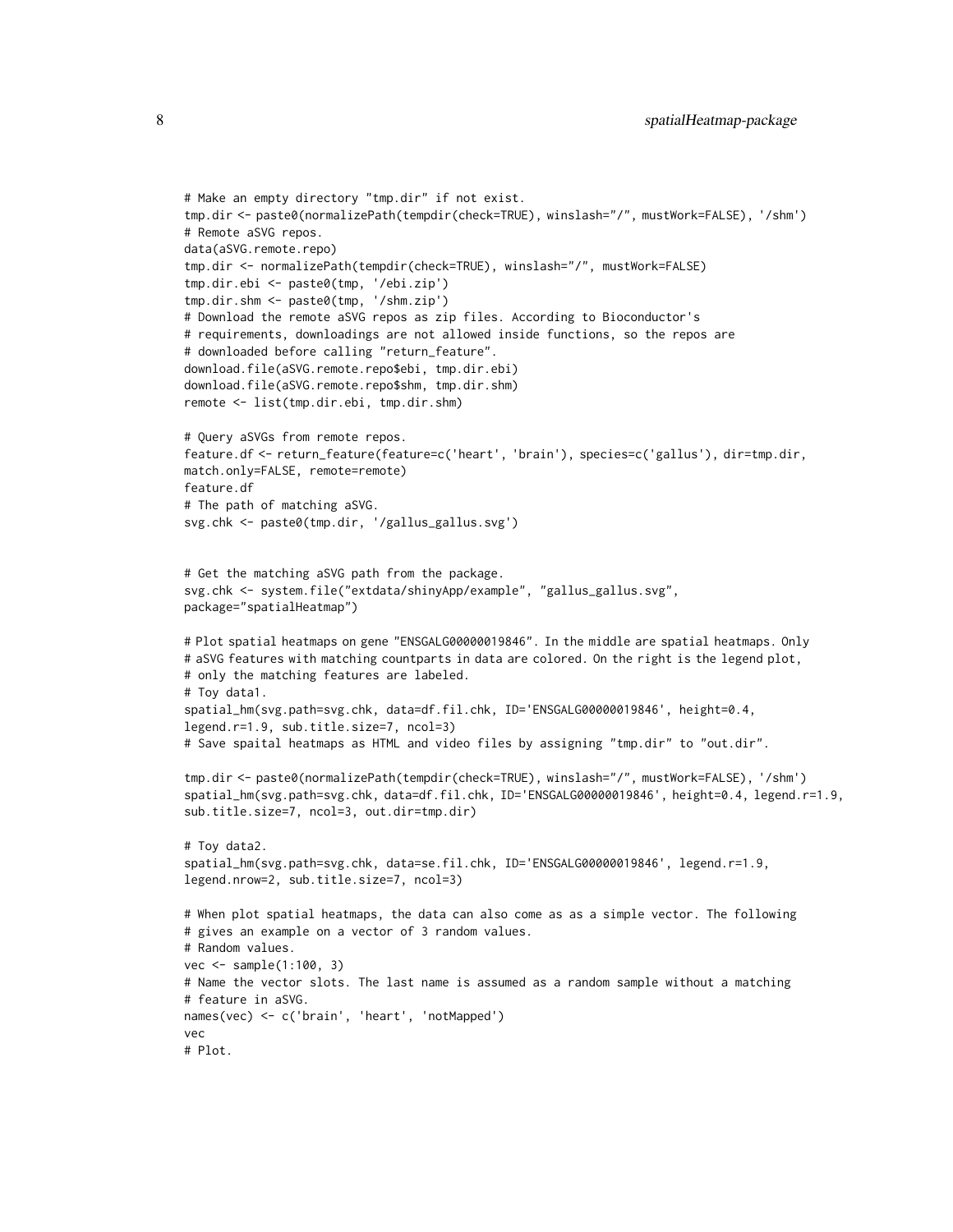```
spatial_hm(svg.path=svg.chk, data=vec, ID='geneX', height=0.6, legend.r=1.5, ncol=1)
# Plot spatial heatmaps on aSVGs of two Arabidopsis thaliana development stages.
# Make up a random numeric data frame.
df.test <- data.frame(matrix(sample(x=1:100, size=50, replace=TRUE), nrow=10))
colnames(df.test) <- c('shoot_totalA__condition1', 'shoot_totalA__condition2',
'shoot_totalB__condition1', 'shoot_totalB__condition2', 'notMapped')
rownames(df.test) <- paste0('gene', 1:10) # Assign row names
df.test[1:3, ]
# aSVG of development stage 1.
svg1 <- system.file("extdata/shinyApp/example", "arabidopsis.thaliana_organ_shm1.svg",
package="spatialHeatmap")
# aSVG of development stage 2.
svg2 <- system.file("extdata/shinyApp/example", "arabidopsis.thaliana_organ_shm2.svg",
package="spatialHeatmap")
# Spatial heatmaps.
spatial_hm(svg.path=c(svg1, svg2), data=df.test, ID=c('gene1'), height=0.8, legend.r=1.6,
preserve.scale=TRUE)
## If users want to use custom identifiers for spatial features in the aSVG file, the function
# "update_feature" should be used. For illustration purpose, the aSVG "gallus_gallus.svg" in
# this package is copied to 'tmp.dir' as example.
# Make an empty directory "tmp.dir" if not exist.
tmp.dir <- paste0(normalizePath(tempdir(check=TRUE), winslash="/", mustWork=FALSE), '/shm')
# Make a copy of "gallus_gallus.svg".
file.copy(from=svg.chk, to=tmp.dir, overwrite=FALSE)
# Remote aSVG repos.
data(aSVG.remote.repo)
tmp.dir <- normalizePath(tempdir(check=TRUE), winslash="/", mustWork=FALSE)
tmp.dir.ebi <- paste0(tmp, '/ebi.zip')
tmp.dir.shm <- paste0(tmp, '/shm.zip')
# Download the remote aSVG repos as zip files. According to Bioconductor's
# requirements, downloadings are not allowed inside functions, so the repos are
# downloaded before calling "return_feature".
download.file(aSVG.remote.repo$ebi, tmp.dir.ebi)
download.file(aSVG.remote.repo$shm, tmp.dir.shm)
remote <- list(tmp.dir.ebi, tmp.dir.shm)
# Query "gallus_gallus.svg" in remote repos.
feature.df <- return_feature(feature=c('heart', 'brain'), species=c('gallus'), dir=tmp.dir,
match.only=TRUE, remote=remote)
feature.df
# New features.
ft.new <- c('BRAIN', 'HEART')
# Add new features to the first column.
feature.df.new <- cbind(featureNew=ft.new, feature.df)
feature.df.new
# Update features.
```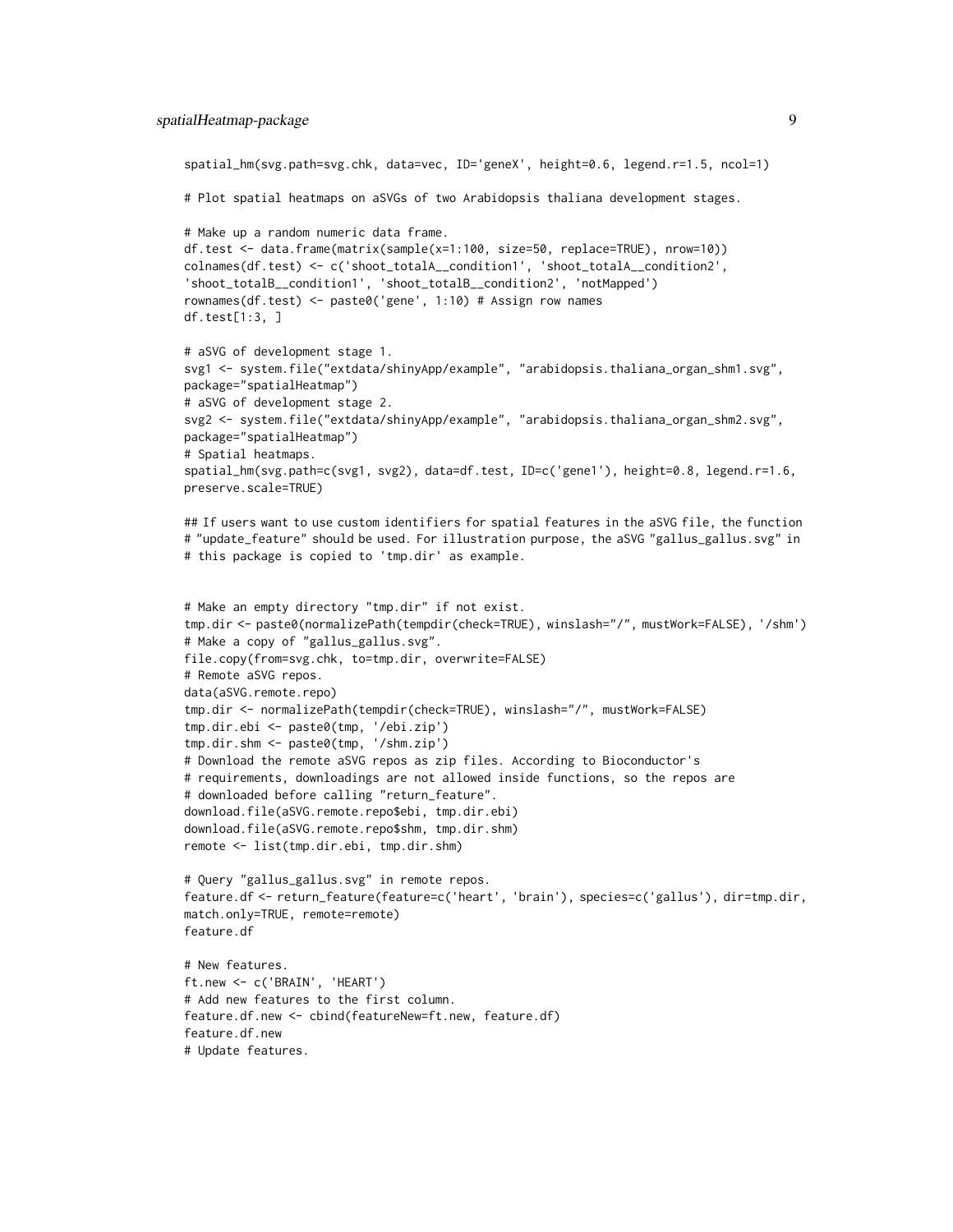update\_feature(df.new=feature.df.new, dir=tmp.dir)

#### ## Matrix heatmap

# The matrix heatmap and following network are supplements to the core feature of spatial # heatmap. First, nearest neighbors are selected for each target gene according to correlation # (default) or distance measure independently. There are three alternative parameters used for # the selection: "p" is the proportion of top nearest neighbors, "n" is the number of top # nearest neighbors, and "v" is a specific cutoff value for correlation or distance. Then # target genes and their nearest neighbors are hierarchically clustered and visualized in # static or interactive matrix heatmap, where target genes are labeled by black lines. If the # data is "SummarizedExperiment", the argument "ann" is the column name of gene annotation in # "rowData" slot. It is only relevant if users want to see annotation when mousing over a node # in the interactive network below, so it is optional. Here "ann='ann'" is set and the # corresponding annotation is appended to selected nearest neighbors.

# Select nearest neighbors for target genes 'ENSGALG00000019846' and 'ENSGALG00000000112'. df.sub.mat <- submatrix(data=df.fil.chk, ID=c('ENSGALG00000019846', 'ENSGALG00000000112'), p=0.1) se.sub.mat <- submatrix(data=se.fil.chk, ann='ann', ID=c('ENSGALG00000019846', 'ENSGALG00000000112'), p=0.1)

```
# In the following, "df.sub.mat" and "se.sub.mat" is used in the same way, so only
# "se.sub.mat" illustrated.
```

```
# The subsetted matrix is partially shown below.
se.sub.mat[c('ENSGALG00000019846', 'ENSGALG00000000112'), c(1:2, 63)]
```

```
# Static matrix heatmap.
```

```
matrix_hm(ID=c('ENSGALG00000019846', 'ENSGALG00000000112'), data=se.sub.mat, angleCol=80,
angleRow=35, cexRow=0.8, cexCol=0.8, margin=c(8, 10), static=TRUE,
arg.lis1=list(offsetRow=0.01, offsetCol=0.01))
```
#### # Interactive matrix heatmap.

matrix\_hm(ID=c('ENSGALG00000019846', 'ENSGALG00000000112'), data=se.sub.mat, angleCol=80, angleRow=35, cexRow=0.8, cexCol=0.8, margin=c(8, 10), static=FALSE, arg.lis1=list(offsetRow=0.01, offsetCol=0.01))

#### ## Network

# Network analysis with WGCNA (Langfelder and Horvath 2008) is applied on the subsetted matix # visualized in the matrix heatmap. The gene module containing a specifc target gene is # visualized in static and interactive network graphs. Briefly, a correlation matrix or # distance matrix is computed on all genes in matrix heatmap, and transformed to an adjacency # matrix and topological overlap matrix (TOM) sequentially, which are advanced measures to # quantify coexpression similarity. Then network modules are identified by hierarchinally # clustering the TOM-transformed dissimilarity matrix 1-TOM, which are clusters of genes with # highly similar coexpression profiles. The module containing a target gene is finally # displayed as network graphs. Refer to function "adj\_mod" for details.

# Adjacency matrix and module identification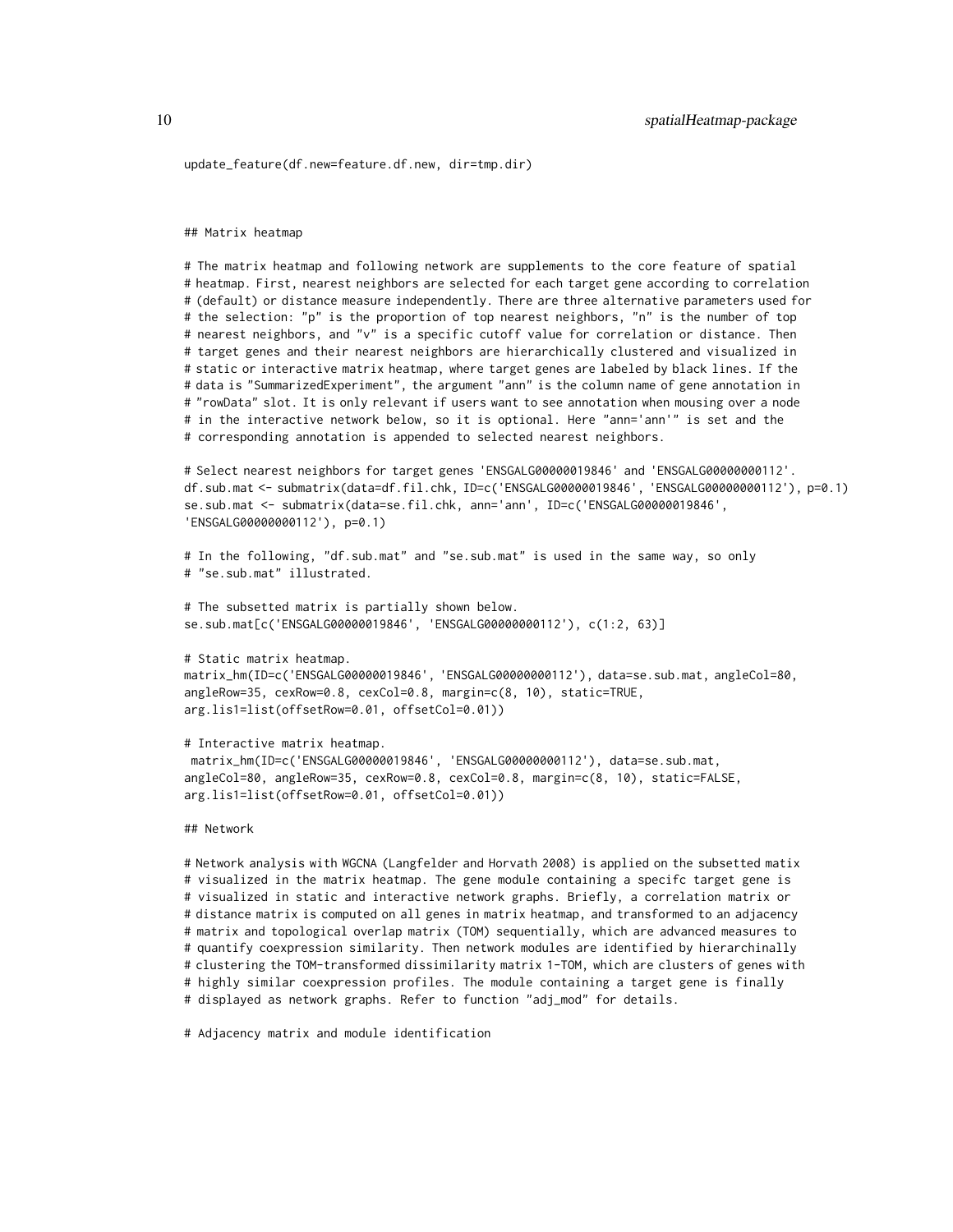# The modules are identified by "adj\_mod". It returns a list containing an adjacency matrix and # a data frame of module assignment. adj.mod <- adj\_mod(data=se.sub.mat)

# The adjacency matrix is a measure of co-expression similarity between genes, where larger # value denotes more similarity. adj.mod[['adj']][1:3, 1:3]

# The modules are identified at two alternative sensitivity levels (ds=2 or 3). From 2 to 3, # more modules are identified but module sizes are smaller. The two sets of module assignment # are returned in a data frame. The first column is ds=2 while the second is ds=3. The numbers # in each column are module labels, where "0" indicates genes not assigned to any module. adj.mod[['mod']][1:3, ]

# Static network. In the graph, nodes are genes and edges are adjacencies between genes. The # thicker edge denotes higher adjacency (co-expression similarity) while larger node indicates # higher gene connectivity (sum of a gene's adjacency with all its direct neighbors). The target # gene is labeled by "\_target". The node connectivity increases from "turquoise" to "violet", # and the adjacency increases from "yellow" to "blue". network(ID="ENSGALG00000019846", data=se.sub.mat, adj.mod=adj.mod, adj.min=0.7, vertex.label.cex=1.5, vertex.cex=4, static=TRUE)

# Interactive network. Same with static mode, the target gene ID is appended "\_target". network(ID="ENSGALG00000019846", data=se.sub.mat, adj.mod=adj.mod, static=FALSE)

#### ## Shiny App

# In additon to generating spatial heatmaps and corresponding gene context plots from R, # spatialHeatmap includes a Shiny App (https://shiny.rstudio.com/) that provides access to the # same functionalities from an intuitive-to-use web browser interface. Apart from being very # user-friendly, this App conveniently organizes the results of the entire visualization # workflow in a single browser window with options to adjust the parameters of the individual # components interactively. This app is launched by the function "shiny\_shm" without any # parameters. Upon launched, the app automatically displays a pre-formatted example. shiny\_shm()

# The gene expression data and aSVG image files are uploaded to the Shiny App as tabular # text (e.g. in CSV or TSV format) and SVG file, respectively. To also allow users to upload # gene expression data stored in "SummarizedExperiment" objects, one can export them from R # to a tabular file with the "filter\_data" function. In this function call, the user sets a # desired directory path under "dir" (see below). Within this directory the tabular file will # be written to "customData.txt" in TSV format. The column names in the exported tabular file # preserve the experimental design information from the "colData" slot by concatenating the # corresponding sample and condition information separated by double underscores. An example # of this format is shown in below.

# To interactively view functional descriptions by moving the cursor over network nodes, the # corresponding annotation column needs to be present in the "rowData" slot and its column # name assigned to the "ann" argument. In the exported tabular file the extra annotation # column is appended to the expression matrix.

se.fil.chk <- filter\_data(data=se.aggr.chk, sam.factor='organism\_part', con.factor='age', pOA=c(0.01, 5), CV=c(0.2, 100), dir='./'); assay(se.fil.chk)[1:3, 1:3]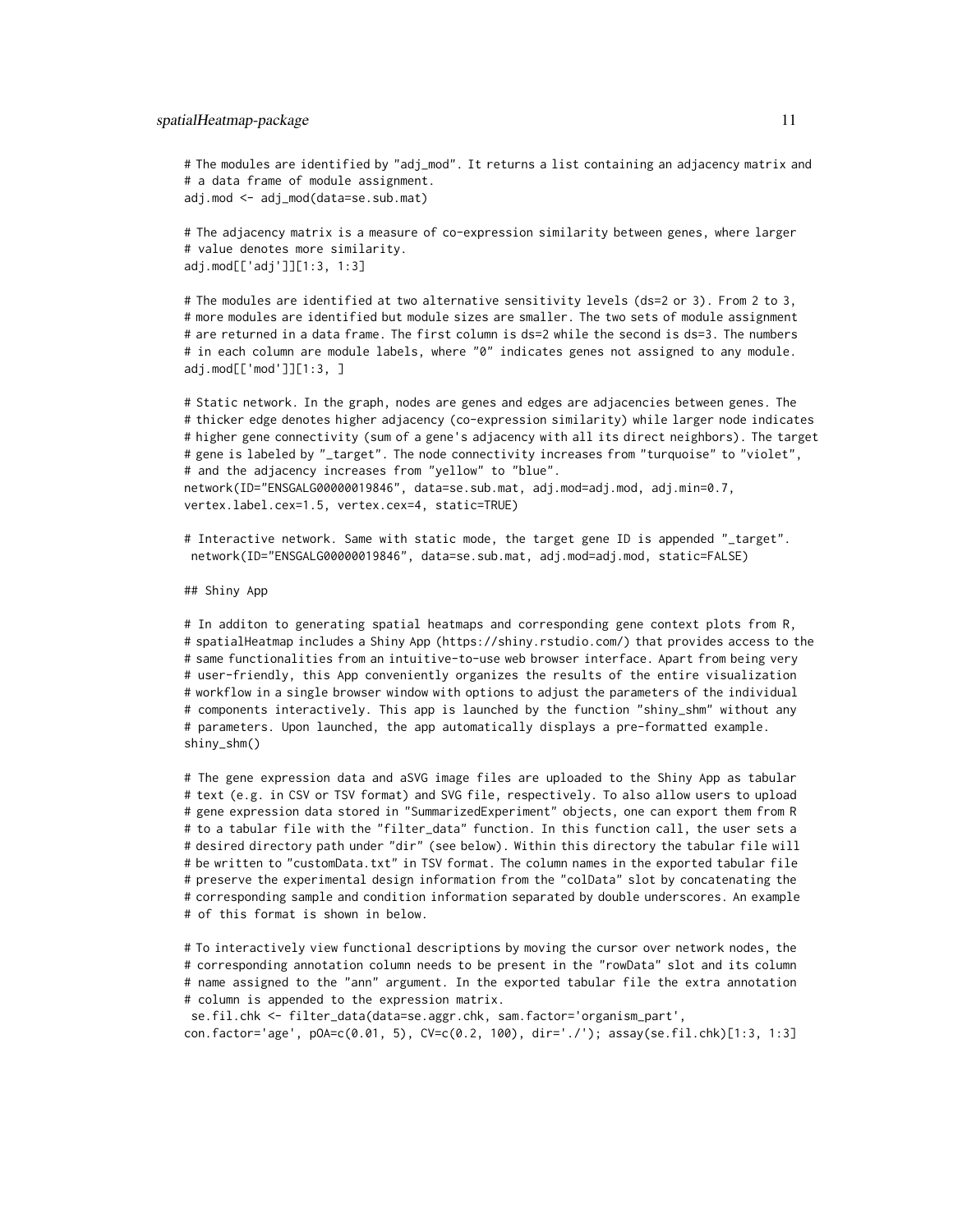<span id="page-11-0"></span># The Shiny app can be customized by including user-provided default examples and default # parameters. See the fucntion "custom\_shiny" for details.

<span id="page-11-1"></span>adj\_mod *Compute Adjacency Matrix and Identify Modules*

# Description

The objective is to explore target items (gene, protein, metabolite, *etc*) in context of their neighbors sharing highly similar abundance profiles in a more advanced approach than [matrix\\_hm](#page-54-1). This advanced approach is the WGCNA algorithm (Langfelder and Horvath 2008; Ravasz et al. 2002). It takes the assay matrix subsetted by [submatrix](#page-106-1) as input and splits the items into network modules, *i.e.* groups of items showing most similar coexpression profiles.

# Usage

```
adj_mod(
 data,
 assay.na = NULL,type = "signed",
 power = if (type == "distance") 1 else 6,
 arg.add = list(),
 TOMType = "unsigned",
 arg.tom = list(),method = "complete",
 minSize = 15,
 arg.cut = list(),dir = NULL)
```
#### Arguments

| data     | The subsetted data matrix returned by the function submatrix, where rows are<br>assayed items and columns are samples/conditions.                                                                                                                                                                                                                                                                                                                                |
|----------|------------------------------------------------------------------------------------------------------------------------------------------------------------------------------------------------------------------------------------------------------------------------------------------------------------------------------------------------------------------------------------------------------------------------------------------------------------------|
| assay.na | Applicable when data is "SummarizedExperiment" or "SingleCellExperiment",<br>where multiple assays could be stored. The name of target assay to use. The<br>default is NULL.                                                                                                                                                                                                                                                                                     |
| type     | The network type, one of "unsigned", "signed", "signed hybrid", "distance".<br>Correlation and distance are transformed as follows: for type="unsigned",<br>adjacency= cor ^power; for type="signed", adjacency=(0.5 * (1+cor))^power;<br>for type="signed hybrid", if cor>0 adjacency=cor^power, otherwise adja-<br>cency=0; and for type="distance", adjacency=(1-(dist/max(dist))^2)^power.<br>Refer to WGCNA (Langfelder and Horvath 2008) for more details. |
| power    | A numeric of soft thresholding power for generating the adjacency matrix. The<br>default is 1 for type=='distance' and 6 for other network types.                                                                                                                                                                                                                                                                                                                |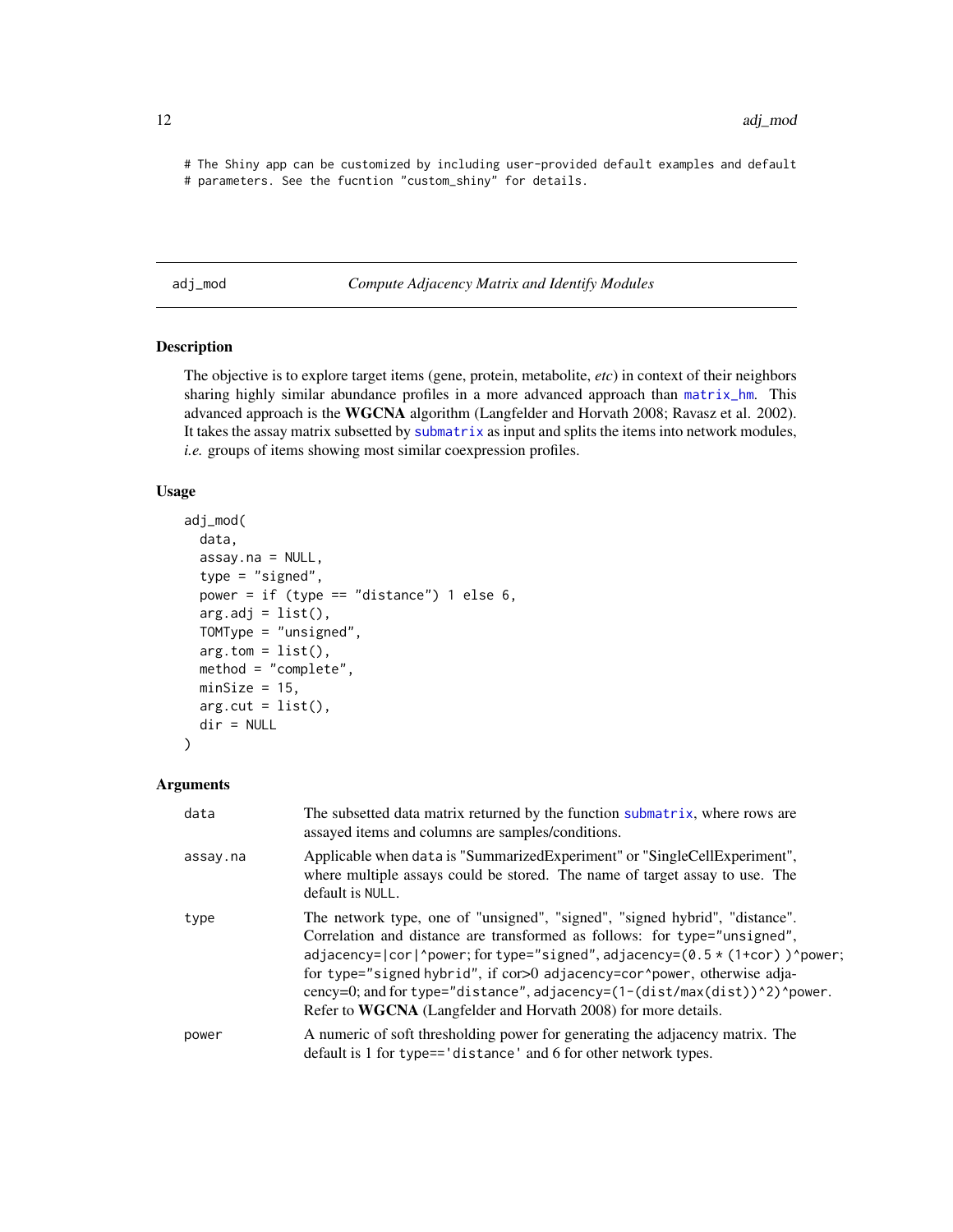| arg.adj | A list of additional arguments passed to adjacency, e.g. list (corFnc='cor').<br>The default is an empty list list().                                                                                                                                                                                                                                                                                                                                                                                                                                                                                                                                                                                                                                                                                                                                                                                                                                                                                                                                                                                                                                                      |
|---------|----------------------------------------------------------------------------------------------------------------------------------------------------------------------------------------------------------------------------------------------------------------------------------------------------------------------------------------------------------------------------------------------------------------------------------------------------------------------------------------------------------------------------------------------------------------------------------------------------------------------------------------------------------------------------------------------------------------------------------------------------------------------------------------------------------------------------------------------------------------------------------------------------------------------------------------------------------------------------------------------------------------------------------------------------------------------------------------------------------------------------------------------------------------------------|
| TOMType | one of "none", "unsigned", "signed", "signed Nowick", "unsigned 2", "signed<br>2" and "signed Nowick 2". If "none", adjacency will be used for clustering.<br>See TOMsimilarityFromExpr for details.                                                                                                                                                                                                                                                                                                                                                                                                                                                                                                                                                                                                                                                                                                                                                                                                                                                                                                                                                                       |
| arg.tom | A list of additional arguments passed to TOMsimilarity, e.g. list (verbose=1).<br>The default is an empty list list().                                                                                                                                                                                                                                                                                                                                                                                                                                                                                                                                                                                                                                                                                                                                                                                                                                                                                                                                                                                                                                                     |
| method  | the agglomeration method to be used. This should be (an unambiguous abbre-<br>viation of) one of "ward", "single", "complete", "average", "mcquitty",<br>"median" or "centroid".                                                                                                                                                                                                                                                                                                                                                                                                                                                                                                                                                                                                                                                                                                                                                                                                                                                                                                                                                                                           |
| minSize | The expected minimum module size. The default is 15. Refer to WGCNA for<br>more details.                                                                                                                                                                                                                                                                                                                                                                                                                                                                                                                                                                                                                                                                                                                                                                                                                                                                                                                                                                                                                                                                                   |
| arg.cut | A list of additional arguments passed to cutreeHybrid, e.g. list (verbose=2).<br>The default is an empty list list().                                                                                                                                                                                                                                                                                                                                                                                                                                                                                                                                                                                                                                                                                                                                                                                                                                                                                                                                                                                                                                                      |
| dir     | The directory to save the results. In this directory, a folder "customComputed-<br>Data" is created automatically, where the adjacency matrix and module assign-<br>ments are saved as TSV-format files "adj.txt" and "mod.txt" respectively. This<br>argument should be the same with the dir in submatrix so that the "sub_matrix.txt"<br>generated in submatrix is saved in the same folder. This argument is designed<br>since the computation is intensive for large data matrix (e.g. $> 10,000$ genes).<br>Therefore, to avoid system crash when using the Shiny app (see shiny_shm),<br>"adj.txt" and "mod.txt" can be computed in advance and then uploaded to the<br>app. In addition, the saved files can be used repetitively and therefore avoid<br>repetitive computation. The default is NULL and no file is saved. This argu-<br>ment is used only when the "customComputedData" is chosen in the Shiny app.<br>The large matrix issue could be resolved by increasing the subsetting strigency<br>to get smaller matrix in submatrix in most cases. Only in rare cases users can-<br>not avoid very large subsetted matrix, this argument is recommended. |

#### Value

A list containing the adjacency matrix and module assignment, which should be provided to [network](#page-60-1). The module assignment is a data frame. The first column is ds=2 while the second is ds=3 (see the "Details" section). The numbers in each column are module labels, where "0" means items not assigned to any modules. If dir is specified, both adjacency matrix and module assignment are automatically saved in the folder "customComputedData" as "adj.txt" and "mod.txt" respectively, which can be uploaded under "customComputedData" in the Shiny app (see [shiny\\_shm](#page-85-1)).

#### Details

To identify modules, first a correlation matrix is computed using distance or correlation-based similarity metrics. Second, the obtained matrix is transformed into an adjacency matrix defining the connections among items. Third, the adjacency matrix is used to calculate a topological overlap matrix (TOM) where shared neighborhood information among items is used to preserve robust connections, while removing spurious connections. Fourth, the distance transformed TOM is used for hierarchical clustering. To maximize time performance, the hierarchical clustering is performed with the flashClust package (Langfelder and Horvath 2012). Fifth, network modules are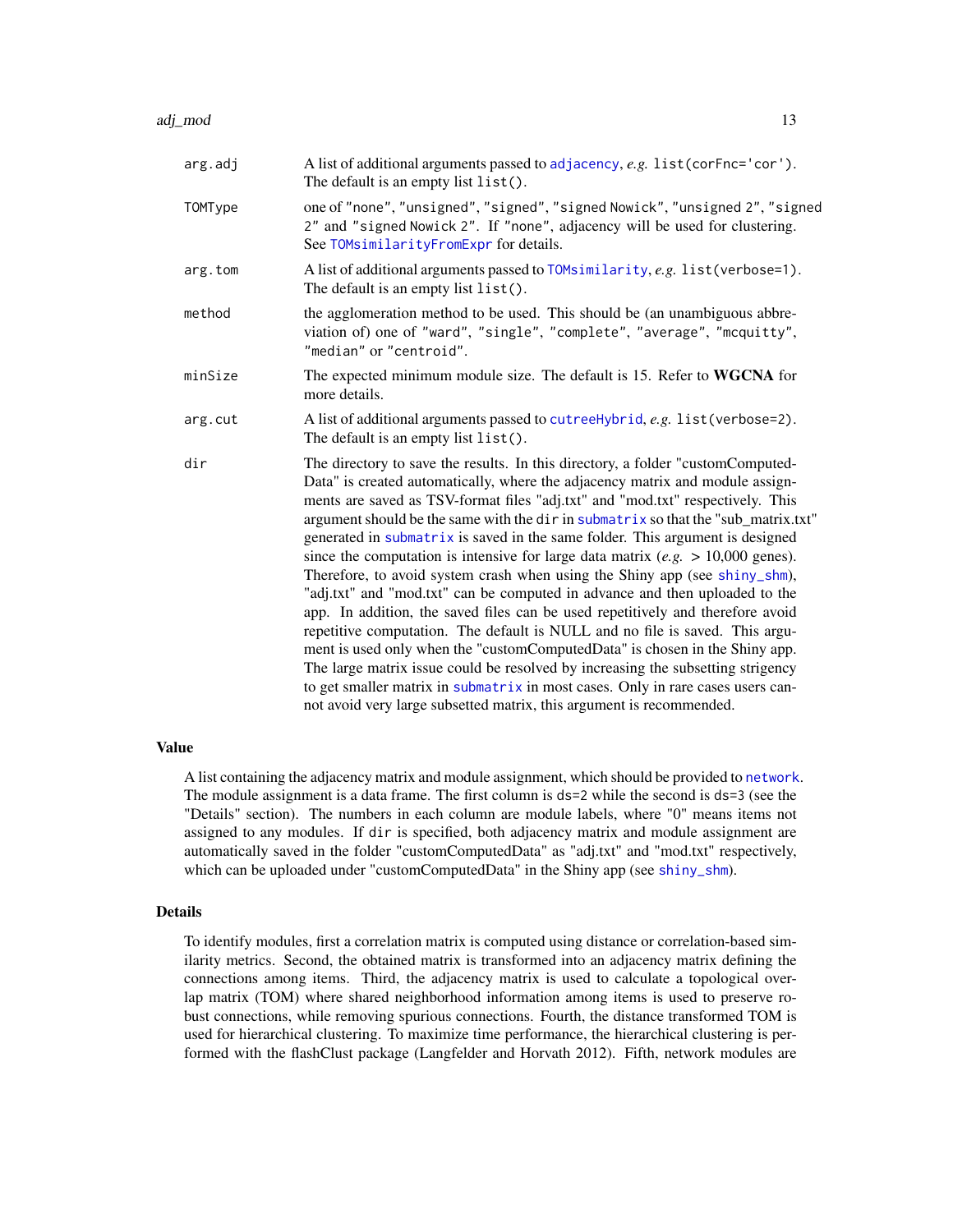identified with the dynamicTreeCut package (Langfelder, Zhang, and Steve Horvath 2016). Its ds (deepSplit) argument can be assigned integer values from 0 to 3, where higher values increase the stringency of the module identification process. Since this is a coexpression analysis, variables of sample/condition should be at least 5. Otherwise, identified modules are not reliable. These procedures are wrapped in adj\_mod for convenience. The result is a list containing the adjacency matrix and the final module assignments stored in a data. frame. Since the interactive network feature (see network) used in the downstream visualization performs best on smaller modules, only modules obtained with stringent ds settings (here ds=2 and ds=3) are returned.

#### Author(s)

Jianhai Zhang <zhang.jianhai@hotmail.com; jzhan067@ucr.edu> Dr. Thomas Girke <thomas.girke@ucr.edu>

#### References

Langfelder P and Horvath S, WGCNA: an R package for weighted correlation network analysis. BMC Bioinformatics 2008, 9:559 doi:10.1186/1471-2105-9-559

Peter Langfelder, Steve Horvath (2012). Fast R Functions for Robust Correlations and Hierarchical Clustering. Journal of Statistical Software, 46(11), 1-17. URL http://www.jstatsoft.org/v46/i11/ R Core Team (2018). R: A language and environment for statistical computing. R Foundation for Statistical Computing, Vienna, Austria. URL https://www.R-project.org/

Peter Langfelder, Bin Zhang and with contributions from Steve Horvath (2016). dynamicTreeCut: Methods for Detection of Clusters in Hierarchical Clustering Dendrograms. R package version 1.63-1. https://CRAN.R-project.org/package=dynamicTreeCut

Martin Morgan, Valerie Obenchain, Jim Hester and Hervé Pagès (2018). SummarizedExperiment: SummarizedExperiment container. R package version 1.10.1

Keays, Maria. 2019. ExpressionAtlas: Download Datasets from EMBL-EBI Expression Atlas Love, Michael I., Wolfgang Huber, and Simon Anders. 2014. "Moderated Estimation of Fold Change and Dispersion for RNA-Seq Data with DESeq2." Genome Biology 15 (12): 550. doi:10.1186/s13059- 014-0550-8

Cardoso-Moreira, Margarida, Jean Halbert, Delphine Valloton, Britta Velten, Chunyan Chen, Yi Shao, Angélica Liechti, et al. 2019. "Gene Expression Across Mammalian Organ Development." Nature 571 (7766): 505–9

Ravasz, E, A L Somera, D A Mongru, Z N Oltvai, and A L Barabási. 2002. "Hierarchical Organization of Modularity in Metabolic Networks." Science 297 (5586): 1551–5.

#### Examples

## In the following examples, the 2 toy data come from an RNA-seq analysis on development of 7 ## chicken organs under 9 time points (Cardoso-Moreira et al. 2019). For conveninece, they are ## included in this package. The complete raw count data are downloaded using the R package ## ExpressionAtlas (Keays 2019) with the accession number "E-MTAB-6769". Toy data1 is used as a ## "data frame" input to exemplify data of simple samples/conditions, while toy data2 as ## "SummarizedExperiment" to illustrate data involving complex samples/conditions. ## Set up toy data.

```
# Access toy data1.
cnt.chk.simple <- system.file('extdata/shinyApp/example/count_chicken_simple.txt',
package='spatialHeatmap')
```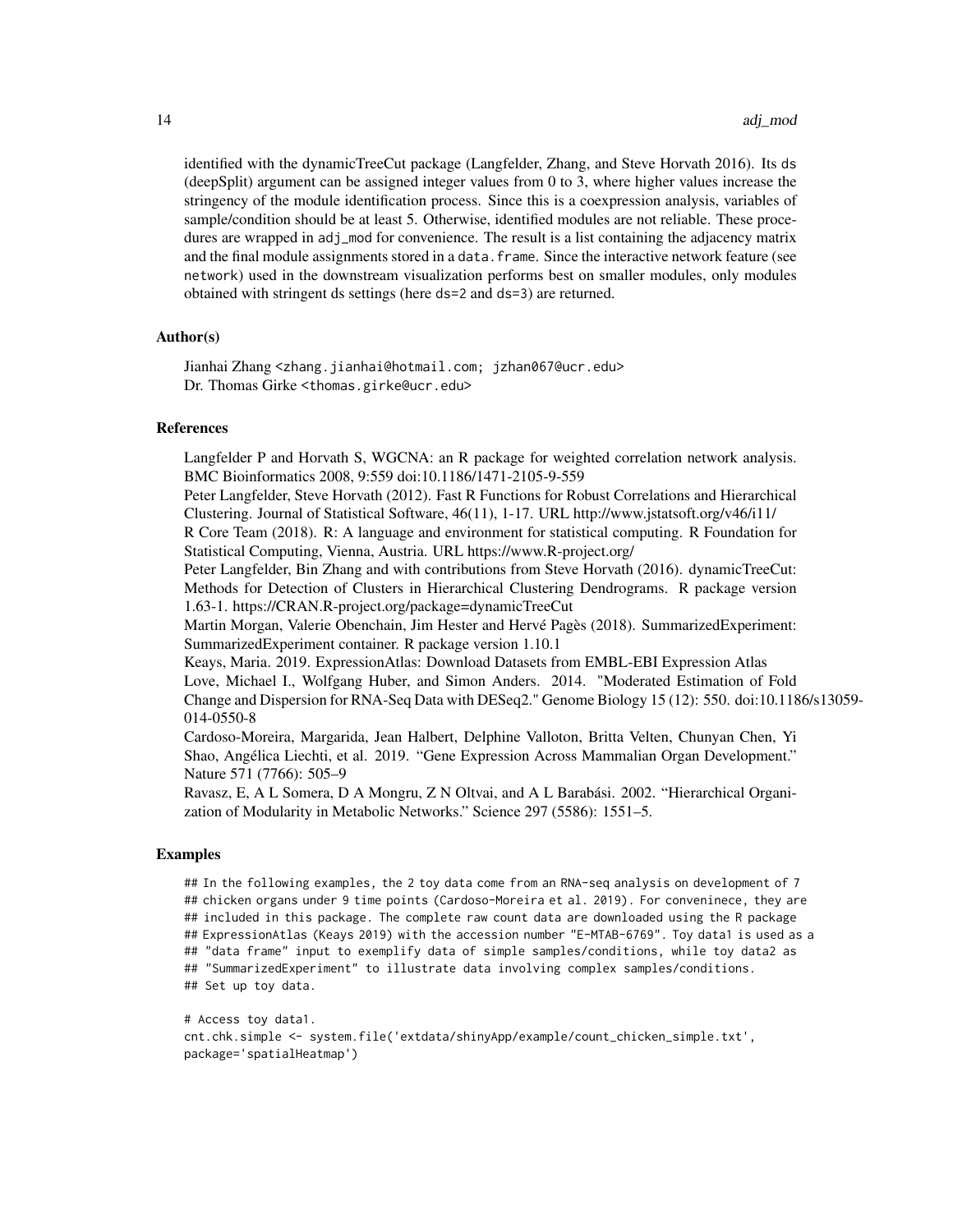#### adj\_mod 15

```
df.chk <- read.table(cnt.chk.simple, header=TRUE, row.names=1, sep='\t', check.names=FALSE)
# Columns follow the namig scheme "sample__condition", where "sample" and "condition" stands
# for organs and time points respectively.
df.chk[1:3, ]
# A column of gene annotation can be appended to the data frame, but is not required.
ann <- paste0('ann', seq_len(nrow(df.chk))); ann[1:3]
df.chk <- cbind(df.chk, ann=ann)
df.chk[1:3, ]
# Access toy data2.
cnt.chk <- system.file('extdata/shinyApp/example/count_chicken.txt', package='spatialHeatmap')
count.chk <- read.table(cnt.chk, header=TRUE, row.names=1, sep='\t')
count.chk[1:3, 1:5]
# A targets file describing samples and conditions is required for toy data2. It should be
# made based on the experiment design, which is accessible through the accession number
# "E-MTAB-6769" in the R package ExpressionAtlas. An example targets file is included in this
# package and accessed below.
# Access the example targets file.
tar.chk <- system.file('extdata/shinyApp/example/target_chicken.txt', package='spatialHeatmap')
target.chk <- read.table(tar.chk, header=TRUE, row.names=1, sep='\t')
# Every column in toy data2 corresponds with a row in targets file.
target.chk[1:5, ]
# Store toy data2 in "SummarizedExperiment".
library(SummarizedExperiment)
se.chk <- SummarizedExperiment(assay=count.chk, colData=target.chk)
# The "rowData" slot can store a data frame of gene annotation, but not required.
rowData(se.chk) <- DataFrame(ann=ann)
## As conventions, raw sequencing count data should be normalized, aggregated, and filtered to
## reduce noise.
# Normalize count data.
# The normalizing function "calcNormFactors" (McCarthy et al. 2012) with default settings
# is used.
df.nor.chk <- norm_data(data=df.chk, norm.fun='CNF', log2.trans=TRUE)
se.nor.chk <- norm_data(data=se.chk, norm.fun='CNF', log2.trans=TRUE)
# Aggregate count data.
# Aggregate "sample__condition" replicates in toy data1.
df.aggr.chk <- aggr_rep(data=df.nor.chk, aggr='mean')
df.aggr.chk[1:3, ]
# Aggregate "sample_condition" replicates in toy data2, where "sample" is "organism_part" and
# "condition" is "age".
se.aggr.chk <- aggr_rep(data=se.nor.chk, sam.factor='organism_part', con.factor='age',
aggr='mean')
assay(se.aggr.chk)[1:3, 1:3]
# Filter out genes with low counts and low variance. Genes with counts over 5 (log2 unit) in
# at least 1% samples (pOA), and coefficient of variance (CV) between 0.2 and 100 are retained.
# Filter toy data1.
df.fil.chk <- filter_data(data=df.aggr.chk, pOA=c(0.01, 5), CV=c(0.2, 100), dir=NULL)
# Filter toy data2.
se.fil.chk <- filter_data(data=se.aggr.chk, sam.factor='organism_part', con.factor='age',
```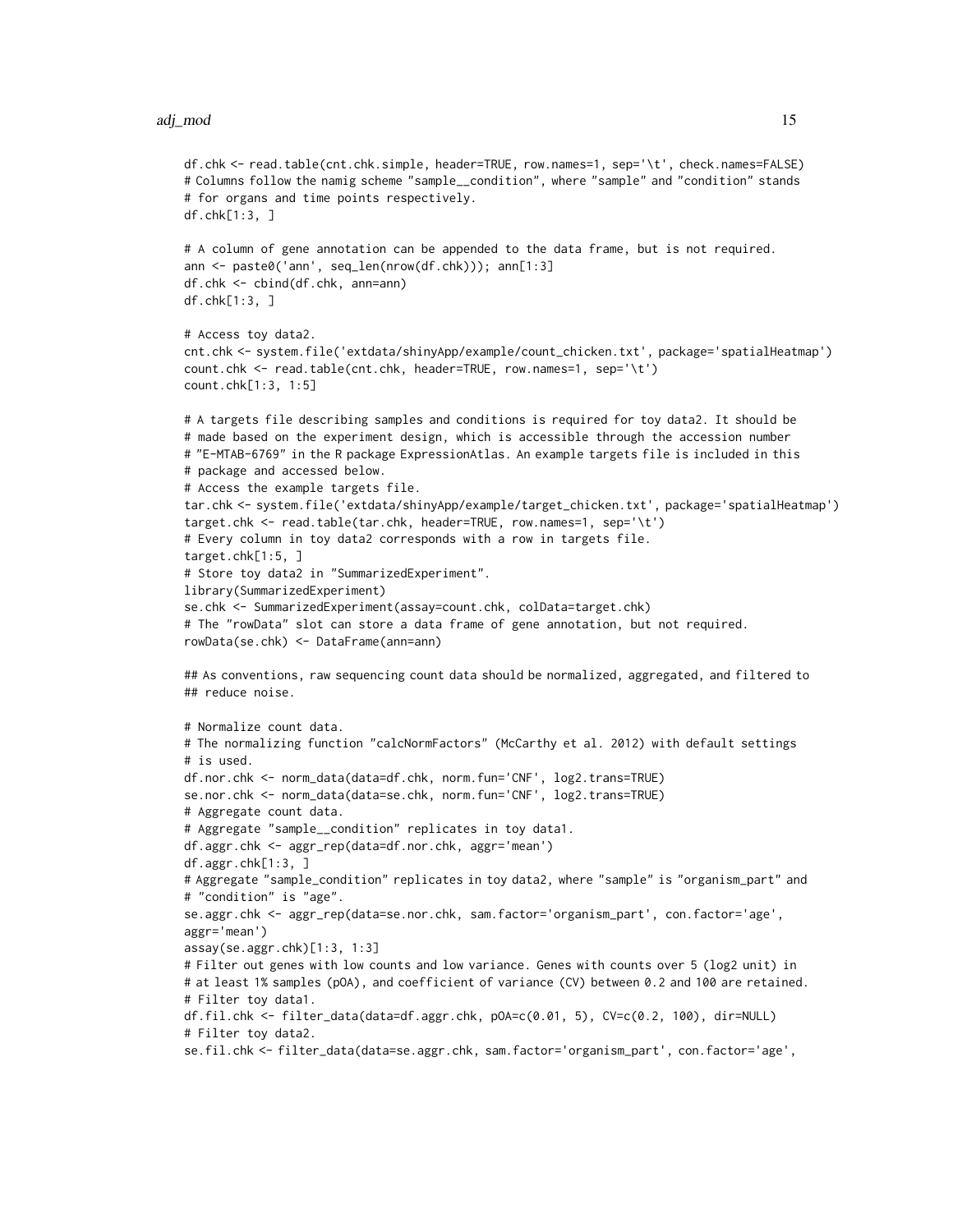```
pOA=c(0.01, 5), CV=c(0.2, 100), dir=NULL)
## Select nearest neighbors for target genes 'ENSGALG00000019846' and 'ENSGALG00000000112',
## which are usually genes visualized in spatial heatmaps.
# Toy data1.
df.sub.mat <- submatrix(data=df.fil.chk, ID=c('ENSGALG00000019846', 'ENSGALG00000000112'), p=0.1)
# Toy data2.
se.sub.mat <- submatrix(data=se.fil.chk, ann='ann', ID=c('ENSGALG00000019846',
'ENSGALG00000000112'), p=0.1)
# In the following, "df.sub.mat" and "se.sub.mat" is used in the same way, so only
# "se.sub.mat" illustrated.
# The subsetted matrix is partially shown below.
se.sub.mat[c('ENSGALG00000019846', 'ENSGALG00000000112'), c(1:2, 63)]
## Adjacency matrix and module identification
# The modules are identified by "adj_mod". It returns a list containing an adjacency matrix and
# a data frame of module assignment.
adj.mod <- adj_mod(data=se.sub.mat)
# The adjacency matrix is a measure of co-expression similarity between genes, where larger
# value denotes higher similarity.
adj.mod[['adj']][1:3, 1:3]
# The modules are identified at two alternative sensitivity levels (ds=2 or 3). From 2 to 3,
# more modules are identified but module sizes are smaller. The two sets of module assignment
# are returned in a data frame. The first column is ds=2 while the second is ds=3. The numbers
# in each column are module labels, where "0" means genes not assigned to any module.
adj.mod[['mod']][1:3, ]
```
<span id="page-15-1"></span>aggr\_rep *Aggregate "Sample\_\_Condition" Replicates in Data Matrix*

#### Description

This function aggregates "sample\_\_condition" (see data argument) replicates by mean or median. The input data is either a data.frame or SummarizedExperiment.

#### Usage

```
aggr_rep(data, assay.na = NULL, sam.factor, con.factor, aggr = "mean")
```
#### Arguments

data An object of data.frame or SummarizedExperiment. In either case, the columns and rows should be sample/conditions and assayed items (*e.g.* genes, proteins, metabolites) respectively. If data.frame, the column names should follow the naming scheme "sample condition". The "sample" is a general term and stands for cells, tissues, organs, *etc*., where the values are measured. The "condition" is also a general term and refers to experiment treatments applied to "sample" such as drug dosage, temperature, time points, *etc*. If certain samples are not

<span id="page-15-0"></span>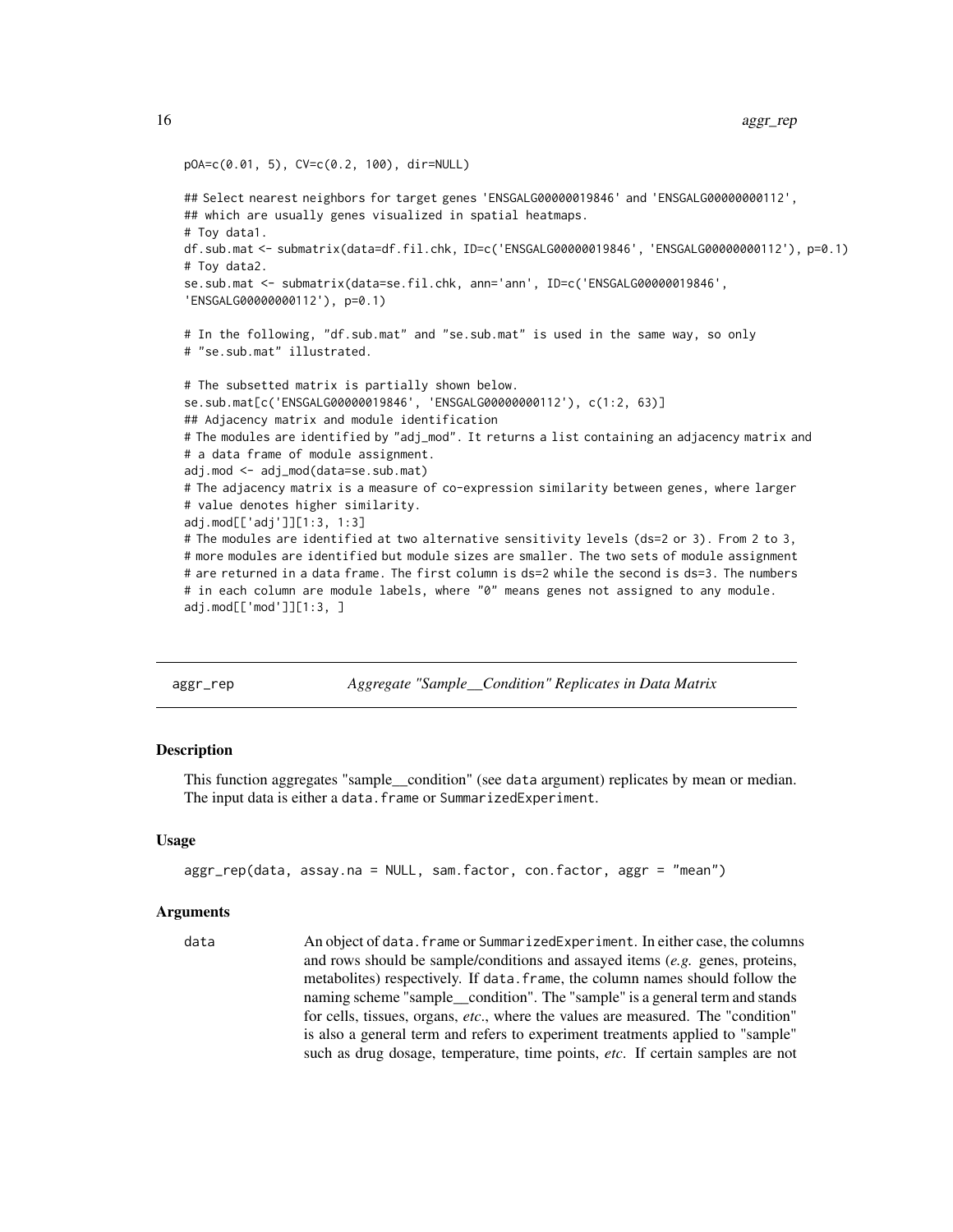| assay.na   | expected to be colored in "spatial heatmaps" (see spatial_hm), they are not re-<br>quired to follow this naming scheme. In the downstream interactive network<br>(see network), if users want to see node annotation by mousing over a node, a<br>column of row item annotation could be optionally appended to the last column.<br>In the case of SummarizedExperiment, the assays slot stores the data matrix.<br>Similarly, the rowData slot could optionally store a data frame of row item an-<br>ntation, which is only relevant to the interactive network. The colData slot usu-<br>ally contains a data frame with one column of sample replicates and one column<br>of condition replicates. It is crucial that replicate names of the same sample or<br>condition must be identical. E.g. If sampleA has 3 replicates, "sampleA", "sam-<br>pleA", "sampleA" is expected while "sampleA1", "sampleA2", "sampleA3" is<br>regarded as 3 different samples. If original column names in the assay slot<br>already follow the "sample_condition" scheme, then the colData slot is not<br>required at all.<br>In the function spatial_hm, this argument can also be a numeric vector. In this<br>vector, every value should be named, and values expected to color the "spatial<br>heatmaps" should follow the naming scheme "sample_condition".<br>In certain cases, there is no condition associated with data. Then in the nam-<br>ing scheme of data frame or vector, the "_condition" part could be dis-<br>carded. In SummarizedExperiment, the "condition" column could be discarded<br>in colData slot.<br>Note, regardless of data class the double underscore is a special string that is<br>reserved for specific purposes in "spatialHeatmap", and thus should be avoided<br>for naming feature/samples and conditions.<br>In the case of spatial-temporal data, there are three factors: samples, conditions,<br>and time points. The naming scheme is slightly different and includes three op-<br>tions: 1) combine samples and conditions to make the composite factor "sample-<br>Condition", then concatenate the new factor and times with double underscore<br>in between, i.e. "sampleCondition_time"; 2) combine samples and times to<br>make the composite factor "sampleTime", then concatenate the new factor and<br>conditions with double underscore in between, <i>i.e.</i> "sampleTime_condition";<br>or 3) combine all three factors to make the composite factor "sampleTimeCon-<br>dition" without double underscore. See the vignette for more details by running<br>browseVignettes('spatialHeatmap') in R.<br>Applicable when data is "SummarizedExperiment" or "SingleCellExperiment",<br>where multiple assays could be stored. The name of target assay to use. The |
|------------|----------------------------------------------------------------------------------------------------------------------------------------------------------------------------------------------------------------------------------------------------------------------------------------------------------------------------------------------------------------------------------------------------------------------------------------------------------------------------------------------------------------------------------------------------------------------------------------------------------------------------------------------------------------------------------------------------------------------------------------------------------------------------------------------------------------------------------------------------------------------------------------------------------------------------------------------------------------------------------------------------------------------------------------------------------------------------------------------------------------------------------------------------------------------------------------------------------------------------------------------------------------------------------------------------------------------------------------------------------------------------------------------------------------------------------------------------------------------------------------------------------------------------------------------------------------------------------------------------------------------------------------------------------------------------------------------------------------------------------------------------------------------------------------------------------------------------------------------------------------------------------------------------------------------------------------------------------------------------------------------------------------------------------------------------------------------------------------------------------------------------------------------------------------------------------------------------------------------------------------------------------------------------------------------------------------------------------------------------------------------------------------------------------------------------------------------------------------------------------------------------------------------------------------------------------------------------------------------------------------------------------------------------------------------------------------------------------------------------------------------------------------------------------------------------------------|
| sam.factor | default is NULL.<br>The column name corresponding to samples in the colData of SummarizedExperiment.<br>If the original column names in the assay slot already follows the scheme "sam-<br>ple_condition", then the colData slot is not required and accordingly this ar-<br>gument could be NULL.                                                                                                                                                                                                                                                                                                                                                                                                                                                                                                                                                                                                                                                                                                                                                                                                                                                                                                                                                                                                                                                                                                                                                                                                                                                                                                                                                                                                                                                                                                                                                                                                                                                                                                                                                                                                                                                                                                                                                                                                                                                                                                                                                                                                                                                                                                                                                                                                                                                                                                             |
| con.factor | The column name corresponding to conditions in the colData of SummarizedExperiment.<br>Could be NULL if column names of in the assay slot already follows the<br>scheme "sample_condition", or no condition is associated with the data.                                                                                                                                                                                                                                                                                                                                                                                                                                                                                                                                                                                                                                                                                                                                                                                                                                                                                                                                                                                                                                                                                                                                                                                                                                                                                                                                                                                                                                                                                                                                                                                                                                                                                                                                                                                                                                                                                                                                                                                                                                                                                                                                                                                                                                                                                                                                                                                                                                                                                                                                                                       |
| aggr       | Aggregate "sample_condition" replicates by "mean" or "median". The de-<br>fault is "mean". If the data argument is a SummarizedExperiment, the "sam-<br>ple_condition" replicates are internally formed by connecting samples and con-<br>ditions with "_" in colData slot, and are subsequently replace the original col-                                                                                                                                                                                                                                                                                                                                                                                                                                                                                                                                                                                                                                                                                                                                                                                                                                                                                                                                                                                                                                                                                                                                                                                                                                                                                                                                                                                                                                                                                                                                                                                                                                                                                                                                                                                                                                                                                                                                                                                                                                                                                                                                                                                                                                                                                                                                                                                                                                                                                     |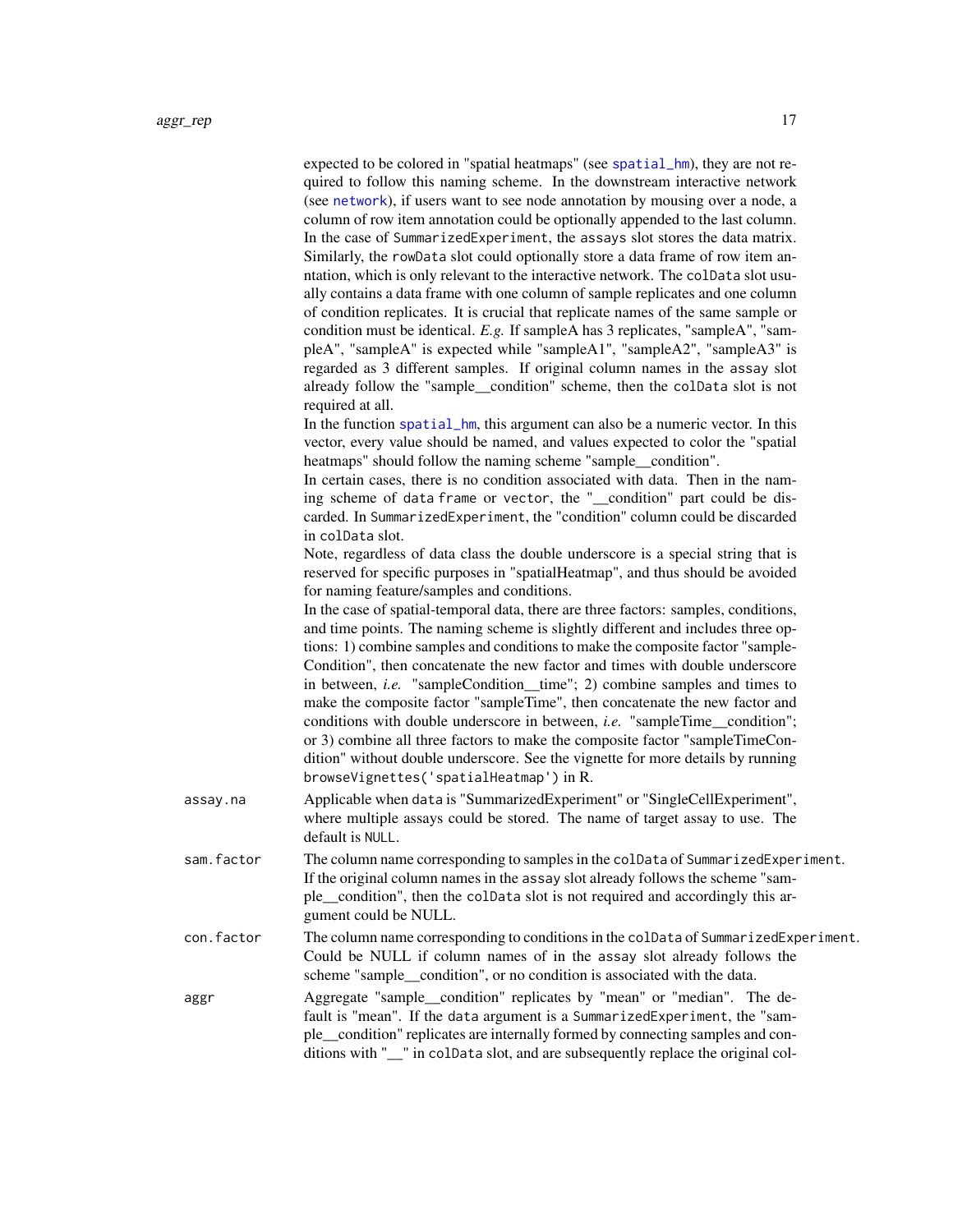umn names in assay slot. If no condition specified to con.factor, the data are aggregated by sample replicates. If "none", no aggregation is applied.

### Value

The returned value is the same class with the input data, a data. frame or SummarizedExperiment. In either case, the column names of the data matrix follows the "sample\_\_condition" scheme.

#### Author(s)

Jianhai Zhang <jzhan067@ucr.edu> Dr. Thomas Girke <thomas.girke@ucr.edu>

#### References

SummarizedExperiment: SummarizedExperiment container. R package version 1.10.1 R Core Team (2018). R: A language and environment for statistical computing. R Foundation for Statistical Computing, Vienna, Austria. URL https://www.R-project.org/

Keays, Maria. 2019. ExpressionAtlas: Download Datasets from EMBL-EBI Expression Atlas Love, Michael I., Wolfgang Huber, and Simon Anders. 2014. "Moderated Estimation of Fold Change and Dispersion for RNA-Seq Data with DESeq2." Genome Biology 15 (12): 550. doi:10.1186/s13059- 014-0550-8

McCarthy, Davis J., Chen, Yunshun, Smyth, and Gordon K. 2012. "Differential Expression Analysis of Multifactor RNA-Seq Experiments with Respect to Biological Variation." Nucleic Acids Research 40 (10): 4288–97

Cardoso-Moreira, Margarida, Jean Halbert, Delphine Valloton, Britta Velten, Chunyan Chen, Yi Shao, Angélica Liechti, et al. 2019. "Gene Expression Across Mammalian Organ Development." Nature 571 (7766): 505–9

Amezquita R, Lun A, Becht E, Carey V, Carpp L, Geistlinger L, Marini F, Rue-Albrecht K, Risso D, Soneson C, Waldron L, Pages H, Smith M, Huber W, Morgan M, Gottardo R, Hicks S (2020). "Orchestrating single-cell analysis with Bioconductor." Nature Methods, 17, 137–145. https://www.nature.com/articles/s41592- 019-0654-x

#### Examples

## In the following examples, the 2 toy data come from an RNA-seq analysis on developments of 7 ## chicken organs under 9 time points (Cardoso-Moreira et al. 2019). For conveninece, they are ## included in this package. The complete raw count data are downloaded using the R package ## ExpressionAtlas (Keays 2019) with the accession number "E-MTAB-6769". Toy data1 is used as a ## "data frame" input to exemplify data with simple samples/conditions, while toy data2 as ## "SummarizedExperiment" to illustrate data involving complex samples/conditions.

```
## Set up toy data.
```

```
# Access toy data1.
cnt.chk.simple <- system.file('extdata/shinyApp/example/count_chicken_simple.txt',
package='spatialHeatmap')
df.chk <- read.table(cnt.chk.simple, header=TRUE, row.names=1, sep='\t', check.names=FALSE)
# Columns follow the namig scheme "sample__condition", where "sample" and "condition" stands
# for organs and time points respectively.
df.chk[1:3, ]
```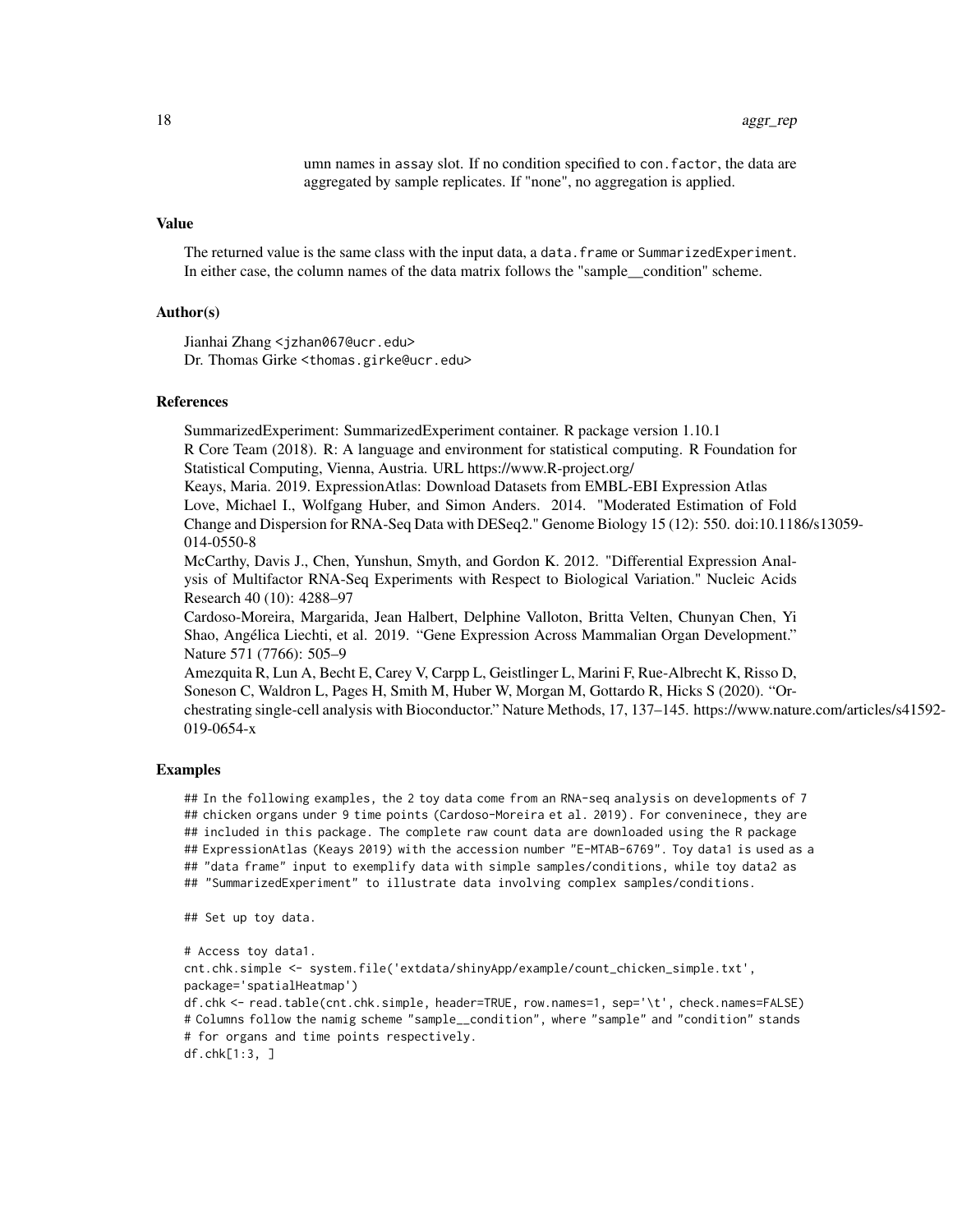```
# A column of gene annotation can be appended to the data frame, but is not required.
ann <- paste0('ann', seq_len(nrow(df.chk))); ann[1:3]
df.chk <- cbind(df.chk, ann=ann)
df.chk[1:3, ]
# Access toy data2.
cnt.chk <- system.file('extdata/shinyApp/example/count_chicken.txt', package='spatialHeatmap')
count.chk <- read.table(cnt.chk, header=TRUE, row.names=1, sep='\t')
count.chk[1:3, 1:5]
# A targets file describing samples and conditions is required for toy data2. It should be made
# based on the experiment design, which is accessible through the accession number "E-MTAB-6769"
# in the R package ExpressionAtlas. An example targets file is included in this package and
# accessed below.
# Access the example targets file.
tar.chk <- system.file('extdata/shinyApp/example/target_chicken.txt', package='spatialHeatmap')
target.chk <- read.table(tar.chk, header=TRUE, row.names=1, sep='\t')
# Every column in toy data2 corresponds with a row in targets file.
target.chk[1:5, ]
# Store toy data2 in "SummarizedExperiment".
library(SummarizedExperiment)
se.chk <- SummarizedExperiment(assay=count.chk, colData=target.chk)
# The "rowData" slot can store a data frame of gene annotation, but not required.
rowData(se.chk) <- DataFrame(ann=ann)
# Aggregate "sample_condition" replicates in toy data1.
df.aggr.chk <- aggr_rep(data=df.chk, aggr='mean')
df.aggr.chk[1:3, ]
# Aggregate "sample_condition" replicates in toy data2, where "sample" is "organism_part" and
# "condition" is "age".
se.aggr.chk <- aggr_rep(data=se.chk, sam.factor='organism_part', con.factor='age', aggr='mean')
assay(se.aggr.chk)[1:3, 1:3]
```
aSVG.remote.repo *A list of URLs of remote aSVG repos*

#### **Description**

A list of URLs of remote aSVG repos, *i.e. EBI anatomogram and spatialHeatmap\_aSVG\_Repository*.

#### Usage

```
data(aSVG.remote.repo)
```
#### Format

A list.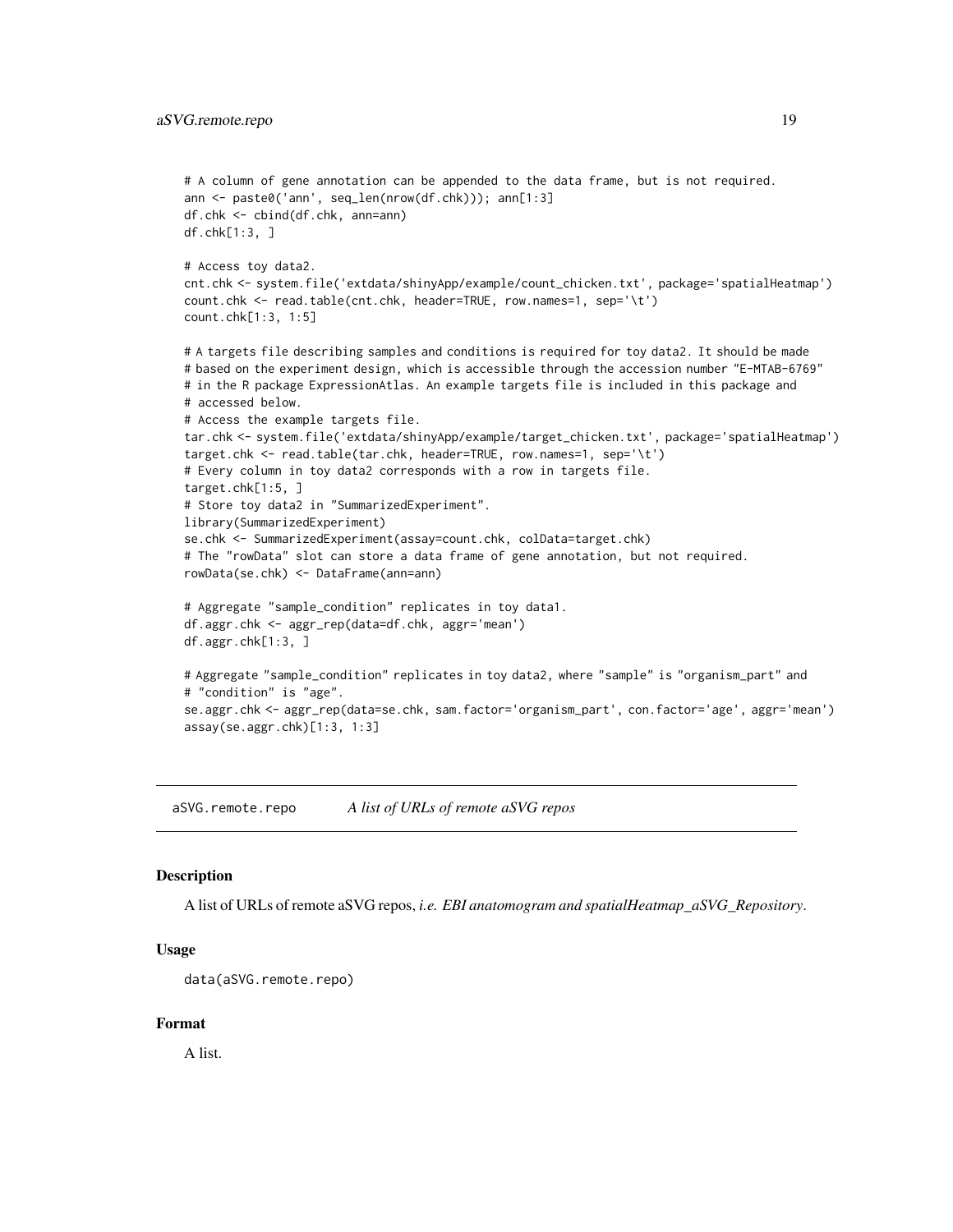# <span id="page-19-0"></span>Source

[EBI anatomogram](https://github.com/ebi-gene-expression-group/anatomogram/tree/master/src/svg) [spatialHeatmap\\_aSVG\\_Repository](https://github.com/jianhaizhang/spatialHeatmap_aSVG_Repository)

# References

https://github.com/ebi-gene-expression-group/anatomogram/tree/master/src/svg https://github.com/jianhaizhang/spatialHeat

#### Examples

data(aSVG.remote.repo) aSVG.remote.repo

auc\_bar *Bar plot of AUCs from validating data sets*

# Description

After coclustering optimization, visualize AUCs generated by optimal parameter settings on validating data sets.

# Usage

```
auc_bar(
 df.auc,
  auc = "auc",
  thr = 0.5,
 bar.width = 0.8,
  spd.sel = NULL,title = NULL,
 key.title = NULL,
  x.ag1 = 80,x.vjust = 0.6\lambda
```
# Arguments

| df.auc         | The data. frame of AUCs generated by optimal parameter settings on validating<br>data sets, which is returned by cocluster.             |
|----------------|-----------------------------------------------------------------------------------------------------------------------------------------|
| auc            | The column name of AUCs in df. auc.                                                                                                     |
| thr            | The AUC threshold, which will be labeled in the bar plot.                                                                               |
| bar.width      | Width of a single bar.                                                                                                                  |
| spd.sel        | A character vector of selected spd. set, usually the common spd. set display-<br>ing desired AUCs across multiple validating data sets. |
| title          | The title of composite violin plots.                                                                                                    |
| kev.title      | The title of legend.                                                                                                                    |
| x.agl, x.vjust | The angle and vertical position of x-axis text.                                                                                         |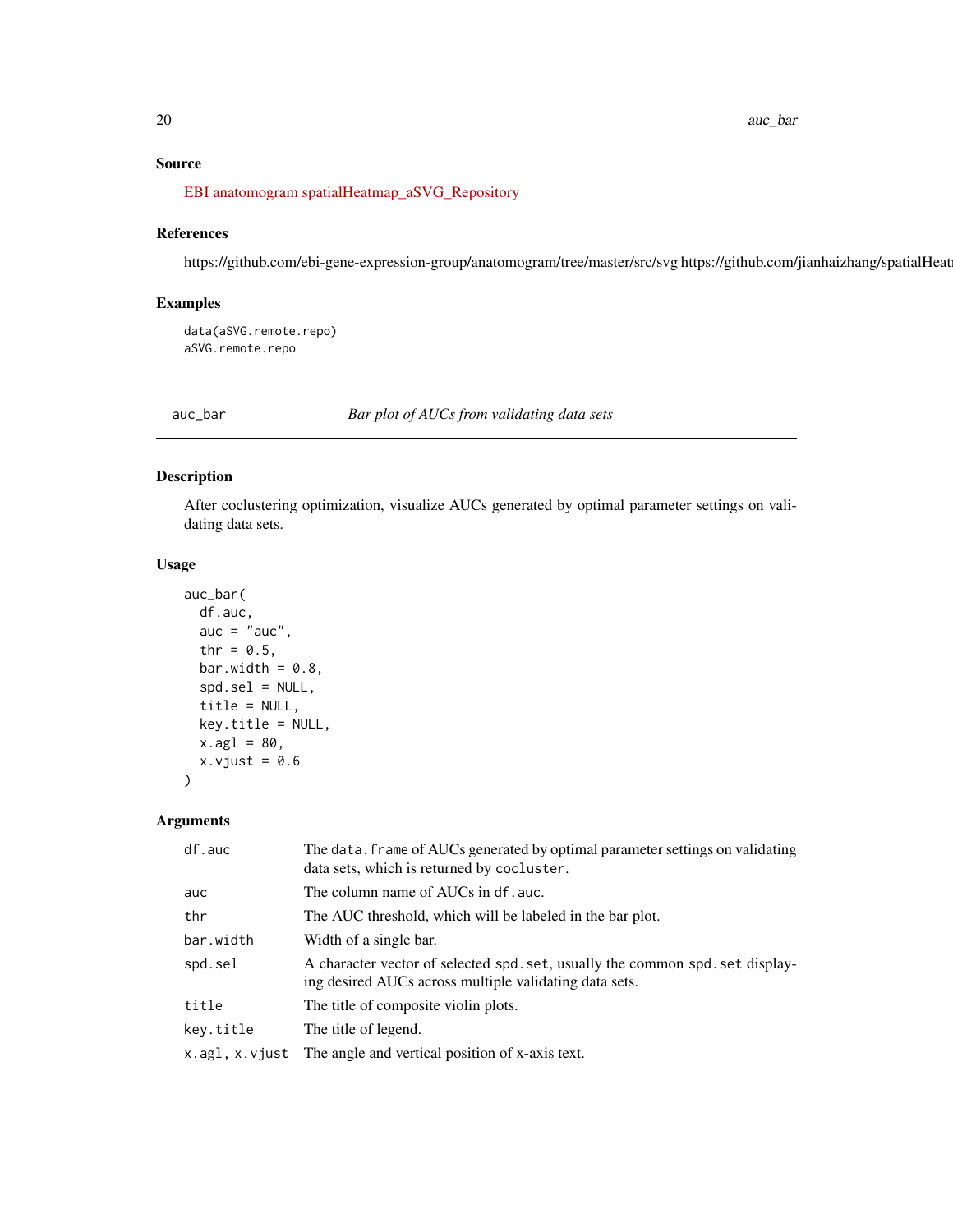<span id="page-20-0"></span>auc\_stat 21

#### Value

An object of ggplot.

#### Author(s)

Jianhai Zhang <jzhan067@ucr.edu> Dr. Thomas Girke <thomas.girke@ucr.edu>

### References

H. Wickham. ggplot2: Elegant Graphics for Data Analysis. Springer-Verlag New York, 2016.

#### Examples

```
# Create parameter settings and corresponding aucs.
df.auc <- data.frame(auc=runif(n=5, min=1e-12, max=.99))
ran <- seq(0.2, 0.8, 0.1)
df.spd <- data.frame(sim=sample(ran, 5, replace=FALSE), sim.p=sample(ran, 5, replace=FALSE), dim=sample(seq(5, 40
df.spd$spd.set <- paste0('s', df.spd$sim, 'p', df.spd$sim.p, 'd', df.spd$dim)
df.auc <- cbind(df.spd, df.auc)
```

```
# Plot the aucs.
auc_bar(df.auc, auc='auc', thr=0.5)
# See package vignette by calling "browseVignettes('spatialHeatmap')".
```
auc\_stat *Extract AUC statistics in coclustering optimization*

#### Description

Extract AUC statistics of target parameters in coclustering optimization.

#### Usage

```
auc_stat(
 wk.dir,
  tar.par = "norm",
  total.min = 500,
  true.min = 300,
  aucs = round(seq(0.5, 0.9, 0.1), 1))
```
### Arguments

wk.dir The working directory of coclustering. tar.par The target parameter in optimization, one of norm, filter, dimred, graph, and spd.set corresponding to normalization methods, filtering parameter sets, dimensionality reduction methods, graph-building methods, and sim/sim.p/dim sets respectively.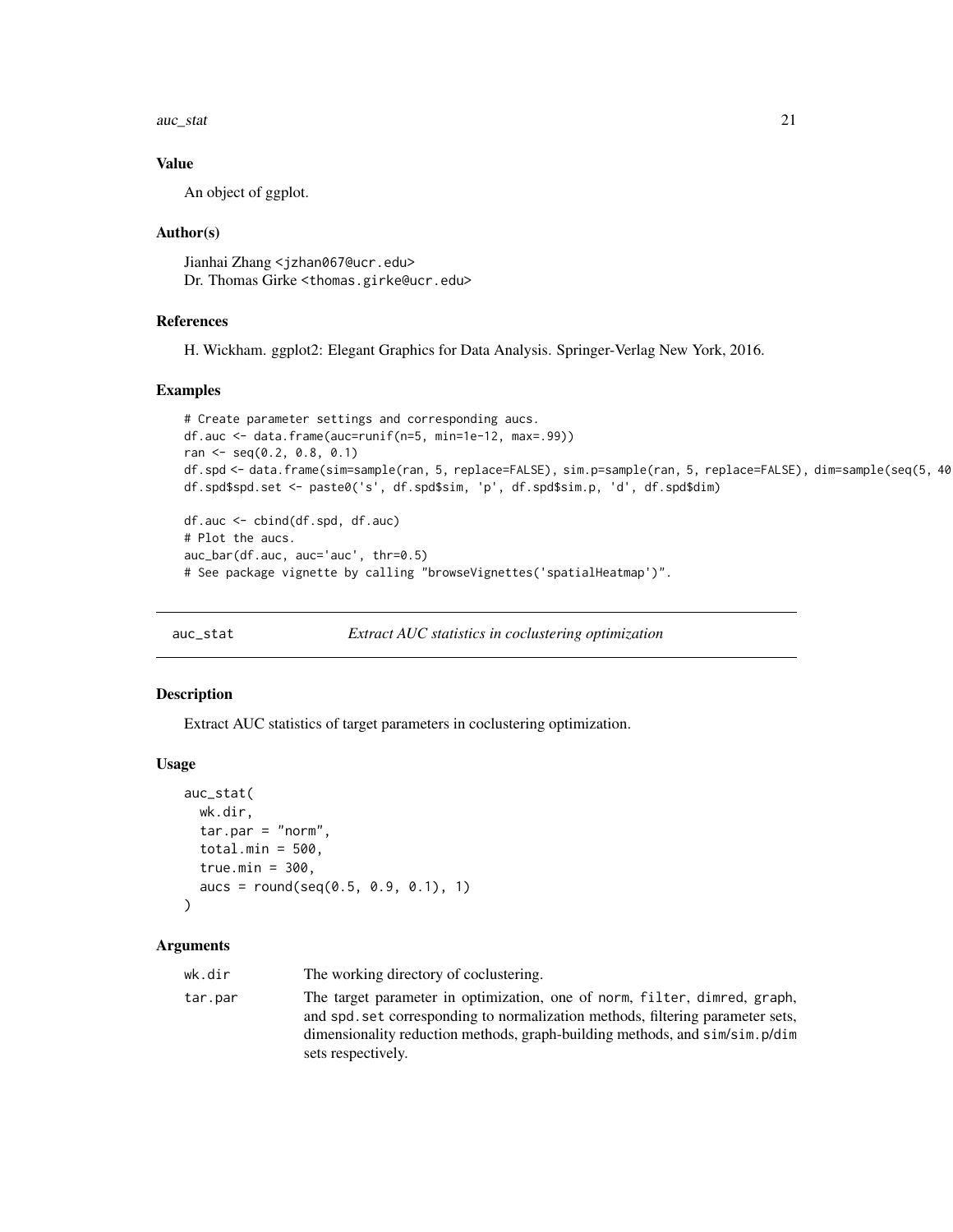total.min, true.min, aucs

Cutoffs to extract AUCs. AUCs over a cutoff and having total bulk tissue assignments above total and true assignments above true.min are extracted. The default is total.min=500, true.min=300, round(seq(0.5, 0.9, 0.1), 1). Each AUC cuttoff in aucs is used independently.

#### Value

An nested list.

#### Author(s)

Jianhai Zhang <jzhan067@ucr.edu> Dr. Thomas Girke <thomas.girke@ucr.edu>

#### Examples

# To obtain reproducible results, always start a new R session and set a fixed seed for Random Number Generator at th set.seed(10)

```
# Example bulk data of Arabidopsis thaliana (Arabidopsis) root for coclustering optimization (Li et al 2016).
blk <- readRDS(system.file("extdata/cocluster/data", "bulk_cocluster.rds", package="spatialHeatmap"))
```

```
# Example single cell data of Arabidopsis thaliana (Arabidopsis) root for coclustering optimization (Shahan et al 20
sc10 <- readRDS(system.file("extdata/cocluster/data", "sc10_cocluster.rds", package="spatialHeatmap"))
sc11 <- readRDS(system.file("extdata/cocluster/data", "sc11_cocluster.rds", package="spatialHeatmap"))
```
# These example data are already pre-processed. To demonstrate the optimization process the pre-processing steps ar

```
# Inital filtering before normalization.
blk <- filter_data(data=blk, pOA=c(0.2, 15), CV=c(1.5, 100)); dim(blk)
```
fil.init <- filter\_cell(lis=list(sc10=sc10, sc11=sc11), bulk=blk, gen.rm='^ATCG|^ATCG', min.cnt=1, p.in.cell=0.3

```
# Normalization.
# sum.factor.
norm.fct <- norm_multi(dat.lis=fil.init, cpm=FALSE)
# sum.factor + CPM.
norm.cpm <- norm_multi(dat.lis=fil.init, cpm=TRUE)
```

```
# Secondary filtering.
# Filtering parameter sets.
df.par.fil <- data.frame(p=c(0.1, 0.2, 0.3, 0.4), A=rep(1, 4), cv1=c(0.1, 0.2, 0.3, 0.4), cv2=rep(100, 4), min.cnt=
df.par.fil
```

```
# Filtered results are saved in "opt_res".
if (!dir.exists('opt_res')) dir.create('opt_res')
fct.fil.all <- filter_iter(bulk=norm.fct$bulk, cell.lis=list(sc10=norm.fct$sc10, sc11=norm.fct$sc11), df.par.fil
```
cpm.fil.all <- filter\_iter(bulk=norm.cpm\$bulk, cell.lis=list(sc10=norm.cpm\$sc10, sc11=norm.cpm\$sc11), df.par.fil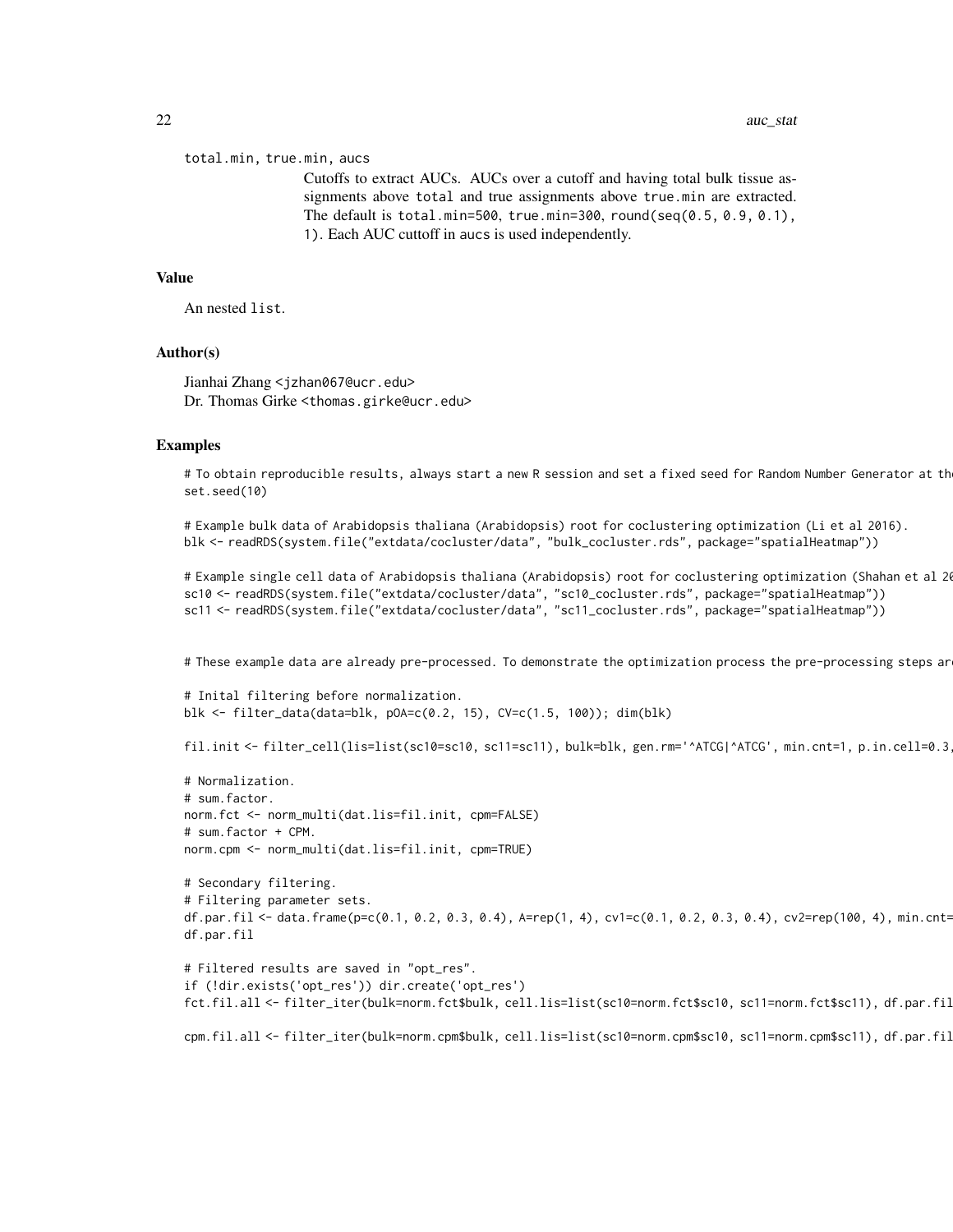#### <span id="page-22-0"></span>auc\_violin 23

```
# Matching table between bulk tissues and single cells.
match.pa <- system.file("extdata/cocluster/data", "match_arab_root_cocluster.txt", package="spatialHeatmap")
df.match.arab <- read.table(match.pa, header=TRUE, row.names=1, sep='\t')
df.match.arab[1:3, ]
# Optimization.
# Check parallelization guide.
coclus_opt(wk.dir='opt_res', parallel.info=TRUE, dimred=c('PCA', 'UMAP'), graph.meth=c('knn', 'snn'), sim=seq(0.
# The first-level parallel computing relies on the slurm scheduler (https://slurm.schedmd.com/documentation.html)
file.copy(system.file("extdata/cocluster", "slurm.tmpl", package="spatialHeatmap"), './slurm.tmpl')
# The first- and second-level parallelizations are set 3 and 2 respectively.
library(BiocParallel)
opt <- coclus_opt(wk.dir='opt_res', dimred=c('PCA', 'UMAP'), graph.meth=c('knn', 'snn'), sim=seq(0.2, 0.4, by=0.1
# If slurm is not available, parallelize the optimization only at the second-level through 2 workers.
opt <- coclus_opt(wk.dir='opt_res', dimred=c('PCA', 'UMAP'), graph.meth=c('knn', 'snn'), sim=seq(0.2, 0.4, by=0.1
# The performaces of parameter settings are measured by AUC values in ROC curve. The following demonstrates how to v
# Extract AUCs and other parameter settings for filtering parameter sets.
```

```
df.lis.fil <- auc_stat(wk.dir='opt_res', tar.par='filter', total.min=500, true.min=300, aucs=round(seq(0.5, 0.9,
df.lis.fil$df.auc.mean[1:3, ]
```
auc\_violin *Plot extracted AUCs by parameter settings*

#### Description

In coclustering optimization, visualize extracted AUCs by each parameter settings in violin plots.

#### Usage

```
auc_violin(
 df.lis,
 xlab,
 ylab = "AUC",nrow = 3,
  title = NULL,
 key.title = NULL,
  lgd(key.size = 0.05)
```
# Arguments

| df.lis     | The nested list of extracted aucs returned by auc_stat. |
|------------|---------------------------------------------------------|
| xlab, ylab | The x and y axis labels in the violin plots.            |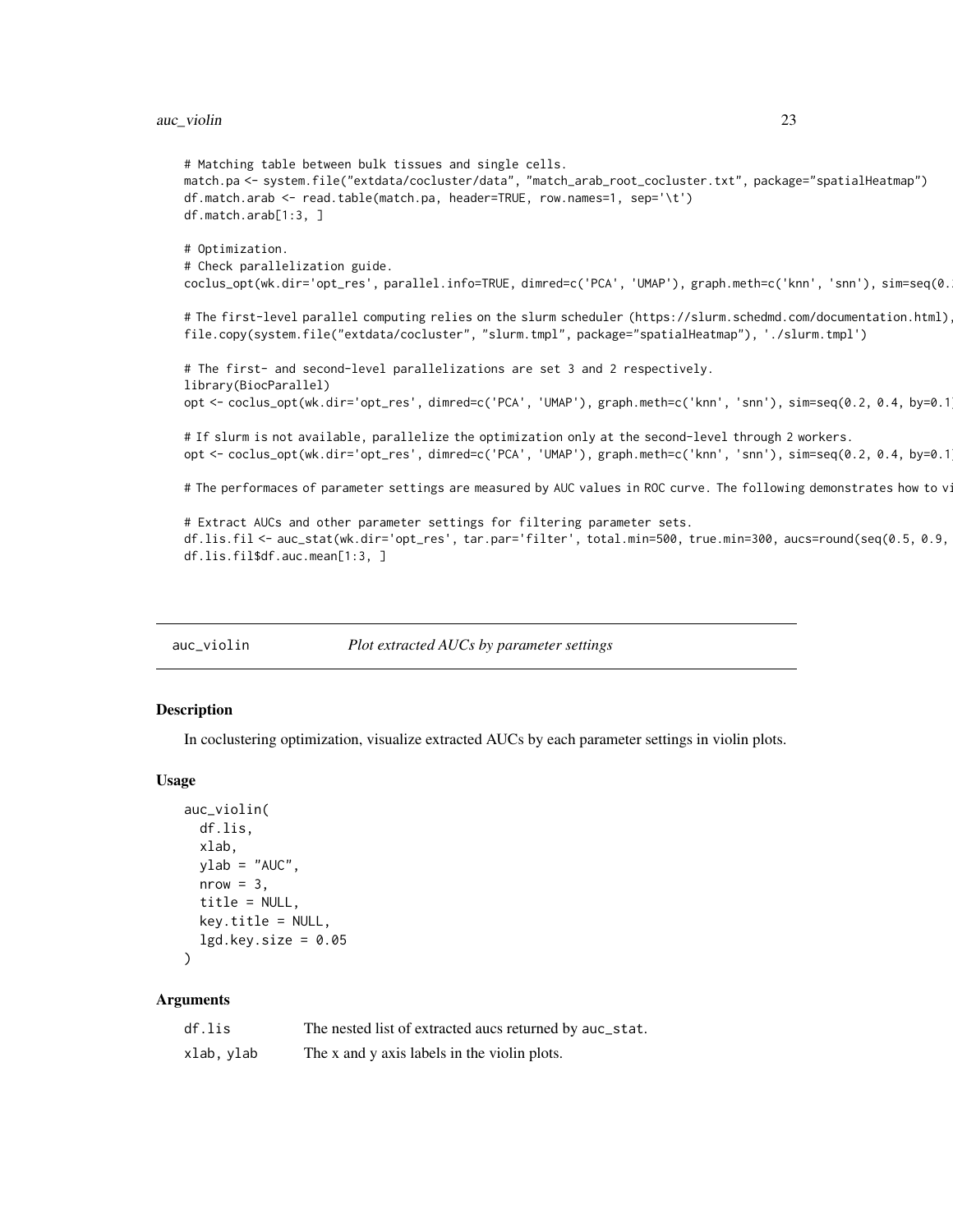#### 24 auc\_violin auc\_violin auc\_violin auc\_violin auc\_violin auc\_violin auc\_violin auc\_violin auc\_violin auc\_violin

| nrow         | The numbers of rows of all the violin plots. |
|--------------|----------------------------------------------|
| title        | The title of composite violin plots.         |
| key.title    | The title of legend.                         |
| lgd.key.size | The size of legend keys.                     |

#### Value

An object of ggplot.

#### Author(s)

Jianhai Zhang <jzhan067@ucr.edu> Dr. Thomas Girke <thomas.girke@ucr.edu>

#### References

H. Wickham. ggplot2: Elegant Graphics for Data Analysis. Springer-Verlag New York, 2016. Baptiste Auguie (2017). gridExtra: Miscellaneous Functions for "Grid" Graphics. R package version 2.3. https://CRAN.R-project.org/package=gridExtra

#### Examples

# To obtain reproducible results, always start a new R session and set a fixed seed for Random Number Generator at th set.seed(10)

# Example bulk data of Arabidopsis thaliana (Arabidopsis) root for coclustering optimization (Li et al 2016). blk <- readRDS(system.file("extdata/cocluster/data", "bulk\_cocluster.rds", package="spatialHeatmap"))

# Example single cell data of Arabidopsis thaliana (Arabidopsis) root for coclustering optimization (Shahan et al 20 sc10 <- readRDS(system.file("extdata/cocluster/data", "sc10\_cocluster.rds", package="spatialHeatmap")) sc11 <- readRDS(system.file("extdata/cocluster/data", "sc11\_cocluster.rds", package="spatialHeatmap"))

# These example data are already pre-processed. To demonstrate the optimization process the pre-processing steps ar

```
# Inital filtering before normalization.
blk <- filter_data(data=blk, pOA=c(0.2, 15), CV=c(1.5, 100)); dim(blk)
```
fil.init <- filter\_cell(lis=list(sc10=sc10, sc11=sc11), bulk=blk, gen.rm='^ATCG|^ATCG', min.cnt=1, p.in.cell=0.3

```
# Normalization.
# sum.factor.
norm.fct <- norm_multi(dat.lis=fil.init, cpm=FALSE)
# sum.factor + CPM.
norm.cpm <- norm_multi(dat.lis=fil.init, cpm=TRUE)
```
# Secondary filtering. # Filtering parameter sets. df.par.fil <- data.frame(p=c(0.1, 0.2, 0.3, 0.4), A=rep(1, 4), cv1=c(0.1, 0.2, 0.3, 0.4), cv2=rep(100, 4), min.cnt= df.par.fil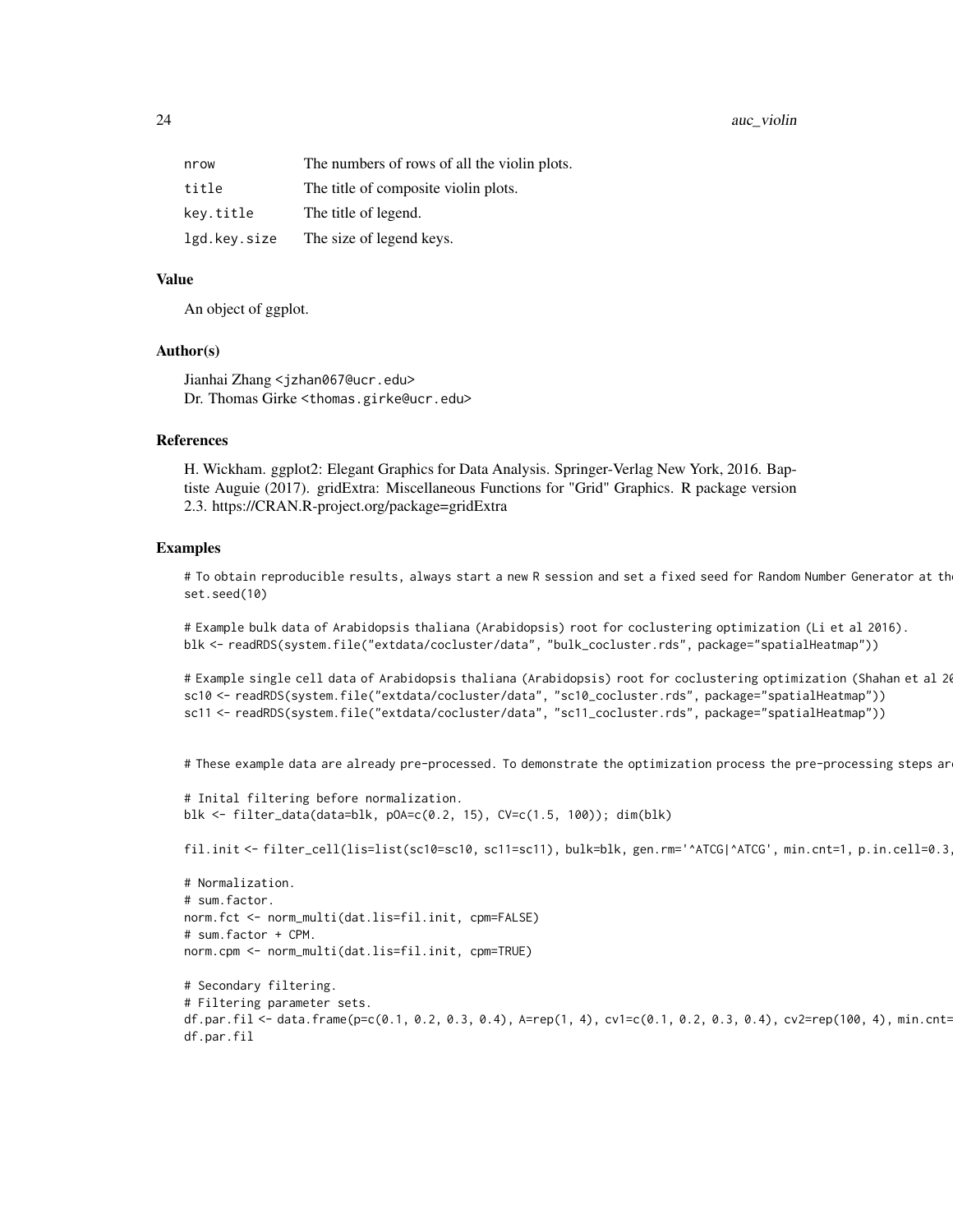#### <span id="page-24-0"></span>cluster\_cell 25

```
# Filtered results are saved in "opt_res".
if (!dir.exists('opt_res')) dir.create('opt_res')
fct.fil.all <- filter_iter(bulk=norm.fct$bulk, cell.lis=list(sc10=norm.fct$sc10, sc11=norm.fct$sc11), df.par.fil
cpm.fil.all <- filter_iter(bulk=norm.cpm$bulk, cell.lis=list(sc10=norm.cpm$sc10, sc11=norm.cpm$sc11), df.par.fil
# Matching table between bulk tissues and single cells.
match.pa <- system.file("extdata/cocluster/data", "match_arab_root_cocluster.txt", package="spatialHeatmap")
df.match.arab <- read.table(match.pa, header=TRUE, row.names=1, sep='\t')
df.match.arab[1:3, ]
# Optimization.
# Check parallelization guide.
coclus_opt(wk.dir='opt_res', parallel.info=TRUE, dimred=c('PCA', 'UMAP'), graph.meth=c('knn', 'snn'), sim=seq(0.
# The first-level parallel computing relies on the slurm scheduler (https://slurm.schedmd.com/documentation.html)
file.copy(system.file("extdata/cocluster", "slurm.tmpl", package="spatialHeatmap"), './slurm.tmpl')
# The first- and second-level parallelizations are set 3 and 2 respectively.
library(BiocParallel)
opt <- coclus_opt(wk.dir='opt_res', dimred=c('PCA', 'UMAP'), graph.meth=c('knn', 'snn'), sim=seq(0.2, 0.4, by=0.1
# If slurm is not available, parallelize the optimization only at the second-level through 2 workers.
opt <- coclus_opt(wk.dir='opt_res', dimred=c('PCA', 'UMAP'), graph.meth=c('knn', 'snn'), sim=seq(0.2, 0.4, by=0.1
# The performaces of parameter settings are measured by AUC values in ROC curve. The following demonstrates how to v
# Extract AUCs and other parameter settings for filtering parameter sets.
df.lis.fil <- auc_stat(wk.dir='opt_res', tar.par='filter', total.min=500, true.min=300, aucs=round(seq(0.5, 0.9, 0.1), 1))
df.lis.fil$df.auc.mean[1:3, ]
# Mean AUCs by each filtering settings and AUC cutoff.
mean_auc_bar(df.lis.fil[[1]], bar.width=0.07, title='Mean AUCs by filtering settings')
# All AUCs by each filtering settings and AUC cutoff.
auc_violin(df.lis=df.lis.fil, xlab='Filtering settings')
```
cluster\_cell *Cluster single cells or combination of single cells and bulk*

#### Description

In co-clustering, cluster only single cell data or combination of single cell and bulk data. The cluster assignments are stored in the label column of colData slot of SingleCellExperiment.

#### Usage

```
cluster_cell(
  data,
```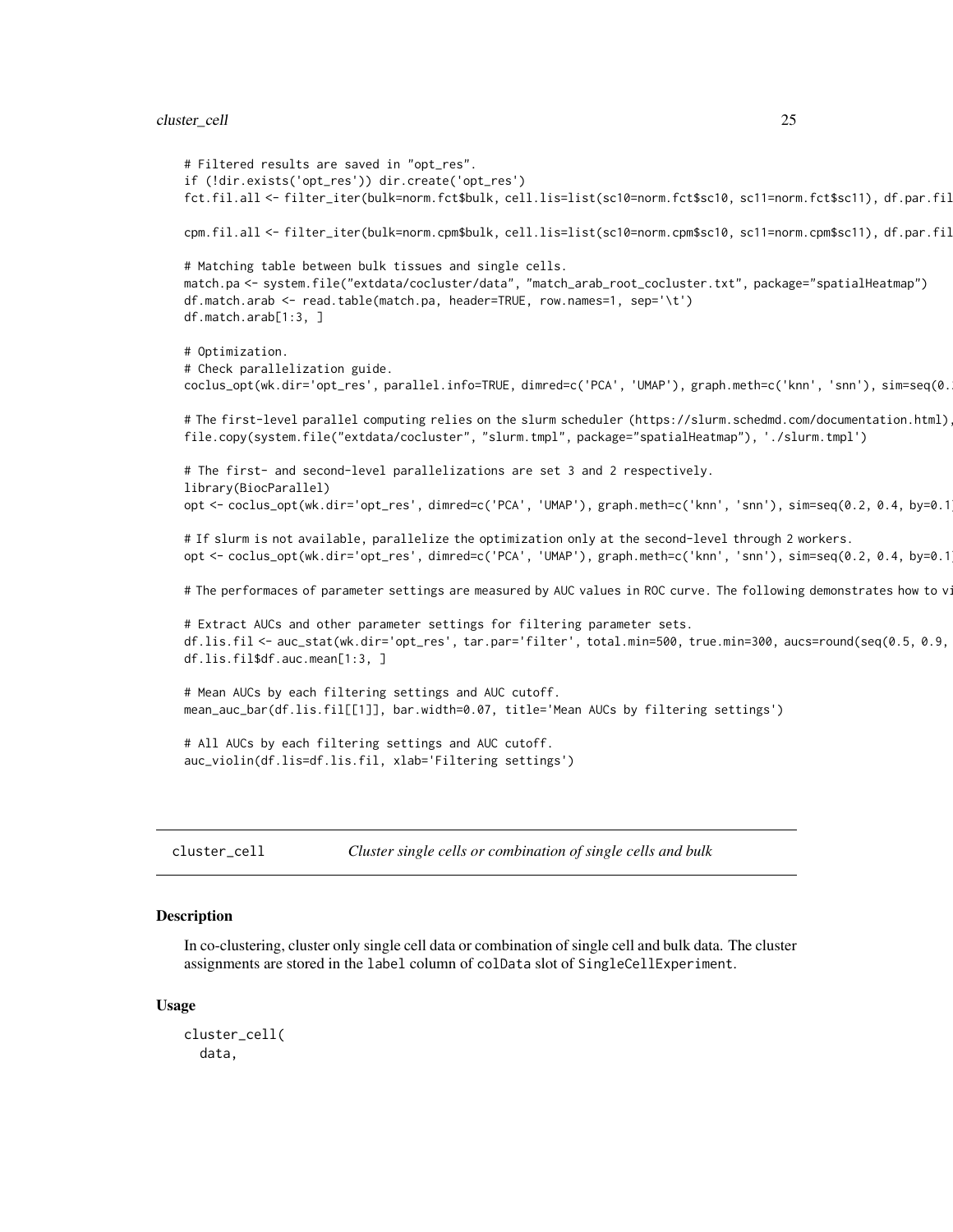```
prop = 0.1,
 min.dim = 5,
 max.dim = 50,
 pca = FALSE,
 graph.meth = "knn",
 dimred = "PCA"
)
```
# Arguments

| data             | The normalized single cell data or nomalized combination of single cell and bulk<br>data at log2 scale in form of SingleCellExperiment, dgCMatrix, matrix, or<br>data.frame.                                                                               |
|------------------|------------------------------------------------------------------------------------------------------------------------------------------------------------------------------------------------------------------------------------------------------------|
| prop             | Numeric scalar specifying the proportion of genes to report as highly variable<br>genes (HVGs). The default is $0.1$ .                                                                                                                                     |
| min.dim, max.dim |                                                                                                                                                                                                                                                            |
|                  | Integer scalars specifying the minimum (min.dim) and maximum (max.dim)<br>number of (principle components) PCs to retain respectively in denoisePCA.<br>The default is min.dim=5, max.dim=50.                                                              |
| pca              | Logical, if TRUE only the data with reduced dimentionality by PCA is returned<br>and no clustering is performed. The default is FALSE and clustering is performed<br>after dimensionality reduction.                                                       |
| graph.meth       | Method to build a nearest-neighbor graph, snn (see build SNNGraph) or knn (de-<br>fault, see buildKNNGraph). The clusters are detected by first creating a nearest<br>neighbor graph using snn or kn then partitioning the graph.                          |
| dimred           | A string of PCA (default) or UMAP specifying which reduced dimensionality to<br>use in creating a nearest neighbor graph. Internally, before building a nearest<br>neighbor graph the data dimensionalities are reduced by PCA and UMAP re-<br>spectively. |

# Value

A list of normalized single cell and bulk data.

#### Author(s)

Jianhai Zhang <jzhan067@ucr.edu> Dr. Thomas Girke <thomas.girke@ucr.edu>

### References

Morgan M, Obenchain V, Hester J, Pagès H (2021). SummarizedExperiment: SummarizedExperiment container. R package version 1.24.0, https://bioconductor.org/packages/SummarizedExperiment. Amezquita R, Lun A, Becht E, Carey V, Carpp L, Geistlinger L, Marini F, Rue-Albrecht K, Risso D, Soneson C, Waldron L, Pages H, Smith M, Huber W, Morgan M, Gottardo R, Hicks S (2020). "Orchestrating single-cell analysis with Bioconductor." Nature Methods, 17, 137–145. https://www.nature.com/articles/s41592- 019-0654-x. Lun ATL, McCarthy DJ, Marioni JC (2016). "A step-by-step workflow for low-level analysis of single-cell RNA-seq data with Bioconductor." F1000Res., 5, 2122. doi: 10.12688/f1000research.9501.2.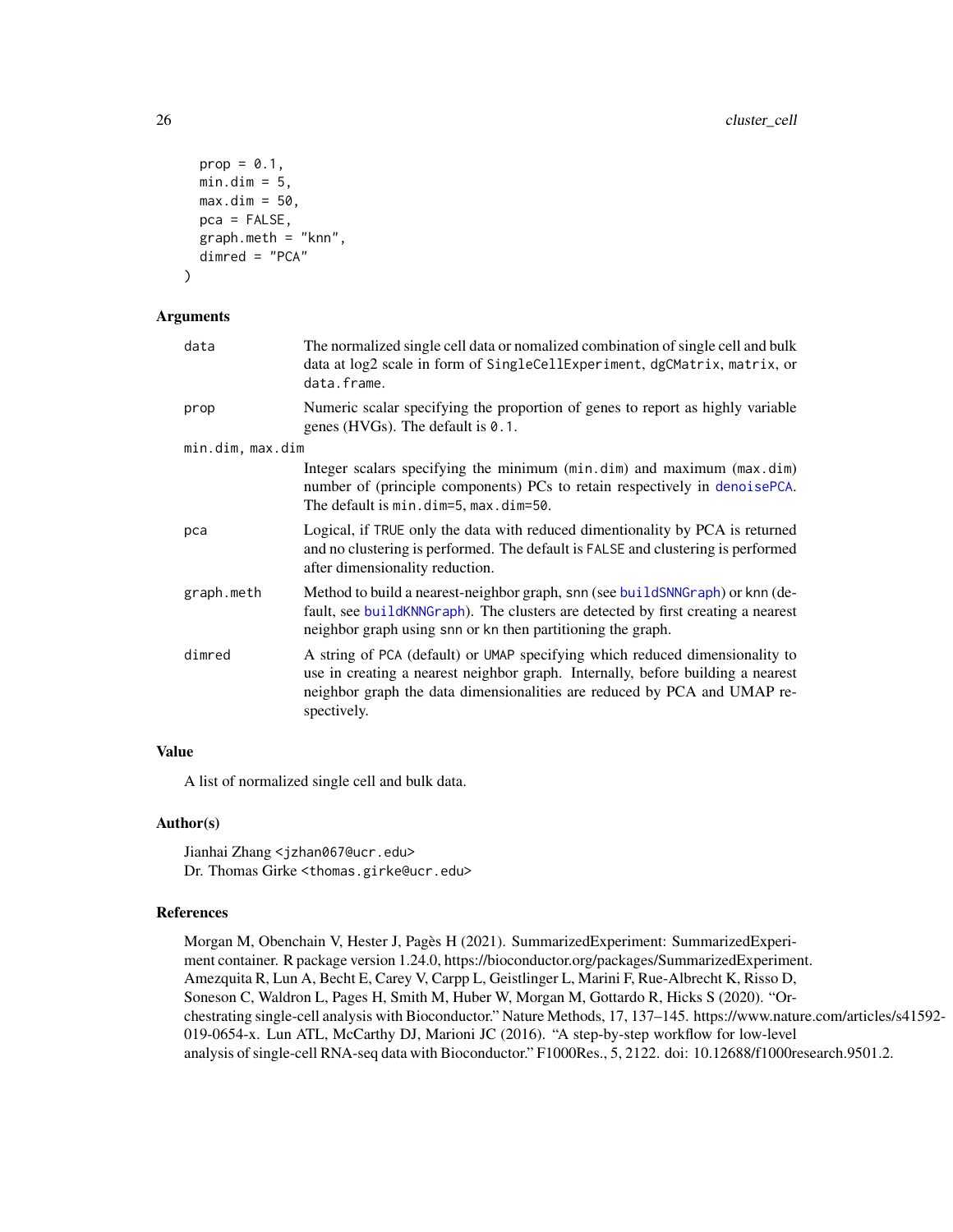#### <span id="page-26-0"></span>cocluster 27

McCarthy DJ, Campbell KR, Lun ATL, Willis QF (2017). "Scater: pre-processing, quality control, normalisation and visualisation of single-cell RNA-seq data in R." Bioinformatics, 33, 1179-1186. doi: 10.1093/bioinformatics/btw777. Csardi G, Nepusz T: The igraph software package for complex network research, InterJournal, Complex Systems 1695. 2006. https://igraph.org

#### Examples

```
library(scran); library(scuttle)
sce <- mockSCE(); sce <- logNormCounts(sce)
# Modelling the variance.
var.stats <- modelGeneVar(sce)
sce <- denoisePCA(sce, technical=var.stats, subset.row=rownames(var.stats))
sce.clus <- cluster_cell(data=sce, prop=0.1, min.dim=5, max.dim=50, graph.meth='snn', dimred='PCA')
# Clusters.
table(colData(sce.clus)$label)
```
# See details in function "cocluster" by running "?cocluster".

cocluster *Coclustering bulk and single cell data in a single run*

#### **Description**

Cluster single cells, refine single cell clusters, and cocluster bulk and single cell data. Accept multiple parameter settings combinations in form of data. frame, and allows for parallelization.

#### Usage

```
cocluster(
  bulk,
  cell,
  df.match,
  df.para = NULL,
  sc.dim.min = 10,max.dim = 50,
  sim = 0.2,
  sim.p = 0.8,
  dim = 12,
  graph.meth = "knn",
 dimred = "PCA",
  sim.meth = "spearman",
  return.all = FALSE,
 multi.core.par = MulticoreParam(workers = 1, stop.on.error = FALSE, log = FALSE),
 verbose = TRUE,
  file = NULL
)
```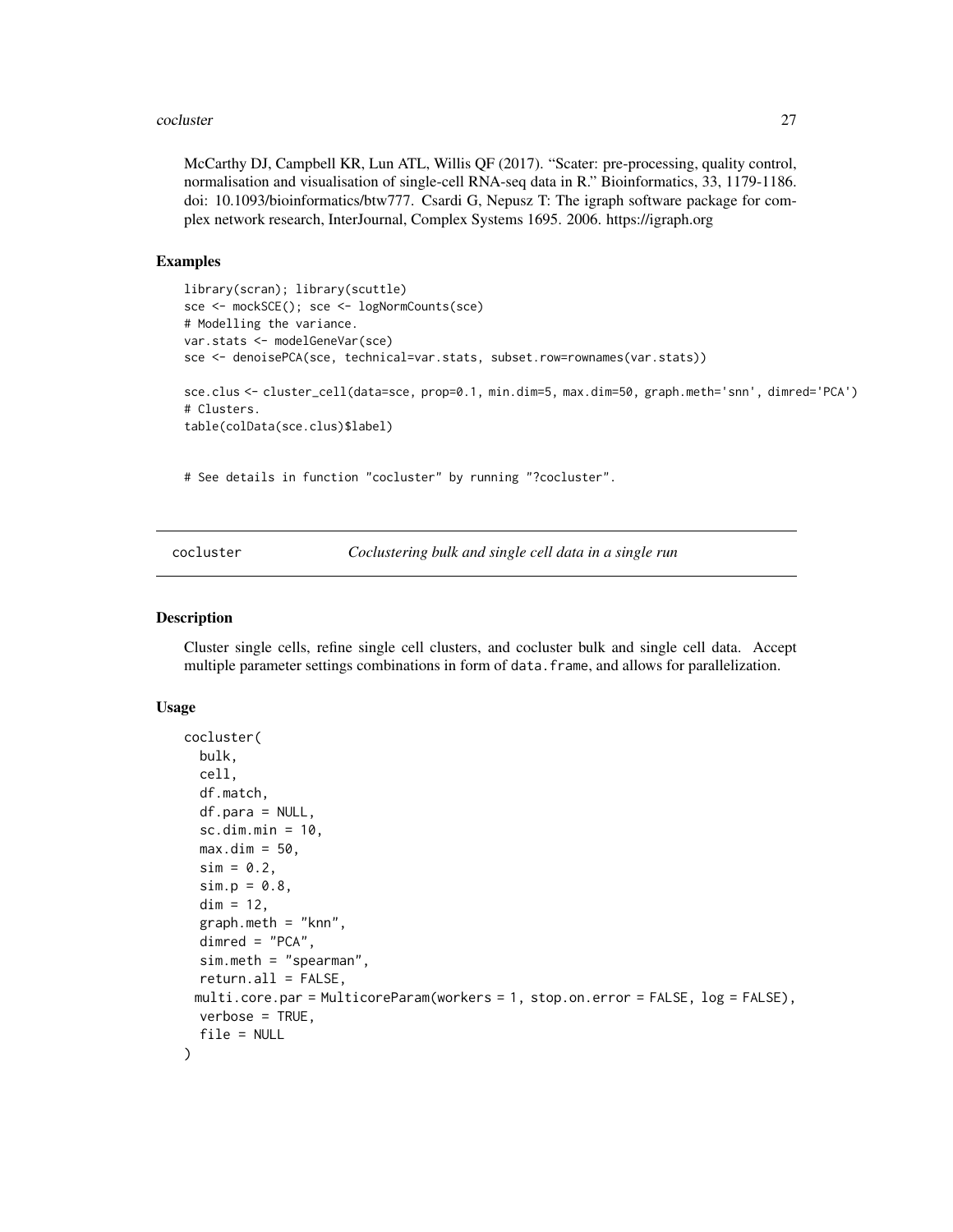# Arguments

| bulk       | Normalized and filtered bulk data at log2 scale in form of matrix, data. frame,<br>SingleCellExperiment, or SummarizedExperiment.                                                                                                                                                                                                                                                                                                                                                                                                                                                                         |
|------------|-----------------------------------------------------------------------------------------------------------------------------------------------------------------------------------------------------------------------------------------------------------------------------------------------------------------------------------------------------------------------------------------------------------------------------------------------------------------------------------------------------------------------------------------------------------------------------------------------------------|
| cell       | Normalized and filtered bulk data at log2 scale in form of matrix, data. frame,<br>SingleCellExperiment, or SummarizedExperiment.                                                                                                                                                                                                                                                                                                                                                                                                                                                                         |
| df.match   | The data. frame specifying matching between cells and true bulk.                                                                                                                                                                                                                                                                                                                                                                                                                                                                                                                                          |
| df.para    | A data. frame of paramerter settings in coclustering, where the parameter names<br>are the column names and one row denotes one combination of settings. Miss-<br>ing parameters in the data. frame are replaced by their default settings in-<br>ternally. E.g. In df.para=data.frame(sim=0.2, sim.p=0.8, dim=12,<br>graph.meth = 'knn')), the default settings of $sc.dim.min = 10$ ; max.dim=50;<br>dimred='PCA'; sim.meth='spearman' are used internally. If multiple settings<br>combinations are contained in multiple rows respectively, parallelization can be<br>enabled through multi.core.par. |
| sc.dim.min | Integer scalar specifying the minimum number of (principle components) PCs<br>to retain in denoisePCA when clustering single cells without bulk data. The<br>default is 10.                                                                                                                                                                                                                                                                                                                                                                                                                               |
| max.dim    | Integer scalar specifying the maximum number of (principle components) PCs<br>to retain in denoisePCA when clustering single cells without bulk data and co-<br>clustering single cells and bulk data. The default is 50.                                                                                                                                                                                                                                                                                                                                                                                 |
| sim        | Both are numeric scalars, ranging from 0 to 1. sim is a similarity (Spearman or<br>Pearson correlation coefficient) cutoff between cells and sim. p is a proportion<br>cutoff. In a certain cell cluster, cells having similarity $\ge$ = sim with other cells<br>in the same cluster at proportion $\ge$ = sim. p would remain. Otherwise, they are<br>discarded.                                                                                                                                                                                                                                        |
| sim.p      | Both are numeric scalars, ranging from 0 to 1. sim is a similarity (Spearman or<br>Pearson correlation coefficient) cutoff between cells and sim.p is a proportion<br>cutoff. In a certain cell cluster, cells having similarity >= sim with other cells<br>in the same cluster at proportion $\ge$ = sim. p would remain. Otherwise, they are<br>discarded.                                                                                                                                                                                                                                              |
| dim        | Integer scalar specifying the minimum number of (principle components) PCs to<br>retain in denoisePCA when coclustering single cells and bulk data. The default<br>is 12.                                                                                                                                                                                                                                                                                                                                                                                                                                 |
| graph.meth | Method to build a nearest-neighbor graph, snn (see buildSNNGraph) or knn (de-<br>fault, see buildKNNGraph). The clusters are detected by first creating a nearest<br>neighbor graph using snn or kn then partitioning the graph.                                                                                                                                                                                                                                                                                                                                                                          |
| dimred     | A string of PCA (default) or UMAP specifying which reduced dimensionality to<br>use in creating a nearest neighbor graph. Internally, before building a nearest<br>neighbor graph the data dimensionalities are reduced by PCA and UMAP re-<br>spectively.                                                                                                                                                                                                                                                                                                                                                |
| sim.meth   | Method to calculate similarities between bulk and cells in each cocluster when<br>assigning bulk to cells. spearman (default) or pearson.                                                                                                                                                                                                                                                                                                                                                                                                                                                                 |
| return.all | Logical. If TRUE, single cell data after refining cluster, roc object and the<br>data. frame to create the roc during coclustering are returned in a nested list.                                                                                                                                                                                                                                                                                                                                                                                                                                         |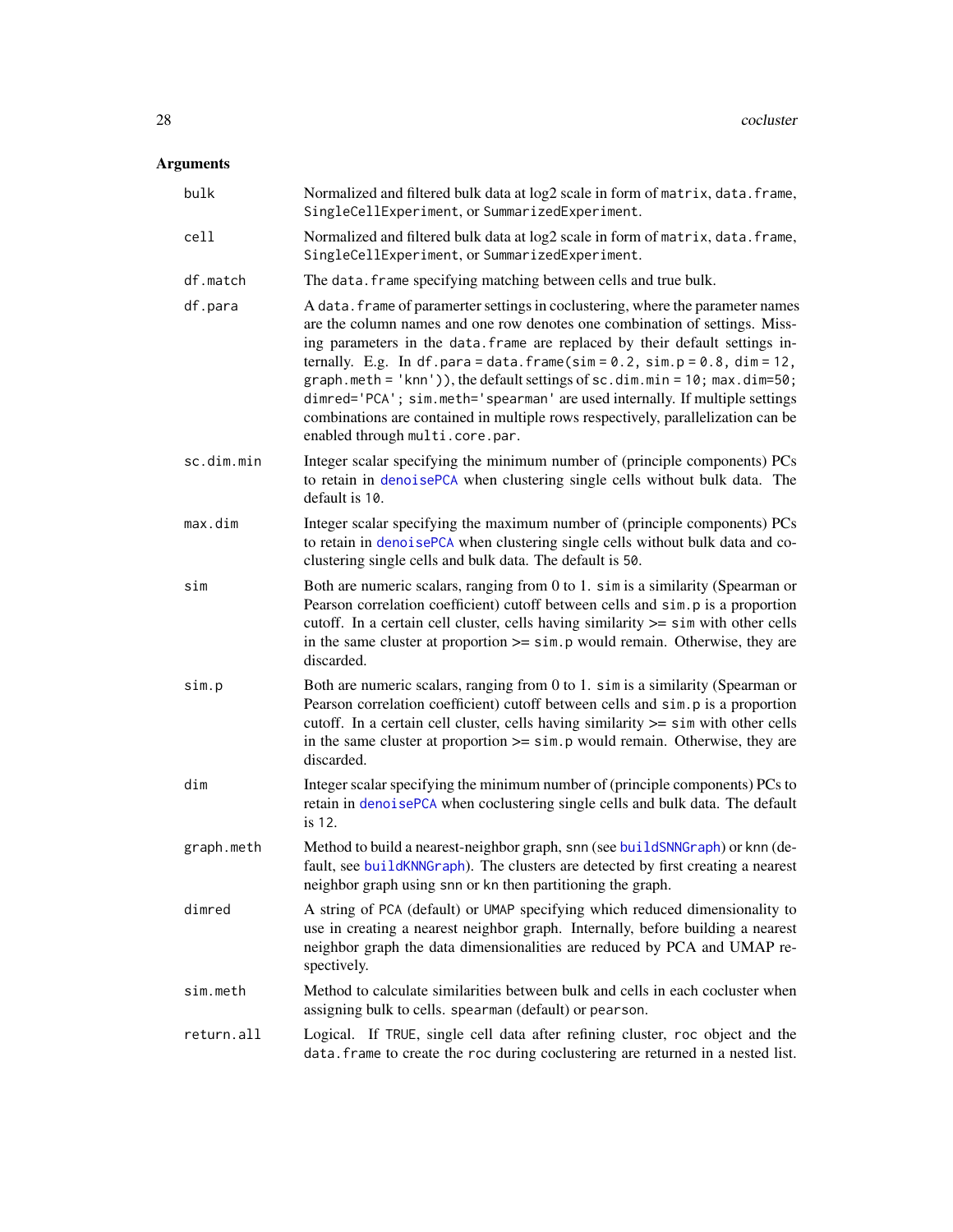#### cocluster 29

|                | If FALSE (default), the df. para table including coclustering statisctics are re-<br>turned, auc denotes area under the curve, true and total indicate the total true<br>assignments of bulk tissues and total assignments (true and false) respectively.<br>thr, spec, and sens refer to the optimal similarity threshold between bulk and<br>cells in coclusters, specificity, and sensitivity corresponding to thr respectively. |
|----------------|-------------------------------------------------------------------------------------------------------------------------------------------------------------------------------------------------------------------------------------------------------------------------------------------------------------------------------------------------------------------------------------------------------------------------------------|
| multi.core.par | The parallelization settings. Default is MulticoreParam(workers=1, stop.on.error=FALSE,<br>log=FALSE, logdir=NULL). See MulticoreParam.                                                                                                                                                                                                                                                                                             |
| verbose        | Logical. If TRUE (default), intermediate messages are printed.                                                                                                                                                                                                                                                                                                                                                                      |
| file           | A file name without extension to save the table of parameter settings and coclus-<br>tering statisctics if return.all = FALSE. The table is saved by saveRDS with<br>extension. rds. Default is NULL and no file is saved.                                                                                                                                                                                                          |

#### Value

A nested list or a table of coclustering results.

#### Author(s)

Jianhai Zhang <jzhan067@ucr.edu> Dr. Thomas Girke <thomas.girke@ucr.edu>

#### References

Morgan M, Wang J, Obenchain V, Lang M, Thompson R, Turaga N (2021). BiocParallel: Bioconductor facilities for parallel evaluation. R package version 1.28.3, https://github.com/Bioconductor/BiocParallel. R Core Team (2021). R: A language and environment for statistical computing. R Foundation for Statistical Computing, Vienna, Austria. URL https://www.R-project.org/. Morgan M, Obenchain V, Hester J, Pagès H (2021). SummarizedExperiment: SummarizedExperiment container. R package version 1.24.0, https://bioconductor.org/packages/SummarizedExperiment. Amezquita R, Lun A, Becht E, Carey V, Carpp L, Geistlinger L, Marini F, Rue-Albrecht K, Risso D, Soneson C, Waldron L, Pages H, Smith M, Huber W, Morgan M, Gottardo R, Hicks S (2020). "Orchestrating single-cell analysis with Bioconductor." Nature Methods, 17, 137–145. https://www.nature.com/articles/s41592- 019-0654-x. Xavier Robin, Natacha Turck, Alexandre Hainard, Natalia Tiberti, Frédérique Lisacek, Jean-Charles Sanchez and Markus Müller (2011). pROC: an open-source package for R and S+ to analyze and compare ROC curves. BMC Bioinformatics, 12, p. 77. DOI: 10.1186/1471-2105-12-77 <http://www.biomedcentral.com/1471-2105/12/77/> Vacher CM, Lacaille H, O'Reilly JJ, Salzbank J et al. Placental endocrine function shapes cerebellar development and social behavior. Nat Neurosci 2021 Oct;24(10):1392-1401. PMID: 34400844. Ortiz C, Navarro JF, Jurek A, Märtin A et al. Molecular atlas of the adult mouse brain. Sci Adv 2020 Jun;6(26):eabb3446. PMID: 32637622 R Core Team (2021). R: A language and environment for statistical computing. R Foundation for Statistical Computing, Vienna, Austria. URL https://www.R-project.org/.

#### Examples

# To obtain reproducible results, always start a new R session and set a fixed seed for Random Number Generator at th set.seed(10)

# Example bulk data of mouse brain for coclustering (Vacher et al 2021). blk.mus.pa <- system.file("extdata/shinyApp/example", "bulk\_mouse\_cocluster.txt", package="spatialHeatmap")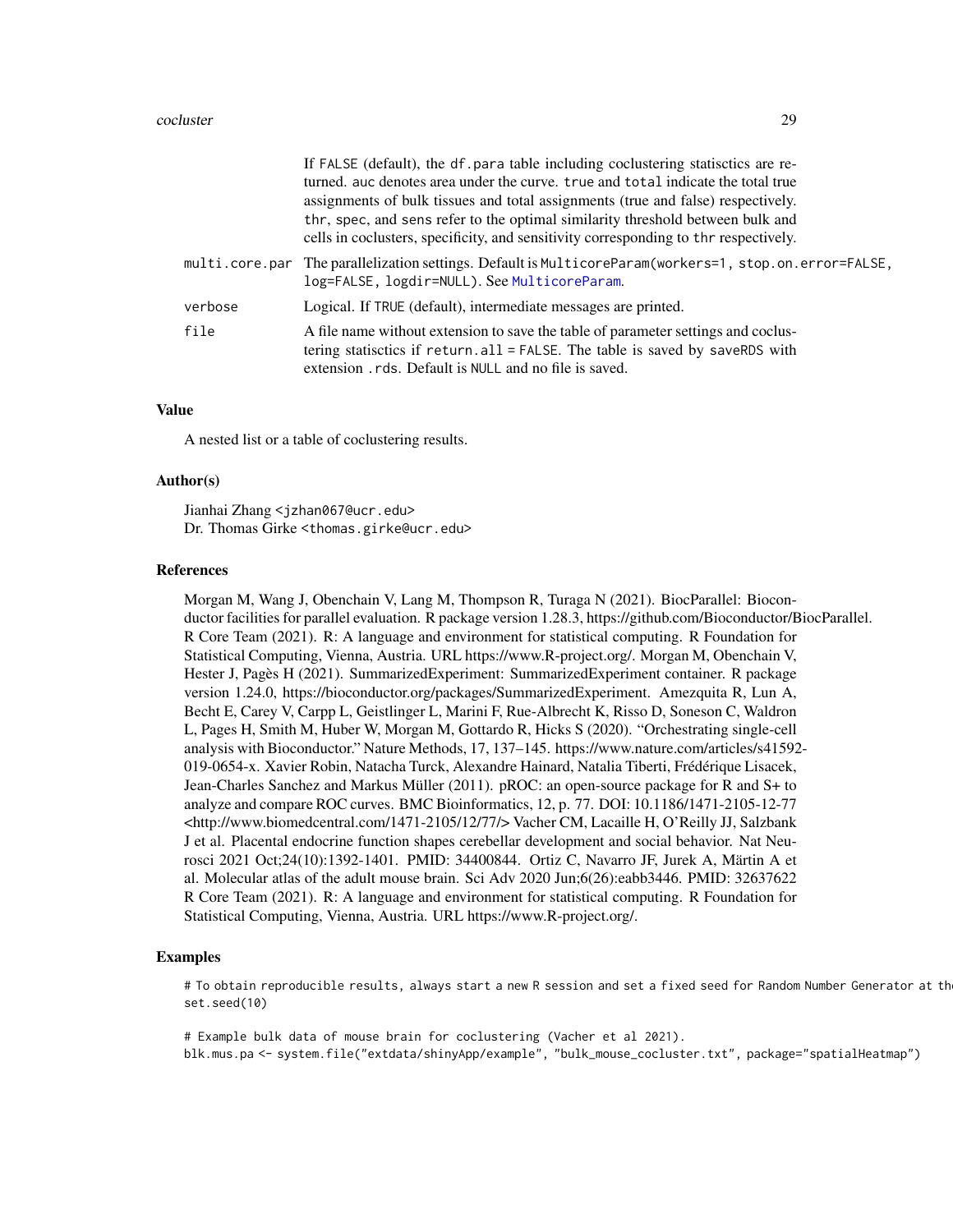```
blk.mus <- as.matrix(read.table(blk.mus.pa, header=TRUE, row.names=1, sep='\t', check.names=FALSE))
blk.mus[1:3, 1:5]
# Example single cell data for coclustering (Ortiz et al 2020).
sc.mus.pa <- system.file("extdata/shinyApp/example", "cell_mouse_cocluster.txt", package="spatialHeatmap")
sc.mus <- as.matrix(read.table(sc.mus.pa, header=TRUE, row.names=1, sep='\t', check.names=FALSE))
sc.mus[1:3, 1:5]
# Initial filtering.
blk.mus <- filter_data(data=blk.mus, sam.factor=NULL, con.factor=NULL, pOA=c(0.1, 5), CV=c(0.2, 100), dir=NULL)
dim(blk.mus)
mus.lis <- filter_cell(lis=list(sc.mus=sc.mus), bulk=blk.mus, gen.rm=NULL, min.cnt=1, p.in.cell=0.5, p.in.gen=0.1)
# Normalization: bulk and single cell are combined and normalized, then separated.
mus.lis.nor <- norm_multi(dat.lis=mus.lis, cpm=FALSE)
# Secondary filtering.
library(SingleCellExperiment)
blk.mus.fil <- filter_data(data=logcounts(mus.lis.nor$bulk), sam.factor=NULL, con.factor=NULL, pOA=c(0.1, 0.5), Q
dim(blk.mus.fil)
mus.lis.fil <- filter_cell(lis=list(sc.mus=logcounts(mus.lis.nor$sc.mus)), bulk=blk.mus.fil, gen.rm=NULL, min.cr
# The aSVG file of mouse brain.
svg.mus <- system.file("extdata/shinyApp/example", "mus_musculus.brain.svg", package="spatialHeatmap")
# Spatial features.
feature.df <- return_feature(svg.path=svg.mus)
# Matching table indicating true bulk tissues of each cell type and corresponding SVG bulk (spatial feature).
df.match.mus.pa <- system.file("extdata/shinyApp/example", "match_mouse_brain_cocluster.txt", package="spatialHe
df.match <- read.table(df.match.mus.pa, header=TRUE, row.names=1, sep='\t')
df.match
# The SVG bulk tissues are in the aSVG file.
df.match$SVGBulk %in% feature.df$feature
# Cluster single cells.
clus.sc <- cluster_cell(data=mus.lis.fil$sc.mus, min.dim=10, max.dim=50, graph.meth='knn', dimred='PCA')
# Cluster labels are stored in "label" column in "colData".
colData(clus.sc)[1:3, ]
# Refine cell clusters.
cell.refined <- refine_cluster(clus.sc, sim=0.2, sim.p=0.8, sim.meth='spearman')
# Include matching information in "colData".
cell.refined <- true_bulk(cell.refined, df.match)
colData(cell.refined)[1:3, ]
# Cocluster bulk and single cells.
roc.lis <- coclus_roc(bulk=mus.lis.fil$bulk, cell.refined=cell.refined, df.match=df.match, min.dim=12, max.dim=5
```
# The colustering results. "predictor" is the similarity between bulk and cells within a co-cluster. "index" is the roc.lis\$df.roc[1:3, ]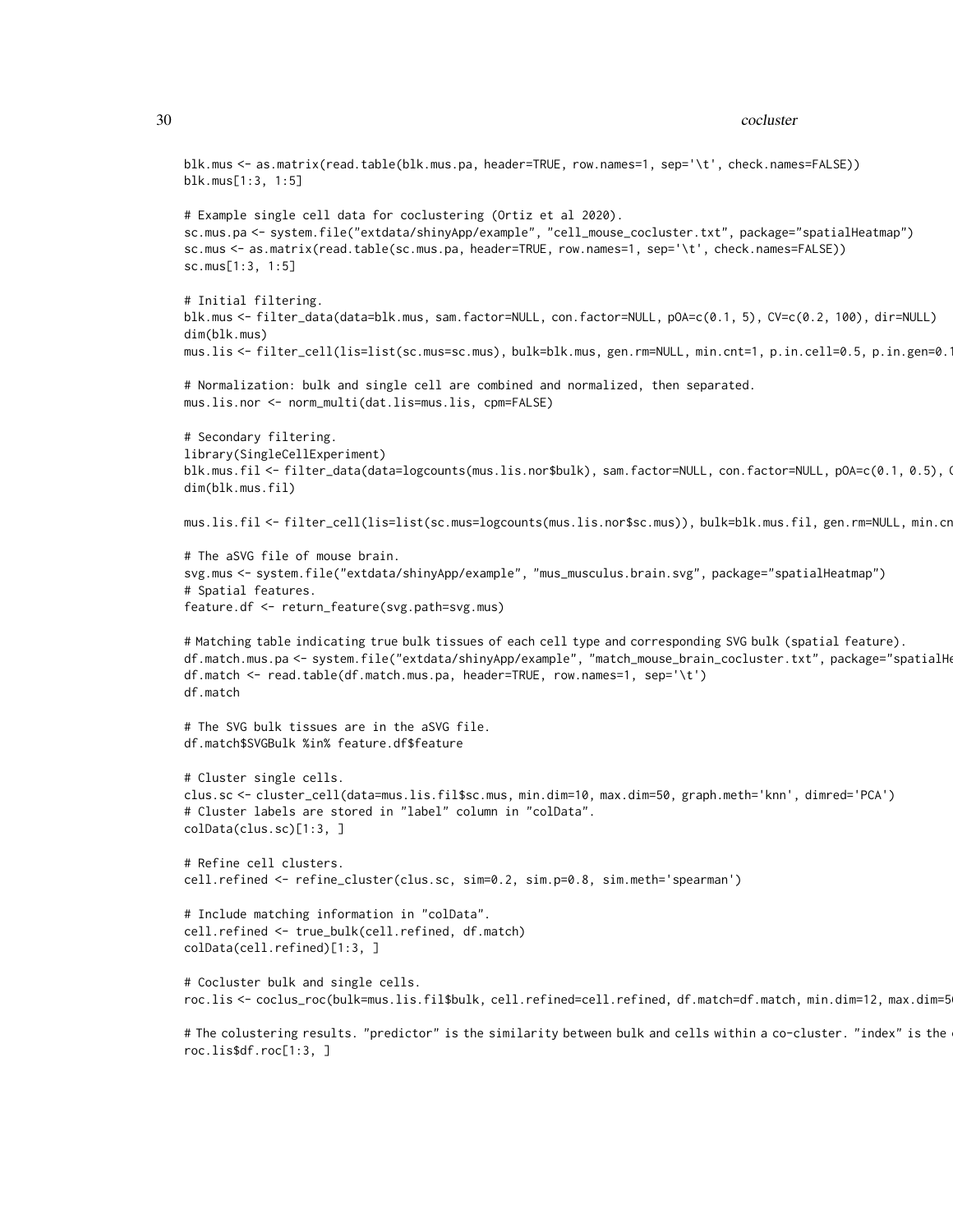#### <span id="page-30-0"></span>coclus\_opt 31

```
# ROC curve created according to "roc.lis$df.roc".
plot(roc.lis$roc.obj, print.auc=TRUE)
# Incorporate "cell.refined" in "roc.lis" for downstream use in co-visualization.
res.lis <- c(list(cell.refined=cell.refined), roc.lis)
```
# The processes of clustering single cells, refining cell clusters, and coclustering bulk and single cells can be pe library(BiocParallel)

```
res.lis <- cocluster(bulk=mus.lis.fil$bulk, cell=mus.lis.fil$sc.mus, df.match=df.match, df.para=NULL, sim=0.2, s:
res.lis <- res.lis[[1]]
```
#### names(res.lis)

# "cocluster" accepts multiple combinations of parameter settings provided in a data frame, and coclustering on the # Multiple combinations of parameter settings. If some parameters are not specified in this table such as "graph.met df.par <- data.frame(sim=c(0.2, 0.3), sim.p=c(0.8, 0.7), dim=c(12, 13))

```
# The computation is parallelized on 2 cpu cores by "multi.core.par".
library(BiocParallel)
res.multi <- cocluster(bulk=mus.lis.fil$bulk, cell=mus.lis.fil$sc.mus, df.match=df.match, df.para=df.par, sc.dim
```
# The results of auto-matching through coclustering can be tailored through "Lasso Select" on the convenience Shiny df.desired.bulk <- NULL

# Example of desired bulk downloaded from convenience Shiny app. desired.blk.pa <- system.file("extdata/shinyApp/example", "selected\_cells\_with\_desired\_bulk.txt", package="spat df.desired.bulk <- read.table(desired.blk.pa, header=TRUE, row.names=1, sep='\t') df.desired.bulk[1:3, ]

# Desired bulk manually definded by x-y coordinates ranges. plot\_dim(res.lis\$cell.refined, dim='PCA', color.by='cell', x.break=seq(-10, 10, 2), y.break=seq(-10, 10, 2))

df.desired.bulk <- data.frame(x.min=c(2, 6), x.max=c(4, 10), y.min=c(6, 8), y.max=c(8, 10), desiredSVGBulk=c('cerebral.cortex', 'cerebral.cortex'), dimred='PCA') df.desired.bulk

# Extract cells with true bulk assignments. If "df.desired.bulk" is provided, the corrresponding assignments are in sce.lis <- sub\_asg(res.lis=res.lis, df.desired.bulk=df.desired.bulk, df.match=df.match, true.only=TRUE)

# Aggregate the extracted cells and the aggregated abundance profiles are used to color matching bulk tissues in the sce.aggr <- aggr\_rep(data=sce.lis\$cell.sub, assay.na='logcounts', sam.factor='SVGBulk', con.factor=NULL, aggr='m

# Co-visualize bulk and single cells without abundance profiles. shm.lis1 <- spatial\_hm(svg.path=svg.mus, data=sce.aggr, ID=c('Adcy1'), legend.nrow=4, sce.dimred=sce.lis\$cell.re

# Co-visualize bulk and single cells with abundance profiles of gene "Adcy1". shm.lis2 <- spatial\_hm(svg.path=svg.mus, data=sce.aggr, ID=c('Adcy1'), legend.nrow=4, sce.dimred=sce.lis\$cell.re

coclus\_opt *Optimizing coclustering process with two levels of parallelizations available.*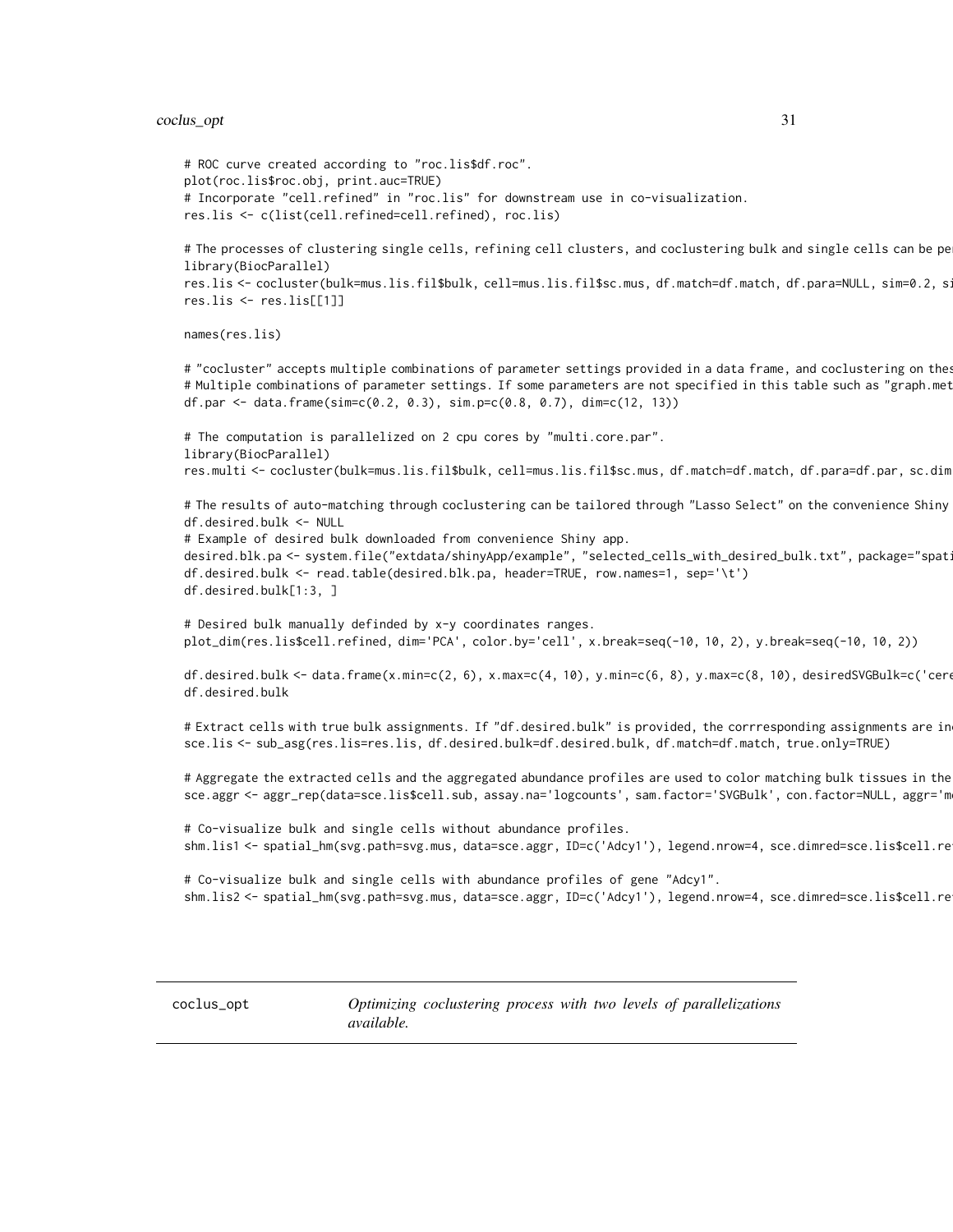# Description

Optimizing coclustering process with two levels of parallelizations available.

# Usage

```
coclus_opt(
 wk.dir,
 parallel.info = FALSE,
  sc.dim.min = 10,
 max.dim = 50,
  dimred = c("PCA", "UMAP"),graph.meth = c("knn", "snn"),
  sim = seq(0.2, 0.8, by = 0.1),
  sim.p = seq(0.2, 0.8, by = 0.1),dim = seq(5, 40, by = 1),
  df.match,
  sim.meth = "spearman",
 batch.par = BatchtoolsParam(workers = 1, cluster = "slurm", template = "slurm.tmpl",
   RNGseed = 100, stop.on.error = FALSE, log = TRUE, logdir = file.path(wk.dir,
    "batch_log")),
 multi.core.par = MulticoreParam(workers = 1, RNGseed = NULL, stop.on.error = FALSE,
    log = TRUE, logdir = file.path(wk.dir, "multi_core_log")),
  verbose = TRUE
\lambda
```
# Arguments

| wk.dir        | Working directory. Must be the same with that in filter_iter, since the fil-<br>tered data will be used automatically.                                                                                                                                                                                                                              |
|---------------|-----------------------------------------------------------------------------------------------------------------------------------------------------------------------------------------------------------------------------------------------------------------------------------------------------------------------------------------------------|
| parallel.info | Logical. If FALSE (default), coclustering optimization is performed. If TRUE,<br>parallelization guide is returned and no optimization. Users are advised to check<br>the guide when editing the slurm template.                                                                                                                                    |
| sc.dim.min    | Integer scalar specifying the minimum number of (principle components) PCs<br>to retain in denoisePCA when clustering single cells without bulk data. The<br>default is 10.                                                                                                                                                                         |
| max.dim       | Integer scalar specifying the maximum number of (principle components) PCs<br>to retain in denoisePCA when clustering single cells without bulk data and co-<br>clustering single cells and bulk data. The default is 50.                                                                                                                           |
| dimred        | Dimensionality redeuction methods to optimize: c('PCA', 'UMAP').                                                                                                                                                                                                                                                                                    |
| graph.meth    | Graph-building methods in coclustering: c('knn', 'snn') (see build KNNG raph),<br>buildSNNGraph) respectively). The clusters are detected by first creating a near-<br>est neighbor graph using snn or knn then partitioning the graph.                                                                                                             |
| sim, sim.p    | Used when refining cell clusters. Both are numeric scalars, ranging from 0 to 1.<br>sim is a similarity (Spearman or Pearson correlation coefficient) cutoff between<br>cells and simple is a proportion cutoff. In a certain cell cluster, cells having<br>similarity $\ge$ = sim with other cells in the same cluster at proportion $\ge$ = sim.p |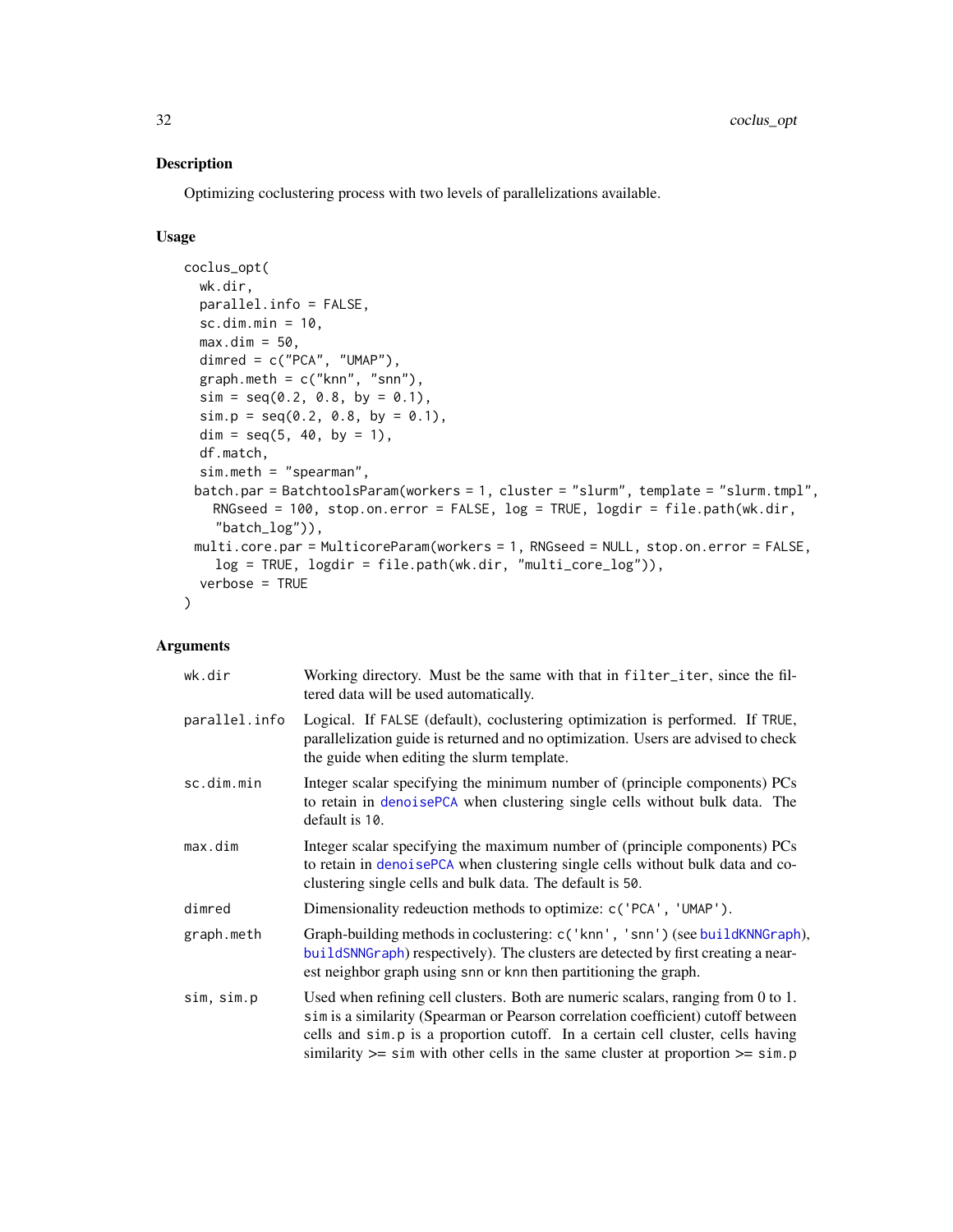| would remain. Otherwise, they are discarded. The default of both is $seq(0.2, 1)$<br>0.8, $by=0.1$ ) and can be customized.                                                                                                                                             |
|-------------------------------------------------------------------------------------------------------------------------------------------------------------------------------------------------------------------------------------------------------------------------|
| Number of principle components (PCs, equivalent to genes) in combined bulk<br>and single cell data. Used as the minimum number of PCs to retain in denoisePCA<br>when coclustering bulk and single cells. The default is $seq(5, 40, by=1)$ , and<br>can be customized. |
| The data. frame specifying matching between cells and true bulk.                                                                                                                                                                                                        |
| Method to calculate similarities between bulk and cells in each cocluster when<br>assigning bulk to cells. spearman (default) or pearson.                                                                                                                               |
| The parameters for first-level parallelization. See BatchtoolsParam. It works<br>with the "slurm" scheduler, so "slurm" needs to be installed. If NULL, the first-<br>level parallelization is skipped.                                                                 |
| The parameters for second-level parallelization. See MulticoreParam.                                                                                                                                                                                                    |
| Logical. If TRUE (default), intermediate messages are printed.                                                                                                                                                                                                          |
|                                                                                                                                                                                                                                                                         |

#### Value

A list of normalized single cell and bulk data.

#### Author(s)

Jianhai Zhang <jzhan067@ucr.edu> Dr. Thomas Girke <thomas.girke@ucr.edu>

#### References

Li, S., Yamada, M., Han, X., Ohler, U., and Benfey, P. N. (November, 2016) High-Resolution Expression Map of the Arabidopsis Root Reveals Alternative Splicing and lincRNA Regulation. Dev. Cell, 39(4), 508–522. Shahan, R., Hsu, C.-W., Nolan, T. M., Cole, B. J., Taylor, I. W., Vlot, A. H. C., Benfey, P. N., and Ohler, U. (June, 2020) A single cell Arabidopsis root atlas reveals developmental trajectories in wild type and cell identity mutants. Morgan M, Wang J, Obenchain V, Lang M, Thompson R, Turaga N (2021). BiocParallel: Bioconductor facilities for parallel evaluation. R package version 1.28.3, https://github.com/Bioconductor/BiocParallel.

#### Examples

# To obtain reproducible results, always start a new R session and set a fixed seed for Random Number Generator at th set.seed(10)

# Example bulk data of Arabidopsis thaliana (Arabidopsis) root for coclustering optimization (Li et al 2016). blk <- readRDS(system.file("extdata/cocluster/data", "bulk\_cocluster.rds", package="spatialHeatmap"))

# Example single cell data of Arabidopsis thaliana (Arabidopsis) root for coclustering optimization (Shahan et al 2020). sc10 <- readRDS(system.file("extdata/cocluster/data", "sc10\_cocluster.rds", package="spatialHeatmap")) sc11 <- readRDS(system.file("extdata/cocluster/data", "sc11\_cocluster.rds", package="spatialHeatmap"))

# These example data are already pre-processed. To demonstrate the optimization process the pre-processing steps ar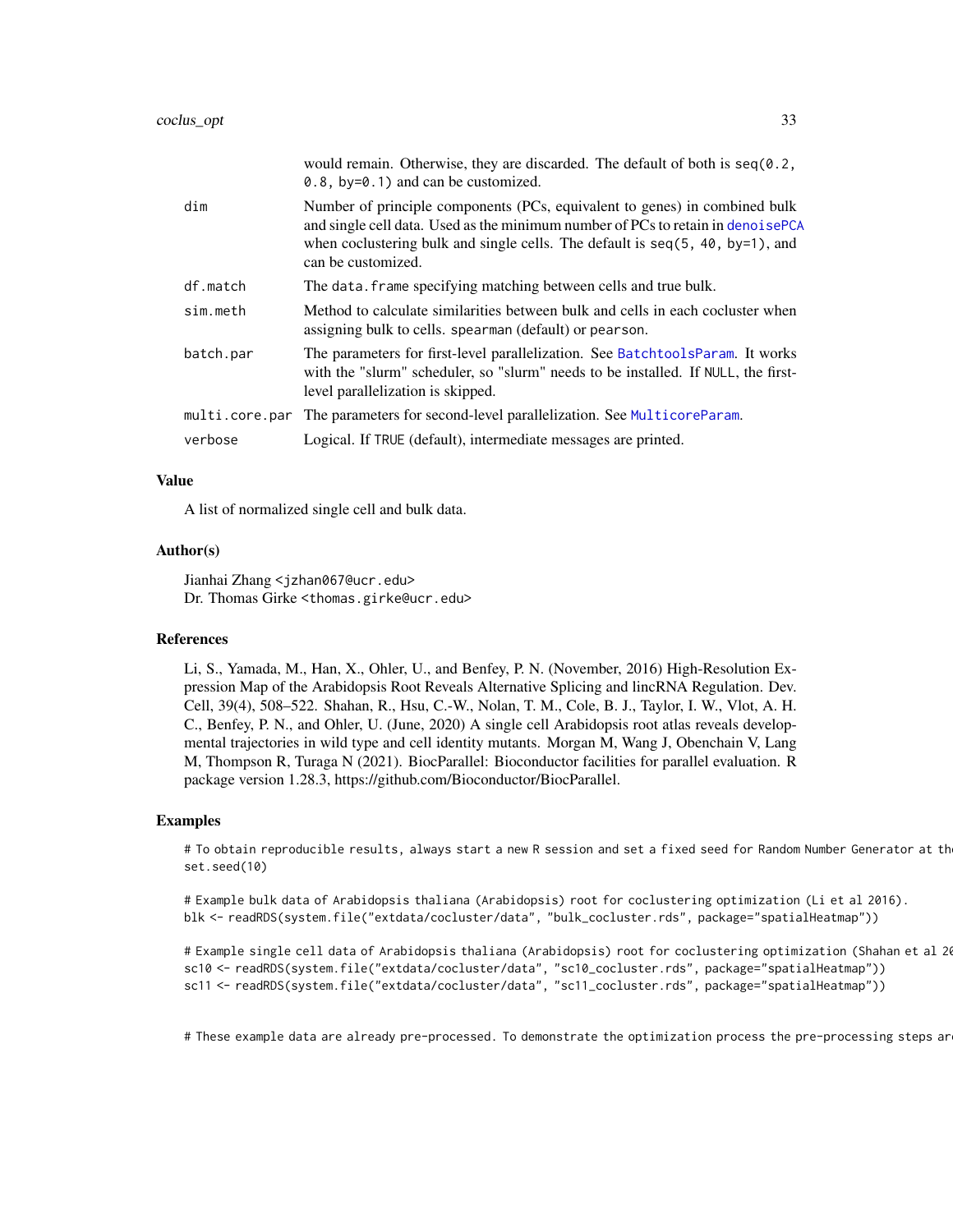```
34 coclus_opt
```

```
# Inital filtering before normalization.
blk <- filter_data(data=blk, pOA=c(0.2, 15), CV=c(1.5, 100)); dim(blk)
fil.init <- filter_cell(lis=list(sc10=sc10, sc11=sc11), bulk=blk, gen.rm='^ATCG|^ATCG', min.cnt=1, p.in.cell=0.3
# Normalization.
# sum.factor.
norm.fct <- norm_multi(dat.lis=fil.init, cpm=FALSE)
# sum.factor + CPM.
norm.cpm <- norm_multi(dat.lis=fil.init, cpm=TRUE)
# Secondary filtering.
# Filtering parameter sets.
df.par.fil <- data.frame(p=c(0.1, 0.2, 0.3, 0.4), A=rep(1, 4), cv1=c(0.1, 0.2, 0.3, 0.4), cv2=rep(100, 4), min.cnt=
df.par.fil
# Filtered results are saved in "opt_res".
if (!dir.exists('opt_res')) dir.create('opt_res')
fct.fil.all <- filter_iter(bulk=norm.fct$bulk, cell.lis=list(sc10=norm.fct$sc10, sc11=norm.fct$sc11), df.par.fil
cpm.fil.all <- filter_iter(bulk=norm.cpm$bulk, cell.lis=list(sc10=norm.cpm$sc10, sc11=norm.cpm$sc11), df.par.fil
# Matching table between bulk tissues and single cells.
match.pa <- system.file("extdata/cocluster/data", "match_arab_root_cocluster.txt", package="spatialHeatmap")
df.match.arab <- read.table(match.pa, header=TRUE, row.names=1, sep='\t')
df.match.arab[1:3, ]
# Optimization.
# Check parallelization guide.
coclus_opt(wk.dir='opt_res', parallel.info=TRUE, dimred=c('PCA', 'UMAP'), graph.meth=c('knn', 'snn'), sim=seq(0.
# The first-level parallel computing relies on the slurm scheduler (https://slurm.schedmd.com/documentation.html)
file.copy(system.file("extdata/cocluster", "slurm.tmpl", package="spatialHeatmap"), './slurm.tmpl')
# The first- and second-level parallelizations are set 3 and 2 respectively.
library(BiocParallel)
opt <- coclus_opt(wk.dir='opt_res', dimred=c('PCA', 'UMAP'), graph.meth=c('knn', 'snn'), sim=seq(0.2, 0.4, by=0.1
# If slurm is not available, parallelize the optimization only at the second-level through 2 workers.
opt <- coclus_opt(wk.dir='opt_res', dimred=c('PCA', 'UMAP'), graph.meth=c('knn', 'snn'), sim=seq(0.2, 0.4, by=0.1
# The performaces of parameter settings are measured by AUC values in ROC curve. The following demonstrates how to vi
# Extract AUCs and other parameter settings for filtering parameter sets.
df.lis.fil <- auc_stat(wk.dir='opt_res', tar.par='filter', total.min=500, true.min=300, aucs=round(seq(0.5, 0.9, 0.1), 1))
df.lis.fil$df.auc.mean[1:3, ]
# Mean AUCs by each filtering settings and AUC cutoff.
mean_auc_bar(df.lis.fil[[1]], bar.width=0.07, title='Mean AUCs by filtering settings')
# All AUCs by each filtering settings and AUC cutoff.
auc_violin(df.lis=df.lis.fil, xlab='Filtering settings')
```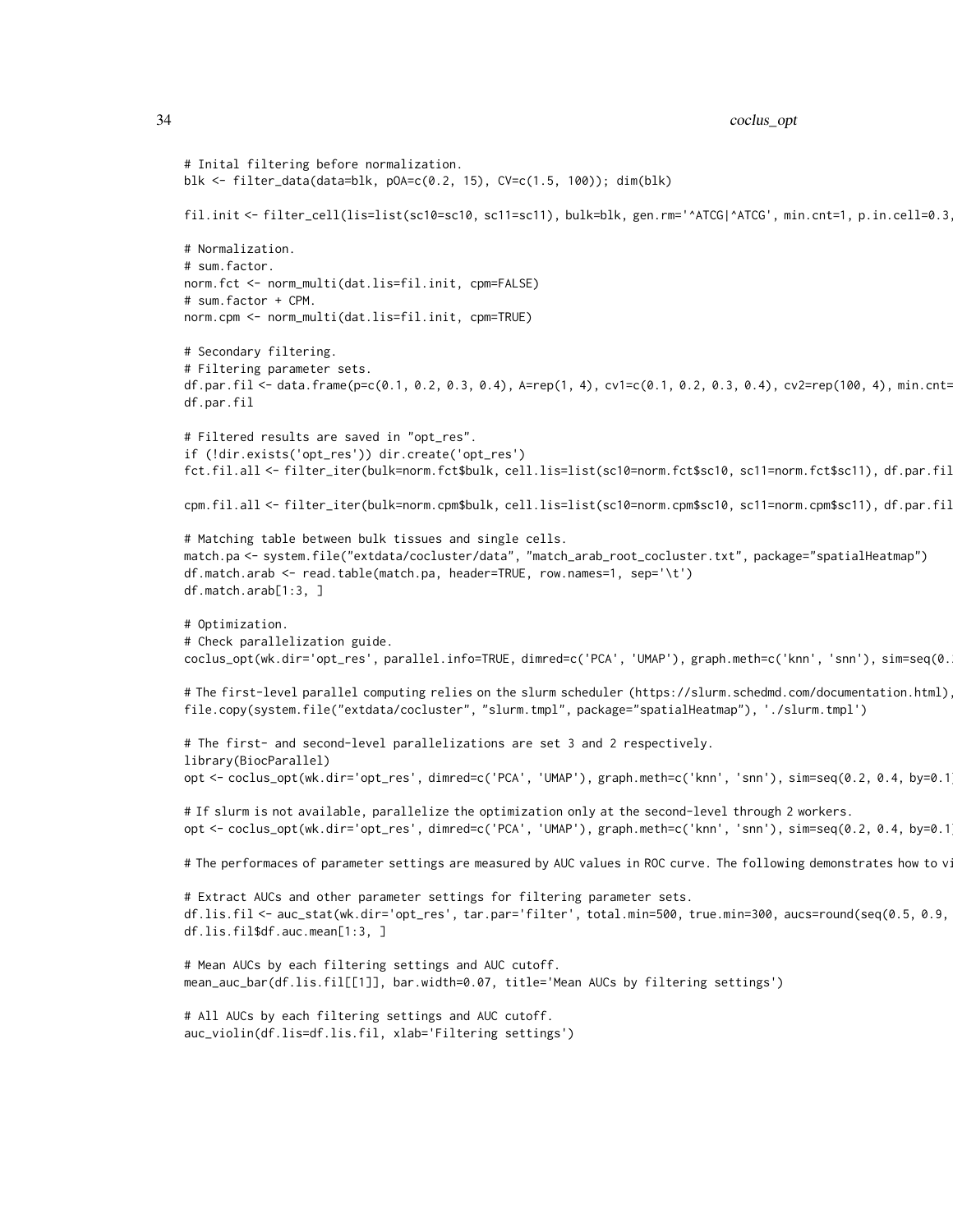#### coclus\_opt 35

```
# Optimal filtering settings: fil1, fil2, fil3
df.par.fil[c(1, 2, 3), ]
# Extract AUCs and other parameter settings for normalization methods.
df.lis.norm <- auc_stat(wk.dir='opt_res', tar.par='norm', total.min=500, true.min=300, aucs=round(seq(0.5, 0.9, 0
df.lis.norm$df.auc.mean[1:3, ]
# Mean AUCs by each normalization method and AUC cutoff.
mean_auc_bar(df.lis.norm[[1]], bar.width=0.07, title='Mean AUCs by normalization methods')
# All AUCs by each normalization method and AUC cutoff.
auc_violin(df.lis=df.lis.norm, xlab='Normalization methods')
# Optimal normalization method: fct (computeSumFactors).
# Extract AUCs and other parameter settings for graph-building methods.
df.lis.graph <- auc_stat(wk.dir='opt_res', tar.par='graph', total.min=500, true.min=300, aucs=round(seq(0.5, 0.9, 0.1), 1))
df.lis.graph$df.auc.mean[1:3, ]
# Mean AUCs by each graph-building method and AUC cutoff.
mean_auc_bar(df.lis.graph[[1]], bar.width=0.07, title='Mean AUCs by graph-building methods')
# All AUCs by each graph-building method and AUC cutoff.
auc_violin(df.lis=df.lis.graph, xlab='Graph-building methods')
# Optimal graph-building methods: knn (buildKNNGraph).
# Extract AUCs and other parameter settings for dimensionality reduction methods.
df.lis.dimred <- auc_stat(wk.dir='opt_res', tar.par='dimred', total.min=500, true.min=300, aucs=round(seq(0.5, 0.9, 0.1), 1))
df.lis.dimred$df.auc.mean[1:3, ]
# Mean AUCs by each dimensionality reduction method and AUC cutoff.
mean_auc_bar(df.lis.dimred[[1]], bar.width=0.07, title='Mean AUCs by dimensionality reduction methods')
# All AUCs by each dimensionality reduction method and AUC cutoff.
auc_violin(df.lis=df.lis.dimred, xlab='Dimensionality reduction')
# Optimal dimensionality reduction method: pca (denoisePCA).
# Extract AUCs and other parameter settings for spd.sets.
df.lis.spd <- auc_stat(wk.dir='opt_res', tar.par='spd.set', total.min=500, true.min=300, aucs=round(seq(0.5, 0.9, 0.1), 1))
df.lis.spd$auc0.5$df.frq[1:3, ]
# All AUCs of top spd.sets ranked by frequency.
spd_auc_violin(df.lis=df.lis.spd, n=5, xlab='spd.sets', x.vjust=0.6)
# Optimal spd.sets.
df.spd.top <- rbind(df.lis.spd[[1]]$df.frq[1:5, ], df.lis.spd[[2]]$df.frq[1:5, ], df.lis.spd[[3]]$df.frq[1:5, ], df.lis.spd[[4]]$df.frq[1:5, ], df.lis.spd[[5]]$df.frq[1:5, ])
df.spd.top$spd.set <- paste0('s', df.spd.top$sim, 'p', df.spd.top$sim.p, 'd', df.spd.top$dim)
df.spd.top <- subset(df.spd.top, !duplicated(spd.set))
df.spd.top[1:3, c('sim', 'sim.p', 'dim', 'spd.set')]
```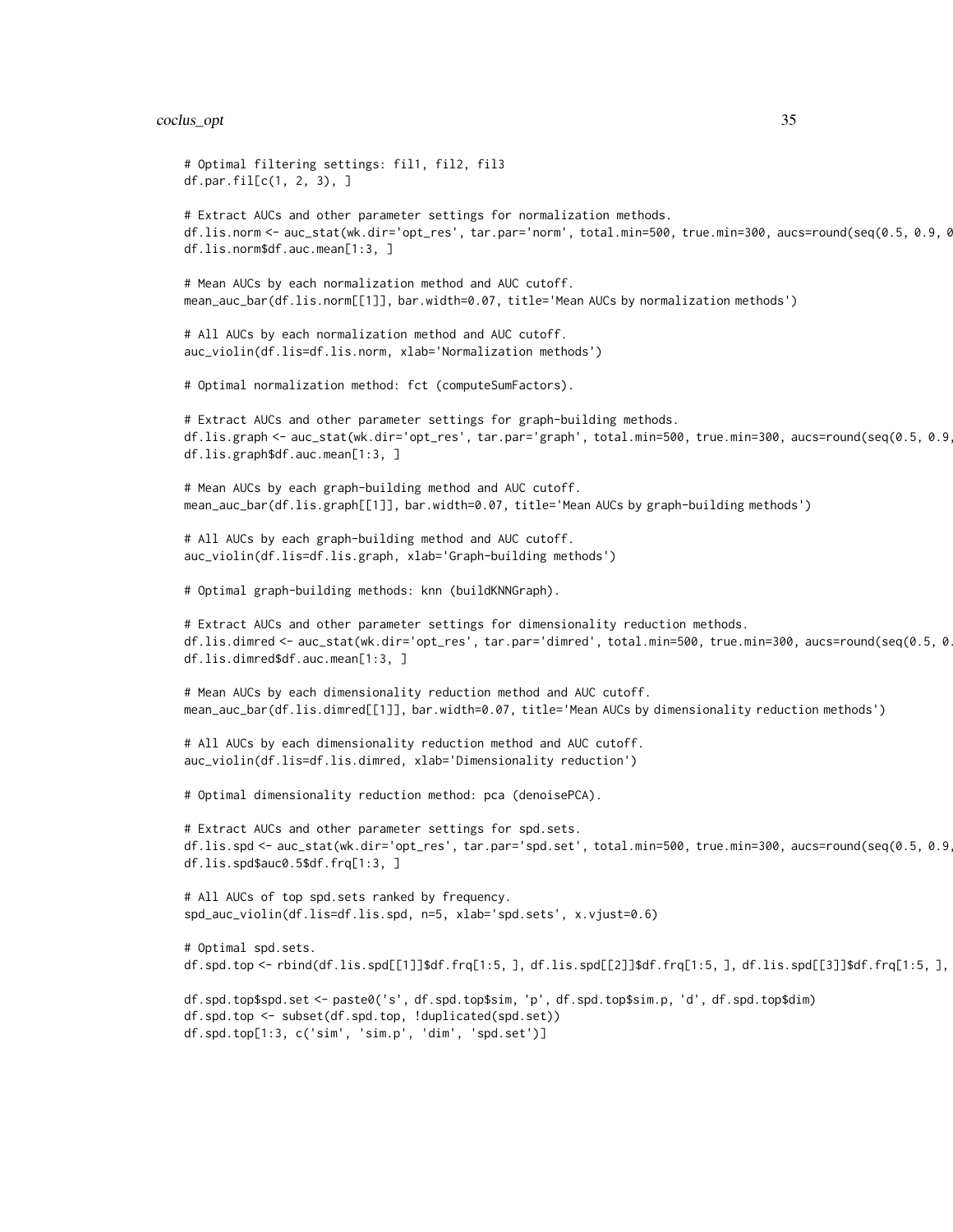<span id="page-35-0"></span>coclus\_roc *Co-cluster bulk and single cell data Calculate ROC/AUC for the combined bulk and single cell data*

# Description

Co-cluster bulk and refined single cell data and assign bulk to single cells. Since the identities of bulk tissues and single cells are labeled, ROC/AUC are calculated to evaluate the co-clustering performance.

# Usage

```
coclus_roc(
 bulk,
  cell.refined,
 df.match,
 min.dim = 10,max.dim = 50,graph.meth = "snn",
  dimred = "PCA",
  sim.meth = "spearman"
)
```
# Arguments

| bulk         | The normalized and filtered bulk data in form of SingleCellExperiment, matrix<br>(log2-scale), or data. frame (log2-scale).                                                                                                                                |
|--------------|------------------------------------------------------------------------------------------------------------------------------------------------------------------------------------------------------------------------------------------------------------|
| cell.refined | The refined cell data in form of SingleCellExperiment, which is returned by<br>refine_cluster.                                                                                                                                                             |
| df.match     | The data. frame specifying matching between cells and true bulk.                                                                                                                                                                                           |
| min.dim      | Integer scalars specifying the minimum (min.dim) and maximum (max.dim)<br>number of (principle components) PCs to retain respectively in denoisePCA.<br>The default is min.dim=5, max.dim=50.                                                              |
| max.dim      | Integer scalars specifying the minimum (min.dim) and maximum (max.dim)<br>number of (principle components) PCs to retain respectively in denoisePCA.<br>The default is min.dim=5, max.dim=50.                                                              |
| graph.meth   | Method to build a nearest-neighbor graph, snn (see build SNNGraph) or knn (de-<br>fault, see build KNNG raph). The clusters are detected by first creating a nearest<br>neighbor graph using snn or kn then partitioning the graph.                        |
| dimred       | A string of PCA (default) or UMAP specifying which reduced dimensionality to<br>use in creating a nearest neighbor graph. Internally, before building a nearest<br>neighbor graph the data dimensionalities are reduced by PCA and UMAP re-<br>spectively. |
| sim.meth     | Method to calculate similarities between bulk and cells in each cocluster when<br>assigning bulk to cells. spearman (default) or pearson.                                                                                                                  |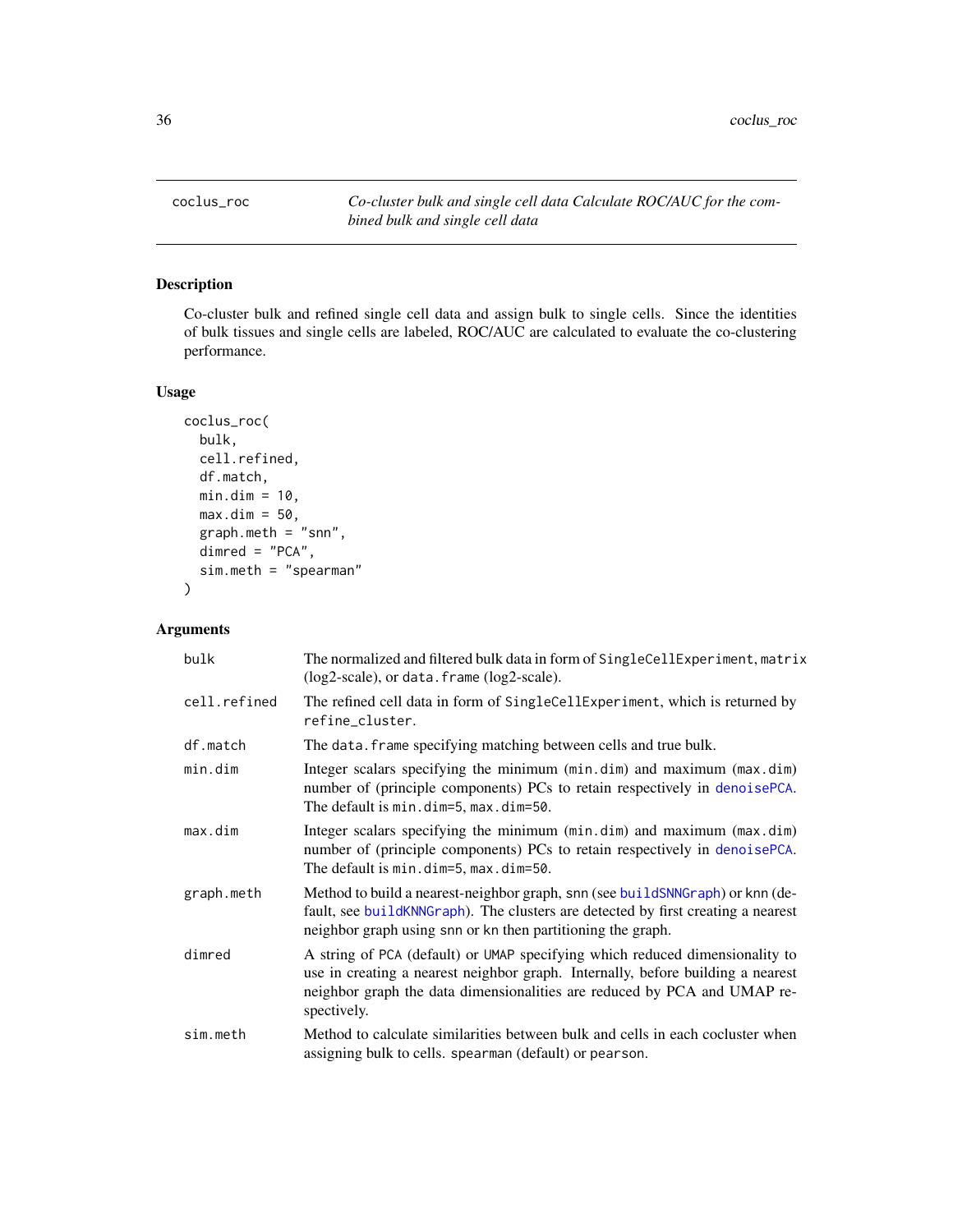## coclus\_roc 37

## Value

A list of roc object and the data frame to create the roc.

# Author(s)

Jianhai Zhang <jzhan067@ucr.edu> Dr. Thomas Girke <thomas.girke@ucr.edu>

# References

Amezquita R, Lun A, Becht E, Carey V, Carpp L, Geistlinger L, Marini F, Rue-Albrecht K, Risso D, Soneson C, Waldron L, Pages H, Smith M, Huber W, Morgan M, Gottardo R, Hicks S (2020). "Orchestrating single-cell analysis with Bioconductor." Nature Methods, 17, 137–145. https://www.nature.com/articles/s41592- 019-0654-x.

# Examples

```
# Example bulk data of mouse brain for coclustering (Vacher et al 2021).
blk.mus.pa <- system.file("extdata/shinyApp/example", "bulk_mouse_cocluster.txt", package="spatialHeatmap")
blk.mus <- as.matrix(read.table(blk.mus.pa, header=TRUE, row.names=1, sep='\t', check.names=FALSE))
blk.mus[1:3, 1:5]
```

```
# Example single cell data for coclustering (Ortiz et al 2020).
sc.mus.pa <- system.file("extdata/shinyApp/example", "cell_mouse_cocluster.txt", package="spatialHeatmap")
sc.mus <- as.matrix(read.table(sc.mus.pa, header=TRUE, row.names=1, sep='\t', check.names=FALSE))
sc.mus[1:3, 1:5]
```

```
# Initial filtering.
blk.mus <- filter_data(data=blk.mus, sam.factor=NULL, con.factor=NULL, pOA=c(0.1, 5), CV=c(0.2, 100), dir=NULL)
dim(blk.mus)
mus.lis <- filter_cell(lis=list(sc.mus=sc.mus), bulk=blk.mus, gen.rm=NULL, min.cnt=1, p.in.cell=0.5, p.in.gen=0.1)
```

```
# Normalization: bulk and single cell are combined and normalized, then separated.
mus.lis.nor <- norm_multi(dat.lis=mus.lis, cpm=FALSE)
```

```
# Secondary filtering.
library(SingleCellExperiment)
blk.mus.fil <- filter_data(data=logcounts(mus.lis.nor$bulk), sam.factor=NULL, con.factor=NULL, pOA=c(0.1, 0.5), Q
dim(blk.mus.fil)
```
mus.lis.fil <- filter\_cell(lis=list(sc.mus=logcounts(mus.lis.nor\$sc.mus)), bulk=blk.mus.fil, gen.rm=NULL, min.cr

```
# The aSVG file of mouse brain.
svg.mus <- system.file("extdata/shinyApp/example", "mus_musculus.brain.svg", package="spatialHeatmap")
# Spatial features.
feature.df <- return_feature(svg.path=svg.mus)
```

```
# Matching table indicating true bulk tissues of each cell type and corresponding SVG bulk (spatial feature).
df.match.mus.pa <- system.file("extdata/shinyApp/example", "match_mouse_brain_cocluster.txt", package="spatialHe
df.match <- read.table(df.match.mus.pa, header=TRUE, row.names=1, sep='\t')
df.match
```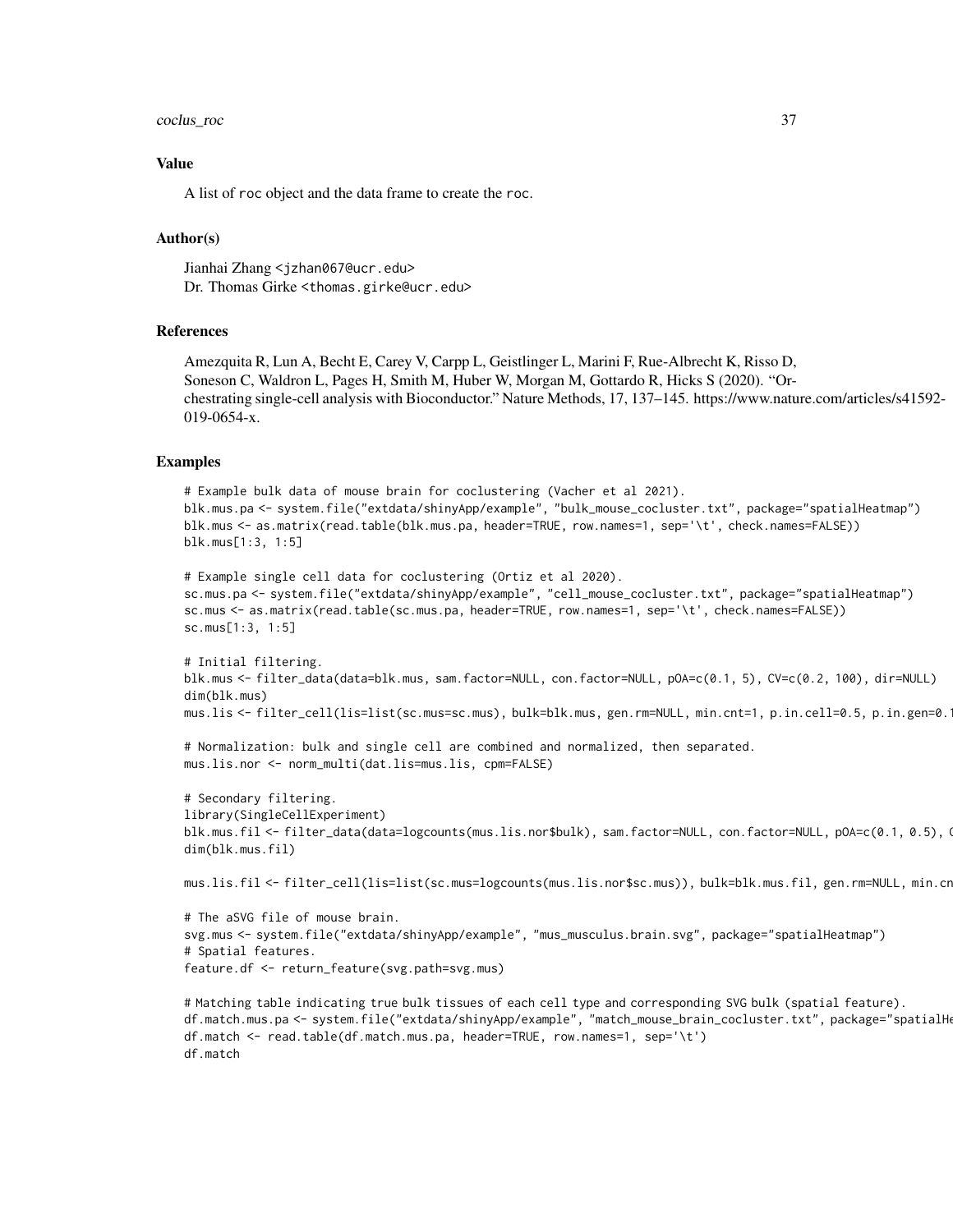```
# The SVG bulk tissues are in the aSVG file.
df.match$SVGBulk %in% feature.df$feature
# Cluster single cells.
clus.sc <- cluster_cell(data=mus.lis.fil$sc.mus, min.dim=10, max.dim=50, graph.meth='knn', dimred='PCA')
# Cluster labels are stored in "label" column in "colData".
colData(clus.sc)[1:3, ]
# Refine cell clusters.
cell.refined <- refine_cluster(clus.sc, sim=0.2, sim.p=0.8, sim.meth='spearman')
# Include matching information in "colData".
cell.refined <- true_bulk(cell.refined, df.match)
colData(cell.refined)[1:3, ]
# Cocluster bulk and single cells.
roc.lis <- coclus_roc(bulk=mus.lis.fil$bulk, cell.refined=cell.refined, df.match=df.match, min.dim=12, max.dim=5
```
com\_factor *Combine Factors in Targets File*

# Description

This is a helper function for data/aSVGs involving three or more factors such as sample, time, condition. It combine factors in targets file to make composite factors.

#### Usage

com\_factor(se, target, factors2com, sep = ".", factor.new)

## Arguments

| se          | A SummarizedExperiment object.                                                                                                          |
|-------------|-----------------------------------------------------------------------------------------------------------------------------------------|
| target      | A data. frame object of targets file.                                                                                                   |
| factors2com | A character vector of column names or a numeric vector of column indeces in<br>the targets file. Entries in these columns are combined. |
| sep         | The separator in the combined factors. One of _, and . (default).                                                                       |
| factor.new  | The column name of the new combined factors.                                                                                            |

## Value

If se is provided, a SummarizedExperiment object is returned, where the colData slot contains the new column of combined factors. Otherwise, adata.frame object is returned, where the new column of combined factors is appended.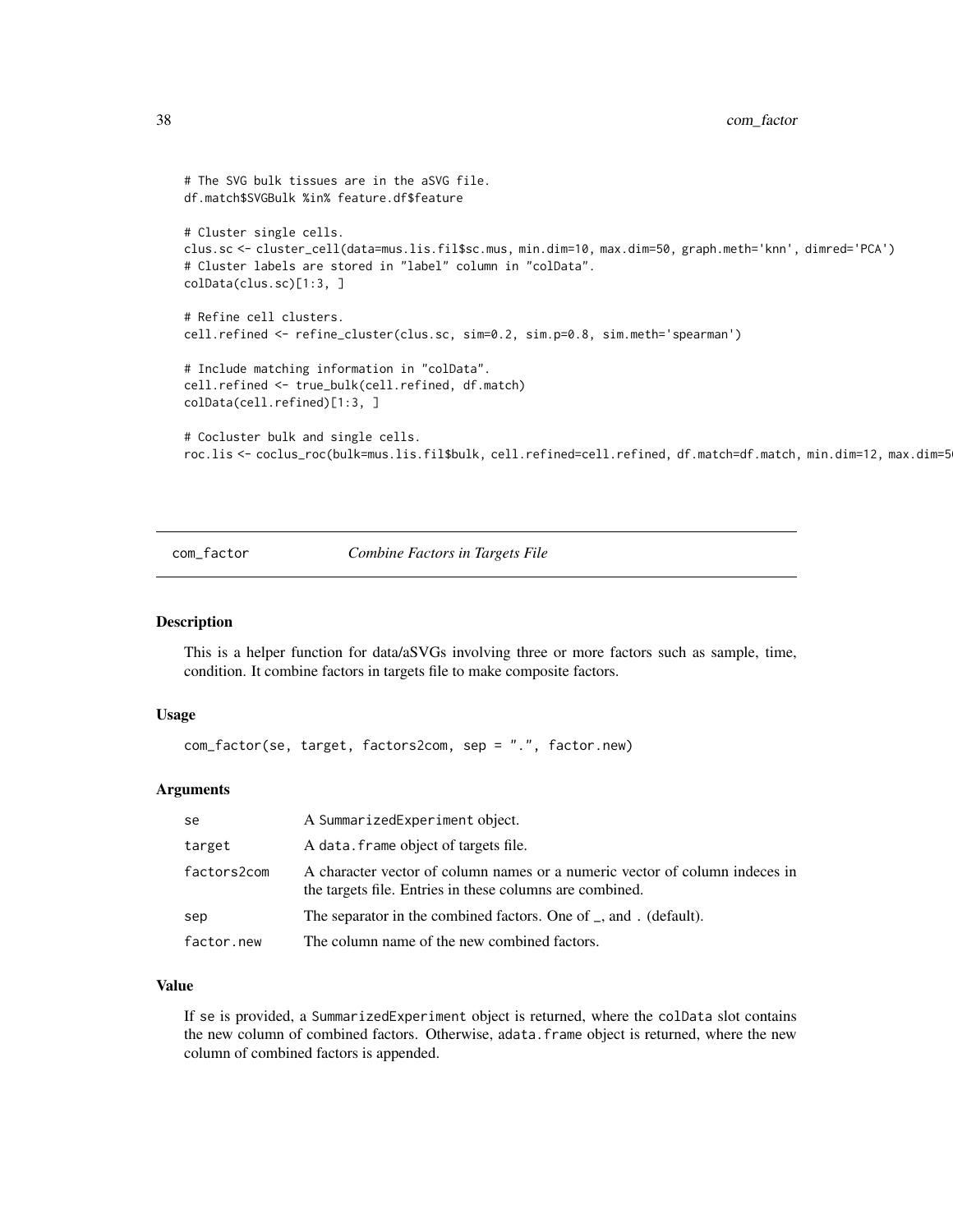# custom\_shiny 39

## Author(s)

Jianhai Zhang <jzhan067@ucr.edu; zhang.jianhai@hotmail.com> Dr. Thomas Girke <thomas.girke@ucr.edu>

# References

Narsai, Reena, David Secco, Matthew D Schultz, Joseph R Ecker, Ryan Lister, and James Whelan. 2017. "Dynamic and Rapid Changes in the Transcriptome and Epigenome During Germination and in Developing Rice (Oryza Sativa) Coleoptiles Under Anoxia and Re-Oxygenation." Plant J. 89 (4): 805–24

#### Examples

```
clp.tar <- system.file('extdata/shinyApp/example/target_coleoptile.txt', package='spatialHeatmap')
target.clp <- read_fr(clp.tar)
target.clp <- com_factor(target=target.clp, factors2com=c('organism_part', 'age'), factor.new='samTime')
```
custom\_shiny *Create Customized Shiny App of Spaital Heatmap*

#### Description

This function creates customized Shiny App with user-provided data, aSVG files, and default parameters. Default settings are defined in the "config.yaml" file in the "config" folder of the app, and can be edited directly in a yaml file editor.

# Usage

```
custom_shiny(
  ...,
  lis.par = NULL,
  lis.par.tmp = FALSE,
  lis.dld.single = NULL,
  lis.dld.mul = NULL,
  lis.dld.st = NULL,example = TRUE,
  app.dir = "."
)
```
# Arguments

... Separate lists of paired data matrix and aSVG files, which are included as default datasets in the Shiny app. Each list must have three elements with name slots of "name", "data", and "svg" respectively. For example, list(name='dataset1', data='./data1.txt', svg='./root\_shm.svg'). The "name" element (*e.g.* 'dataset1') is listed under "Step 1: data sets" in the app, while "data" and "svg" are the paths of data matrix and aSVG files. If multiple aSVGs (*e.g.* growth stages) are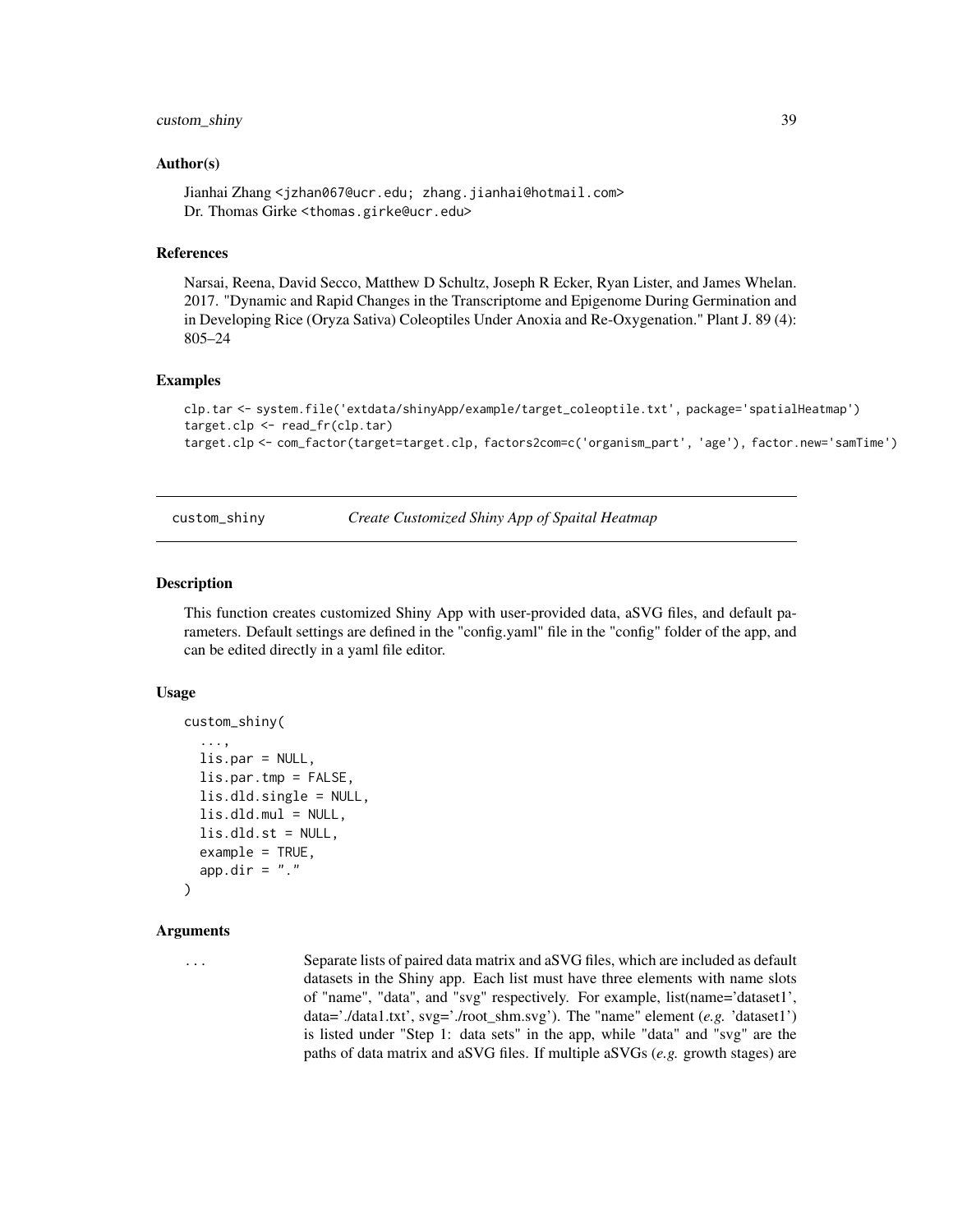|                | included in one list, the respective paths are stored in a vector in the "svg" slot<br>(see example below). After calling this function, the data and aSVGs are copied<br>to the "example" folder in the app. See detailed examples below.                                                                                                                                                                                                                                                                                                                                                                                                                                                                           |
|----------------|----------------------------------------------------------------------------------------------------------------------------------------------------------------------------------------------------------------------------------------------------------------------------------------------------------------------------------------------------------------------------------------------------------------------------------------------------------------------------------------------------------------------------------------------------------------------------------------------------------------------------------------------------------------------------------------------------------------------|
| lis.par        | A list of default parameters of the Shiny app. See lis.par.tmp. Default is<br>NULL, which means default parameters are adopted.                                                                                                                                                                                                                                                                                                                                                                                                                                                                                                                                                                                      |
| lis.par.tmp    | Logical, TRUE (default) or FALSE. If TRUE the template of default paramter<br>list is returned, and users can set customized default values then assign this list<br>to lis.par. Note, only the existing values in the list can be changed while the<br>hierarchy of the list should be preserved. Otherwise, it cannot be recognized by<br>the internal program.                                                                                                                                                                                                                                                                                                                                                    |
| lis.dld.single | A list of paired data matrix and single aSVG file, which would be downloadable<br>on the app for testing. The list should have two elements with name slots of<br>"data" and "svg" respectively, which are the paths of the data matrix and aSVG<br>file repectively. After the function call, the specified data and aSVG are copied to<br>the "example" folder in the app. Note the two name slots should not be changed.<br>E.g. list(data='./data_download.txt', svg='./root_download_shm.svg').                                                                                                                                                                                                                 |
| lis.dld.mul    | A list of paired data matrix and multiple aSVG files, which would be download-<br>able on the app for testing. The multiple aSVG files could be multiple growth<br>stages of a plant. The list should have two elements with name slots of "data"<br>and "svg" respectively, which are the paths of the data matrix and aSVG files<br>repectively. The data and aSVG should only include the spatial dimension, no<br>temporal dimension. After the function call, the specified data and aSVGs are<br>copied to the "example" folder in the app. Note the two name slots should not be<br>changed. E.g. list(data='./data_download.txt', svg=c('./root_young_download_shm.svg',<br>'./root_old_download_shm.svg')). |
| lis.dld.st     | A list of paired data matrix and single aSVG file, which would be downloadable<br>on the app for testing. The list should have two elements with name slots of<br>"data" and "svg" respectively, which are the paths of the data matrix and aSVG<br>file repectively. Compared with lis.dld.single, the only difference is the data<br>and aSVG include spatial and temporal dimension. See the example section for<br>details. After the function call, the specified data and aSVG are copied to the<br>"example" folder in the app. Note the two name slots should not be changed.<br>E.g. list(data='./data_download.txt', svg='./root_download_shm.svg').                                                       |
| example        | Logical, TRUE or FALSE. If TRUE (default), the default examples in "spatial-<br>Heatmap" package are included in the app as well as those provided to $\dots$ by<br>users.                                                                                                                                                                                                                                                                                                                                                                                                                                                                                                                                           |
| app.dir        | The directory to create the Shiny app. Default is current work directory                                                                                                                                                                                                                                                                                                                                                                                                                                                                                                                                                                                                                                             |

# Value

If lis.par.tmp==TRUE, the template of default paramter list is returned. Otherwise, a customized Shiny app is generated in the path of app.dir.

# Author(s)

Jianhai Zhang <jzhan067@ucr.edu; zhang.jianhai@hotmail.com> Dr. Thomas Girke <thomas.girke@ucr.edu>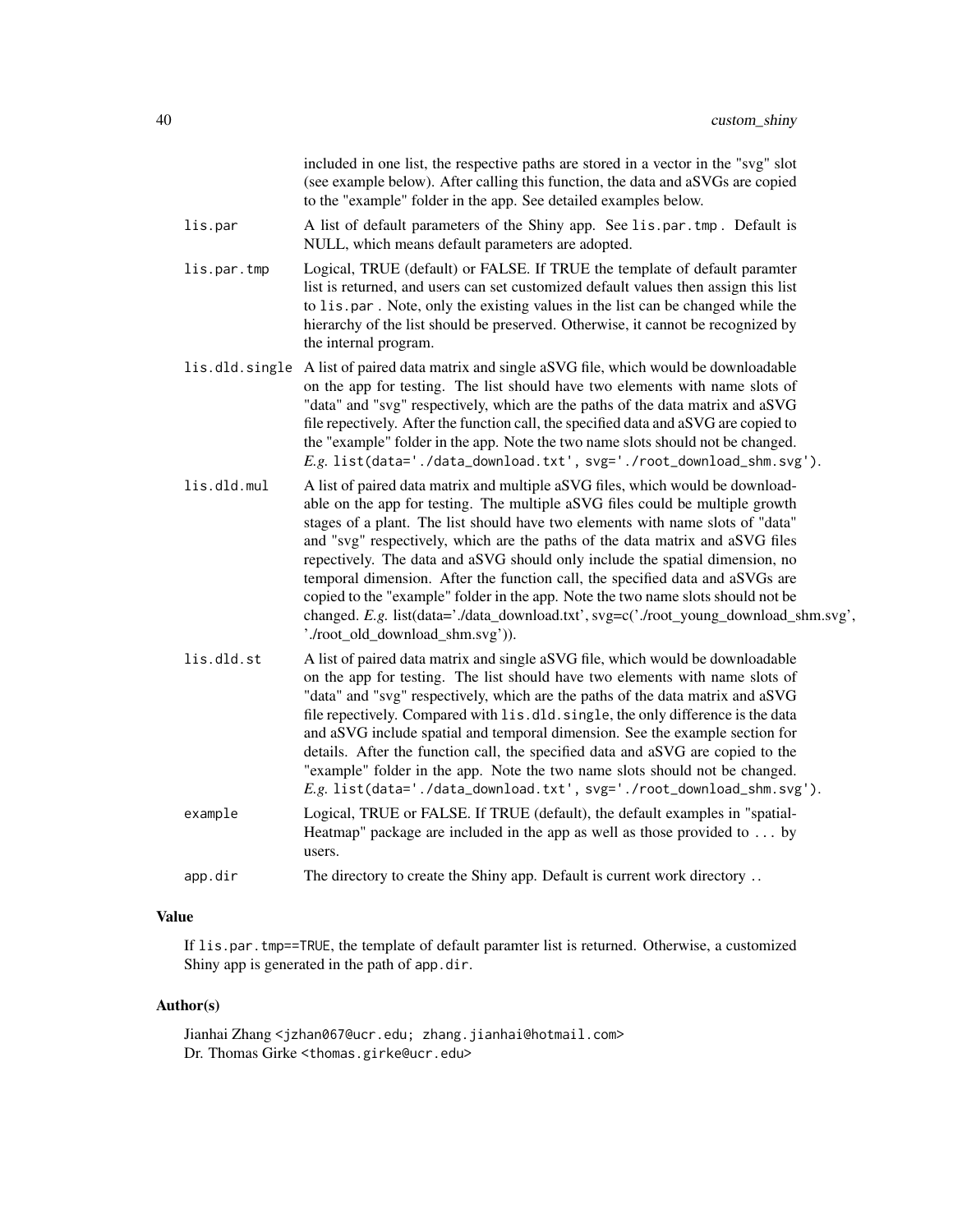## References

Jeremy Stephens, Kirill Simonov, Yihui Xie, Zhuoer Dong, Hadley Wickham, Jeffrey Horner, reikoch, Will Beasley, Brendan O'Connor and Gregory R. Warnes (2020). yaml: Methods to Convert R Data to YAML and Back. R package version 2.2.1. https://CRAN.R-project.org/package=yaml Winston Chang, Joe Cheng, JJ Allaire, Yihui Xie and Jonathan McPherson (2017). shiny: Web Application Framework for R. R package version 1.0.3. https://CRAN.R-project.org/package=shiny

# Examples

# The examples build on pre-packaged examples in spatialHeatmap.

```
# Get one data path and one aSVG path and assembly them into a list for creating default dataset.
data.path1 <- system.file('extdata/shinyApp/example/expr_arab.txt', package='spatialHeatmap')
svg.path1 <- system.file('extdata/shinyApp/example/arabidopsis.thaliana_shoot_shm.svg',
package='spatialHeatmap')
# The list with name slots of "name", "data", and "svg".
lis.dat1 <- list(name='shoot', data=data.path1, svg=svg.path1)
# Get the paths of spatiotemporal data and aSVG files and assembly them into a list for
# creating default dataset.
data.path.st <- system.file('extdata/shinyApp/example/expr_coleoptile_samTimeCon.txt',
package='spatialHeatmap')
svg.path.st <- system.file('extdata/shinyApp/example/oryza.sativa_coleoptile.ANT_shm.svg',
package='spatialHeatmap')
# The list with name slots of "name", "data", and "svg".
lis.dat.st <- list(name='spatiotemporal', data=data.path.st, svg=svg.path.st)
# Get one data path and two aSVG paths and assembly them into a list for creating default
# dataset, which include two growth stages.
data.path2 <- system.file('extdata/shinyApp/example/random_data_multiple_aSVGs.txt',
package='spatialHeatmap')
svg.path2.1 <- system.file('extdata/shinyApp/example/arabidopsis.thaliana_organ_shm1.svg',
package='spatialHeatmap')
svg.path2.2 <- system.file('extdata/shinyApp/example/arabidopsis.thaliana_organ_shm2.svg',
package='spatialHeatmap')
# The list with name slots of "name", "data", and "svg", where the two aSVG paths are stored
# in a vector in "svg".
lis.dat2 <- list(name='growthStage', data=data.path2, svg=c(svg.path2.1, svg.path2.2))
# Get one data path and one aSVG path and assembly them into a list for creating downloadable
# dataset.
data.path.dld1 <- system.file('extdata/shinyApp/example/expr_arab.txt',
package='spatialHeatmap')
svg.path.dld1 <- system.file('extdata/shinyApp/example/arabidopsis.thaliana_organ_shm.svg',
package='spatialHeatmap')
# The list with name slots of "data", and "svg".
lis.dld.single <- list(name='organ', data=data.path.dld1, svg=svg.path.dld1)
# For demonstration purpose, the same data and aSVGs are used to make the list for creating
# downloadable dataset of two growth stages.
lis.dld.mul <- list(data=data.path2, svg=c(svg.path2.1, svg.path2.2))
```
# For demonstration purpose, the same spatiotemporal data and aSVG are used to create the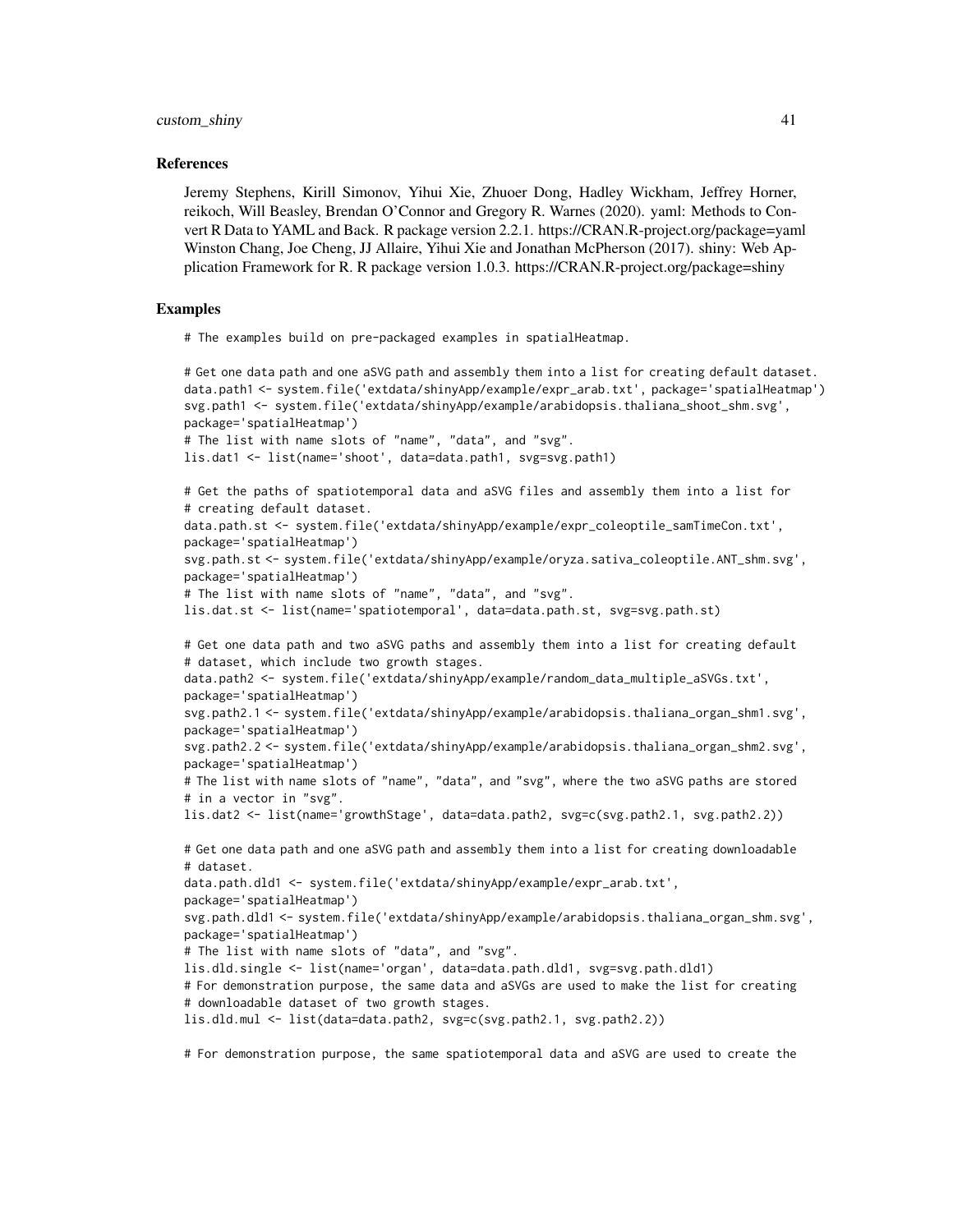```
# downloadable spatiotemporal dataset.
lis.dld.st <- list(data=data.path.st, svg=svg.path.st)
# Retrieve the default parameters.
lis.par <- custom_shiny(lis.par.tmp=TRUE)
# Change default values.
lis.par$shm.img['color', ] <- 'yellow,orange,blue'
# The default dataset to show upon the app is launched.
lis.par$default.dataset <- 'shoot'
if (!dir.exists('~/test_shiny')) dir.create('~/test_shiny')
# Create custom Shiny app by feeding this function these datasets and parameters.
custom_shiny(lis.dat1, lis.dat2, lis.dat.st, lis.par=lis.par, lis.dld.single=lis.dld.single,
lis.dld.mul=lis.dld.mul, lis.dld.st=lis.dld.st, app.dir='~/test_shiny')
# Lauch the app.
shiny::runApp('~/test_shiny/shinyApp')
# The customized Shiny app is able to take database backend as well. Examples are
```

```
# demonstrated in the function "write_hdf5".
```

| deg.table | A table of differentialy-expressed genes (DEGs) detected by different |
|-----------|-----------------------------------------------------------------------|
|           | methods                                                               |

## Description

A table of up- and down-DEGs detected by different methods such as edgeR, limma, DEseq2.

# Usage

data(deg.table)

# Format

A table.

# Source

[ExpressionAtlas E-MTAB-6769](https://www.ebi.ac.uk/arrayexpress/experiments/E-MTAB-6769/)

#### References

Cardoso-Moreira, Margarida, Jean Halbert, Delphine Valloton, Britta Velten, Chunyan Chen, Yi Shao, Angélica Liechti, et al. 2019. "Gene Expression Across Mammalian Organ Development." Nature 571 (7766): 505–9

# Examples

```
data(deg.table)
deg.table[1:2, ]
```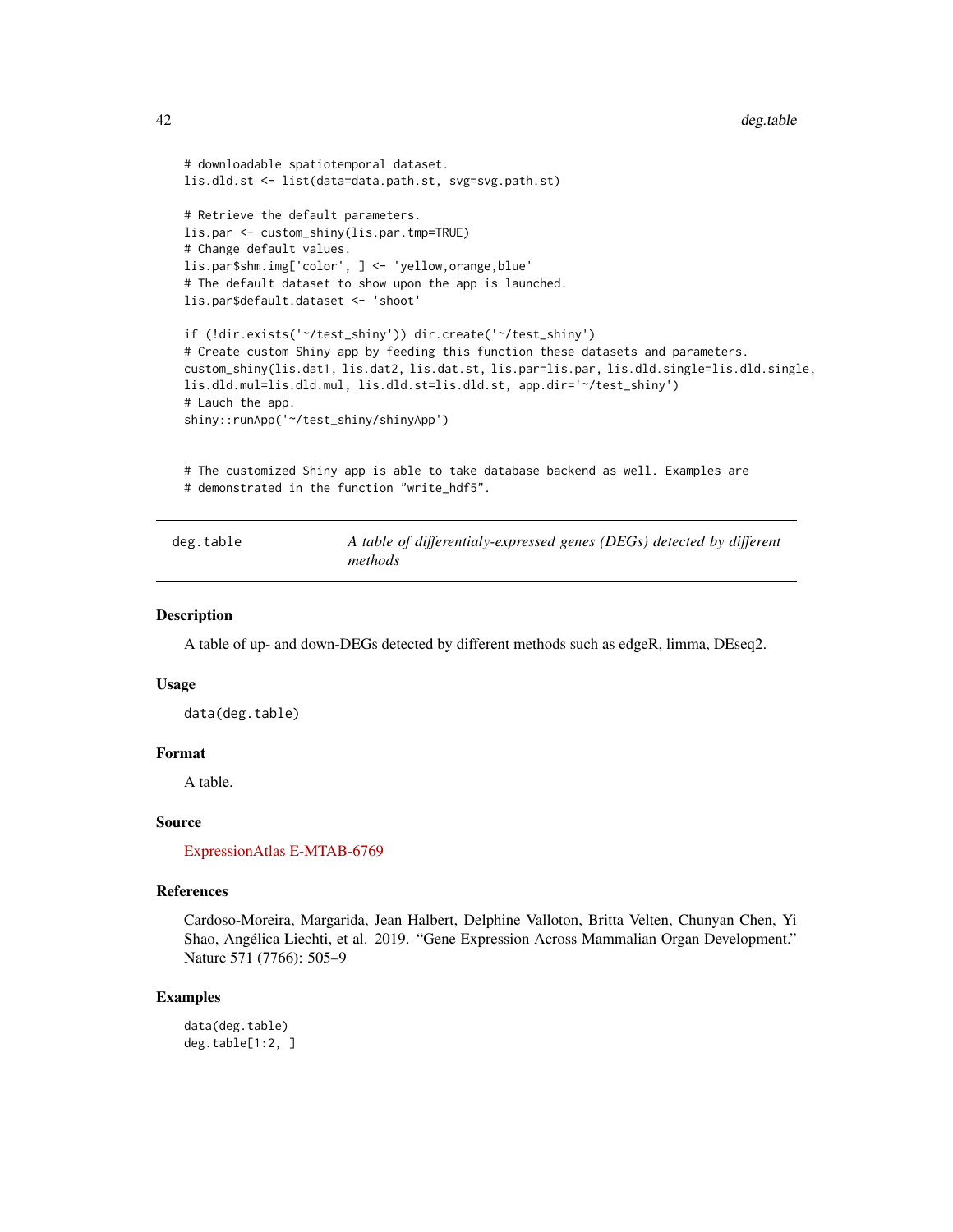# Description

In spatial\_enrich, the spatially-enriched genes are detected within each method (edgeR, limma, DESeq2, distinct). This function plot the overlap of these detected genes across methods in form of upset plot (Nils, 2019) and overlap matrix.

# Usage

```
deg_ovl(
  lis.up.down,
  type = "up",
  plot = "upset",
  order.by = "degree",
  nintersects = 40,
  point.size = 3,
  line.size = 1,
  mb.ratio = c(0.6, 0.4),
  text.scale = <math>1.5</math>)
```
# Arguments

| lis.up.down | The list of all up- and down-regulated genes organized by methods (edgeR,<br>limma, DESeq2, distinct), which comes from the returned value by spatial_enrich.                                                                                                                                                                                      |
|-------------|----------------------------------------------------------------------------------------------------------------------------------------------------------------------------------------------------------------------------------------------------------------------------------------------------------------------------------------------------|
| type        | One of up (default) or down, which refers to up- or down-regulated genes.                                                                                                                                                                                                                                                                          |
| plot        | One of upset (default) or matrix, which corresponds to upset plot or overlap<br>matrix in the output plot.                                                                                                                                                                                                                                         |
| order.by    | How the intersections in the matrix should be ordered by. Options include fre-<br>quency (entered as "freq"), degree, or both in any order.                                                                                                                                                                                                        |
| nintersects | Number of intersections to plot. If set to NA, all intersections will be plotted.                                                                                                                                                                                                                                                                  |
| point.size  | Size of points in matrix plot                                                                                                                                                                                                                                                                                                                      |
| line.size   | Width of lines in matrix plot                                                                                                                                                                                                                                                                                                                      |
| mb.ratio    | Ratio between matrix plot and main bar plot (Keep in terms of hundredths)                                                                                                                                                                                                                                                                          |
| text.scale  | Numeric, value to scale the text sizes, applies to all axis labels, tick labels, and<br>numbers above bar plot. Can be a universal scale, or a vector containing indi-<br>vidual scales in the following format: c(intersection size title, intersection size<br>tick labels, set size title, set size tick labels, set names, numbers above bars) |

# Value

An upset plot or matrix plot, which displays overlap of spatially-enriched genes across methods.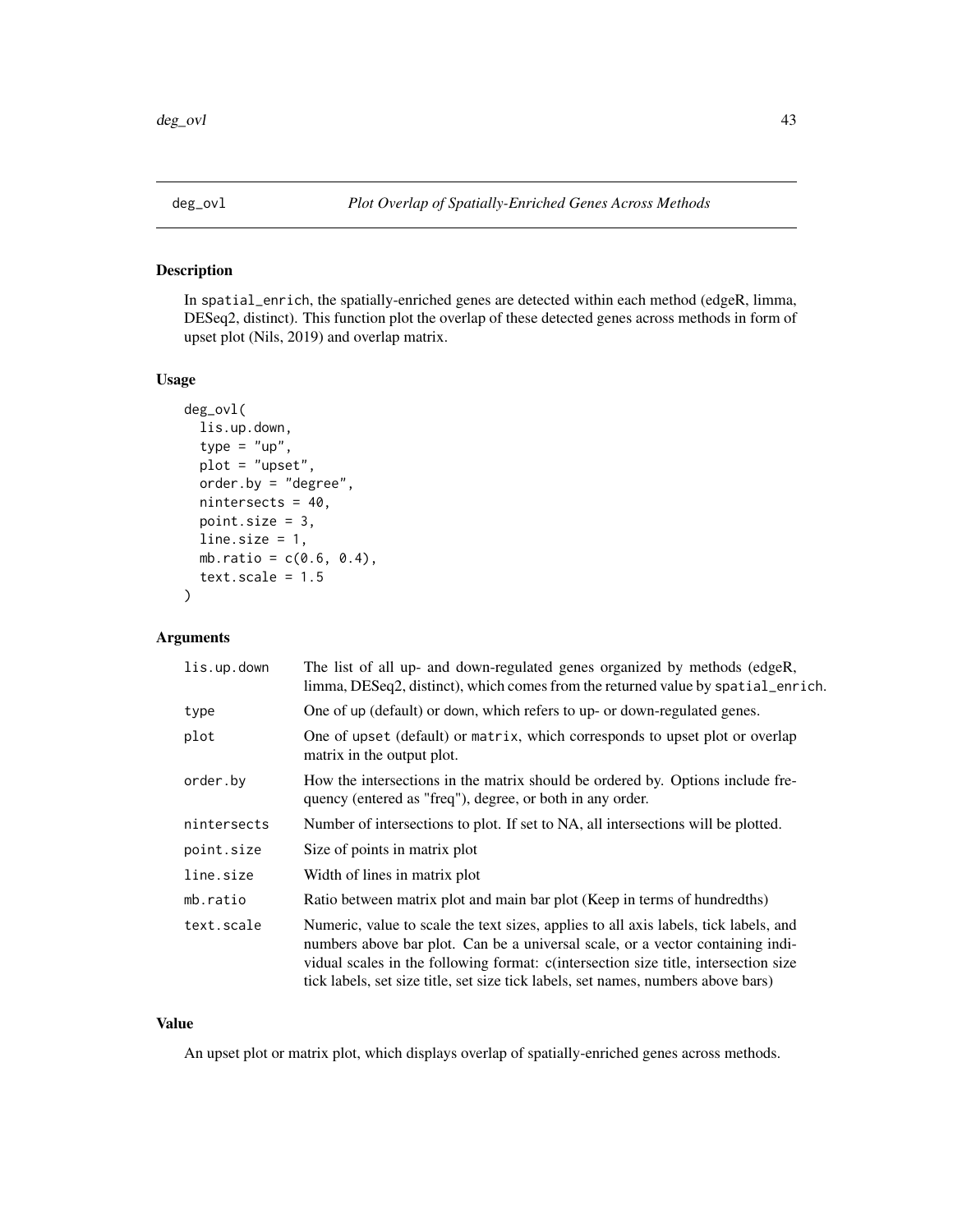## Author(s)

Jianhai Zhang <jzhan067@ucr.edu; zhang.jianhai@hotmail.com> Dr. Thomas Girke <thomas.girke@ucr.edu>

## References

Cardoso-Moreira, Margarida, Jean Halbert, Delphine Valloton, Britta Velten, Chunyan Chen, Yi Shao, Angélica Liechti, et al. 2019. "Gene Expression Across Mammalian Organ Development." Nature 571 (7766): 505–9 Nils Gehlenborg (2019). UpSetR: A More Scalable Alternative to Venn and Euler Diagrams for Visualizing Intersecting Sets. R package version 1.4.0. https://CRAN.Rproject.org/package=UpSetR

# See Also

spatial\_enrich

# Examples

```
data(lis.deg.up.down)
# Overlap of up-regulated brain-specific genes across methods.
deg_ovl(lis.deg.up.down, type='up', plot='upset')
deg_ovl(lis.deg.up.down, type='up', plot='matrix')
# Overlap of down-regulated brain-specific genes across methods.
deg_ovl(lis.deg.up.down, type='down', plot='upset')
deg_ovl(lis.deg.up.down, type='down', plot='matrix')
# See detailed examples in the function spatial_enrich.
```
desired\_bulk\_shiny *Integrated Shiny App*

# Description

Integrated Shiny App

# Usage

```
desired_bulk_shiny()
```
# Value

A web browser based Shiny app.

## Details

No argument is required, this function launches the Shiny app directly.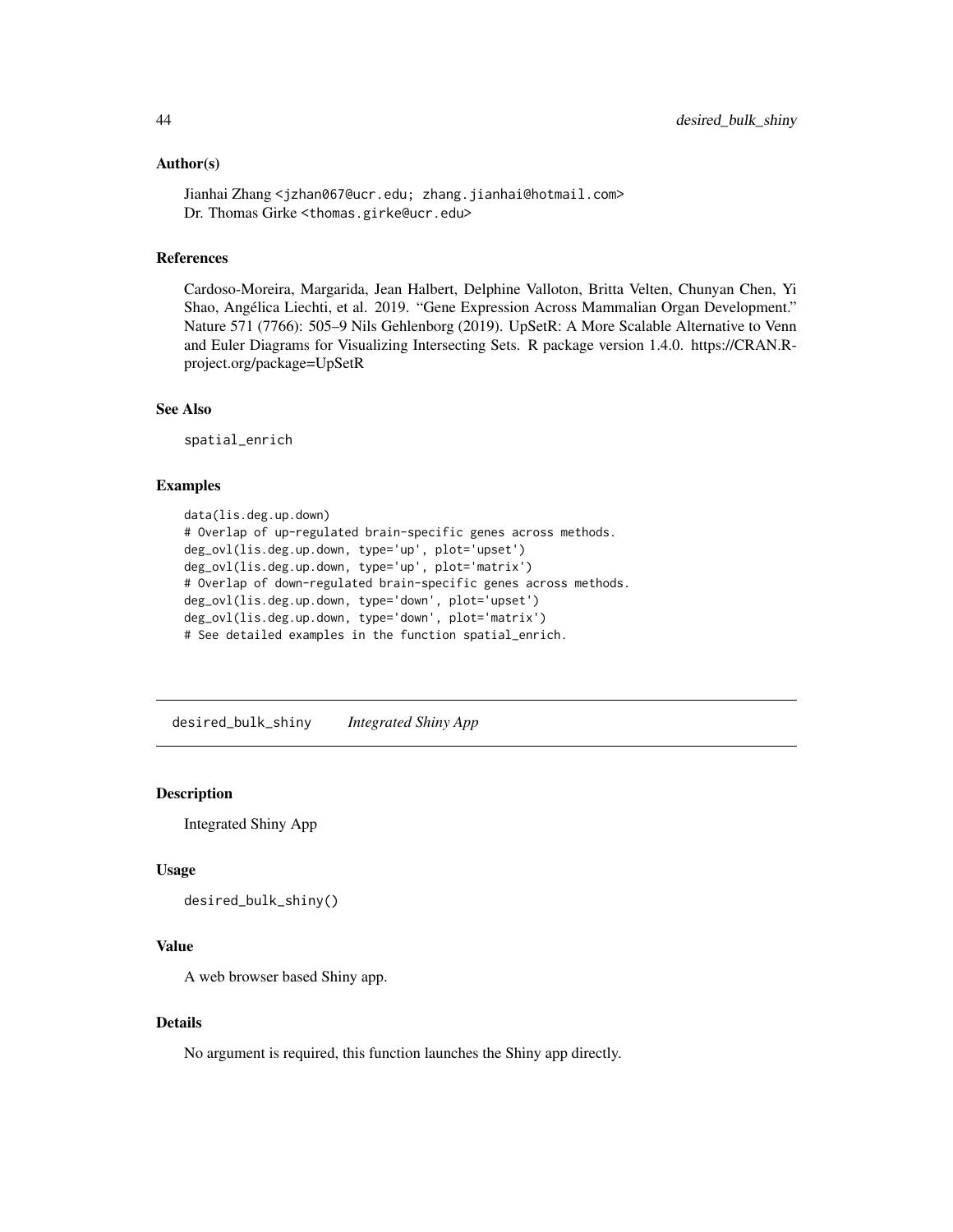# Author(s)

Jianhai Zhang <jzhan067@ucr.edu> Dr. Thomas Girke <thomas.girke@ucr.edu>

# References

https://www.w3schools.com/graphics/svg\_intro.asp

https://shiny.rstudio.com/tutorial/

https://shiny.rstudio.com/articles/datatables.html

https://rstudio.github.io/DT/010-style.html

https://plot.ly/r/heatmaps/

https://www.gimp.org/tutorials/

https://inkscape.org/en/doc/tutorials/advanced/tutorial-advanced.en.html

http://www.microugly.com/inkscape-quickguide/

https://cran.r-project.org/web/packages/visNetwork/vignettes/Introduction-to-visNetwork.html

Winston Chang, Joe Cheng, JJ Allaire, Yihui Xie and Jonathan McPherson (2017). shiny: Web Application Framework for R. R package version 1.0.3. https://CRAN.R-project.org/package=shiny

Winston Chang and Barbara Borges Ribeiro (2017). shinydashboard: Create Dashboards with 'Shiny'. R package version 0.6.1. https://CRAN.R-project.org/package=shinydashboard

Paul Murrell (2009). Importing Vector Graphics: The grImport Package for R. Journal of Statistical Software, 30(4), 1-37. URL http://www.jstatsoft.org/v30/i04/

Jeroen Ooms (2017). rsvg: Render SVG Images into PDF, PNG, PostScript, or Bitmap Arrays. R package version 1.1. https://CRAN.R-project.org/package=rsvg

H. Wickham. ggplot2: Elegant Graphics for Data Analysis. Springer-Verlag New York, 2016.

Yihui Xie (2016). DT: A Wrapper of the JavaScript Library 'DataTables'. R package version 0.2. https://CRAN.R-project.org/package=DT

Baptiste Auguie (2016). gridExtra: Miscellaneous Functions for "Grid" Graphics. R package version 2.2.1. https://CRAN.R-project.org/package=gridExtra

Andrie de Vries and Brian D. Ripley (2016). ggdendro: Create Dendrograms and Tree Diagrams Using 'ggplot2'. R package version 0.1-20. https://CRAN.R-project.org/package=ggdendro

Langfelder P and Horvath S, WGCNA: an R package for weighted correlation network analysis. BMC Bioinformatics 2008, 9:559 doi:10.1186/1471-2105-9-559

Peter Langfelder, Steve Horvath (2012). Fast R Functions for Robust Correlations and Hierarchical Clustering. Journal of Statistical Software, 46(11), 1-17. URL http://www.jstatsoft.org/v46/i11/

Simon Urbanek and Jeffrey Horner (2015). Cairo: R graphics device using cairo graphics library for creating high-quality bitmap (PNG, JPEG, TIFF), vector (PDF, SVG, PostScript) and display (X11 and Win32) output. R package version 1.5-9. https://CRAN.R-project.org/package=Cairo

R Core Team (2017). R: A language and environment for statistical computing. R Foundation for Statistical Computing, Vienna, Austria. URL https://www.R-project.org/

Duncan Temple Lang and the CRAN Team (2017). XML: Tools for Parsing and Generating XML Within R and S-Plus. R package version 3.98-1.9. https://CRAN.R-project.org/package=XML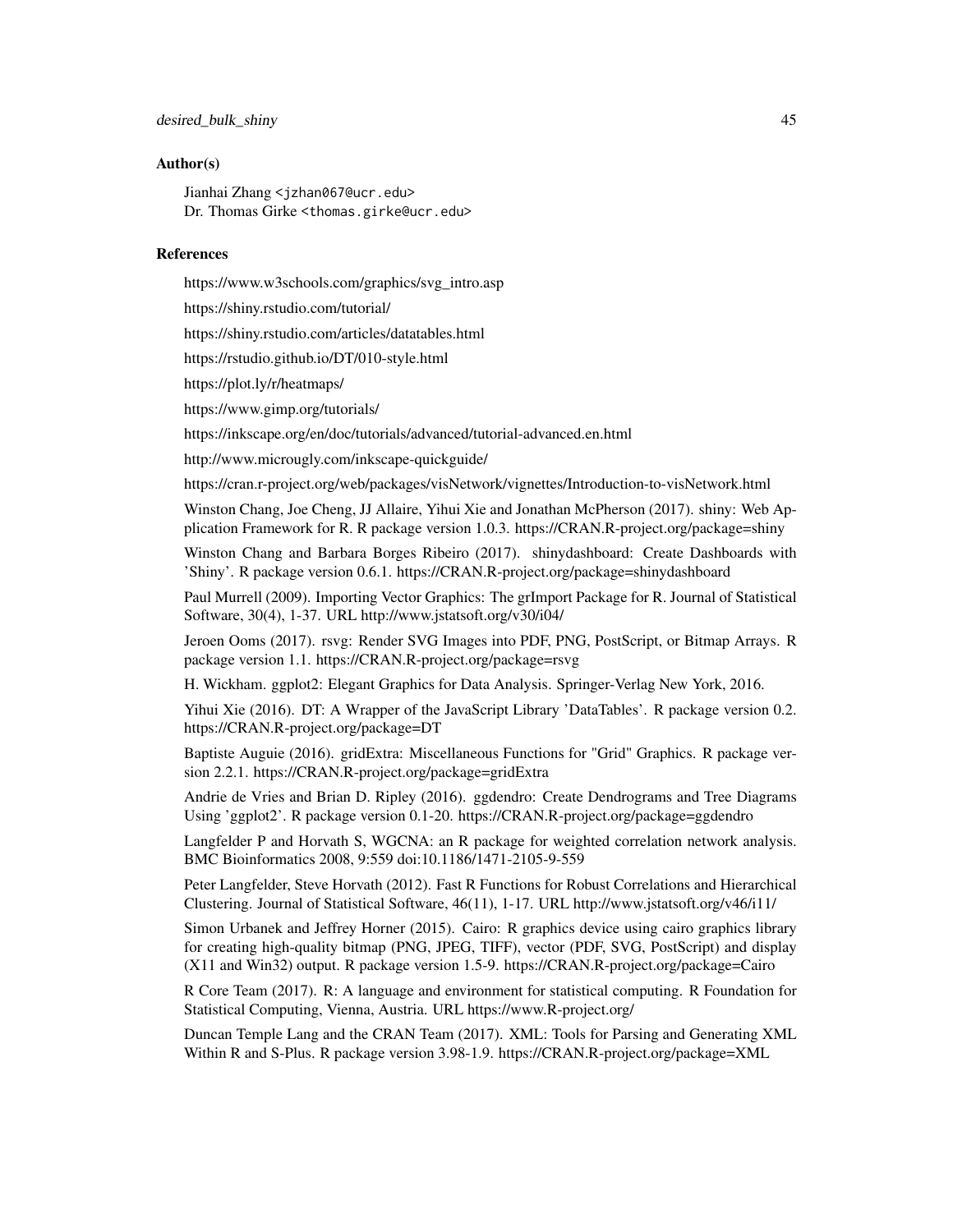Carson Sievert, Chris Parmer, Toby Hocking, Scott Chamberlain, Karthik Ram, Marianne Corvellec and Pedro Despouy (NA). plotly: Create Interactive Web Graphics via 'plotly.js'. https://plot.ly/r, https://cpsievert.github.io/plotly\_book/, https://github.com/ropensci/plotly

Matt Dowle and Arun Srinivasan (2017). data.table: Extension of 'data.frame'. R package version 1.10.4. https://CRAN.R-project.org/package=data.table

R. Gentleman, V. Carey, W. Huber and F. Hahne (2017). genefilter: genefilter: methods for filtering genes from high-throughput experiments. R package version 1.58.1.

Peter Langfelder, Steve Horvath (2012). Fast R Functions for Robust Correlations and Hierarchical Clustering. Journal of Statistical Software, 46(11), 1-17. URL http://www.jstatsoft.org/v46/i11/

Almende B.V., Benoit Thieurmel and Titouan Robert (2017). visNetwork: Network Visualization using 'vis.js' Library. R package version 2.0.1. https://CRAN.R-project.org/package=visNetwork

## Examples

desired\_bulk\_shiny()

edit\_tar *Edit Targets Files*

# Description

Replace existing entries in a chosen column of a targets file with desired ones.

#### Usage

edit\_tar(df.tar, column, old, new, sub.row)

## **Arguments**

| df.tar  | The data frame of a targets file.                                                                                                                                      |
|---------|------------------------------------------------------------------------------------------------------------------------------------------------------------------------|
| column  | The column to edit, either the column name or an integer of the column index.                                                                                          |
| old     | A vector of existing entries to replace, where the length must be the same with<br>new.                                                                                |
| new     | A vector of desired entries to replace that in old, where each entry corresponds<br>to a counterpart in old respectively.                                              |
| sub.row | A vector of integers corresponding to target rows for editing, or a vector of<br>TRUE and FALSE corresponding to each row. Default is all rows in the targets<br>file. |

## Value

A data.frame.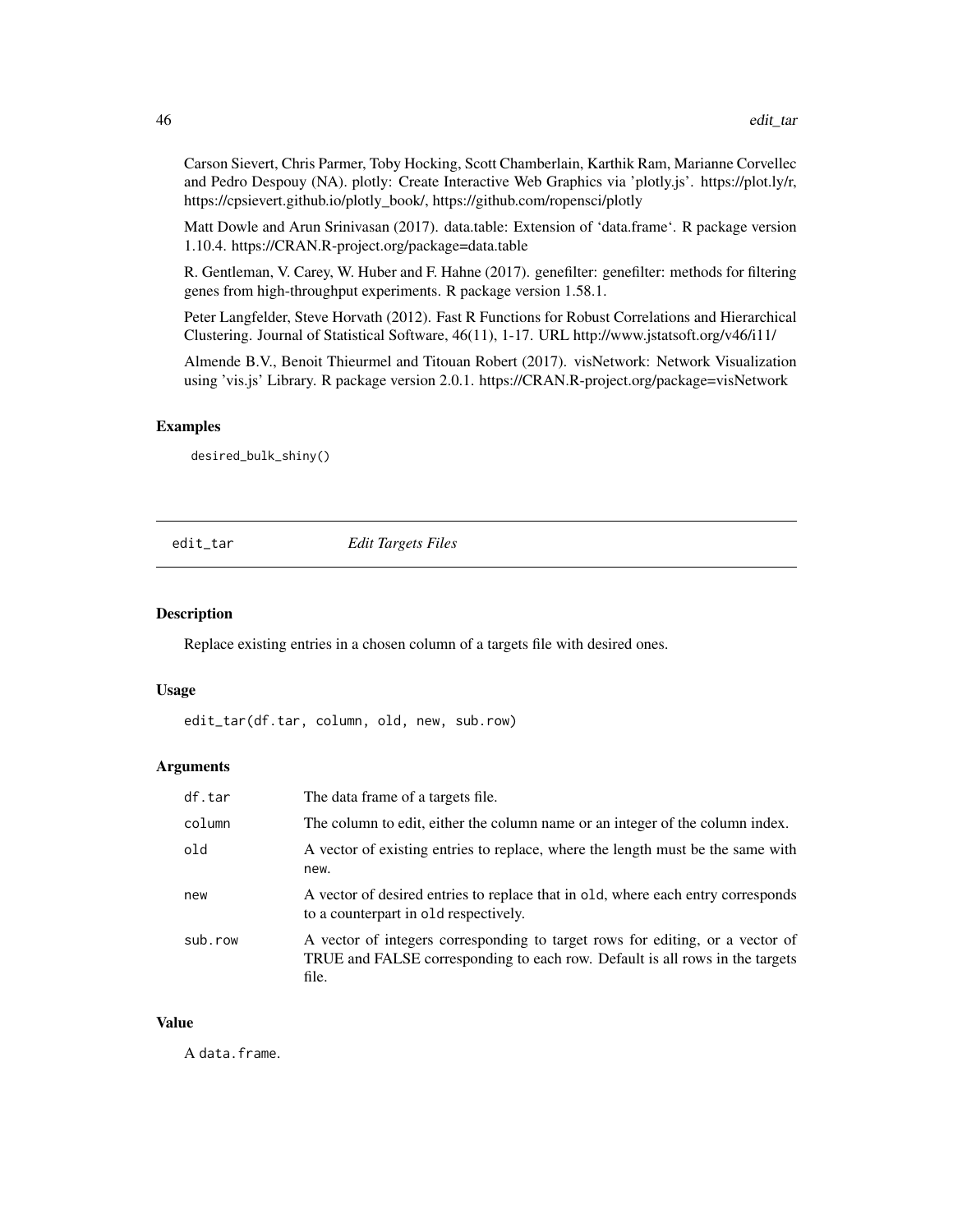## filter\_cell 47

# Author(s)

Jianhai Zhang <jzhan067@ucr.edu; zhang.jianhai@hotmail.com> Dr. Thomas Girke <thomas.girke@ucr.edu>

## References

Mustroph, Angelika, M Eugenia Zanetti, Charles J H Jang, Hans E Holtan, Peter P Repetti, David W Galbraith, Thomas Girke, and Julia Bailey-Serres. 2009. "Profiling Translatomes of Discrete Cell Populations Resolves Altered Cellular Priorities During Hypoxia in Arabidopsis." Proc Natl Acad Sci U S A 106 (44): 18843–8

## Examples

```
sh.tar <- system.file('extdata/shinyApp/example/target_arab.txt', package='spatialHeatmap')
target.sh <- read_fr(sh.tar)
target.sh.new <- edit_tar(df.tar=target.sh, column='conditions', old=c('control', 'hypoxia'),
new=c('C', 'H'), sub.row=c(1:12))
```
filter\_cell *Filter single cell data separately in a list*

## Description

Filter single cell data separately in a list and take overlap genes between all single cell and bulk data. The bulk data are not filtered and are only used to obtain overlap genes.

# Usage

```
filter_cell(
  lis,
  bulk = NULL,gen.rm = NULL,
 min.cnt = 1,
 p.in.cell = 0.4,
 p.in.gen = 0.2,verbose = TRUE
)
```
# Arguments

| lis  | A named list of single cell data in form of data. frame, SingleCellExperiment,<br>or SummarizedExperiment.                                                                     |
|------|--------------------------------------------------------------------------------------------------------------------------------------------------------------------------------|
| bulk | The bulk data in form of data. frame or SummarizedExperiment. They are<br>only used to obtain common genes with all single cell data and not filtered. The<br>default is NULL. |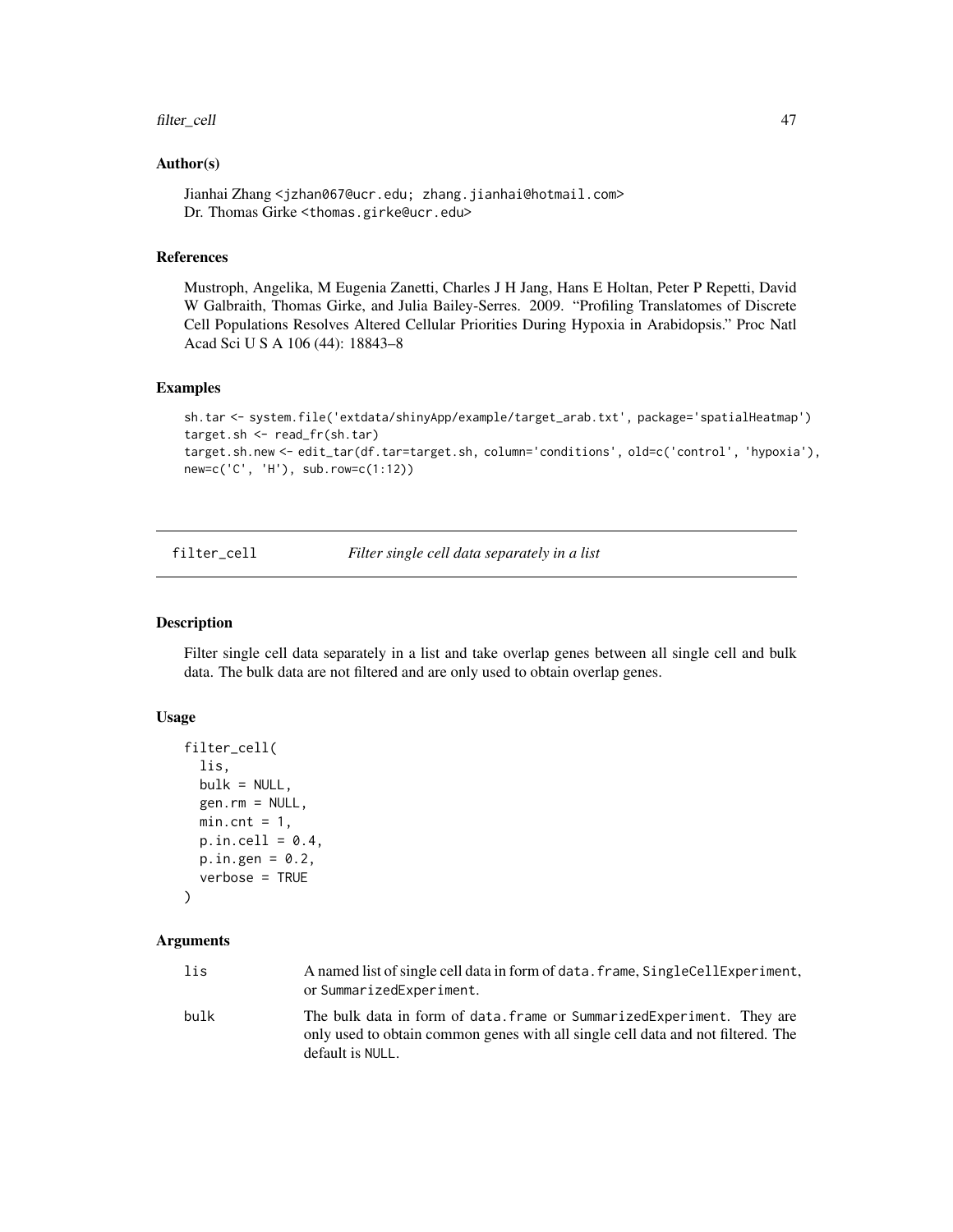| gen.rm    | A regular expression of gene identifiers in single cell data to remove before filter-<br>ing. E.g. mitochondrial, chloroplast and protoplasting-induced genes ( $\triangle$ ATCG) $\triangle$ ATCG).<br>The default is NULL. |
|-----------|------------------------------------------------------------------------------------------------------------------------------------------------------------------------------------------------------------------------------|
| min.cnt   | The min count of gene expression. The default is 1.                                                                                                                                                                          |
| p.in.cell | The min proportion of counts above $min$ . cnt in a cell. The default is $0.4$ .                                                                                                                                             |
| p.in.gen  | The min proportion of counts above $min$ . cnt in a gene. The default is $0.2$ .                                                                                                                                             |
| verbose   | Logical. If TRUE (default), intermediate messages are printed.                                                                                                                                                               |

## Value

A list of filtered single cell data and bulk data, which have common genes.

## Author(s)

Jianhai Zhang <jzhan067@ucr.edu> Dr. Thomas Girke <thomas.girke@ucr.edu>

#### References

Martin Morgan, Valerie Obenchain, Jim Hester and Hervé Pagès (2021). SummarizedExperiment: SummarizedExperiment container. R package version 1.24.0. https://bioconductor.org/packages/SummarizedExperiment Amezquita R, Lun A, Becht E, Carey V, Carpp L, Geistlinger L, Marini F, Rue-Albrecht K, Risso D, Soneson C, Waldron L, Pages H, Smith M, Huber W, Morgan M, Gottardo R, Hicks S (2020). "Orchestrating single-cell analysis with Bioconductor." \_Nature Methods\_, \*17\*, 137-145. <URL: https://www.nature.com/articles/s41592-019-0654-x> Douglas Bates and Martin Maechler (2021). Matrix: Sparse and Dense Matrix Classes and Methods. R package version 1.4-0. https://CRAN.Rproject.org/package=Matrix Vacher CM, Lacaille H, O'Reilly JJ, Salzbank J et al. Placental endocrine function shapes cerebellar development and social behavior. Nat Neurosci 2021 Oct;24(10):1392- 1401. PMID: 34400844. Ortiz C, Navarro JF, Jurek A, Märtin A et al. Molecular atlas of the adult mouse brain. Sci Adv 2020 Jun;6(26):eabb3446. PMID: 32637622

# Examples

# Example bulk data of mouse brain for coclustering (Vacher et al 2021).

blk.mus.pa <- system.file("extdata/shinyApp/example", "bulk\_mouse\_cocluster.txt", package="spatialHeatmap") blk.mus <- as.matrix(read.table(blk.mus.pa, header=TRUE, row.names=1, sep='\t', check.names=FALSE)) blk.mus[1:3, 1:5]

# Example single cell data for coclustering (Ortiz et al 2020).

sc.mus.pa <- system.file("extdata/shinyApp/example", "cell\_mouse\_cocluster.txt", package="spatialHeatmap") sc.mus <- as.matrix(read.table(sc.mus.pa, header=TRUE, row.names=1, sep='\t', check.names=FALSE)) sc.mus[1:3, 1:5]

# Initial filtering.

blk.mus <- filter\_data(data=blk.mus, sam.factor=NULL, con.factor=NULL, pOA=c(0.1, 5), CV=c(0.2, 100), dir=NULL) dim(blk.mus)

mus.lis <- filter\_cell(lis=list(sc.mus=sc.mus), bulk=blk.mus, gen.rm=NULL, min.cnt=1, p.in.cell=0.5, p.in.gen=0.1)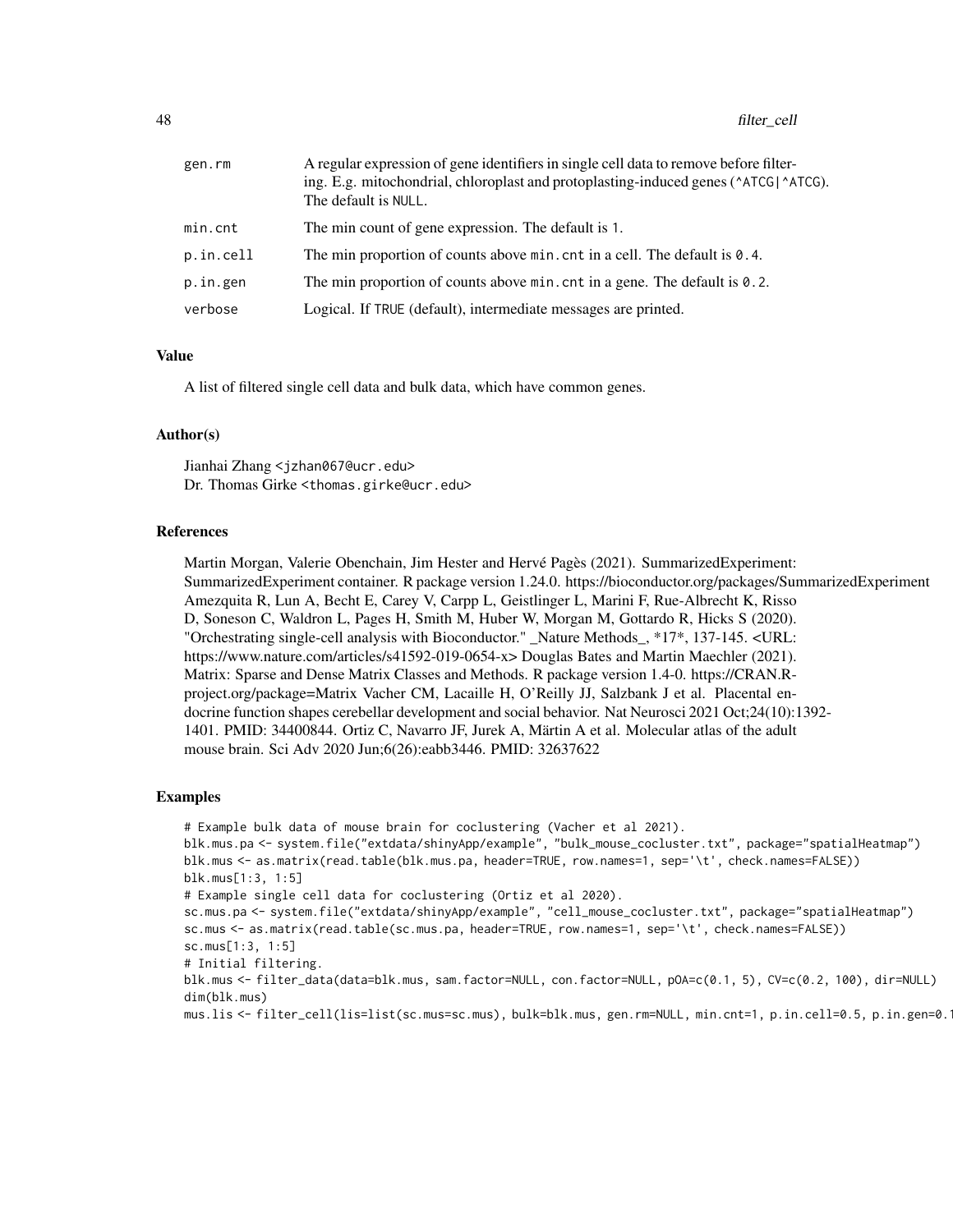#### <span id="page-48-0"></span>**Description**

This function is designed to filter the numeric data in class of "data.frame" or "SummarizedExperiment". The filtering builds on two functions [pOverA](#page-0-0) and [cv](#page-0-0) from the package genefilter (Gentleman et al. 2018).

#### Usage

```
filter_data(
  data,
  assay.na = NULL,pOA = c(0, 0),CV = c(-Inf, Inf),top.CV = 1,
  ann = NULL,sam.factor = NULL,
  con.factor = NULL,
  dir = NULL,
  verbose = TRUE
)
```
# Arguments

data An object of data.frame or SummarizedExperiment. In either case, the columns and rows should be sample/conditions and assayed items (*e.g.* genes, proteins, metabolites) respectively. If data.frame, the column names should follow the naming scheme "sample\_\_condition". The "sample" is a general term and stands for cells, tissues, organs, *etc*., where the values are measured. The "condition" is also a general term and refers to experiment treatments applied to "sample" such as drug dosage, temperature, time points, *etc*. If certain samples are not expected to be colored in "spatial heatmaps" (see [spatial\\_hm](#page-90-0)), they are not required to follow this naming scheme. In the downstream interactive network (see [network](#page-60-0)), if users want to see node annotation by mousing over a node, a column of row item annotation could be optionally appended to the last column. In the case of SummarizedExperiment, the assays slot stores the data matrix. Similarly, the rowData slot could optionally store a data frame of row item anntation, which is only relevant to the interactive network. The colData slot usually contains a data frame with one column of sample replicates and one column of condition replicates. It is crucial that replicate names of the same sample or condition must be identical. *E.g.* If sampleA has 3 replicates, "sampleA", "sampleA", "sampleA" is expected while "sampleA1", "sampleA2", "sampleA3" is regarded as 3 different samples. If original column names in the assay slot already follow the "sample\_\_condition" scheme, then the colData slot is not required at all.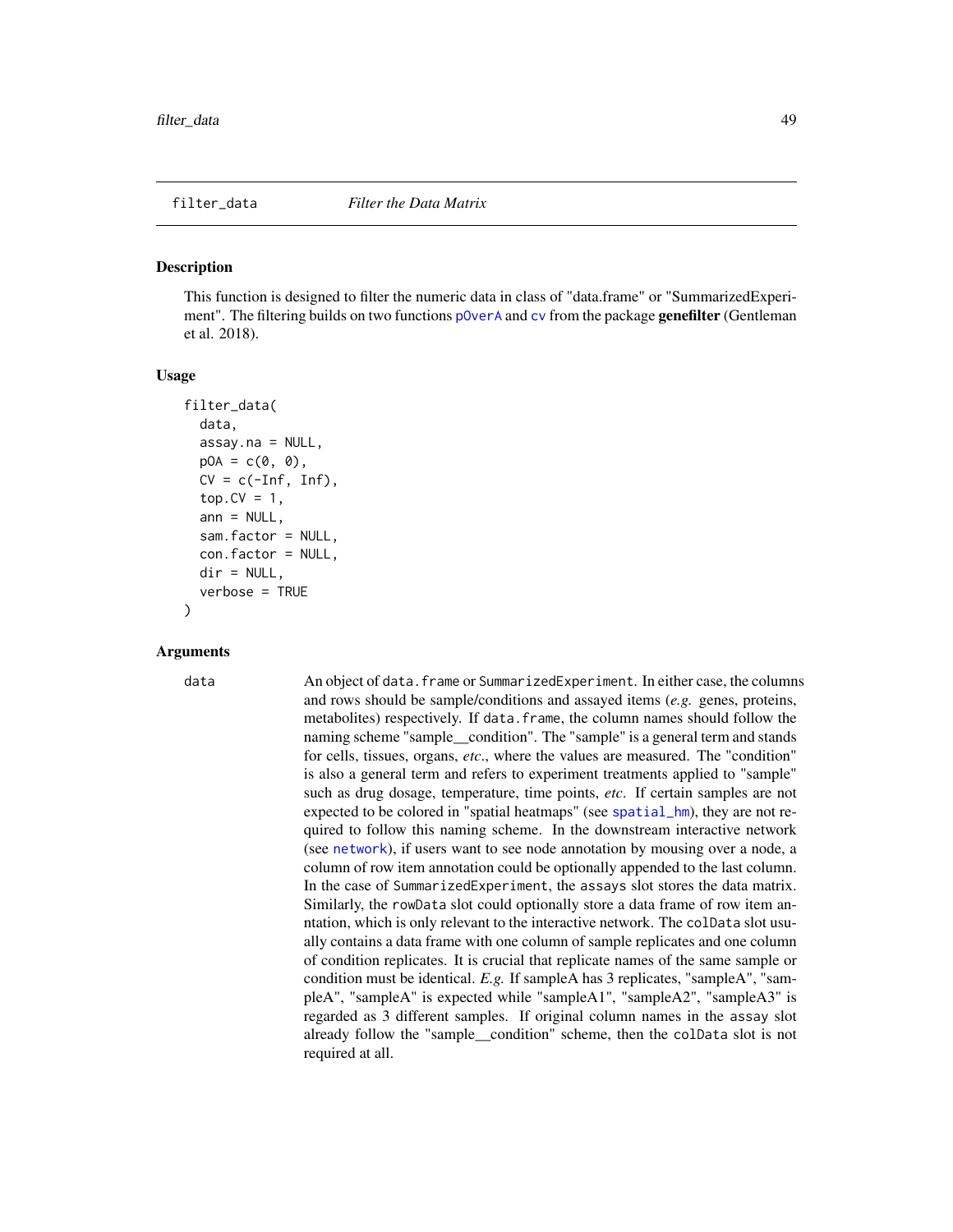| In the function spatial_hm, this argument can also be a numeric vector. In this  |
|----------------------------------------------------------------------------------|
| vector, every value should be named, and values expected to color the "spatial"  |
| heatmaps" should follow the naming scheme "sample_condition".                    |
| In certain cases, there is no condition associated with data. Then in the nam-   |
| ing scheme of data frame or vector, the "__condition" part could be dis-         |
| carded. In SummarizedExperiment, the "condition" column could be discarded       |
| in colData slot.                                                                 |
| Note, regardless of data class the double underscore is a special string that is |
| reserved for specific purposes in "spatialHeatmap", and thus should be avoided   |
| for naming feature/samples and conditions.                                       |

In the case of spatial-temporal data, there are three factors: samples, conditions, and time points. The naming scheme is slightly different and includes three options: 1) combine samples and conditions to make the composite factor "sample-Condition", then concatenate the new factor and times with double underscore in between, *i.e.* "sampleCondition\_\_time"; 2) combine samples and times to make the composite factor "sampleTime", then concatenate the new factor and conditions with double underscore in between, *i.e.* "sampleTime\_\_condition"; or 3) combine all three factors to make the composite factor "sampleTimeCondition" without double underscore. See the vignette for more details by running browseVignettes('spatialHeatmap') in R.

- assay.na Applicable when data is "SummarizedExperiment" or "SingleCellExperiment", where multiple assays could be stored. The name of target assay to use. The default is NULL.
- pOA It specifies parameters of the filter function [pOverA](#page-0-0) from the package genefilter (Gentleman et al. 2018), where genes with expression values larger than "A" in at least the proportion of "P" samples are retained. The input is a vector of two numbers with the first being "P" and the second being "A". The default is c(0, 0), which means no filter is applied.

*E.g.* c(0.1, 2) means genes with expression values over 2 in at least 10% of all samples are kept.

- CV It specifies parameters of the filter function  $cy$  from the package **genefilter** (Gentleman et al. 2018), which filters genes according to the coefficient of variation (CV). The input is a vector of two numbers that specify the CV range. The default is c(-Inf, Inf), which means no filtering is applied. *E.g.* c(0.1, 5) means genes with CV between 0.1 and 5 are kept.
- top.CV The proportion of top coefficient of variations (CVs), which ranges from 0 to 1. Only row items with CVs in this proportion are kept. *E.g.* if the proportion is 0.7, only row items with CVs ranked in the top 70% are retained. Default is 1, which means all items are retained. Note this argument takes precedence over CV.
- ann The column name of row item (gene, proteins, *etc*.) annotation in the rowData slot of SummarizedExperiment. The default is NULL. In [filter\\_data](#page-48-0), this argument is only relevant if dir is specified, while in [network](#page-60-0) it is only relevant if users want to see annotation when mousing over a node.

sam.factor The column name corresponding to samples in the colData of SummarizedExperiment. If the original column names in the assay slot already follows the scheme "sam-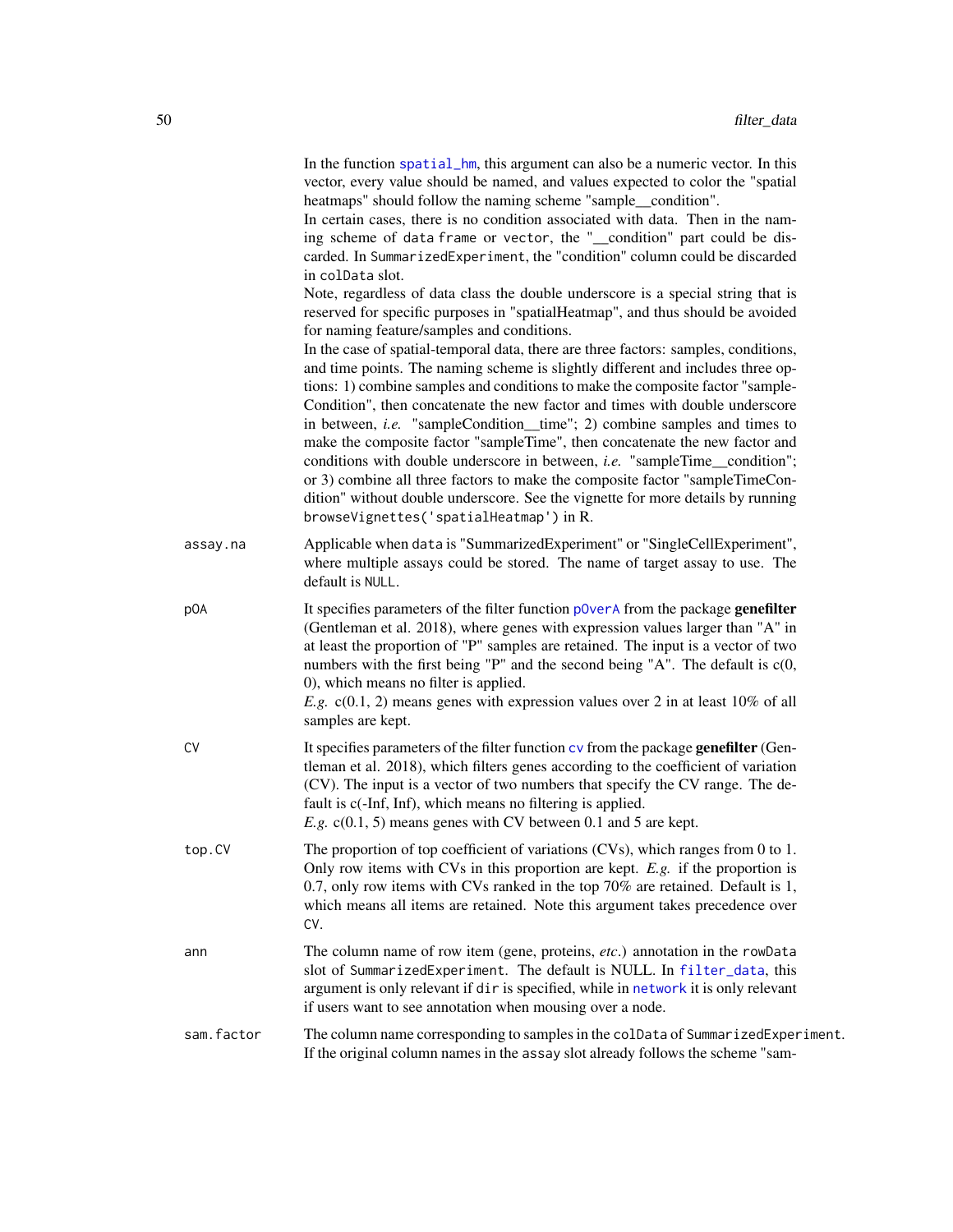|            | ple_condition", then the colData slot is not required and accordingly this ar-<br>gument could be NULL.                                                                                                                                                                                                                                                                                                                                                                                                                                                       |
|------------|---------------------------------------------------------------------------------------------------------------------------------------------------------------------------------------------------------------------------------------------------------------------------------------------------------------------------------------------------------------------------------------------------------------------------------------------------------------------------------------------------------------------------------------------------------------|
| con.factor | The column name corresponding to conditions in the colData of SummarizedExperiment.<br>Could be NULL if column names of in the assay slot already follows the<br>scheme "sample condition", or no condition is associated with the data.                                                                                                                                                                                                                                                                                                                      |
| dir        | The directory path where the filtered data matrix is saved as a TSV-format<br>file "customData.txt", which is ready to upload to the Shiny app launched by<br>shiny_shm. In the "customData.txt", the rows are assayed items and column<br>names are in the syntax "sample_condition". If gene annotation is provided<br>to ann, it is appended to "customData.txt". The default is NULL and no file is<br>saved. This argument is used only when the data is stored in SummarizedExperiment<br>and need to be uploaded to the "customData" in the Shiny app. |
| verbose    | TRUE or FALSE. If TRUE (default), the summary of statistics is printed.                                                                                                                                                                                                                                                                                                                                                                                                                                                                                       |
|            |                                                                                                                                                                                                                                                                                                                                                                                                                                                                                                                                                               |

## Value

The returned value is the same class with the input data, a data. frame or SummarizedExperiment. In either case, the column names of the data matrix follows the "sample condition" scheme. If dir is specified, the filtered data matrix is saved in a TSV-format file "customData.txt".

## Author(s)

Jianhai Zhang <jzhan067@ucr.edu; zhang.jianhai@hotmail.com> Dr. Thomas Girke <thomas.girke@ucr.edu>

#### References

Gentleman, R, V Carey, W Huber, and F Hahne. 2018. "Genefilter: Methods for Filtering Genes from High-Throughput Experiments." http://bioconductor.uib.no/2.7/bioc/html/genefilter.html Matt Dowle and Arun Srinivasan (2017). data.table: Extension of 'data.frame'. R package version 1.10.4. https://CRAN.R-project.org/package=data.table Martin Morgan, Valerie Obenchain, Jim Hester and Hervé Pagès (2018). SummarizedExperiment: SummarizedExperiment container. R package version 1.10.1 R Core Team (2018). R: A language and environment for statistical computing. R Foundation for Statistical Computing, Vienna, Austria. URL https://www.R-project.org/ Keays, Maria. 2019. ExpressionAtlas: Download Datasets from EMBL-EBI Expression Atlas Love, Michael I., Wolfgang Huber, and Simon Anders. 2014. "Moderated Estimation of Fold Change and Dispersion for RNA-Seq Data with DESeq2." Genome Biology 15 (12): 550. doi:10.1186/s13059- 014-0550-8 Cardoso-Moreira, Margarida, Jean Halbert, Delphine Valloton, Britta Velten, Chunyan Chen, Yi Shao, Angélica Liechti, et al. 2019. "Gene Expression Across Mammalian Organ Development." Nature 571 (7766): 505–9 Amezquita R, Lun A, Becht E, Carey V, Carpp L, Geistlinger L, Marini F, Rue-Albrecht K, Risso D, Soneson C, Waldron L, Pages H, Smith M, Huber W, Morgan M, Gottardo R, Hicks S (2020). "Orchestrating single-cell analysis with Bioconductor." Nature Methods, 17, 137–145. https://www.nature.com/articles/s41592- 019-0654-x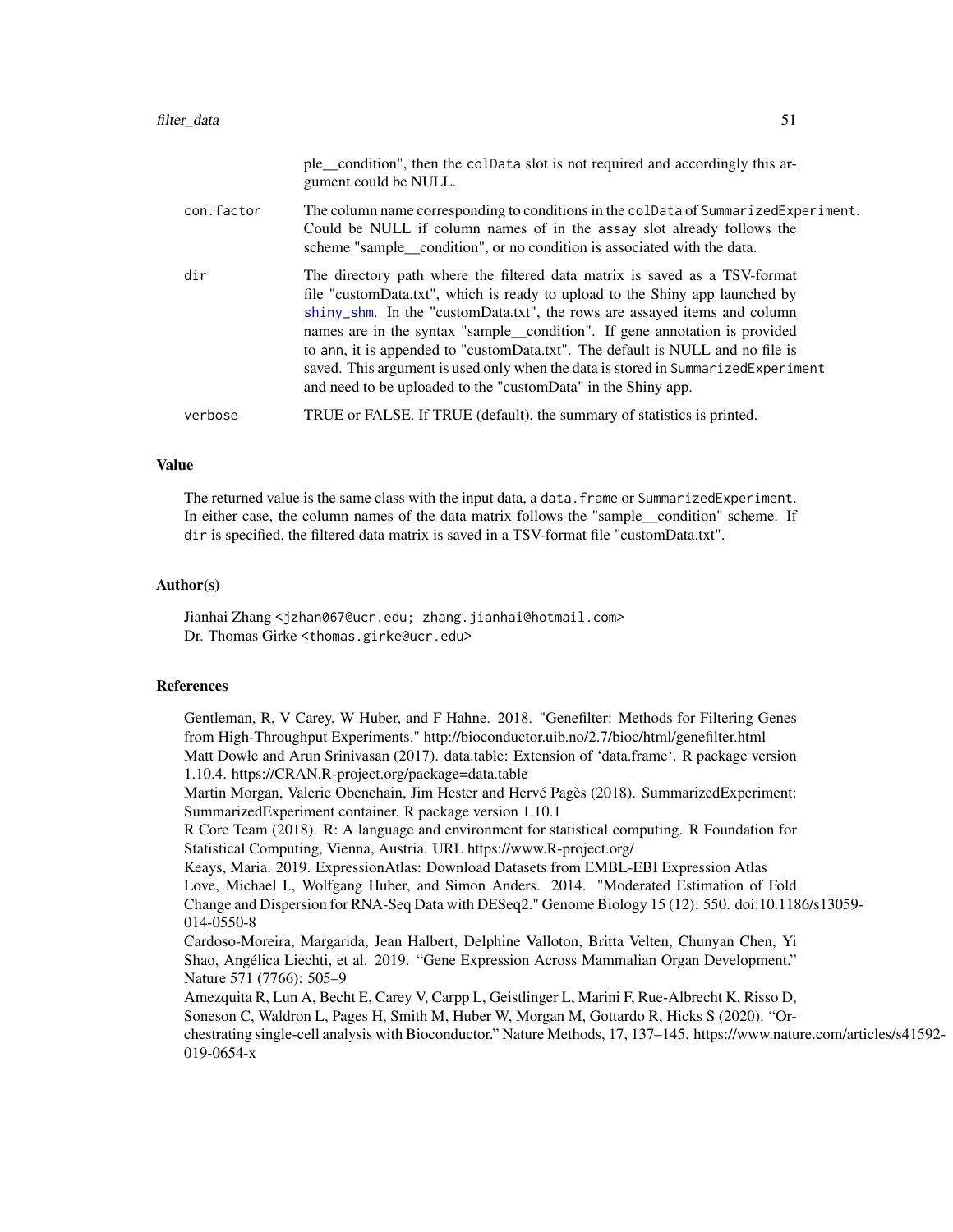## Examples

```
## In the following examples, the 2 toy data come from an RNA-seq analysis on development of 7
## chicken organs under 9 time points (Cardoso-Moreira et al. 2019). For conveninece, they are
## included in this package. The complete raw count data are downloaded using the R package
## ExpressionAtlas (Keays 2019) with the accession number "E-MTAB-6769". Toy data1 is used as
## a "data frame" input to exemplify data of simple samples/conditions, while toy data2 as
## "SummarizedExperiment" to illustrate data involving complex samples/conditions.
## Set up toy data.
# Access toy data1.
cnt.chk.simple <- system.file('extdata/shinyApp/example/count_chicken_simple.txt',
package='spatialHeatmap')
df.chk <- read.table(cnt.chk.simple, header=TRUE, row.names=1, sep='\t', check.names=FALSE)
# Columns follow the naming scheme "sample__condition", where "sample" and "condition" stands
# for organs and time points respectively.
df.chk[1:3, ]
# A column of gene annotation can be appended to the data frame, but is not required.
ann <- paste0('ann', seq_len(nrow(df.chk))); ann[1:3]
df.chk <- cbind(df.chk, ann=ann)
df.chk[1:3, ]
# Access toy data2.
cnt.chk <- system.file('extdata/shinyApp/example/count_chicken.txt', package='spatialHeatmap')
count.chk <- read.table(cnt.chk, header=TRUE, row.names=1, sep='\t')
count.chk[1:3, 1:5]
# A targets file describing samples and conditions is required for toy data2. It should be
# made based on the experiment design, which is accessible through the accession number
# "E-MTAB-6769" in the R package ExpressionAtlas. An example targets file is included in
# this package and accessed below.
# Access the example targets file.
tar.chk <- system.file('extdata/shinyApp/example/target_chicken.txt', package='spatialHeatmap')
target.chk <- read.table(tar.chk, header=TRUE, row.names=1, sep='\t')
# Every column in toy data2 corresponds with a row in targets file.
target.chk[1:5, ]
# Store toy data2 in "SummarizedExperiment".
library(SummarizedExperiment)
se.chk <- SummarizedExperiment(assay=count.chk, colData=target.chk)
# The "rowData" slot can store a data frame of gene annotation, but not required.
rowData(se.chk) <- DataFrame(ann=ann)
# Filter out genes with low counts and low variance. Genes with counts over 5 (log2 unit) in
# at least 1% samples (pOA), and coefficient of variance (CV) between 0.2 and 100 are retained.
# Filter toy data1.
df.fil.chk <- filter_data(data=df.chk, pOA=c(0.01, 5), CV=c(0.2, 100), dir=NULL)
# Filter toy data2.
se.fil.chk <- filter_data(data=se.chk, sam.factor='organism_part', con.factor='age',
pOA=c(0.01, 5), CV=c(0.2, 100), dir=NULL)
```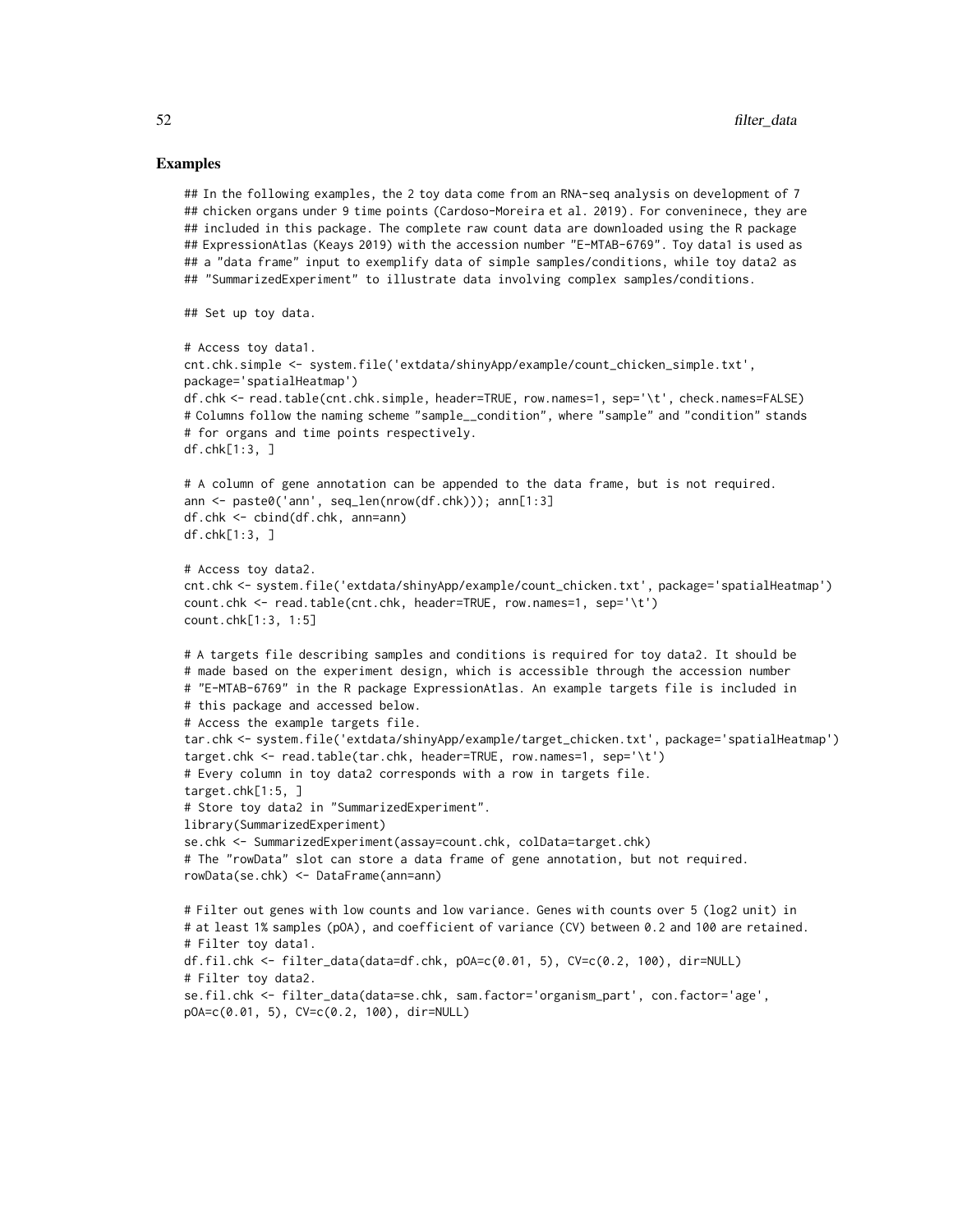# Description

In secondary filtering of coclustering optimization, iteratively filter normalized bulk and single data (in a list) according to parameter combinations in a data frame.

# Usage

```
filter_iter(
 bulk,
  cell.lis,
  df.par.fil,
  gen.rm = NULL,
  norm.meth,
 wk.dir,
  verbose = TRUE
)
```
# Arguments

| bulk       | Normalized bulk data at log2-scale returned by norm_multi.                                                                                                                                                                                                                                             |
|------------|--------------------------------------------------------------------------------------------------------------------------------------------------------------------------------------------------------------------------------------------------------------------------------------------------------|
| cell.lis   | Normalized single cell data at log2-scale in a named list returned by norm_multi.                                                                                                                                                                                                                      |
| df.par.fil | A data. frame of filtering parameter settings that are passed to filter_data<br>and filter_cell respectively. E.g. df.par.fil <- data.frame( $p=c(0.2,$<br>0.3), $A = rep(1, 4)$ , $cv1 = c(0.2, 0.3)$ , $cv2 = rep(100, 4)$ , min.cnt=rep(1, 4),<br>$p.in.cell=c(0.25, 0.3), p.in.gen=c(0.05, 0.1)).$ |
| gen.rm     | A regular expression of gene identifiers in single cell data to remove before filter-<br>ing. E.g. mitochondrial, chloroplast and protoplasting-induced genes ( $\triangle$ ATCG).<br>The default is NULL.                                                                                             |
| norm.meth  | Methods used to normalize bulk and single cell data. One of fct and cpm,<br>standing for computeSumFactors only and further normalized by counts per<br>million (cpm) respectively. No actual normalization is performed, only used in<br>file names when saving filtered results.                     |
| wk.dir     | The work directory where filtered data are saved in ".rds" files by saveRDS.                                                                                                                                                                                                                           |
| verbose    | Logical. If TRUE (default), intermediate messages are printed.                                                                                                                                                                                                                                         |

# Value

Filtered data are save in wk.dir.

# Author(s)

Jianhai Zhang <jzhan067@ucr.edu> Dr. Thomas Girke <thomas.girke@ucr.edu>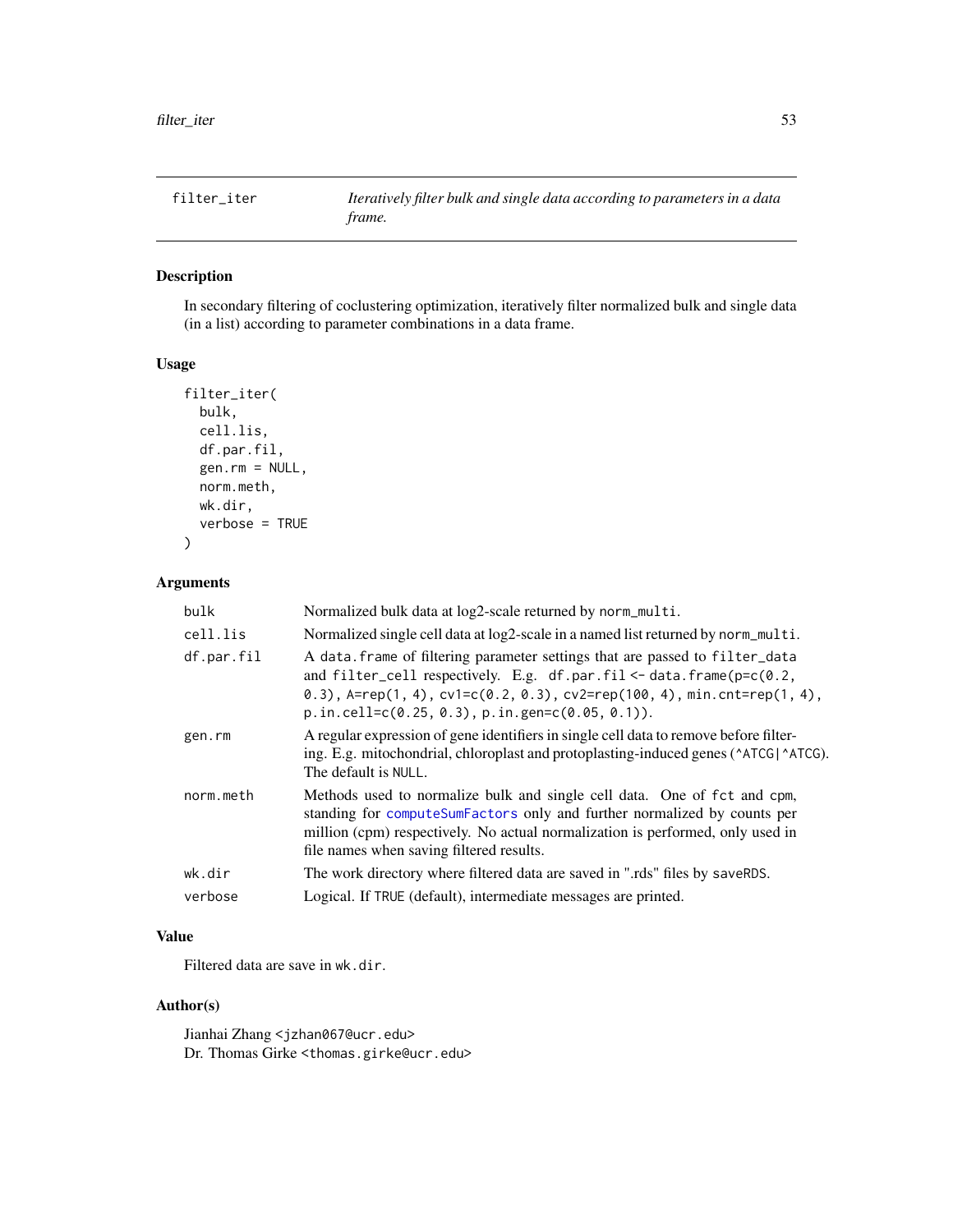#### Examples

```
# Example bulk data of Arabidopsis thaliana (Arabidopsis) root for coclustering optimization (Li et al 2016).
blk <- readRDS(system.file("extdata/cocluster/data", "bulk_cocluster.rds", package="spatialHeatmap"))
```

```
# Example single cell data of Arabidopsis thaliana (Arabidopsis) root for coclustering optimization (Shahan et al 20
sc10 <- readRDS(system.file("extdata/cocluster/data", "sc10_cocluster.rds", package="spatialHeatmap"))
sc11 <- readRDS(system.file("extdata/cocluster/data", "sc11_cocluster.rds", package="spatialHeatmap"))
```
# These example data are already pre-processed. To demonstrate the optimization process the pre-processing steps ar

```
# Inital filtering before normalization.
blk <- filter_data(data=blk, pOA=c(0.2, 15), CV=c(1.5, 100)); dim(blk)
```
fil.init <- filter\_cell(lis=list(sc10=sc10, sc11=sc11), bulk=blk, gen.rm='^ATCG|^ATCG', min.cnt=1, p.in.cell=0.3

```
# Normalization.
# sum.factor.
norm.fct <- norm_multi(dat.lis=fil.init, cpm=FALSE)
# sum.factor + CPM.
norm.cpm <- norm_multi(dat.lis=fil.init, cpm=TRUE)
```

```
# Secondary filtering.
# Filtering parameter sets.
df.par.fil <- data.frame(p=c(0.1, 0.2, 0.3, 0.4), A=rep(1, 4), cv1=c(0.1, 0.2, 0.3, 0.4), cv2=rep(100, 4), min.cnt=
df.par.fil
```

```
# Filtered results are saved in "opt_res".
if (!dir.exists('opt_res')) dir.create('opt_res')
fct.fil.all <- filter_iter(bulk=norm.fct$bulk, cell.lis=list(sc10=norm.fct$sc10, sc11=norm.fct$sc11), df.par.fil
```

```
cpm.fil.all <- filter_iter(bulk=norm.cpm$bulk, cell.lis=list(sc10=norm.cpm$sc10, sc11=norm.cpm$sc11), df.par.fil
```
lis.deg.up.down *A nested list of differentialy-expressed genes (DEGs) detected by different methods*

#### Description

A nested list of up- and down-DEGs detected by different methods such as edgeR, limma, DEseq2.

# Usage

data(lis.deg.up.down)

# Format

A nested list.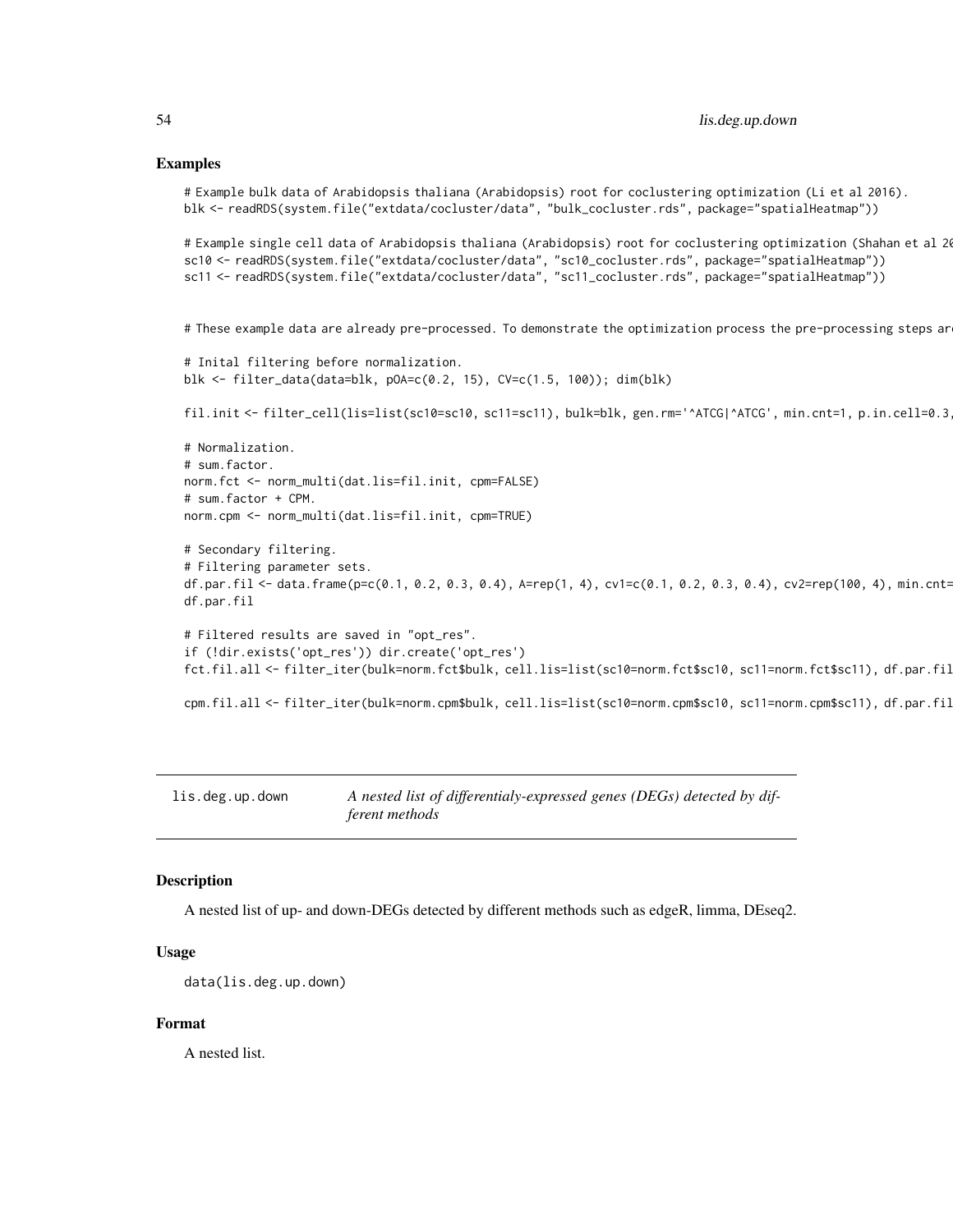# matrix\_hm 55

## Source

#### [ExpressionAtlas E-MTAB-6769](https://www.ebi.ac.uk/arrayexpress/experiments/E-MTAB-6769/)

# References

Cardoso-Moreira, Margarida, Jean Halbert, Delphine Valloton, Britta Velten, Chunyan Chen, Yi Shao, Angélica Liechti, et al. 2019. "Gene Expression Across Mammalian Organ Development." Nature 571 (7766): 505–9

## Examples

data(lis.deg.up.down) lis.deg.up.down\$up.lis\$edgeR.up[1:5]

matrix\_hm *Matrix Heatmap*

## **Description**

This function visualizes the input assayed items (gene, protein, metabolite, *etc*) in context of their nearest neighbors, which are subsetted by submatrix. The visualization is in form of static or interactive matrix heatmap, where rows and columns are sorted by hierarchical clustering dendrograms and the row of target items are tagged by two lines. In the interactive heatmap, users can zoom in and out by drawing a rectangle and by double clicking the image, respectively.

## Usage

```
matrix_hm(
  ID,
  data,
  assay.na = NULL,scale = "no",col = c("yellow", "orange", "red"),main = NULL,title.size = 10,
  cexCol = 1,
  cexRow = 1,
  angleCol = 45,
  angleRow = 45,
  sep.color = "black",
  sep.width = 0.02,
  static = TRUE,
  margin = c(10, 10),
 arg.lis1 = list(),arg.lis2 = list())
```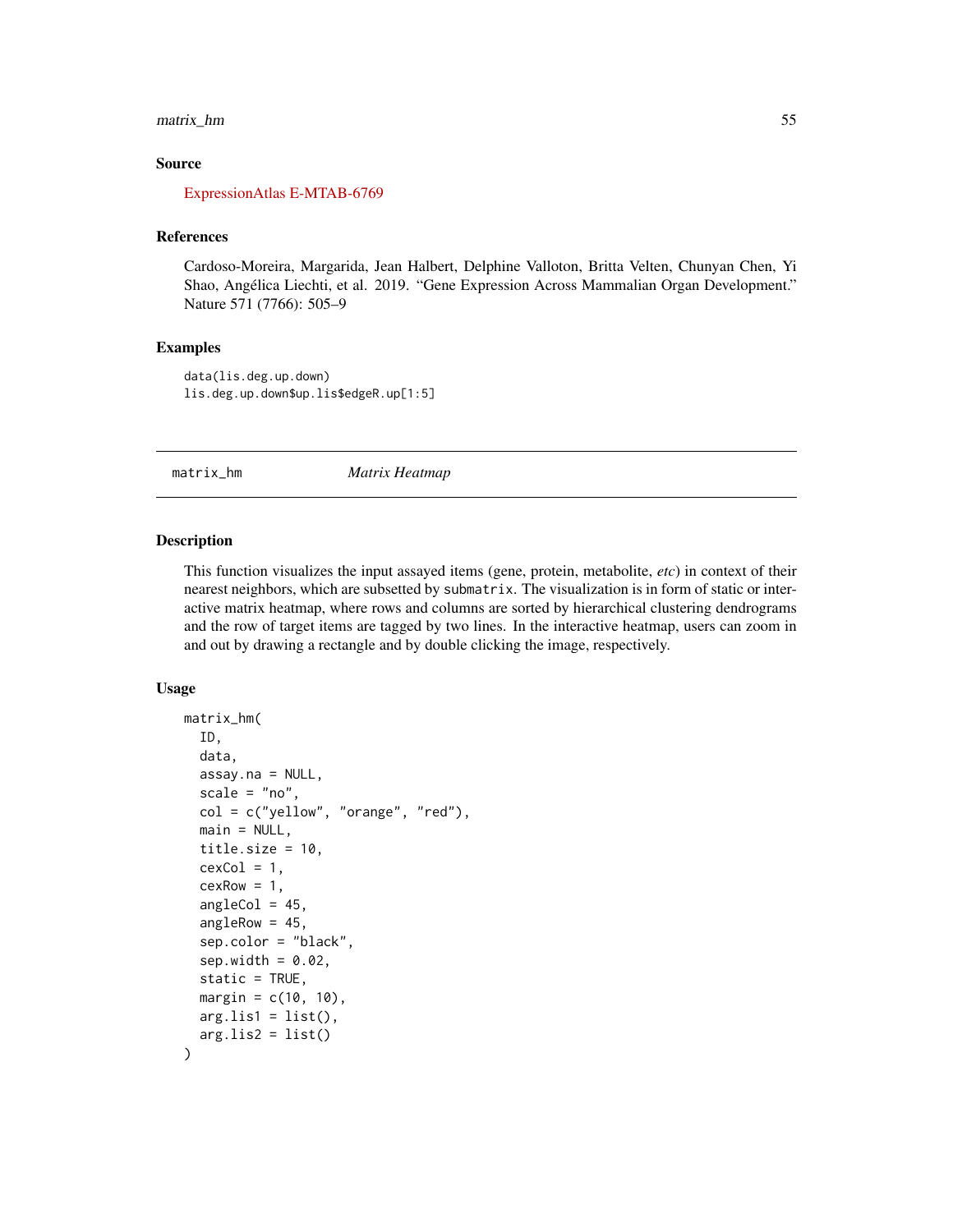# Arguments

| ID         | A vector of target item identifiers in the data.                                                                                                                             |
|------------|------------------------------------------------------------------------------------------------------------------------------------------------------------------------------|
| data       | The subsetted data matrix returned by the function submatrix, where rows are<br>assayed items and columns are samples/conditions.                                            |
| assay.na   | Applicable when data is "SummarizedExperiment" or "SingleCellExperiment",<br>where multiple assays could be stored. The name of target assay to use. The<br>default is NULL. |
| scale      | One of "row", "column", or "no", corresponding to scale the heatmap by row,<br>column, or no scale respectively. Default is "no".                                            |
| col        | A character vector of color ingredients for constructing the color scale. The<br>default is c('yellow', 'orange', 'red').                                                    |
| main       | The title of the matrix heatmap.                                                                                                                                             |
| title.size | A numeric value of the title size.                                                                                                                                           |
| cexCol     | A numeric value of column name size. Default is 1.                                                                                                                           |
| cexRow     | A numeric value of row name size. Default is 1.                                                                                                                              |
| angleCol   | The angle of column names. The default is 45.                                                                                                                                |
| angleRow   | The angle of row names. The default is 45.                                                                                                                                   |
| sep.color  | The color of the two lines labeling the row of ID. The default is "black".                                                                                                   |
| sep.width  | The width of two lines labeling the row of ID. The default is 0.02.                                                                                                          |
| static     | Logical, TRUE returns the static visualization and FALSE returns the interac-<br>tive.                                                                                       |
| margin     | A vector of two numbers, specifying bottom and right margins respectively. The<br>default is $c(10, 10)$ .                                                                   |
| arg.lis1   | A list of additional arguments passed to the heatmap. 2 function from "gplots"<br>package. E.g. list(xlab='sample', ylab='gene'). The default is an empty list.              |
| arg.lis2   | A list of additional arguments passed to the ggplot function from "ggplot2"<br>package. The default is an empty list.                                                        |

# Value

A static image or an interactive instance lauched on the web browser.

# Author(s)

Jianhai Zhang <jzhan067@ucr.edu; zhang.jianhai@hotmail.com> Dr. Thomas Girke <thomas.girke@ucr.edu>

# References

Martin Morgan, Valerie Obenchain, Jim Hester and Hervé Pagès (2018). SummarizedExperiment: SummarizedExperiment container. R package version 1.10.1 Andrie de Vries and Brian D. Ripley (2016). ggdendro: Create Dendrograms and Tree Diagrams Using 'ggplot2'. R package version 0.1-20. https://CRAN.R-project.org/package=ggdendro H. Wickham. ggplot2: Elegant Graphics for Data Analysis. Springer-Verlag New York, 2016.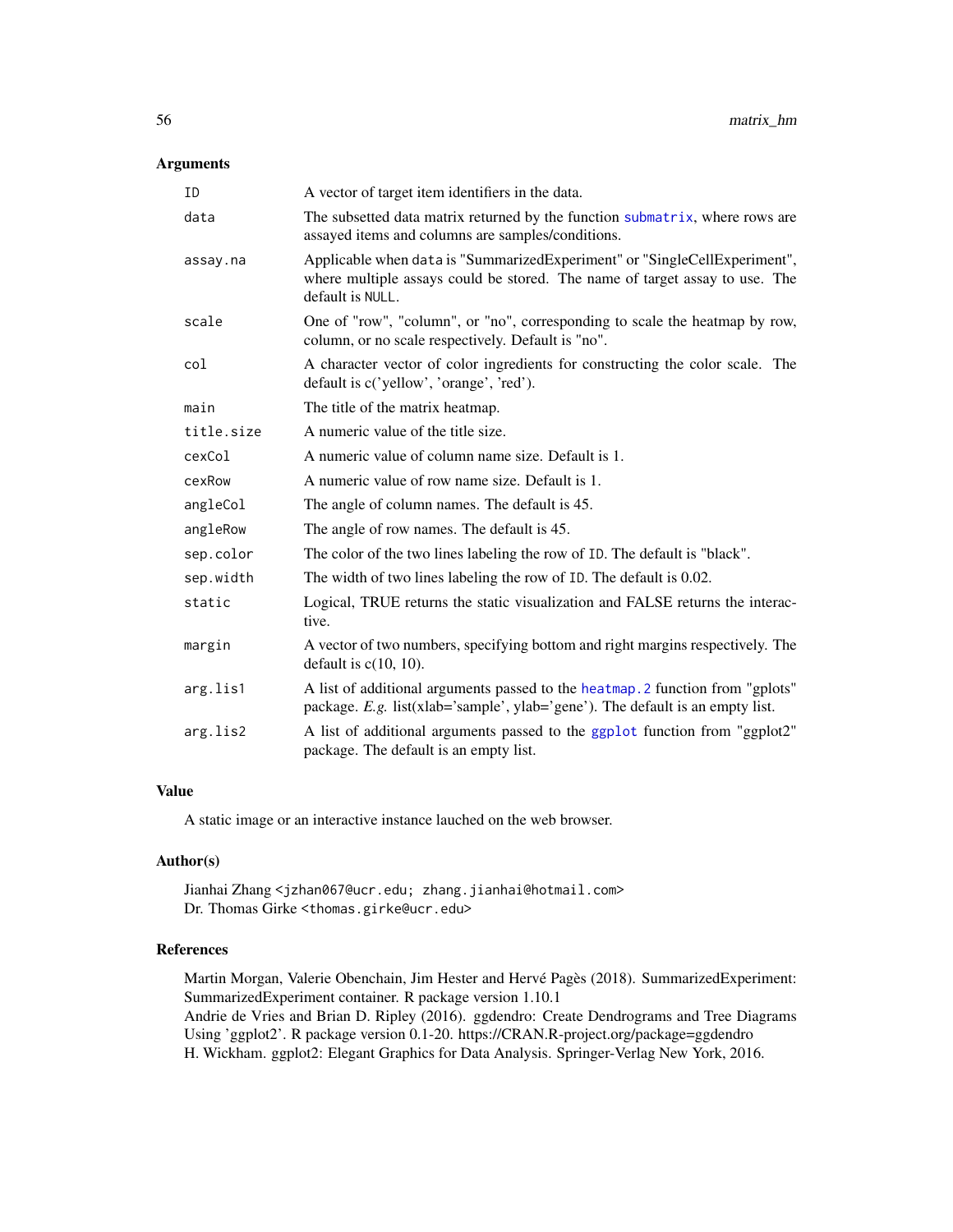## $matrix_h$ m 57

Carson Sievert (2018) plotly for R. https://plotly-book.cpsievert.me

Langfelder P and Horvath S, WGCNA: an R package for weighted correlation network analysis. BMC Bioinformatics 2008, 9:559 doi:10.1186/1471-2105-9-559

R Core Team (2018). R: A language and environment for statistical computing. R Foundation for Statistical Computing, Vienna, Austria. URL https://www.R-project.org/

Gregory R. Warnes, Ben Bolker, Lodewijk Bonebakker, Robert Gentleman, Wolfgang Huber Andy Liaw, Thomas Lumley, Martin Maechler, Arni Magnusson, Steffen Moeller, Marc Schwartz and Bill Venables (2019). gplots: Various R Programming Tools for Plotting Data. R package version 3.0.1.1. https://CRAN.R-project.org/package=gplots

Hadley Wickham (2007). Reshaping Data with the reshape Package. Journal of Statistical Software, 21(12), 1-20. URL http://www.jstatsoft.org/v21/i12/

Keays, Maria. 2019. ExpressionAtlas: Download Datasets from EMBL-EBI Expression Atlas

Love, Michael I., Wolfgang Huber, and Simon Anders. 2014. "Moderated Estimation of Fold Change and Dispersion for RNA-Seq Data with DESeq2." Genome Biology 15 (12): 550. doi:10.1186/s13059- 014-0550-8

Cardoso-Moreira, Margarida, Jean Halbert, Delphine Valloton, Britta Velten, Chunyan Chen, Yi Shao, Angélica Liechti, et al. 2019. "Gene Expression Across Mammalian Organ Development." Nature 571 (7766): 505–9

## Examples

## In the following examples, the 2 toy data come from an RNA-seq analysis on development of 7 ## chicken organs under 9 time points (Cardoso-Moreira et al. 2019). For conveninece, they are ## included in this package. The complete raw count data are downloaded using the R package ## ExpressionAtlas (Keays 2019) with the accession number "E-MTAB-6769". Toy data1 is used as ## a "data frame" input to exemplify data of simple samples/conditions, while toy data2 as ## "SummarizedExperiment" to illustrate data involving complex samples/conditions. ## Set up toy data.

```
# Access toy data1.
cnt.chk.simple <- system.file('extdata/shinyApp/example/count_chicken_simple.txt',
package='spatialHeatmap')
df.chk <- read.table(cnt.chk.simple, header=TRUE, row.names=1, sep='\t', check.names=FALSE)
# Columns follow the namig scheme "sample__condition", where "sample" and "condition" stands
# for organs and time points respectively.
df.chk[1:3, ]
```

```
# A column of gene annotation can be appended to the data frame, but is not required.
ann <- paste0('ann', seq_len(nrow(df.chk))); ann[1:3]
df.chk <- cbind(df.chk, ann=ann)
df.chk[1:3, ]
```

```
# Access toy data2.
cnt.chk <- system.file('extdata/shinyApp/example/count_chicken.txt', package='spatialHeatmap')
count.chk <- read.table(cnt.chk, header=TRUE, row.names=1, sep='\t')
count.chk[1:3, 1:5]
```

```
# A targets file describing samples and conditions is required for toy data2. It should be
# made based on the experiment design, which is accessible through the accession number
# "E-MTAB-6769" in the R package ExpressionAtlas. An example targets file is included in
# this package and accessed below.
```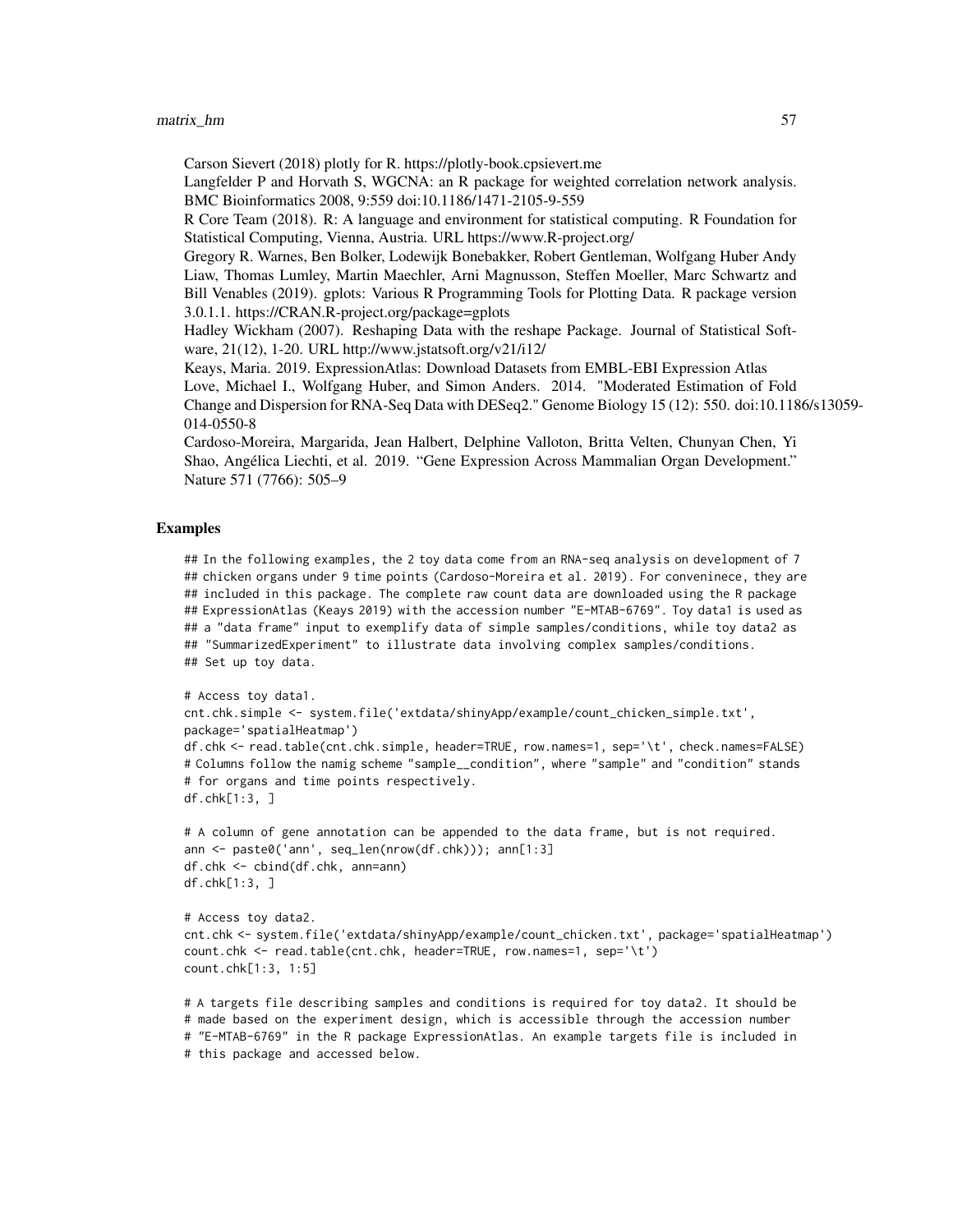```
# Access the example targets file.
tar.chk <- system.file('extdata/shinyApp/example/target_chicken.txt', package='spatialHeatmap')
target.chk <- read.table(tar.chk, header=TRUE, row.names=1, sep='\t')
# Every column in toy data2 corresponds with a row in targets file.
target.chk[1:5, ]
# Store toy data2 in "SummarizedExperiment".
library(SummarizedExperiment)
se.chk <- SummarizedExperiment(assay=count.chk, colData=target.chk)
# The "rowData" slot can store a data frame of gene annotation, but not required.
rowData(se.chk) <- DataFrame(ann=ann)
## As conventions, raw sequencing count data should be normalized, aggregated, and filtered
## to reduce noise.
# Normalize count data.
# The normalizing function "calcNormFactors" (McCarthy et al. 2012) with default settings
# is used.
df.nor.chk <- norm_data(data=df.chk, norm.fun='CNF', log2.trans=TRUE)
se.nor.chk <- norm_data(data=se.chk, norm.fun='CNF', log2.trans=TRUE)
# Aggregate count data.
# Aggregate "sample__condition" replicates in toy data1.
df.aggr.chk <- aggr_rep(data=df.nor.chk, aggr='mean')
df.aggr.chk[1:3, ]
# Aggregate "sample_condition" replicates in toy data2, where "sample" is "organism_part"
# and "condition" is "age".
se.aggr.chk <- aggr_rep(data=se.nor.chk, sam.factor='organism_part', con.factor='age',
aggr='mean')
assay(se.aggr.chk)[1:3, 1:3]
# Filter out genes with low counts and low variance. Genes with counts over 5 (log2 unit) in
# at least 1% samples (pOA), and coefficient of variance (CV) between 0.2 and 100 are retained.
# Filter toy data1.
df.fil.chk <- filter_data(data=df.aggr.chk, pOA=c(0.01, 5), CV=c(0.2, 100), dir=NULL)
# Filter toy data2.
se.fil.chk <- filter_data(data=se.aggr.chk, sam.factor='organism_part', con.factor='age',
pOA=c(0.01, 5), CV=c(0.2, 100), dir=NULL)
## Select nearest neighbors for target genes 'ENSGALG00000019846' and 'ENSGALG00000000112',
## which are usually genes visualized in spatial heatmaps.
# Toy data1.
df.sub.mat <- submatrix(data=df.fil.chk, ID=c('ENSGALG00000019846', 'ENSGALG00000000112'), p=0.1)
# Toy data2.
se.sub.mat <- submatrix(data=se.fil.chk, ann='ann', ID=c('ENSGALG00000019846',
'ENSGALG00000000112'), p=0.1)
# In the following, "df.sub.mat" and "se.sub.mat" is used in the same way, so only
# "se.sub.mat" illustrated.
# The subsetted matrix is partially shown below.
se.sub.mat[c('ENSGALG00000019846', 'ENSGALG00000000112'), c(1:2, 63)]
## Matrix heatmap.
# Static matrix heatmap.
matrix_hm(ID=c('ENSGALG00000019846', 'ENSGALG00000000112'), data=se.sub.mat, angleCol=80,
```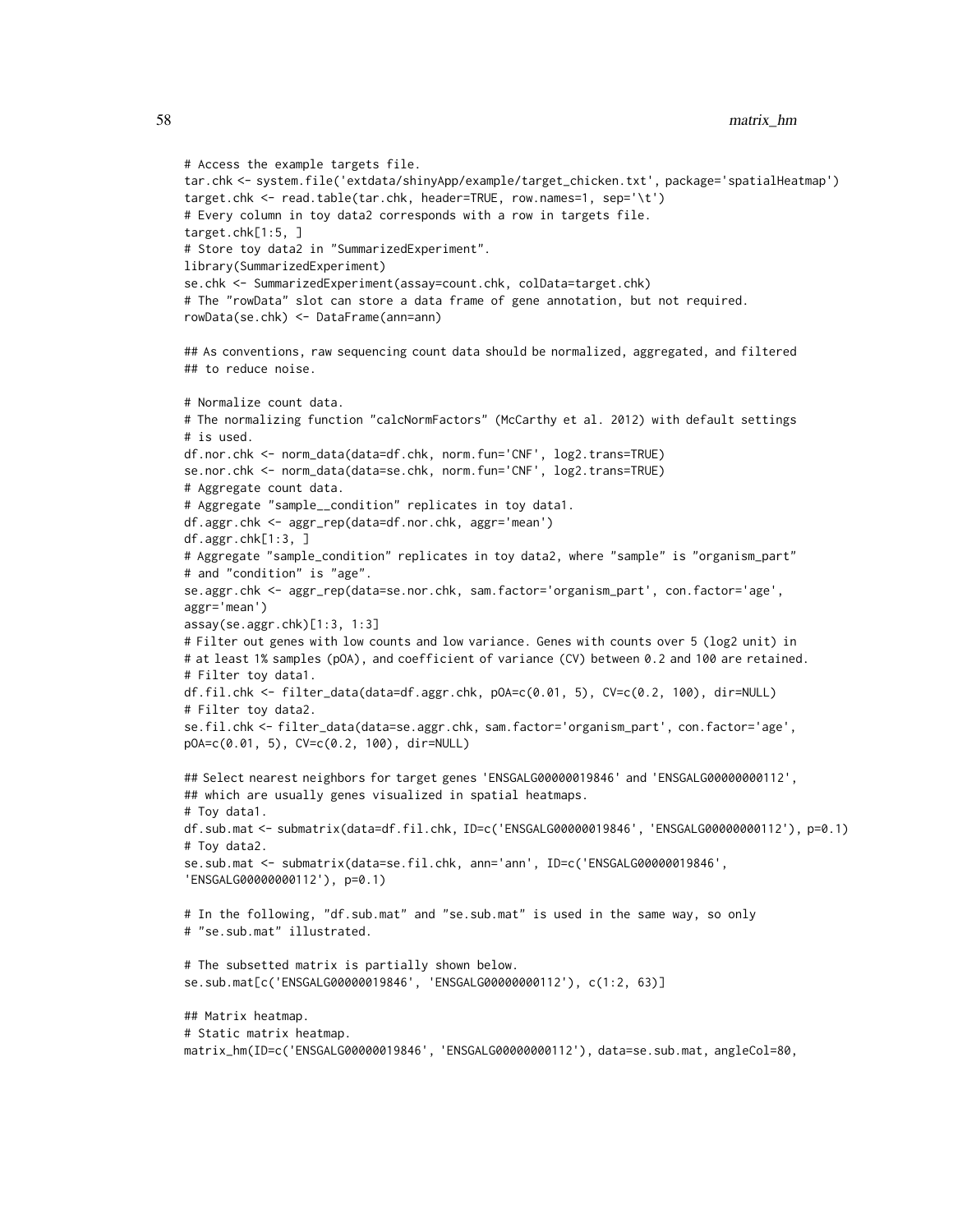# mean\_auc\_bar 59

```
angleRow=35, cexRow=0.8, cexCol=0.8, margin=c(8, 10), static=TRUE,
arg.lis1=list(offsetRow=0.01, offsetCol=0.01))
# Interactive matrix heatmap.
matrix_hm(ID=c('ENSGALG00000019846', 'ENSGALG00000000112'), data=se.sub.mat,
angleCol=80, angleRow=35, cexRow=0.8, cexCol=0.8, margin=c(8, 10), static=FALSE,
arg.lis1=list(offsetRow=0.01, offsetCol=0.01))
# In case the interactive heatmap is not automatically opened, run the following code snippet.
# It saves the heatmap as an HTML file according to the value assigned to the "file" argument.
mhm <- matrix_hm(ID=c('ENSGALG00000019846', 'ENSGALG00000000112'), data=se.sub.mat,
angleCol=80, angleRow=35, cexRow=0.8, cexCol=0.8, margin=c(8, 10), static=FALSE,
arg.lis1=list(offsetRow=0.01, offsetCol=0.01))
htmlwidgets::saveWidget(widget=mhm, file='mhm.html', selfcontained=FALSE)
browseURL('mhm.html')
```
mean\_auc\_bar *Plot mean of extracted AUCs by parameter settings*

## Description

In coclustering optimization, visualize means of extracted AUCs of each parameter settings by each AUC cutoff in bar plots.

## Usage

```
mean_auc_bar(
  df.auc,
  parameter = "parameter",
  auc.thr = "auc.thr",mean = "mean".bar.width = 0.8,
  title = NULL,
  key.title = NULL,
  lgd.key.size = 0.05\lambda
```
# Arguments

| df.auc       | The data. Frame of mean AUCs in the nested list of extracted aucs returned by<br>auc_stat. |
|--------------|--------------------------------------------------------------------------------------------|
| parameter    | The coloumn name of parameters in df. auc.                                                 |
| auc.thr      | The coloumn name of AUC cutoffs in df. auc.                                                |
| mean         | The coloumn name of mean AUCs in df. auc.                                                  |
| bar.width    | Width of a single bar.                                                                     |
| title        | The title of composite violin plots.                                                       |
| key.title    | The title of legend.                                                                       |
| lgd.key.size | The size of legend keys.                                                                   |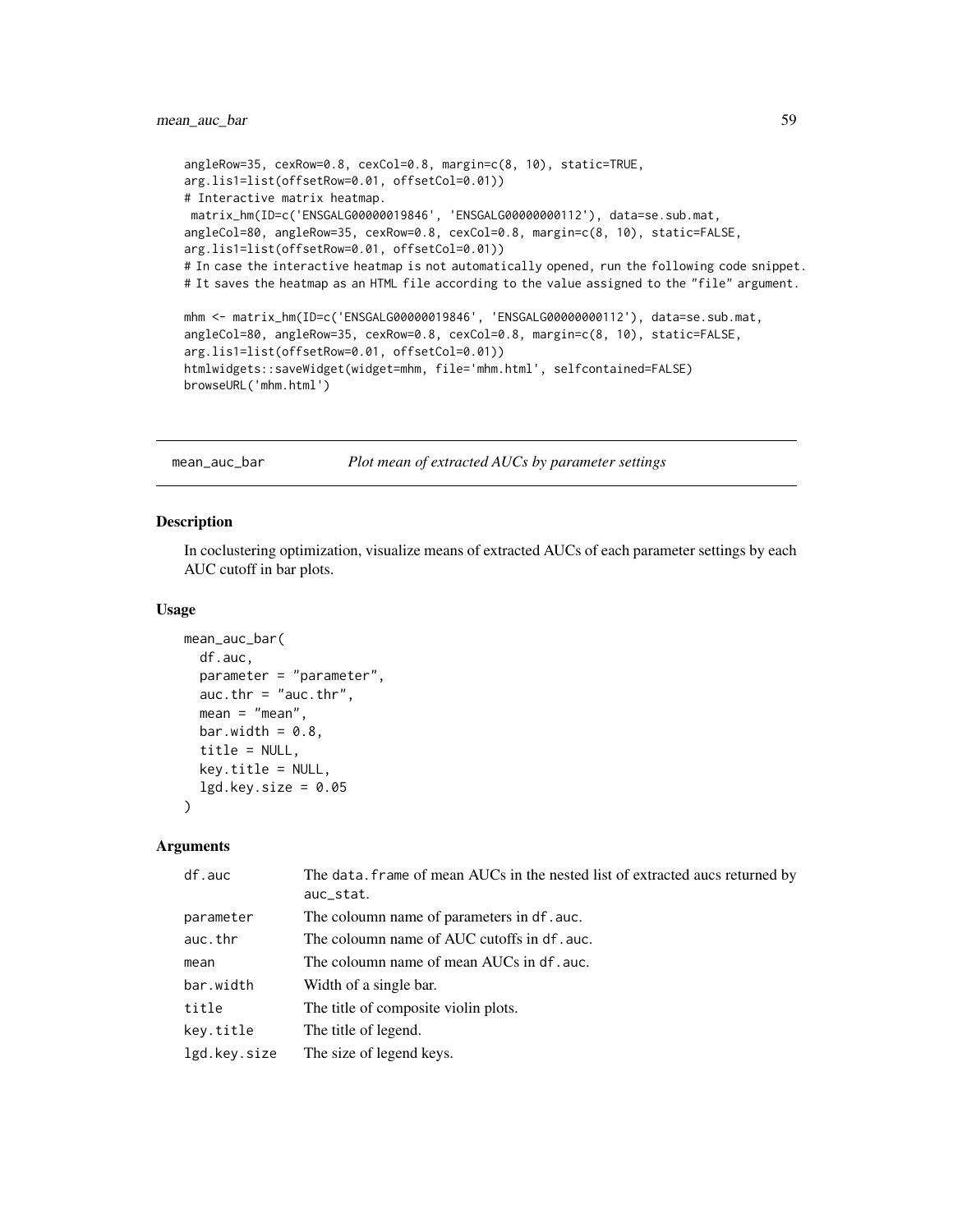60 mean\_auc\_bar

#### Value

An object of ggplot.

## Author(s)

Jianhai Zhang <jzhan067@ucr.edu> Dr. Thomas Girke <thomas.girke@ucr.edu>

## References

H. Wickham. ggplot2: Elegant Graphics for Data Analysis. Springer-Verlag New York, 2016.

#### Examples

# To obtain reproducible results, always start a new R session and set a fixed seed for Random Number Generator at th set.seed(10)

```
# Example bulk data of Arabidopsis thaliana (Arabidopsis) root for coclustering optimization (Li et al 2016).
blk <- readRDS(system.file("extdata/cocluster/data", "bulk_cocluster.rds", package="spatialHeatmap"))
```

```
# Example single cell data of Arabidopsis thaliana (Arabidopsis) root for coclustering optimization (Shahan et al 20
sc10 <- readRDS(system.file("extdata/cocluster/data", "sc10_cocluster.rds", package="spatialHeatmap"))
sc11 <- readRDS(system.file("extdata/cocluster/data", "sc11_cocluster.rds", package="spatialHeatmap"))
```
# These example data are already pre-processed. To demonstrate the optimization process the pre-processing steps ar

```
# Inital filtering before normalization.
blk <- filter_data(data=blk, pOA=c(0.2, 15), CV=c(1.5, 100)); dim(blk)
```
fil.init <- filter\_cell(lis=list(sc10=sc10, sc11=sc11), bulk=blk, gen.rm='^ATCG|^ATCG', min.cnt=1, p.in.cell=0.3

```
# Normalization.
# sum.factor.
norm.fct <- norm_multi(dat.lis=fil.init, cpm=FALSE)
# sum.factor + CPM.
norm.cpm <- norm_multi(dat.lis=fil.init, cpm=TRUE)
```

```
# Secondary filtering.
# Filtering parameter sets.
df.par.fil <- data.frame(p=c(0.1, 0.2, 0.3, 0.4), A=rep(1, 4), cv1=c(0.1, 0.2, 0.3, 0.4), cv2=rep(100, 4), min.cnt=
df.par.fil
```

```
# Filtered results are saved in "opt_res".
if (!dir.exists('opt_res')) dir.create('opt_res')
fct.fil.all <- filter_iter(bulk=norm.fct$bulk, cell.lis=list(sc10=norm.fct$sc10, sc11=norm.fct$sc11), df.par.fil
```

```
cpm.fil.all <- filter_iter(bulk=norm.cpm$bulk, cell.lis=list(sc10=norm.cpm$sc10, sc11=norm.cpm$sc11), df.par.fil
```

```
# Matching table between bulk tissues and single cells.
match.pa <- system.file("extdata/cocluster/data", "match_arab_root_cocluster.txt", package="spatialHeatmap")
df.match.arab <- read.table(match.pa, header=TRUE, row.names=1, sep='\t')
```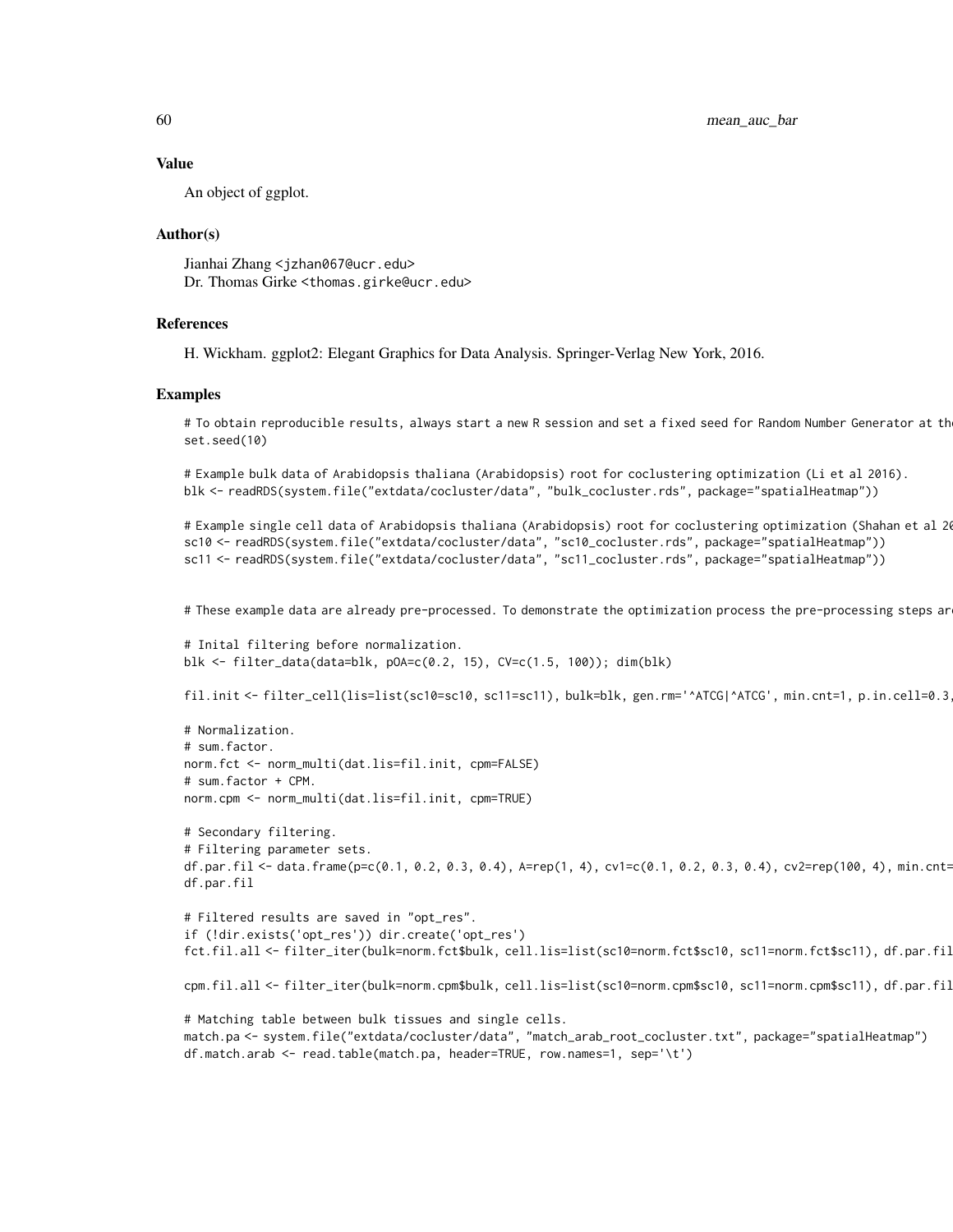## network 61

```
df.match.arab[1:3, ]
# Optimization.
# Check parallelization guide.
coclus_opt(wk.dir='opt_res', parallel.info=TRUE, dimred=c('PCA', 'UMAP'), graph.meth=c('knn', 'snn'), sim=seq(0.
# The first-level parallel computing relies on the slurm scheduler (https://slurm.schedmd.com/documentation.html)
file.copy(system.file("extdata/cocluster", "slurm.tmpl", package="spatialHeatmap"), './slurm.tmpl')
# The first- and second-level parallelizations are set 3 and 2 respectively.
library(BiocParallel)
opt <- coclus_opt(wk.dir='opt_res',dimred=c('PCA','UMAP'),graph.meth=c('knn','snn'),sim=seq(0.2,0.4,by=0.1
# If slurm is not available, parallelize the optimization only at the second-level through 2 workers.
opt <- coclus_opt(wk.dir='opt_res',dimred=c('PCA','UMAP'),graph.meth=c('knn','snn'),sim=seq(0.2,0.4,by=0.1
# The performaces of parameter settings are measured by AUC values in ROC curve. The following demonstrates how to v
# Extract AUCs and other parameter settings for filtering parameter sets.
df.lis.fil <- auc_stat(wk.dir='opt_res', tar.par='filter', total.min=500, true.min=300, aucs=round(seq(0.5, 0.9, 0.1), 1))
df.lis.fil$df.auc.mean[1:3, ]
# Mean AUCs by each filtering settings and AUC cutoff.
mean_auc_bar(df.lis.fil[[1]], bar.width=0.07, title='Mean AUCs by filtering settings')
```
<span id="page-60-0"></span>

network *Visualize a Target Assayed Item in a Network Graph*

#### Description

This function exhibits a target assayed item (gene, protein, metabolite, *etc*) in the context of corresponding network module as static or interactive network graphs. See function [adj\\_mod](#page-11-0) for module identification. In the network graph, nodes are items and edges are adjacencies (coexpression similarities) between items. The thicker edge denotes higher adjacency between nodes while larger node indicates higher connectivity (sum of a node's adjacencies with all its direct neighbours). In the interactive mode, there is an interactive color bar to denote node connectivity. The color ingredients can only be separated by comma, semicolon, single space, dot, hypen, or, underscore. *E.g.* "yellow,orange,red", which means node connectivity increases from yellow to red. If too many edges (*e.g.*: > 500) are displayed, the app may get crashed, depending on the computer RAM. So the "Adjacency threshold" option sets a threthold to filter out weak edges. Meanwhile, the "Maximun edges" limits the total of shown edges. In case a very low adjacency threshold is choosen and introduces too many edges that exceed the Maximun edges, the app will internally increase the adjacency threshold until the edge total is within the Maximun edges, which is a protection against too many edges. The adjacency threshold of 1 produces no edges, in this case the app wil internally decrease this threshold until the number of edges reaches the Maximun edges. If adjacency threshold of 0.998 is selected and no edge is left, this app will also internally update the edges to 1 or 2. To maintain acceptable performance, users are advised to choose a stringent threshold (*e.g.* 0.9) initially, then decrease the value gradually. The interactive feature allows users to zoom in and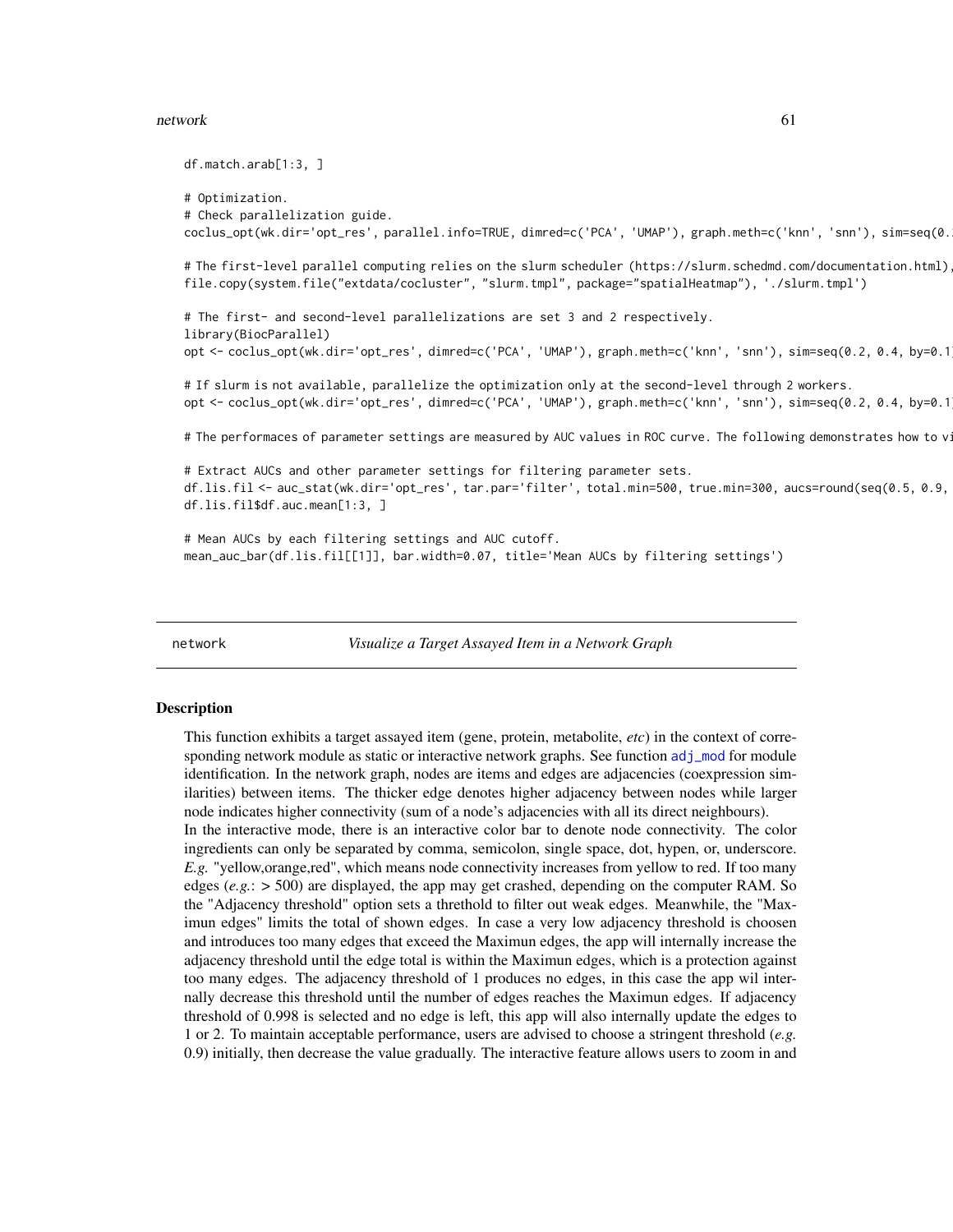out, or drag a node around. All the node IDs in the network module are listed in "Select by id" in decreasing order according to node connectivity. The input item ID is appended "\_target" as a label. By clicking an ID in this list, users can identify the corresponding node in the network. If the input data has item annotations, then the annotation can be seen by hovering the cursor over a node.

# Usage

```
network(
  ID,
  data,
  assay.na = NULL,
  adj.mod,
  ds = "3",adj.min = 0,con.min = 0,node.col = c("turquoise", "violet"),
  edge.col = c("yellow", "blue"),
  vertex.label.cex = 1,
  vertex.cex = 3,
  edge.cex = 10,
  layout = "circle",
  main = NULL,
  static = TRUE,
  ...
\mathcal{L}
```
# Arguments

| ID       | A target item identifier.                                                                                                                                                                                            |
|----------|----------------------------------------------------------------------------------------------------------------------------------------------------------------------------------------------------------------------|
| data     | The subsetted data matrix returned by the function submatrix, where rows are<br>assayed items and columns are samples/conditions.                                                                                    |
| assay.na | Applicable when data is "SummarizedExperiment" or "SingleCellExperiment",<br>where multiple assays could be stored. The name of target assay to use. The<br>default is NULL.                                         |
| adj.mod  | The two-component list returned by adj_mod with the adjacency matrix and<br>module assignment respectively.                                                                                                          |
| ds       | One of "2" or "3", the module splitting sensitivity level. The former indicates<br>larger but less modules while the latter denotes smaller but more modules. De-<br>fault is "3". See function adj_mod for details. |
| adj.min  | Minimum adjacency between nodes, edges with adjacency below which will be<br>removed. Default is 0. Applicable to static network.                                                                                    |
| con.min  | Minimun connectivity of a node, nodes with connectivity below which will be<br>removed. Default is 0. Applicable to static network.                                                                                  |
| node.col | A vector of color ingredients for constructing node color scale in the static im-<br>age. The default is c("turquoise", "violet"), where node connectivity increases<br>from "turquoise" to "violet".                |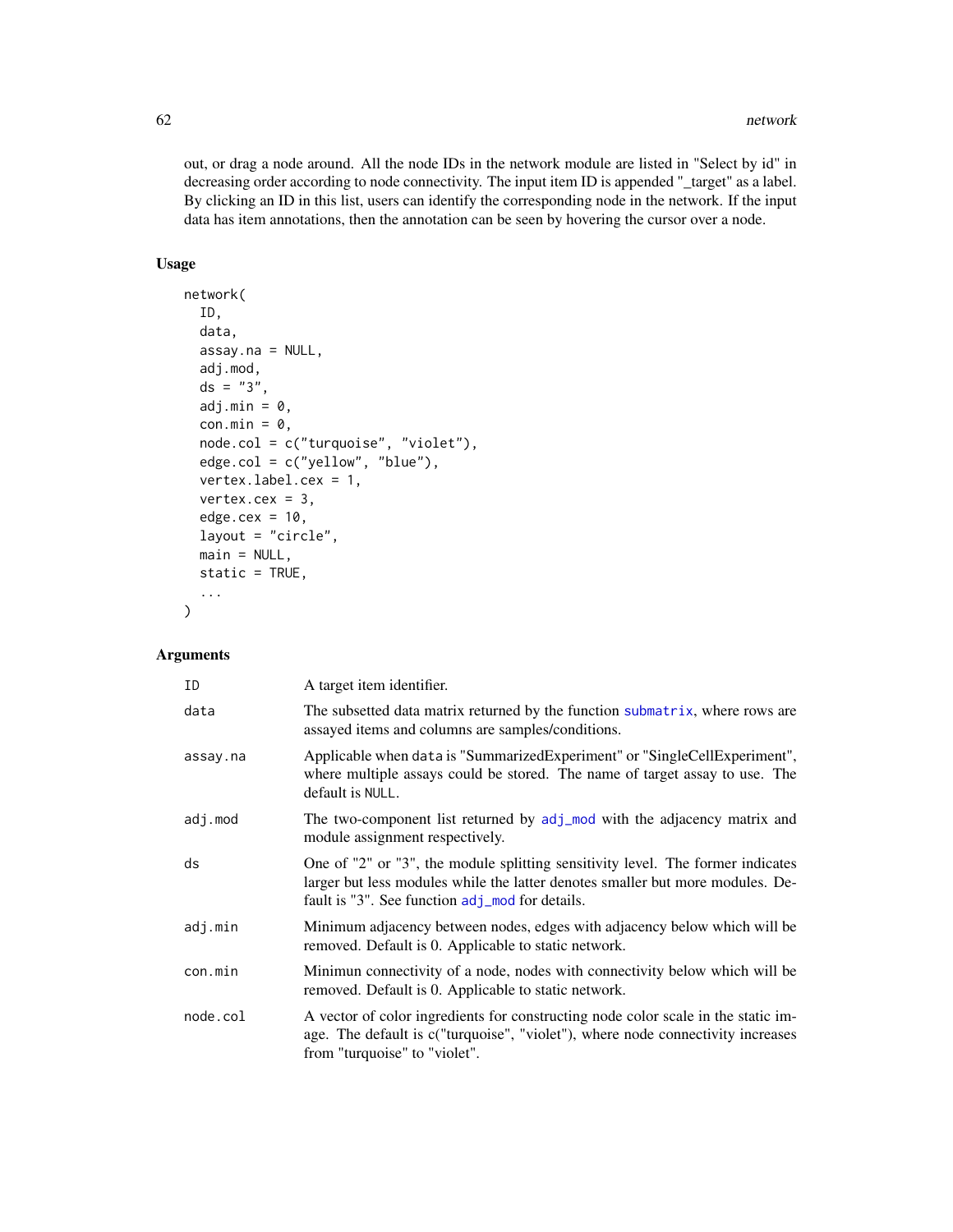## network 63

| edge.col         | A vector of color ingredients for constructing edge color scale in the static im-<br>age. The default is c("yellow", "blue"), where edge adjacency increases from<br>"yellow" to "blue". |
|------------------|------------------------------------------------------------------------------------------------------------------------------------------------------------------------------------------|
| vertex.label.cex |                                                                                                                                                                                          |
|                  | The size of node label in the static and interactive networks. The default is 1.                                                                                                         |
| vertex.cex       | The size of node in the static image. The default is 3.                                                                                                                                  |
| edge.cex         | The size of edge in the static image. The default is 10.                                                                                                                                 |
| layout           | The layout of the network in static image, either "circle" or "fr". The "fr" stands<br>for force-directed layout algorithm by Fruchterman and Reingold. The default<br>is "circle".      |
| main             | The title in the static image. Default is NULL.                                                                                                                                          |
| static           | Logical, TRUE returns a static network while FALSE returns an interactive net-<br>work.                                                                                                  |
| $\ddots$ .       | Other arguments passed to the generic function plot. default, e.g.: asp=1.                                                                                                               |

# Value

A static or interactive network graph.

## Author(s)

Jianhai Zhang <jzhan067@ucr.edu; zhang.jianhai@hotmail.com> Dr. Thomas Girke <thomas.girke@ucr.edu>

## References

Martin Morgan, Valerie Obenchain, Jim Hester and Hervé Pagès (2018). SummarizedExperiment: SummarizedExperiment container. R package version 1.10.1

Csardi G, Nepusz T: The igraph software package for complex network research, InterJournal, Complex Systems 1695. 2006. http://igraph.org

R Core Team (2018). R: A language and environment for statistical computing. R Foundation for Statistical Computing, Vienna, Austria. URL https://www.R-project.org/

Winston Chang, Joe Cheng, JJ Allaire, Yihui Xie and Jonathan McPherson (2018). shiny: Web Application Framework for R. R package version 1.1.0. https://CRAN.R-project.org/package=shiny Winston Chang and Barbara Borges Ribeiro (2018). shinydashboard: Create Dashboards with 'Shiny'. R package version 0.7.1. https://CRAN.R-project.org/package=shinydashboard Almende B.V., Benoit Thieurmel and Titouan Robert (2018). visNetwork: Network Visualization

using 'vis.js' Library. R package version 2.0.4. https://CRAN.R-project.org/package=visNetwork Keays, Maria. 2019. ExpressionAtlas: Download Datasets from EMBL-EBI Expression Atlas Love, Michael I., Wolfgang Huber, and Simon Anders. 2014. "Moderated Estimation of Fold Change and Dispersion for RNA-Seq Data with DESeq2." Genome Biology 15 (12): 550. doi:10.1186/s13059- 014-0550-8

Cardoso-Moreira, Margarida, Jean Halbert, Delphine Valloton, Britta Velten, Chunyan Chen, Yi Shao, Angélica Liechti, et al. 2019. "Gene Expression Across Mammalian Organ Development." Nature 571 (7766): 505–9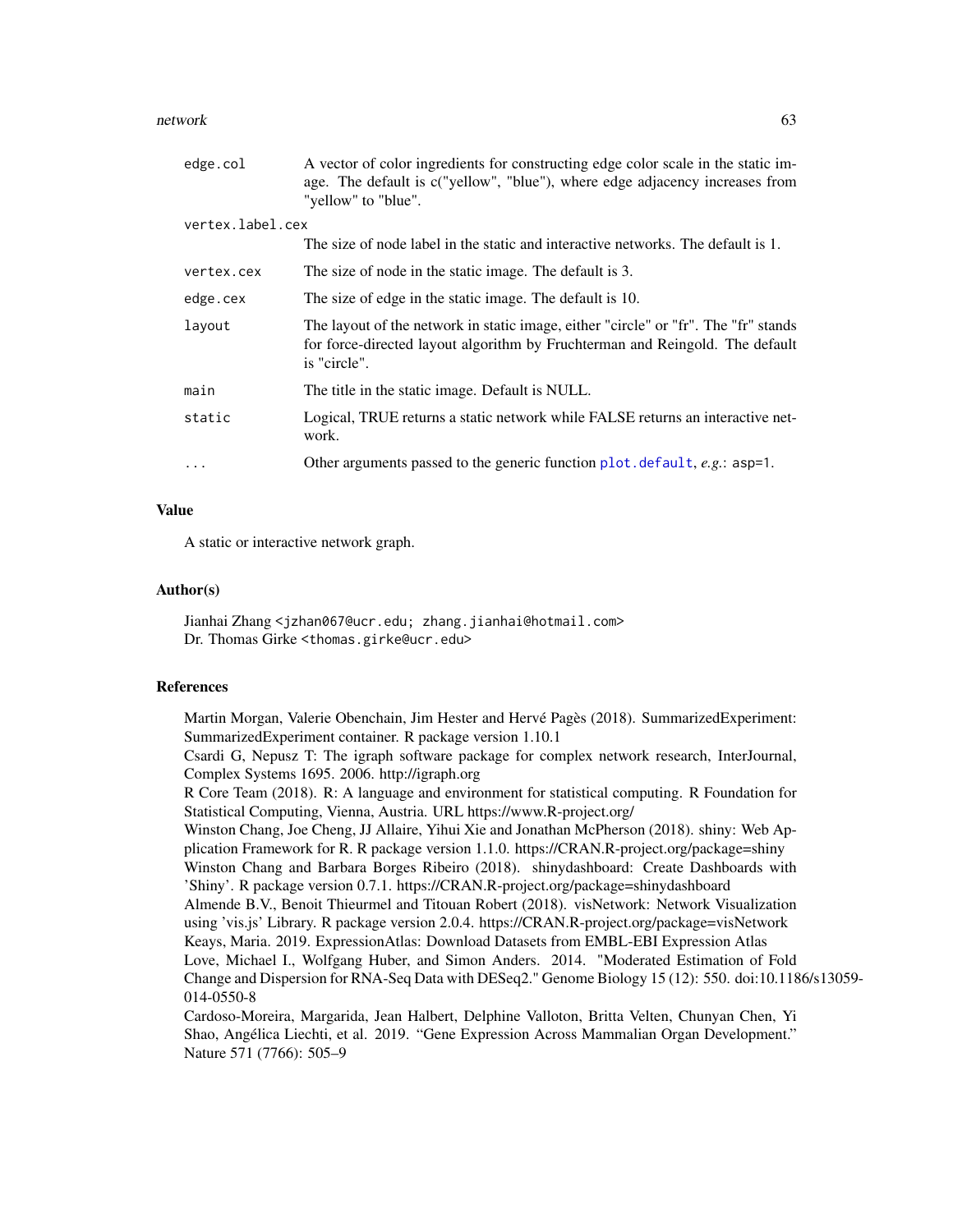#### Examples

```
## In the following examples, the 2 toy data come from an RNA-seq analysis on development of 7
## chicken organs under 9 time points (Cardoso-Moreira et al. 2019). For conveninece, they are
## included in this package. The complete raw count data are downloaded using the R package
## ExpressionAtlas (Keays 2019) with the accession number "E-MTAB-6769". Toy data1 is used as
## a "data frame" input to exemplify data of simple samples/conditions, while toy data2 as
## "SummarizedExperiment" to illustrate data involving complex samples/conditions.
## Set up toy data.
# Access toy data1.
cnt.chk.simple <- system.file('extdata/shinyApp/example/count_chicken_simple.txt',
package='spatialHeatmap')
df.chk <- read.table(cnt.chk.simple, header=TRUE, row.names=1, sep='\t', check.names=FALSE)
# Columns follow the namig scheme "sample__condition", where "sample" and "condition" stands
# for organs and time points respectively.
df.chk[1:3, ]
# A column of gene annotation can be appended to the data frame, but is not required.
ann <- paste0('ann', seq_len(nrow(df.chk))); ann[1:3]
df.chk <- cbind(df.chk, ann=ann)
df.chk[1:3, ]
# Access toy data2.
cnt.chk <- system.file('extdata/shinyApp/example/count_chicken.txt', package='spatialHeatmap')
count.chk <- read.table(cnt.chk, header=TRUE, row.names=1, sep='\t')
count.chk[1:3, 1:5]
# A targets file describing samples and conditions is required for toy data2. It should be made
# based on the experiment design, which is accessible through the accession number
# "E-MTAB-6769" in the R package ExpressionAtlas. An example targets file is included in this
# package and accessed below.
# Access the example targets file.
tar.chk <- system.file('extdata/shinyApp/example/target_chicken.txt', package='spatialHeatmap')
target.chk <- read.table(tar.chk, header=TRUE, row.names=1, sep='\t')
# Every column in toy data2 corresponds with a row in targets file.
target.chk[1:5, ]
# Store toy data2 in "SummarizedExperiment".
library(SummarizedExperiment)
se.chk <- SummarizedExperiment(assay=count.chk, colData=target.chk)
# The "rowData" slot can store a data frame of gene annotation, but not required.
rowData(se.chk) <- DataFrame(ann=ann)
## As conventions, raw sequencing count data should be normalized, aggregated, and filtered to
## reduce noise.
# Normalize count data.
# The normalizing function "calcNormFactors" (McCarthy et al. 2012) with default settings
# is used.
df.nor.chk <- norm_data(data=df.chk, norm.fun='CNF', log2.trans=TRUE)
se.nor.chk <- norm_data(data=se.chk, norm.fun='CNF', log2.trans=TRUE)
# Aggregate count data.
```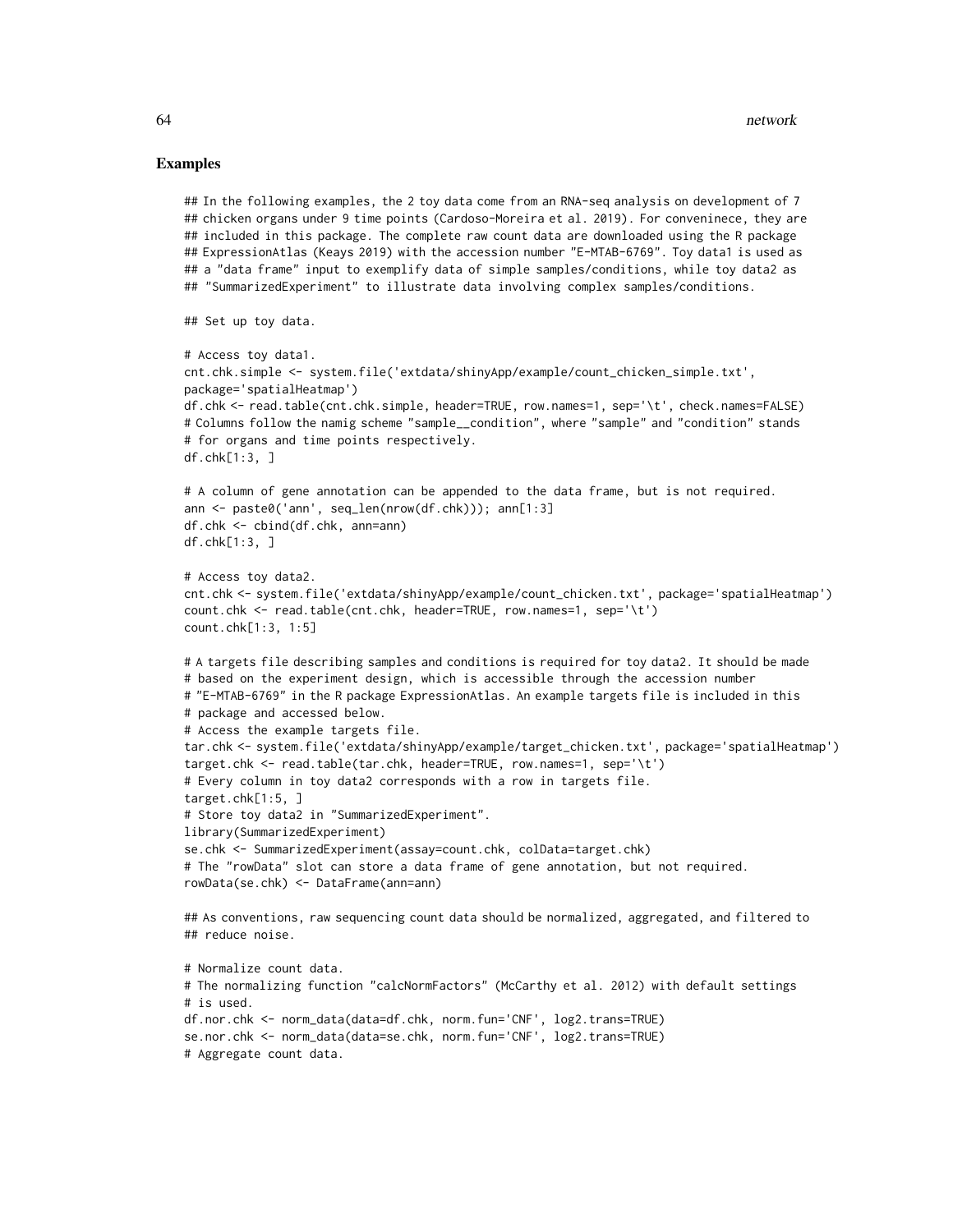## network 65

```
# Aggregate "sample__condition" replicates in toy data1.
df.aggr.chk <- aggr_rep(data=df.nor.chk, aggr='mean')
df.aggr.chk[1:3, ]
# Aggregate "sample_condition" replicates in toy data2, where "sample" is "organism_part" and
# "condition" is "age".
se.aggr.chk <- aggr_rep(data=se.nor.chk, sam.factor='organism_part', con.factor='age',
aggr='mean')
assay(se.aggr.chk)[1:3, 1:3]
# Filter out genes with low counts and low variance. Genes with counts over 5 (log2 unit) in
# at least 1% samples (pOA), and coefficient of variance (CV) between 0.2 and 100 are retained.
# Filter toy data1.
df.fil.chk <- filter_data(data=df.aggr.chk, pOA=c(0.01, 5), CV=c(0.2, 100), dir=NULL)
# Filter toy data2.
se.fil.chk <- filter_data(data=se.aggr.chk, sam.factor='organism_part', con.factor='age',
pOA=c(0.01, 5), CV=c(0.2, 100), dir=NULL)
## Select nearest neighbors for target genes 'ENSGALG00000019846' and 'ENSGALG00000000112',
## which are usually genes visualized in spatial heatmaps.
# Toy data1.
df.sub.mat <- submatrix(data=df.fil.chk, ID=c('ENSGALG00000019846', 'ENSGALG00000000112'),
p=0.1)
# Toy data2.
se.sub.mat <- submatrix(data=se.fil.chk, ann='ann', ID=c('ENSGALG00000019846',
'ENSGALG00000000112'), p=0.1)
# In the following, "df.sub.mat" and "se.sub.mat" is used in the same way, so only
# "se.sub.mat" illustrated.
# The subsetted matrix is partially shown below.
se.sub.mat[c('ENSGALG00000019846', 'ENSGALG00000000112'), c(1:2, 63)]
## Adjacency matrix and module identification
# The modules are identified by "adj_mod". It returns a list containing an adjacency matrix
# and a data frame of module assignment.
adj.mod <- adj_mod(data=se.sub.mat)
# The adjacency matrix is a measure of co-expression similarity between genes, where larger
# value denotes higher similarity.
adj.mod[['adj']][1:3, 1:3]
# The modules are identified at two alternative sensitivity levels (ds=2 or 3). From 2 to 3,
# more modules are identified but module sizes are smaller. The two sets of module assignment
# are returned in a data frame. The first column is ds=2 while the second is ds=3. The numbers
# in each column are module labels, where "0" means genes not assigned to any module.
adj.mod[['mod']][1:3, ]
# Static network. In the graph, nodes are genes and edges are adjacencies between genes.
# The thicker edge denotes higher adjacency (co-expression similarity) while larger node
# indicates higher gene connectivity (sum of a gene's adjacency with all its direct neighbors).
# The target gene is labeled by "_target".
network(ID="ENSGALG00000019846", data=se.sub.mat, adj.mod=adj.mod, adj.min=0.7,
vertex.label.cex=1.5, vertex.cex=4, static=TRUE)
# Interactive network. The target gene ID is appended "_target".
network(ID="ENSGALG00000019846", data=se.sub.mat, adj.mod=adj.mod, static=FALSE)
```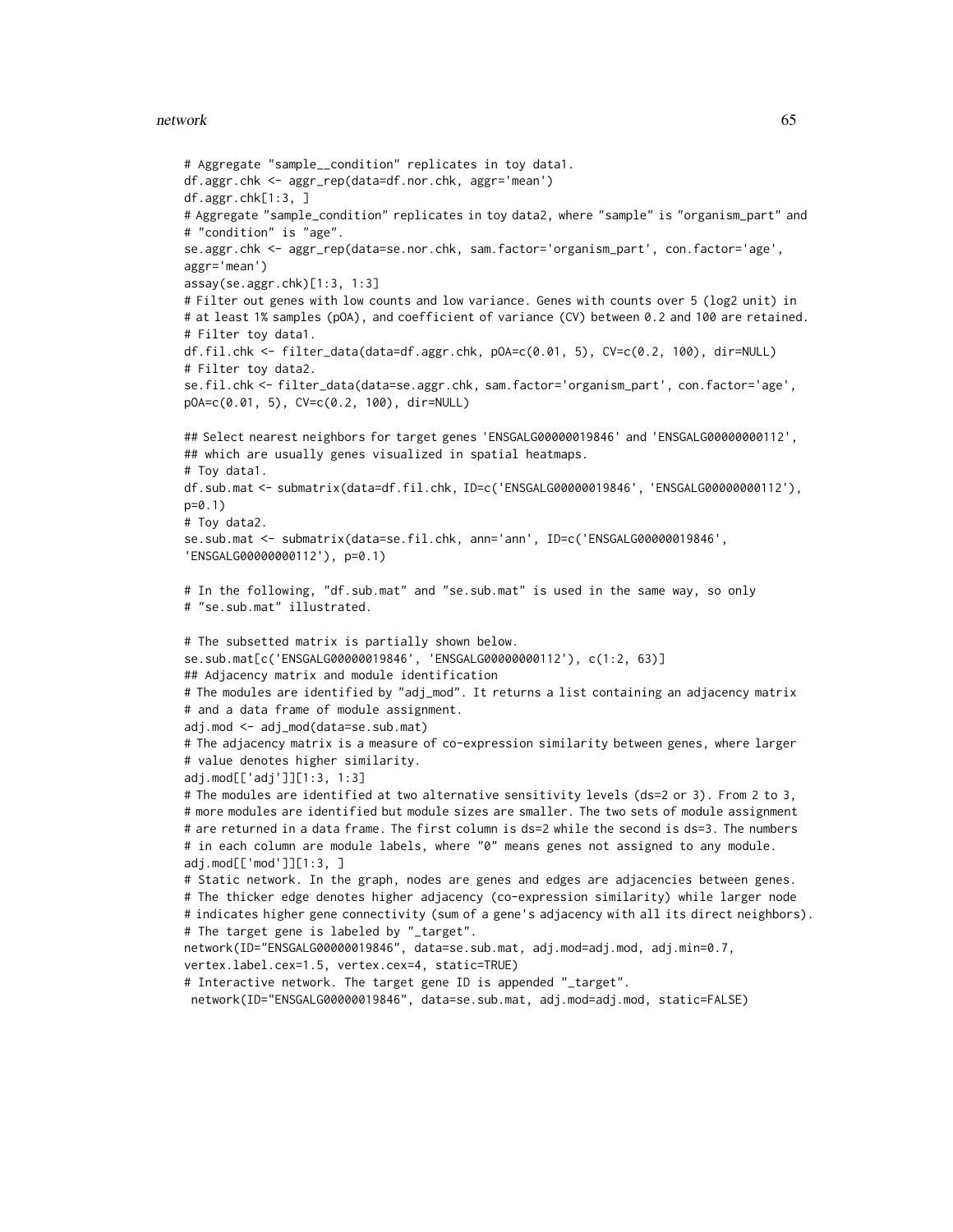## **Description**

This function normalizes sequencing count data. It accepts the count matrix and sample metadata (optional) in form of SummarizedExperiment or data.frame. In either class, the columns and rows of the count matix should be sample/conditions and genes respectively.

#### Usage

```
norm_data(
  data,
  assay.na = NULL,norm.fun = "CNF",
  parameter.list = NULL,
  log2.trans = TRUE,
  data.trans
)
```
## Arguments

data An object of data.frame or SummarizedExperiment. In either case, the columns and rows should be sample/conditions and assayed items (*e.g.* genes, proteins, metabolites) respectively. If data.frame, the column names should follow the naming scheme "sample\_condition". The "sample" is a general term and stands for cells, tissues, organs, *etc*., where the values are measured. The "condition" is also a general term and refers to experiment treatments applied to "sample" such as drug dosage, temperature, time points, *etc*. If certain samples are not expected to be colored in "spatial heatmaps" (see [spatial\\_hm](#page-90-0)), they are not required to follow this naming scheme. In the downstream interactive network (see [network](#page-60-0)), if users want to see node annotation by mousing over a node, a column of row item annotation could be optionally appended to the last column. In the case of SummarizedExperiment, the assays slot stores the data matrix. Similarly, the rowData slot could optionally store a data frame of row item anntation, which is only relevant to the interactive network. The colData slot usually contains a data frame with one column of sample replicates and one column of condition replicates. It is crucial that replicate names of the same sample or condition must be identical. *E.g.* If sampleA has 3 replicates, "sampleA", "sampleA", "sampleA" is expected while "sampleA1", "sampleA2", "sampleA3" is regarded as 3 different samples. If original column names in the assay slot already follow the "sample\_\_condition" scheme, then the colData slot is not required at all.

> In the function [spatial\\_hm](#page-90-0), this argument can also be a numeric vector. In this vector, every value should be named, and values expected to color the "spatial heatmaps" should follow the naming scheme "sample\_\_condition".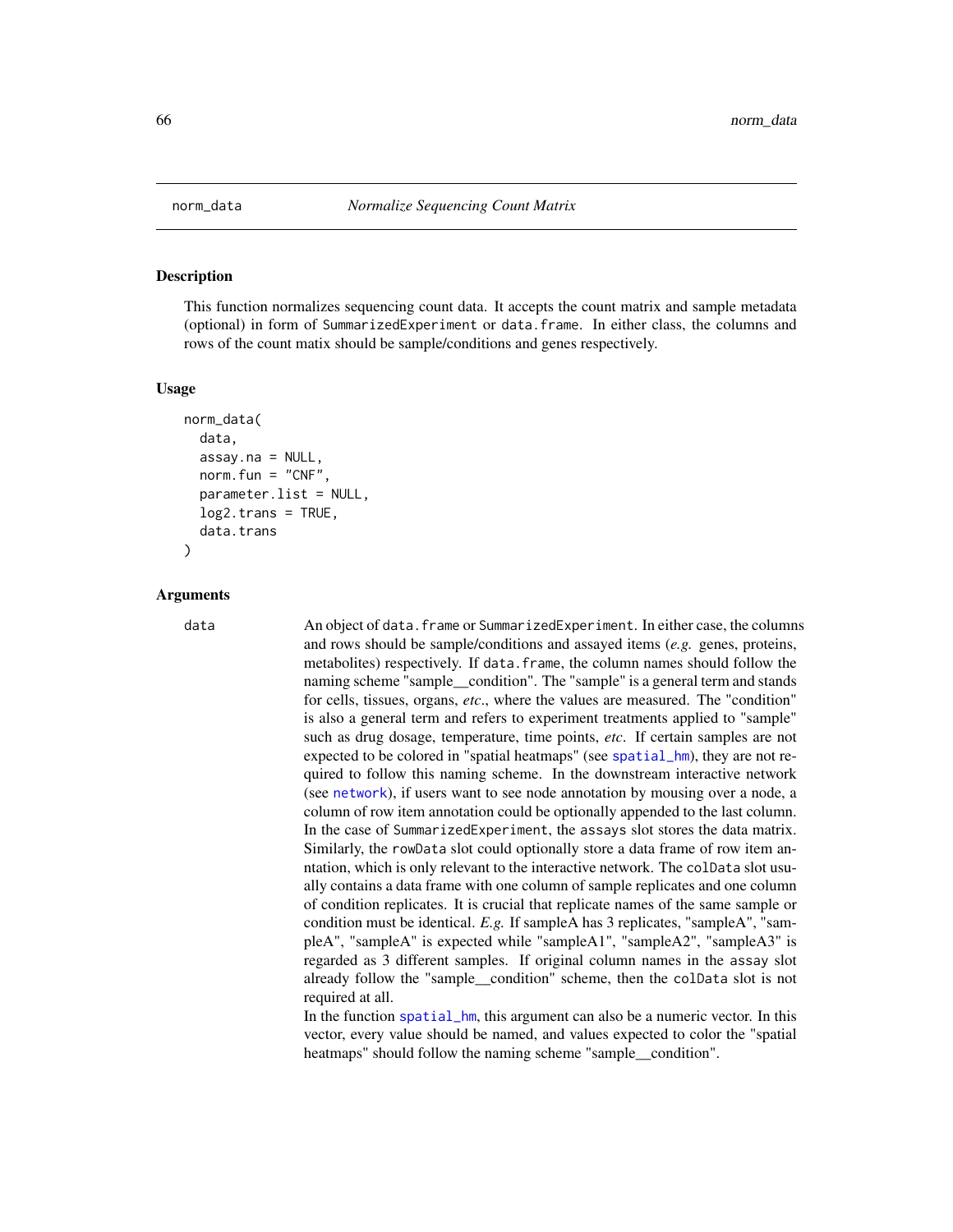In certain cases, there is no condition associated with data. Then in the naming scheme of data frame or vector, the "\_\_condition" part could be discarded. In SummarizedExperiment, the "condition" column could be discarded in colData slot.

Note, regardless of data class the double underscore is a special string that is reserved for specific purposes in "spatialHeatmap", and thus should be avoided for naming feature/samples and conditions.

In the case of spatial-temporal data, there are three factors: samples, conditions, and time points. The naming scheme is slightly different and includes three options: 1) combine samples and conditions to make the composite factor "sample-Condition", then concatenate the new factor and times with double underscore in between, *i.e.* "sampleCondition\_\_time"; 2) combine samples and times to make the composite factor "sampleTime", then concatenate the new factor and conditions with double underscore in between, *i.e.* "sampleTime\_\_condition"; or 3) combine all three factors to make the composite factor "sampleTimeCondition" without double underscore. See the vignette for more details by running browseVignettes('spatialHeatmap') in R.

- assay.na Applicable when data is "SummarizedExperiment" or "SingleCellExperiment", where multiple assays could be stored. The name of target assay to use. The default is NULL.
- norm. fun One of the normalizing functions: "CNF", "ESF", "VST", "rlog", "none". Specifically, "CNF" stands for [calcNormFactors](#page-0-0) from edgeR (McCarthy et al. 2012), and "EST", "VST", and "rlog" is equivalent to [estimateSizeFactors](#page-0-0), [varianceStabilizingTransformation](#page-0-0), and [rlog](#page-0-0) from DESeq2 respectively (Love, Huber, and Anders 2014). If "none", no normalization is applied. The default is "CNF" and the output data is processed by [cpm](#page-0-0) (Counts Per Million). The parameters of each normalization function are provided through parameter.list.

parameter.list A list of parameters for each normalizing function assigned in norm.fun. The default is NULL and list(method='TMM'), list(type='ratio'), list(fitType='parametric', blind=TRUE), list(fitType='parametric', blind=TRUE) is internally set for "CNF", "ESF", "VST", "rlog" respectively. Note the slot name of each element in the list is re-

quired. *E.g.* list(method='TMM') is expected while list('TMM') would cause errors.

Complete parameters of "CNF": https://www.rdocumentation.org/packages/edgeR/ versions/3.14.0/topics/calcNormFactors

Complete parameters of "ESF": https://www.rdocumentation.org/packages/ DESeq2/versions/1.12.3/topics/estimateSizeFactors

Complete parameters of "VST": https://www.rdocumentation.org/packages/ DESeq2/versions/1.12.3/topics/varianceStabilizingTransformation Complete parameters of "rlog": https://www.rdocumentation.org/packages/ DESeq2/versions/1.12.3/topics/rlog

log2.trans Logical, TRUE or FALSE. If TRUE (default) and the selected normalization method does not use log2 scale by default ("ESF"), the output data is log2 transformed after normalization. If FALSE and the selected normalization method uses log2 scale by default ("VST", "rlog"), the output data is 2-exponent transformed after normalization.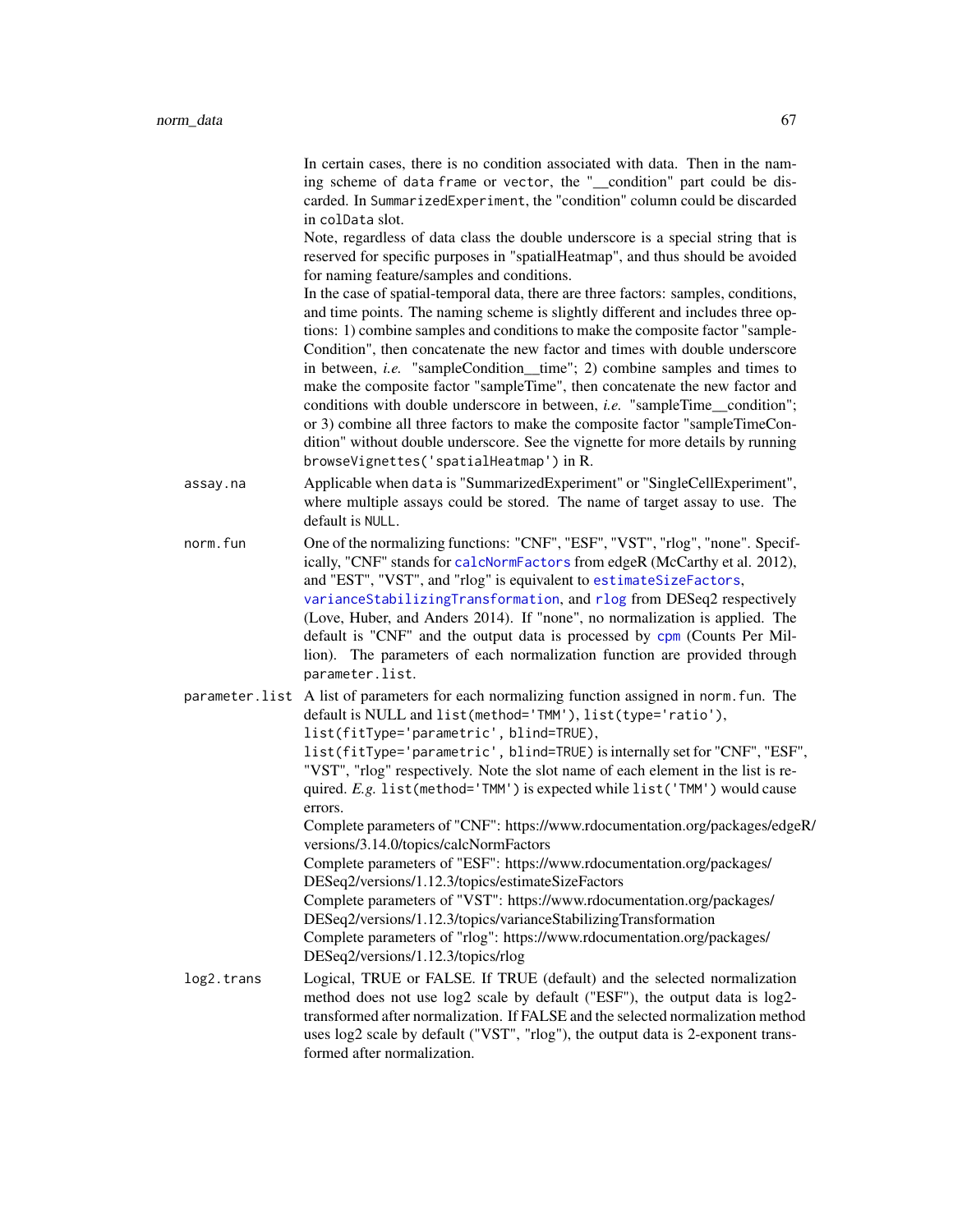68 norm\_data and  $\sim$  100 norm\_data and  $\sim$  100 norm\_data and  $\sim$  100 norm\_data

| data.trans | This argument is deprecated and replaced by log2. trans. One of "log2", "exp2", |
|------------|---------------------------------------------------------------------------------|
|            | and "none", corresponding to transform the count matrix by "log2", "2-based ex- |
|            | ponent", and "no transformation" respecitvely. The default is "none".           |

# Value

If the input data is SummarizedExperiment, the retured value is also a SummarizedExperiment containing normalized data matrix and metadata (optional). If the input data is a data.frame, the returned value is a data. frame of normalized data and metadata (optional).

## Author(s)

Jianhai Zhang <jzhan067@ucr.edu; zhang.jianhai@hotmail.com> Dr. Thomas Girke <thomas.girke@ucr.edu>

# References

SummarizedExperiment: SummarizedExperiment container. R package version 1.10.1 R Core Team (2018). R: A language and environment for statistical computing. R Foundation for Statistical Computing, Vienna, Austria. URL https://www.R-project.org/

McCarthy, Davis J., Chen, Yunshun, Smyth, and Gordon K. 2012. "Differential Expression Analysis of Multifactor RNA-Seq Experiments with Respect to Biological Variation." Nucleic Acids Research 40 (10): 4288–97

Keays, Maria. 2019. ExpressionAtlas: Download Datasets from EMBL-EBI Expression Atlas Love, Michael I., Wolfgang Huber, and Simon Anders. 2014. "Moderated Estimation of Fold Change and Dispersion for RNA-Seq Data with DESeq2." Genome Biology 15 (12): 550. doi:10.1186/s13059- 014-0550-8

McCarthy, Davis J., Chen, Yunshun, Smyth, and Gordon K. 2012. "Differential Expression Analysis of Multifactor RNA-Seq Experiments with Respect to Biological Variation." Nucleic Acids Research 40 (10): 4288–97

Cardoso-Moreira, Margarida, Jean Halbert, Delphine Valloton, Britta Velten, Chunyan Chen, Yi Shao, Angélica Liechti, et al. 2019. "Gene Expression Across Mammalian Organ Development." Nature 571 (7766): 505–9

# See Also

[calcNormFactors](#page-0-0) in edgeR, and [estimateSizeFactors](#page-0-0), [varianceStabilizingTransformation](#page-0-0), [rlog](#page-0-0) in DESeq2.

#### Examples

## In the following examples, the 2 toy data come from an RNA-seq analysis on development of 7 ## chicken organs under 9 time points (Cardoso-Moreira et al. 2019). For conveninece, they are ## included in this package. The complete raw count data are downloaded using the R package ## ExpressionAtlas (Keays 2019) with the accession number "E-MTAB-6769". Toy data1 is used as ## a "data frame" input to exemplify data of simple samples/conditions, while toy data2 as ## "SummarizedExperiment" to illustrate data involving complex samples/conditions.

## Set up toy data.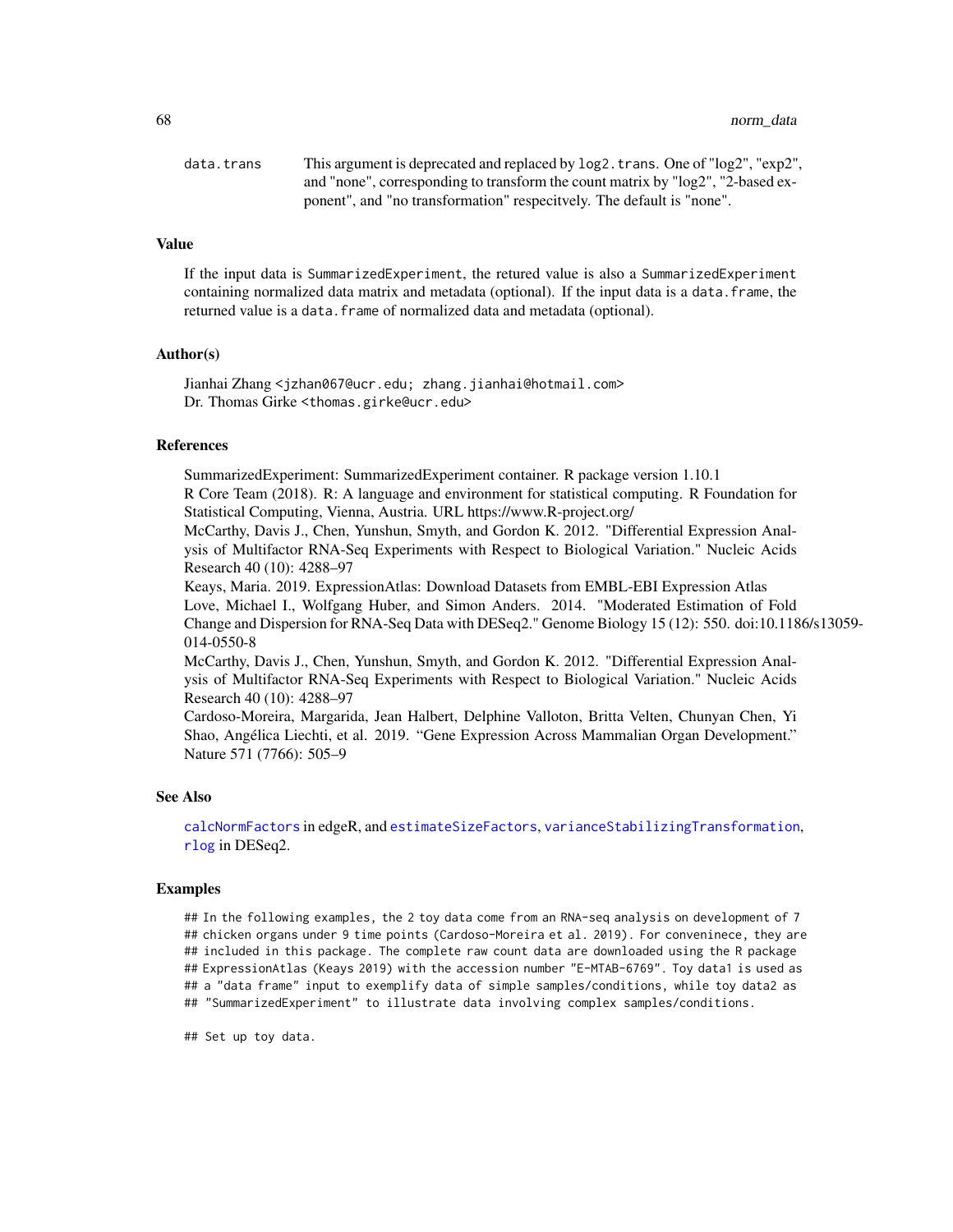# norm\_multi 69

```
# Access toy data1.
cnt.chk.simple <- system.file('extdata/shinyApp/example/count_chicken_simple.txt',
package='spatialHeatmap')
df.chk <- read.table(cnt.chk.simple, header=TRUE, row.names=1, sep='\t', check.names=FALSE)
# Columns follow the namig scheme "sample__condition", where "sample" and "condition" stands
# for organs and time points respectively.
df.chk[1:3, ]
# A column of gene annotation can be appended to the data frame, but is not required.
ann <- paste0('ann', seq_len(nrow(df.chk))); ann[1:3]
df.chk <- cbind(df.chk, ann=ann)
df.chk[1:3, ]
# Access toy data2.
cnt.chk <- system.file('extdata/shinyApp/example/count_chicken.txt', package='spatialHeatmap')
count.chk <- read.table(cnt.chk, header=TRUE, row.names=1, sep='\t')
count.chk[1:3, 1:5]
# Store toy data2 in "SummarizedExperiment".
library(SummarizedExperiment)
se.chk <- SummarizedExperiment(assay=count.chk)
# Normalize raw count data. The normalizing function "calcNormFactors" (McCarthy et al. 2012)
# with default settings is used.
df.nor.chk <- norm_data(data=df.chk, norm.fun='CNF', log2.trans=TRUE)
se.nor.chk <- norm_data(data=se.chk, norm.fun='CNF', log2.trans=TRUE)
```
norm\_multi *Normalize one or multiple count data sets.*

# Description

Normalize count data of single cell and bulk provided in a list in co-clustering. The single cell and bulk data are combined, normalized and subsequently separated. The input single cell and bulk data are replaced by normalized data respectively.

#### Usage

```
norm_multi(dat.lis, cpm = FALSE, count.kp = FALSE)
```
## **Arguments**

| dat.lis  | A named list containing count data of single cell and bulk, which are in form<br>of matrix, data. frame, dgCMatrix, or SingleCellExperiment.                       |
|----------|--------------------------------------------------------------------------------------------------------------------------------------------------------------------|
| cpm      | Logical. The count data are first normalized by compute Sum Factors. If TRUE,<br>the data is further normalized by counts per million (cpm). The default is FALSE. |
| count.kp | Logical. If FALSE (default), the count data is discarded and only log2-scale data<br>are kept.                                                                     |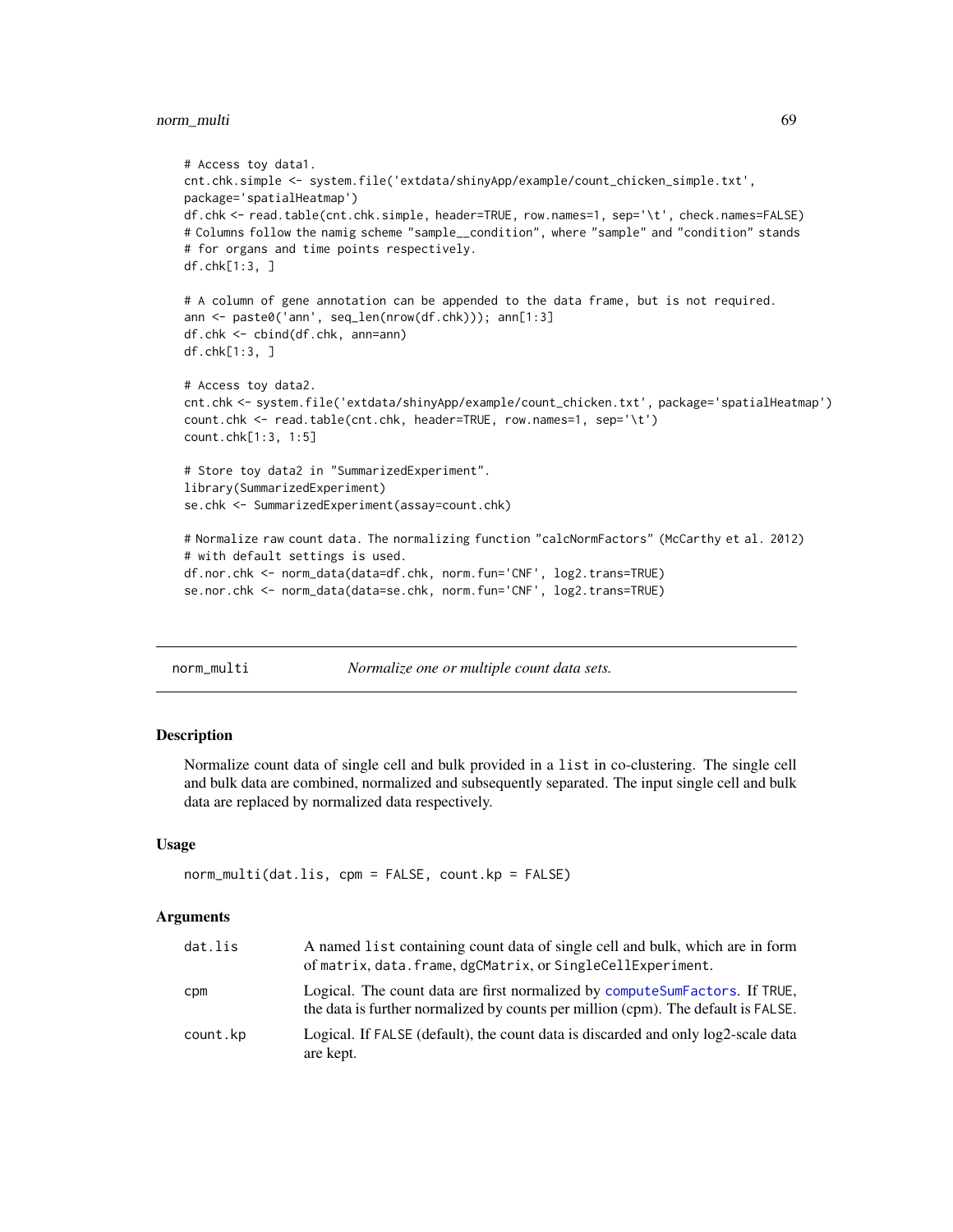70 norm\_multi

## Value

A list of normalized single cell and bulk data.

# Author(s)

Jianhai Zhang <jzhan067@ucr.edu> Dr. Thomas Girke <thomas.girke@ucr.edu>

## **References**

Amezquita R, Lun A, Becht E, Carey V, Carpp L, Geistlinger L, Marini F, Rue-Albrecht K, Risso D, Soneson C, Waldron L, Pages H, Smith M, Huber W, Morgan M, Gottardo R, Hicks S (2020). "Orchestrating single-cell analysis with Bioconductor." Nature Methods, 17, 137–145. https://www.nature.com/articles/s41592- 019-0654-x. Lun ATL, McCarthy DJ, Marioni JC (2016). "A step-by-step workflow for low-level analysis of single-cell RNA-seq data with Bioconductor." F1000Res., 5, 2122. doi: 10.12688/f1000research.9501.2. McCarthy DJ, Campbell KR, Lun ATL, Willis QF (2017). "Scater: pre-processing, quality control, normalisation and visualisation of single-cell RNA-seq data in R." Bioinformatics, 33, 1179- 1186. doi: 10.1093/bioinformatics/btw777. Douglas Bates and Martin Maechler (2021). Matrix: Sparse and Dense Matrix Classes and Methods. R package version 1.4-0. https://CRAN.Rproject.org/package=Matrix Morgan M, Obenchain V, Hester J, Pagès H (2021). SummarizedExperiment: SummarizedExperiment container. R package version 1.24. 0, https://bioconductor.org/packages/SummarizedExperiment Vacher CM, Lacaille H, O'Reilly JJ, Salzbank J et al. Placental endocrine function shapes cerebellar development and social behavior. Nat Neurosci 2021 Oct;24(10):1392-1401. PMID: 34400844. Ortiz C, Navarro JF, Jurek A, Märtin A et al. Molecular atlas of the adult mouse brain. Sci Adv 2020 Jun;6(26):eabb3446. PMID: 32637622

#### Examples

# Example bulk data of mouse brain for coclustering (Vacher et al 2021). blk.mus.pa <- system.file("extdata/shinyApp/example", "bulk\_mouse\_cocluster.txt", package="spatialHeatmap") blk.mus <- as.matrix(read.table(blk.mus.pa, header=TRUE, row.names=1, sep='\t', check.names=FALSE)) blk.mus[1:3, 1:5]

# Example single cell data for coclustering (Ortiz et al 2020). sc.mus.pa <- system.file("extdata/shinyApp/example", "cell\_mouse\_cocluster.txt", package="spatialHeatmap") sc.mus <- as.matrix(read.table(sc.mus.pa, header=TRUE, row.names=1, sep='\t', check.names=FALSE)) sc.mus[1:3, 1:5]

# Initial filtering. blk.mus <- filter\_data(data=blk.mus, sam.factor=NULL, con.factor=NULL, pOA=c(0.1, 5), CV=c(0.2, 100), dir=NULL) dim(blk.mus) mus.lis <- filter\_cell(lis=list(sc.mus=sc.mus), bulk=blk.mus, gen.rm=NULL, min.cnt=1, p.in.cell=0.5, p.in.gen=0.1)

# Normalization: bulk and single cell are combined and normalized, then separated. mus.lis.nor <- norm\_multi(dat.lis=mus.lis, cpm=FALSE)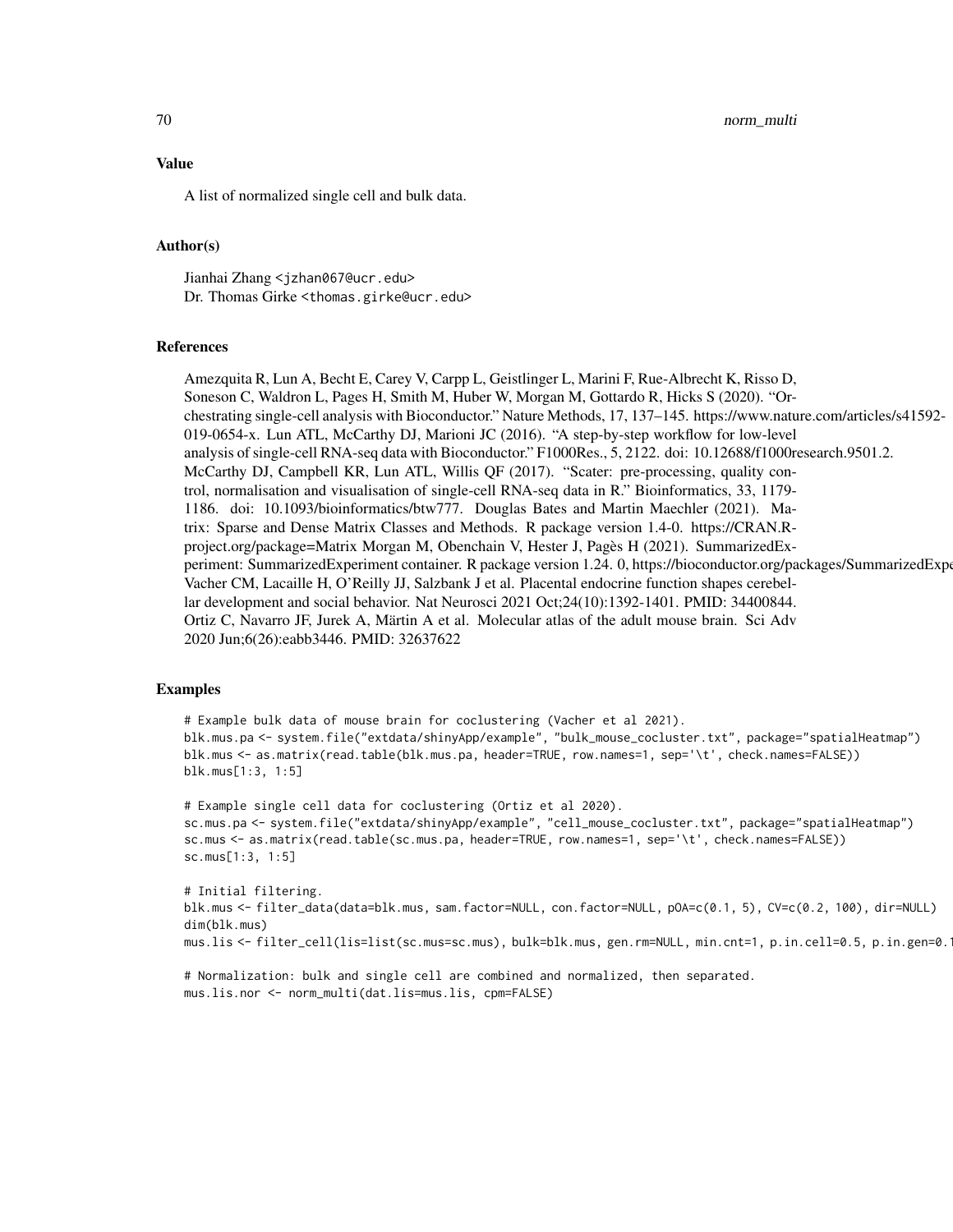## Description

Plotting single cells in reduced dimensionalities

## Usage

plot\_dim(sce, dim, color.by, row.sel = NULL, x.break = NULL, y.break = NULL)

## Arguments

| sce              | A SingleCellExperiment object with reduced dimensions seen by reducedDimNames(sce).                                                                       |  |
|------------------|-----------------------------------------------------------------------------------------------------------------------------------------------------------|--|
| dim              | One of PCA, UMAP, TSNE, the method for reducing dimensionality.                                                                                           |  |
| color.by         | One of the column names in the coldata slot of sce.                                                                                                       |  |
| row.sel          | A numeric vector of row numbers in the coldata slot of sce. The cells corre-<br>sponding to these rows are highlighted and plotted on top of other cells. |  |
| x.break, y.break |                                                                                                                                                           |  |
|                  | Two numeric vectors for x, y axis breaks respectively. E.g. $seq(-10, 10, 2)$ .<br>The default is NULL.                                                   |  |

# Value

An object of ggplot.

# Author(s)

Jianhai Zhang <jzhan067@ucr.edu> Dr. Thomas Girke <thomas.girke@ucr.edu>

## References

Amezquita R, Lun A, Becht E, Carey V, Carpp L, Geistlinger L, Marini F, Rue-Albrecht K, Risso D, Soneson C, Waldron L, Pages H, Smith M, Huber W, Morgan M, Gottardo R, Hicks S (2020). "Orchestrating single-cell analysis with Bioconductor." Nature Methods, 17, 137–145. https://www.nature.com/articles/s41592- 019-0654-x H. Wickham. ggplot2: Elegant Graphics for Data Analysis. Springer-Verlag New York, 2016. Morgan M, Obenchain V, Hester J, Pagès H (2021). SummarizedExperiment: Summarized-Experiment container. R package version 1.24.0, https://bioconductor.org/packages/SummarizedExperiment. Lun ATL, McCarthy DJ, Marioni JC (2016). "A step-by-step workflow for low-level analysis of single-cell RNA-seq data with Bioconductor." F1000Res., 5, 2122. doi: 10.12688/f1000research.9501.2. McCarthy DJ, Campbell KR, Lun ATL, Willis QF (2017). "Scater: pre-processing, quality control, normalisation and visualisation of single-cell RNA-seq data in R." Bioinformatics, 33, 1179-1186. doi: 10.1093/bioinformatics/btw777.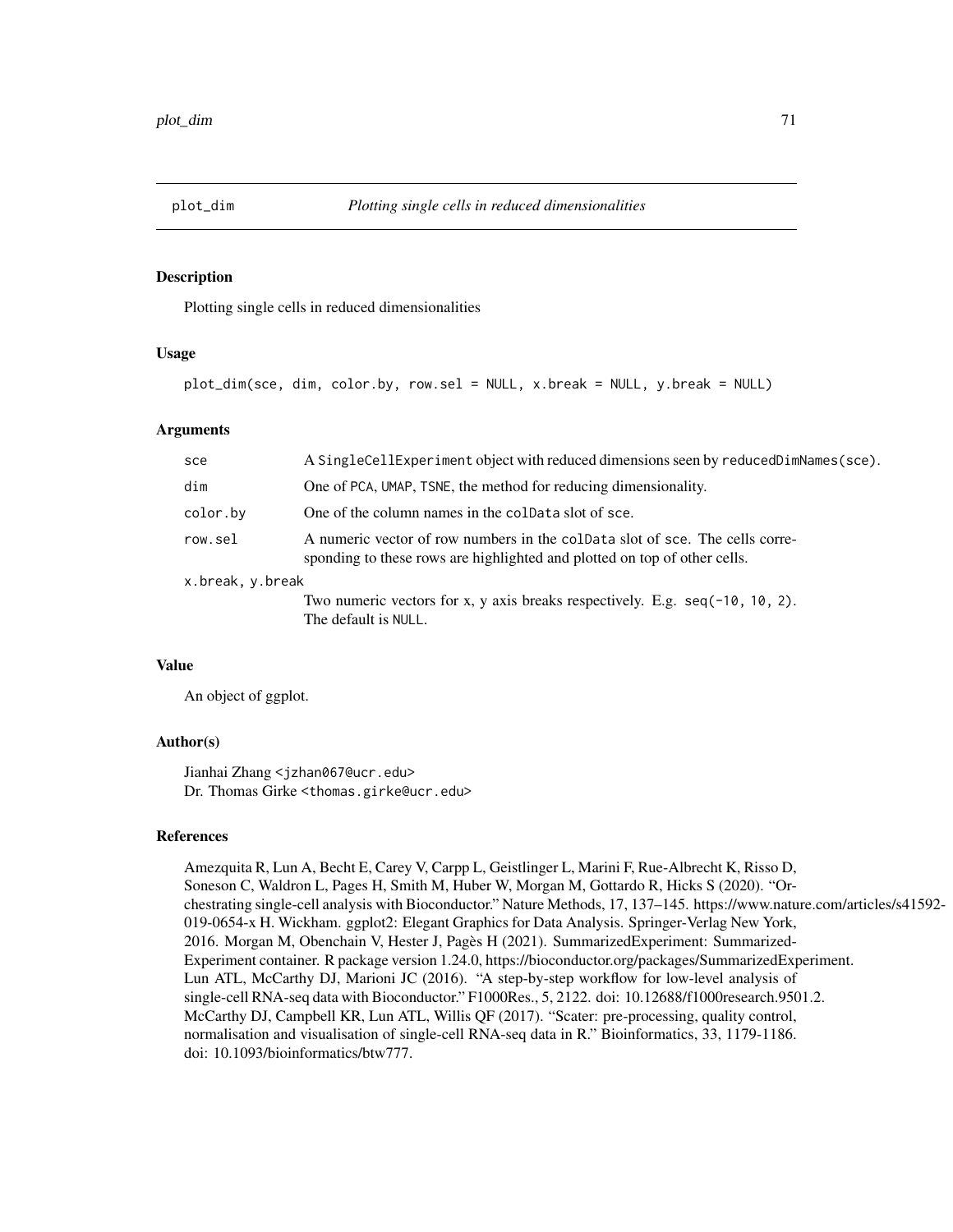# Examples

```
library(scran); library(scuttle)
sce <- mockSCE(); sce <- logNormCounts(sce)
# Modelling the variance.
var.stats <- modelGeneVar(sce)
sce <- denoisePCA(sce, technical=var.stats, subset.row=rownames(var.stats))
plot_dim(sce, dim='PCA', color.by='Cell_Cycle')
# See function "cocluster" by running "?cocluster".
```
profile\_gene *Plot Gene Expression Profiles in a Data Frame*

# Description

Plot Gene Expression Profiles in a Data Frame

## Usage

```
profile_gene(
  data,
  scale = "none",
 x.title = "Sample/conditions",
 y.title = "Value",
  text.size = 15,
  text. angle = 45)
```
# Arguments

| data             | A data frame, where rows are genes and columns are features/conditions.                                                                               |
|------------------|-------------------------------------------------------------------------------------------------------------------------------------------------------|
| scale            | The way to to scale the data. If none (default), no scaling. If row, the data is<br>scalaed independently. If all, all the data is scaled as a whole. |
| x.title, y.title |                                                                                                                                                       |
|                  | X-axis title and Y-axis title respectively.                                                                                                           |
| text.size        | The size of axis title and text.                                                                                                                      |
| text.angle       | The angle of axis text.                                                                                                                               |

# Value

An image of ggplot.

# Author(s)

Jianhai Zhang <jzhan067@ucr.edu; zhang.jianhai@hotmail.com> Dr. Thomas Girke <thomas.girke@ucr.edu>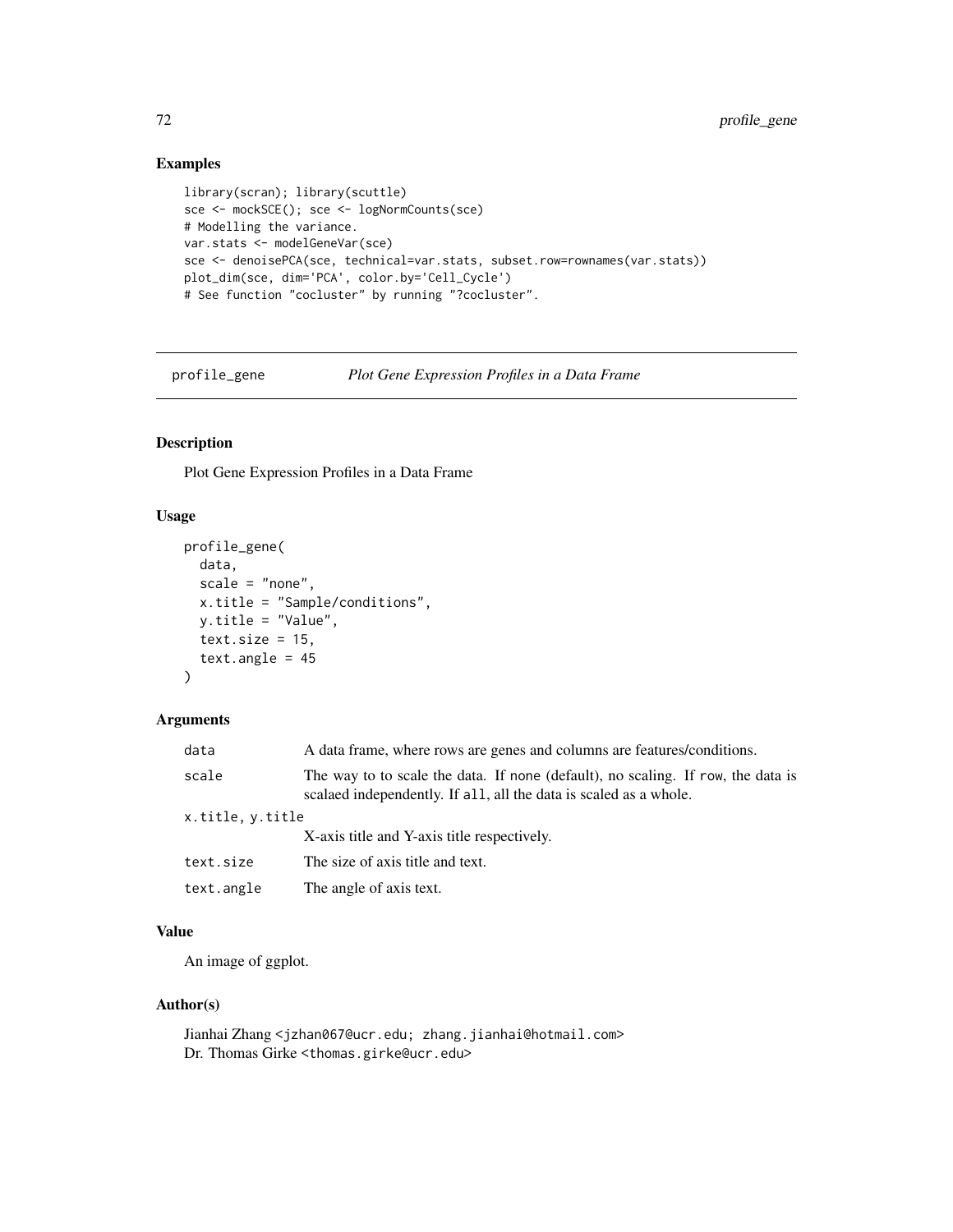# random\_para 73

# References

H. Wickham. ggplot2: Elegant Graphics for Data Analysis. Springer-Verlag New York, 2016. Hadley Wickham (2007). Reshaping Data with the reshape Package. Journal of Statistical Software, 21(12), 1-20. URL http://www.jstatsoft.org/v21/i12/.

# See Also

spatial\_enrich

# Examples

```
data(deg.table)
# Line graph of selected gene expression profile.
profile_gene(deg.table[1, ])
# See detailed examples in the function "spatial_enrich".
```
random\_para *Generate random combinations of parameter settings*

# Description

In coclustering, generate random combinations of parameter settings for validating optimal settings.

#### Usage

```
random_para(
  fil.set,
 norm,
 dimred,
  graph.meth,
  sim = round(seq(0.2, 0.8, by = 0.1), 1),sim.p = round(seq(0.2, 0.8, by = 0.1), 1),dim = seq(5, 40, by = 1),df.spd.opt
)
```
# Arguments

| fil.set    | A character vector of filtering parameter set. E.g. c('fil3', 'fil4').                                                                                                                                                                                                                                                                                             |
|------------|--------------------------------------------------------------------------------------------------------------------------------------------------------------------------------------------------------------------------------------------------------------------------------------------------------------------------------------------------------------------|
| norm       | A character vector of normalization methods. E.g. c('cpm').                                                                                                                                                                                                                                                                                                        |
| dimred     | A character vector of dimesionality reduction methods. E.g. c('umap').                                                                                                                                                                                                                                                                                             |
| graph.meth | A character vector of graph-building methods. E.g. c('knn', 'snn').                                                                                                                                                                                                                                                                                                |
| sim        | Both are numeric scalars, ranging from 0 to 1. sim is a similarity (Spearman or<br>Pearson correlation coefficient) cutoff between cells and sim. p is a proportion<br>cutoff. In a certain cell cluster, cells having similarity $\ge$ = sim with other cells<br>in the same cluster at proportion $\ge$ = sim. p would remain. Otherwise, they are<br>discarded. |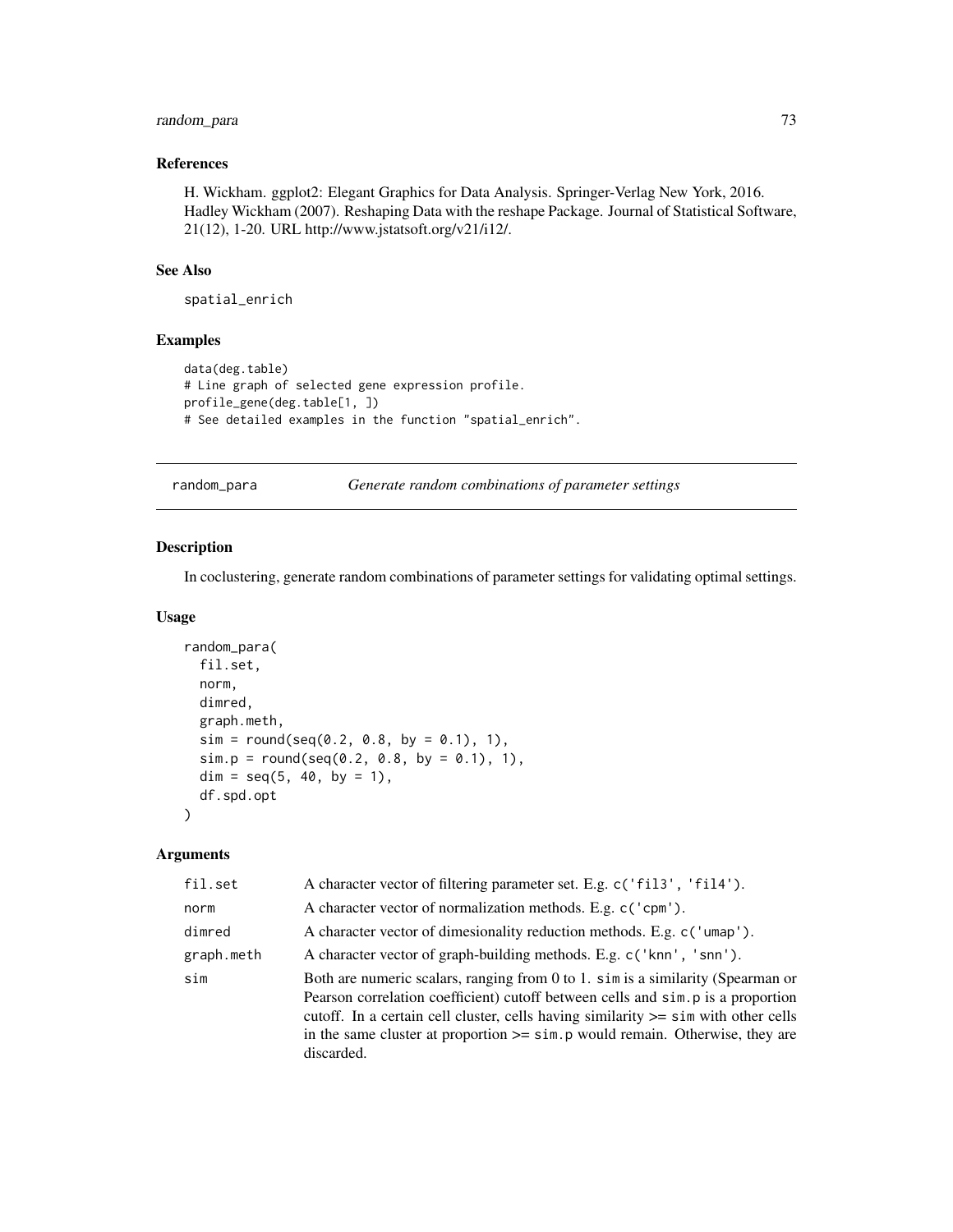| sim.p      | Both are numeric scalars, ranging from 0 to 1. sim is a similarity (Spearman or<br>Pearson correlation coefficient) cutoff between cells and simples a proportion<br>cutoff. In a certain cell cluster, cells having similarity $\ge$ = sim with other cells<br>in the same cluster at proportion $\geq$ sim. p would remain. Otherwise, they are<br>discarded. |
|------------|-----------------------------------------------------------------------------------------------------------------------------------------------------------------------------------------------------------------------------------------------------------------------------------------------------------------------------------------------------------------|
| dim        | Integer scalar specifying the minimum number of (principle components) PCs to<br>retain in denoisePCA when coclustering single cells and bulk data. The default<br>is 12.                                                                                                                                                                                       |
| df.spd.opt | A data. frame of optimized spd. set settings. These settings are avoided in the<br>output random settings.                                                                                                                                                                                                                                                      |

# Value

A data.frame.

# Author(s)

Jianhai Zhang <jzhan067@ucr.edu> Dr. Thomas Girke <thomas.girke@ucr.edu>

# Examples

```
df.spd.opt <- data.frame(sim=c(0.2, 0.4, 0.3), sim.p=c(0.8, 0.6, 0.7), dim=c(12, 14, 13))
df.para.rdn <- random_para(fil.set=c('fil3', 'fil4'), norm='cpm', dimred='umap', graph.meth=c('knn', 'snn'), sim=
```
read\_cache *Read R Objects from Cache*

# Description

Read R Objects from Cache

# Usage

```
read_cache(dir, name, info = FALSE)
```
# Arguments

| dir  | The directory path where cached data are located. It should be the path returned<br>by save cache.                      |
|------|-------------------------------------------------------------------------------------------------------------------------|
| name | The name of the object to retrieve, which is one of the entries in the "rname"<br>column returned by setting info=TRUE. |
| info | Logical, TRUE or FALSE. If TRUE (default), the information of all tracked files<br>in cache is returned in a table.     |

# Value

An R object retrieved from the cache.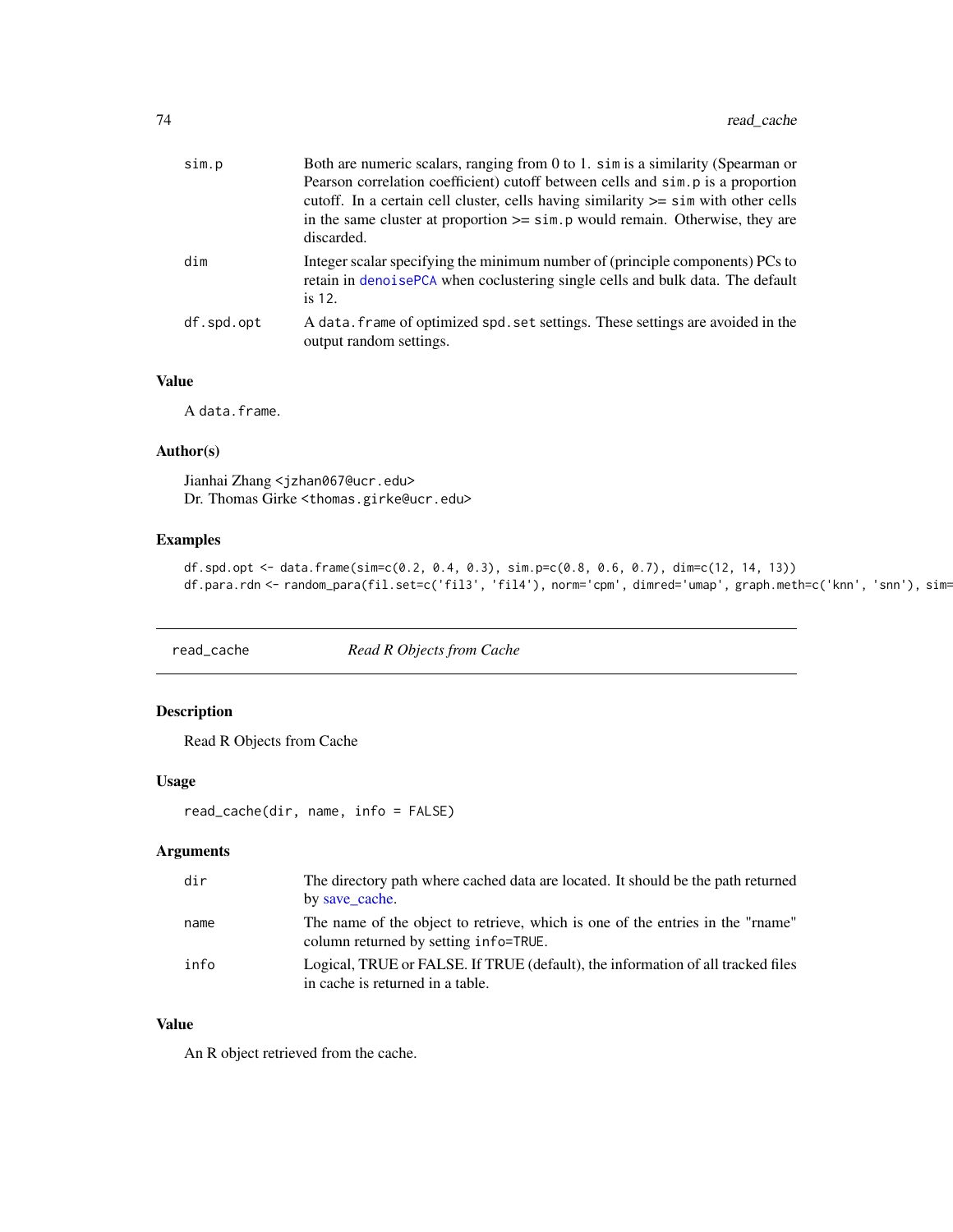#### read\_fr 75

# Author(s)

Jianhai Zhang <jzhan067@ucr.edu; zhang.jianhai@hotmail.com> Dr. Thomas Girke <thomas.girke@ucr.edu>

# References

Lori Shepherd and Martin Morgan (2020). BiocFileCache: Manage Files Across Sessions. R package version 1.12.1.

# Examples

```
# Save the object "iris" in the default cache "~/.cache/shm".
cache.pa <- save_cache(dir=NULL, overwrite=TRUE, iris)
# Retrieve "iris".
iris1 <- read_cache(cache.pa, 'iris')
```
read\_fr *Import Data from Tabular Files*

# Description

This function reads data from a tabular file, which is a wrapper of [fread.](#page-0-0) If the tabular file contains both character and numeric columns, it is able to maintain the character or numeric attribute for each column in the returned data frame. In addition, it is able to detect separators automatically.

# Usage

```
read_fr(input, header = TRUE, sep = "auto", fill = TRUE, check.names = FALSE)
```
# **Arguments**

| input       | The file path.                                                                                                                                                                                                                                                                                                               |
|-------------|------------------------------------------------------------------------------------------------------------------------------------------------------------------------------------------------------------------------------------------------------------------------------------------------------------------------------|
| header      | One of TRUE, FALSE, or "auto". Default is TRUE. Does the first data line<br>contain column names, according to whether every non-empty field on the first<br>data line is type character? If "auto" or TRUE is supplied, any empty column<br>names are given a default name.                                                 |
| sep         | The separator between columns. Defaults to the character in the set $[\, , \setminus t \,   \, ; \, ]$<br>that separates the sample of rows into the most number of lines with the same<br>number of fields. Use NULL or "" to specify no separator; i.e. each line a single<br>character column like base:: readLines does. |
| fill        | Logical (default is TRUE). If TRUE then in case the rows have unequal length,<br>blank fields are implicitly filled.                                                                                                                                                                                                         |
| check.names | default is FALSE. If TRUE then the names of the variables in the data, table are<br>checked to ensure that they are syntactically valid variable names. If necessary<br>they are adjusted (by make, names) so that they are, and also to ensure that there<br>are no duplicates.                                             |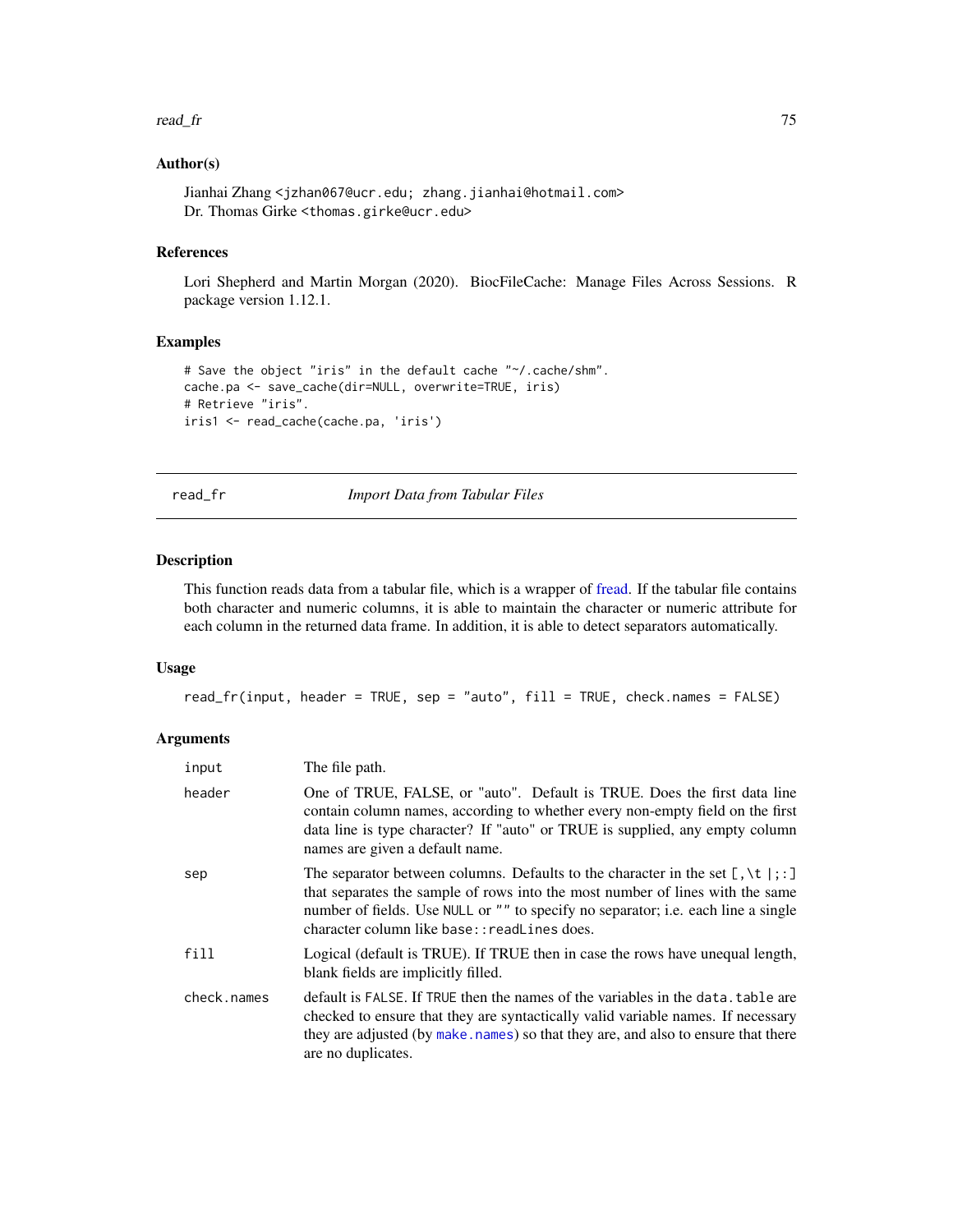# Value

A data frame.

# Author(s)

Jianhai Zhang <jzhan067@ucr.edu; zhang.jianhai@hotmail.com> Dr. Thomas Girke <thomas.girke@ucr.edu>

# References

Matt Dowle and Arun Srinivasan (2019). data.table: Extension of 'data.frame'. R package version 1.12.8. https://CRAN.R-project.org/package=data.table

#### Examples

sh.tar <- system.file('extdata/shinyApp/example/target\_arab.txt', package='spatialHeatmap') target.sh <- read\_fr(sh.tar); target.sh[60:63, ]

read\_hdf5 *Read Data from the Shiny App Database*

# Description

This function is used to extract data from the Shiny App Database "data\_shm.tar".

#### Usage

```
read_hdf5(file, prefix)
```
#### **Arguments**

| file   | The path of "data shm.tar" generated by write hdf5.                                                                                                                                                         |
|--------|-------------------------------------------------------------------------------------------------------------------------------------------------------------------------------------------------------------|
| prefix | A vector of data set identifiers such as $c('expr_arab', 'expr_chicken', 'df_pair').$<br>The vector elements must come from the "data" column in the pairing table that<br>is made when calling write_hdf5. |

# Value

A list of data set and/or the pairing table.

#### Author(s)

Jianhai Zhang <jzhan067@ucr.edu; zhang.jianhai@hotmail.com> Dr. Thomas Girke <thomas.girke@ucr.edu>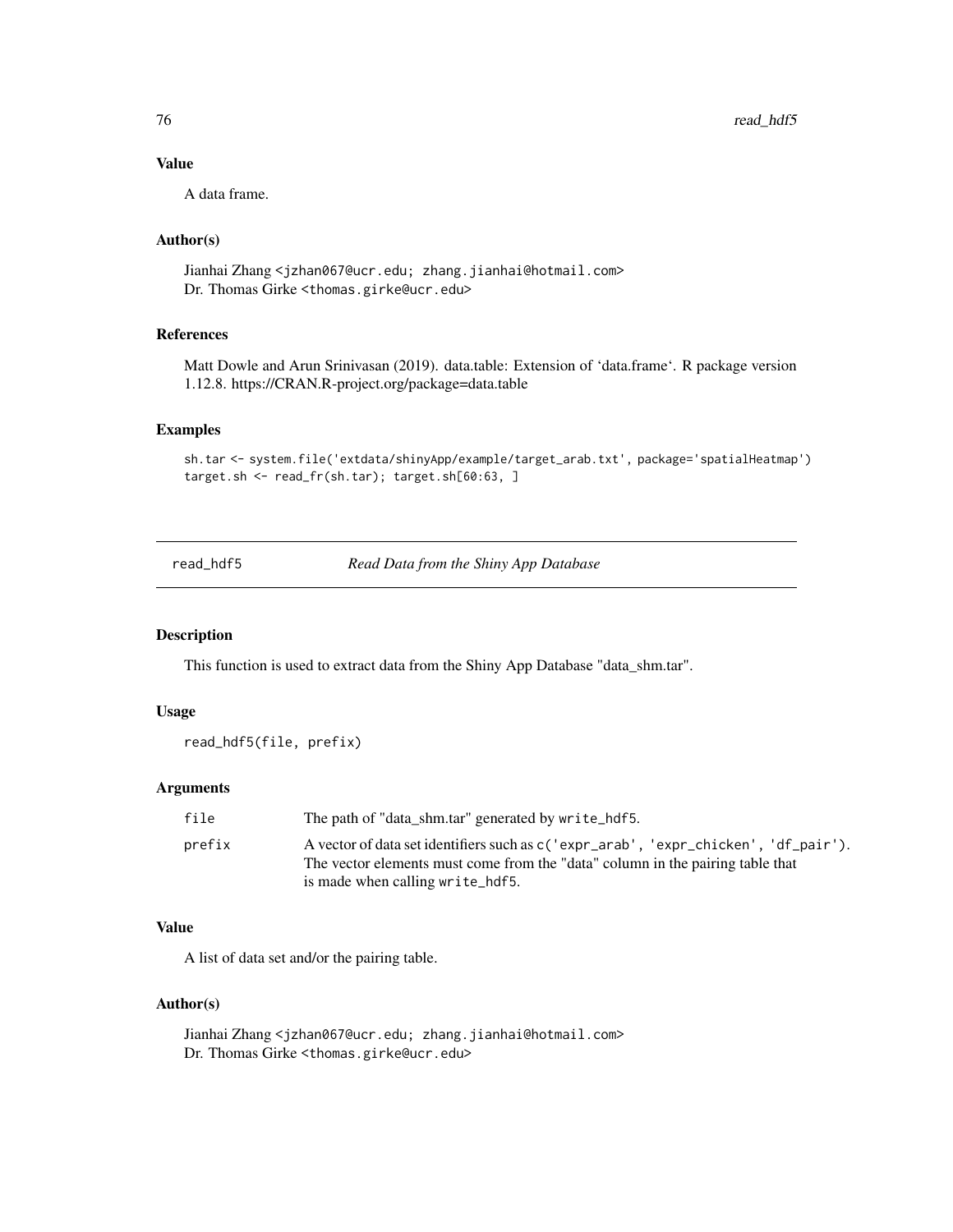## References

SummarizedExperiment: SummarizedExperiment container. R package version 1.10.1 R Core Team (2018). R: A language and environment for statistical computing. R Foundation for Statistical Computing, Vienna, Austria. URL https://www.R-project.org/ Hervé Pagès (2020). HDF5Array: HDF5 backend for DelayedArray objects. R package version 1.16.1.

# Examples

## The examples below demonstrate 1) how to dump Expression Atlas data set into the Shiny database; ## 2) how to dump GEO data set into the Shiny database; 3) how to include aSVGs of multiple ## development stages; 4) how to read the database; 5) how to create customized Shiny app with ## the database.

# 1. Dump data from Expression Atlas into "data\_shm.tar" using ExpressionAtlas package (Keays 2019).

```
# The chicken data derived from an RNA-seq analysis on developments of 7 chicken organs under 9
# time points (Cardoso-Moreira et al. 2019) is chosen as example.
# The following searches the Expression Atlas for expression data from 'heart' and 'gallus'.
library(ExpressionAtlas)
cache.pa <- '~/.cache/shm' # The path of cache.
all.chk <- read_cache(cache.pa, 'all.chk') # Retrieve data from cache.
if (is.null(all.chk)) { # Save downloaded data to cache if it is not cached.
all.chk <- searchAtlasExperiments(properties="heart", species="gallus")
save_cache(dir=cache.pa, overwrite=TRUE, all.chk)
}
all.chk[3, ]
rse.chk <- read_cache(cache.pa, 'rse.chk') # Read data from cache.
if (is.null(rse.chk)) { # Save downloaded data to cache if it is not cached.
 rse.chk <- getAtlasData('E-MTAB-6769')[[1]][[1]]
 save_cache(dir=cache.pa, overwrite=TRUE, rse.chk)
}
# The downloaded data is stored in "SummarizedExperiment" by default (SE, M. Morgan et al. 2018).
# The experiment design is described in the "colData" slot. The following returns first three rows.
colData(rse.chk)[1:3, ]
# In the "colData" slot, it is required to define the "sample" and "condition" columns respectively.
# Both "sample" and "condition" are general terms. The former refers to entities where the numeric
# data are measured such as cell organelles, tissues, organs, ect. while the latter denotes
# experimental treatments such as drug dosages, gender, trains, time series, PH values, ect. In the
# downloaded data, the two columns are not explicitly defined, so "organism_part" and "age" are
# selected and renamed as "sample" and "condition" respectively.
colnames(colData(rse.chk))[c(6, 8)] <- c('condition', 'sample'); colnames(colData(rse.chk))
# The raw RNA-Seq count are preprocessed with the following steps: (1) normalization,
# (2) aggregation of replicates, and (3) filtering of reliable expression data. The details of
# these steps are explained in the pacakge vignette.
browseVignettes('spatialHeatmap')
se.nor.chk <- norm_data(data=rse.chk, norm.fun='ESF', log2.trans=TRUE) # Normalization
se.aggr.chk <- aggr_rep(data=se.nor.chk, sam.factor='sample', con.factor='condition',
aggr='mean') # Replicate agggregation using mean
# Genes are filtered out if not meet these criteria: expression values are at least 5 in at least
# 1% of all samples, coeffient of variance is between 0.6 and 100.
se.fil.chk <- filter_data(data=se.aggr.chk, sam.factor='sample', con.factor='condition',
```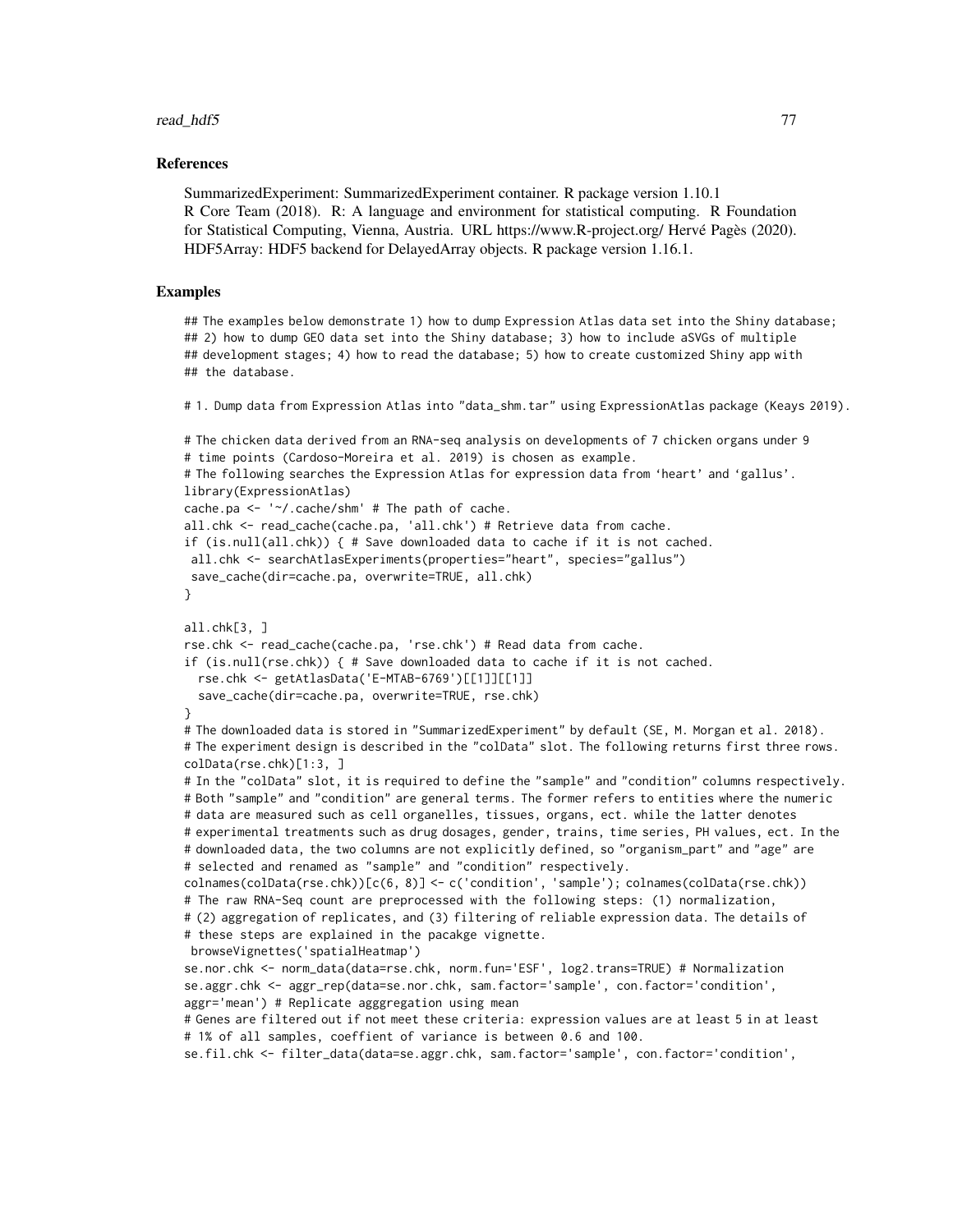```
pOA=c(0.01, 5), CV=c(0.6, 100), dir=NULL)
# The aSVG file corresponding with the data is pre-packaged and copied to a temporary directory.
dir.svg <- paste0(tempdir(check=TRUE), '/svg_shm') # Temporary directory.
if (!dir.exists(dir.svg)) dir.create(dir.svg)
# Path of the aSVG file.
svg.chk <- system.file("extdata/shinyApp/example", 'gallus_gallus.svg', package="spatialHeatmap")
file.copy(svg.chk, dir.svg, overwrite=TRUE) # Copy the aSVG file.
# 2. Dump data from GEO into "data_shm.tar" using GEOquery package (S. Davis and Meltzer 2007).
# The Arabidopsis thaliana (Arabidopsis) data from an microarray assay of hypoxia treatment on
# Arabidopsis root and shoot cell types (Mustroph et al. 2009) is selected as example.
# The data set is downloaded with the accession number "GSE14502". It is stored in ExpressionSet
# container (W. Huber et al. 2015) by default, and then converted to a SummarizedExperiment object.
library(GEOquery)
gset <- read_cache(cache.pa, 'gset') # Retrieve data from cache.
if (is.null(gset)) { # Save downloaded data to cache if it is not cached.
 gset <- getGEO("GSE14502", GSEMatrix=TRUE, getGPL=TRUE)[[1]]
  save_cache(dir=cache.pa, overwrite=TRUE, gset)
}
se.sh <- as(gset, "SummarizedExperiment") # Converted to SummarizedExperiment
# The gene symbol identifiers are extracted from the rowData component to be used as row names.
rownames(se.sh) <- make.names(rowData(se.sh)[, 'Gene.Symbol'])
# A slice of the experimental design in colData slot is shown. Both the samples and conditions
# are contained in the "title" column. The samples are indicated by promoters: pGL2 (root
# atrichoblast epidermis), pCO2 (root cortex meristematic zone), pSCR (root endodermis),
# pWOL (root vasculature), etc., and conditions are control and hypoxia.
colData(se.sh)[60:63, 1:4]
# Since the samples and conditions need to be listed in two independent columns, like the the
# chicken data above, a targets file is recommended to separate samples and conditions. The main
# reason to choose this Arabidopdis data is to illusrate the usage of targets file when necessary.
# A pre-packaged targets file is accessed and partially shown below.
sh.tar <- system.file('extdata/shinyApp/example/target_arab.txt', package='spatialHeatmap')
target.sh <- read_fr(sh.tar); target.sh[60:63, ]
# Load custom the targets file into colData slot.
colData(se.sh) <- DataFrame(target.sh)
# This data set was already normalized with the RMA algorithm (Gautier et al. 2004). Thus, the
# pre-processing steps are restricted to aggregation of replicates and filtering of reliably
# expressed genes.
# Replicate agggregation using mean
se.aggr.sh <- aggr_rep(data=se.sh, sam.factor='samples', con.factor='conditions', aggr='mean')
se.fil.arab <- filter_data(data=se.aggr.sh, sam.factor='samples', con.factor='conditions',
pOA=c(0.03, 6), CV=c(0.30, 100), dir=NULL) # Filtering of genes with low intensities and variance
# Similarly, the aSVG file corresponding to this data is pre-packaged and copied to the same
# temporary directory.
svg.arab <- system.file("extdata/shinyApp/example", 'arabidopsis.thaliana_organ_shm.svg',
package="spatialHeatmap")
file.copy(svg.arab, dir.svg, overwrite=TRUE)
# 3. The random data and aSVG files of two development stages of Arabidopsis organs.
```
# The gene expression data is randomly generated and pre-packaged.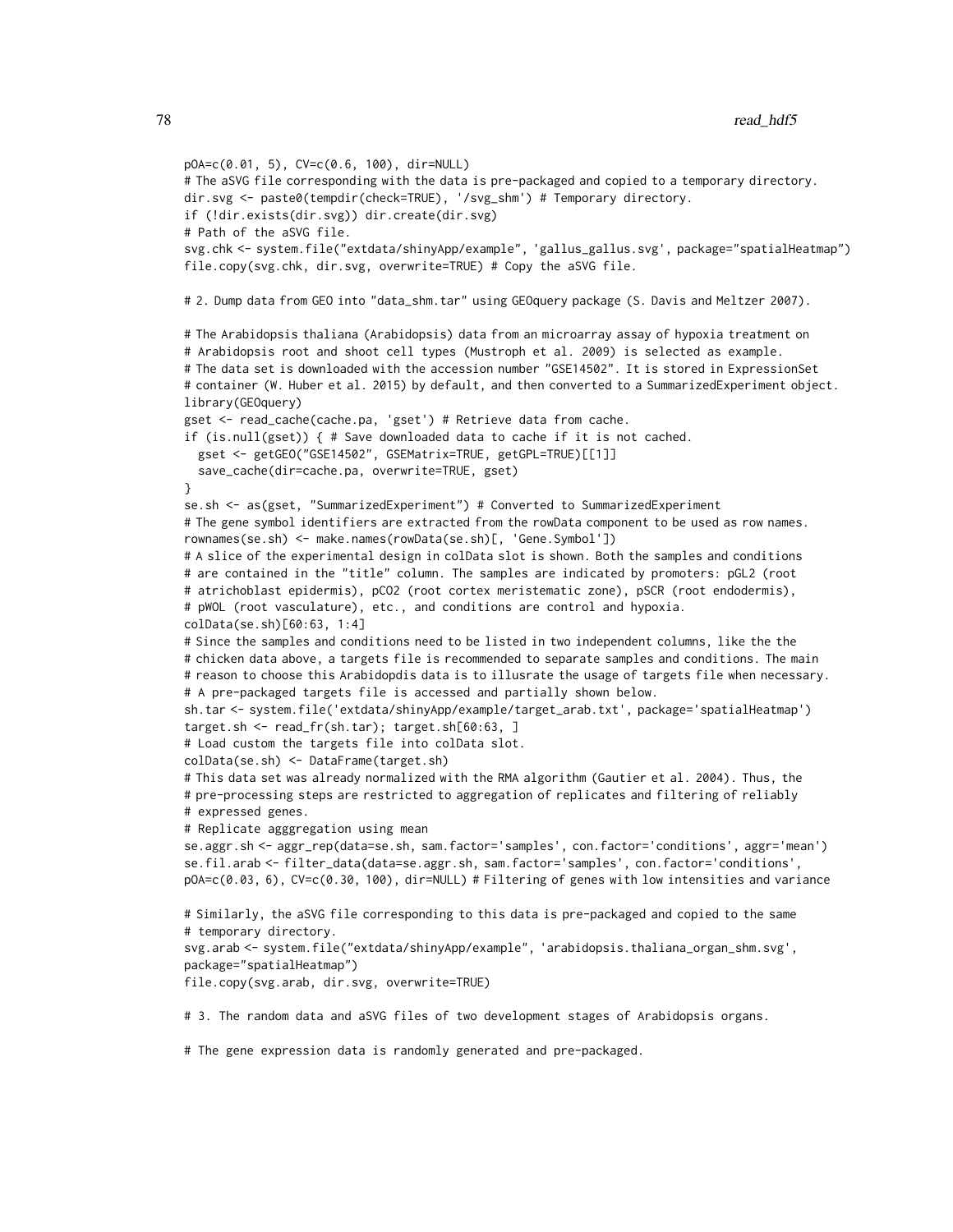#### read\_hdf5 79

```
pa.growth <- system.file("extdata/shinyApp/example", 'random_data_multiple_aSVGs.txt',
package="spatialHeatmap")
dat.growth <- read_fr(pa.growth); dat.growth[1:3, ]
# Paths of the two corresponsing aSVG files.
svg.arab1 <- system.file("extdata/shinyApp/example", 'arabidopsis.thaliana_organ_shm1.svg',
package="spatialHeatmap")
svg.arab2 <- system.file("extdata/shinyApp/example", 'arabidopsis.thaliana_organ_shm2.svg',
package="spatialHeatmap")
# Copy the two aSVG files to the same temporary directory.
file.copy(c(svg.arab1, svg.arab2), dir.svg, overwrite=TRUE)
# 4. Include aSVG templates of raster images.
pa.leaf <- system.file("extdata/shinyApp/example", 'dat_overlay.txt',
package="spatialHeatmap")
dat.leaf <- read_fr(pa.leaf); dat.leaf[1:2, ]
# Paths of the two aSVG files.
svg.leaf1 <- system.file("extdata/shinyApp/example", 'maize_leaf_shm1.svg',
package="spatialHeatmap")
svg.leaf2 <- system.file("extdata/shinyApp/example", 'maize_leaf_shm2.svg',
package="spatialHeatmap")
# Paths of the two corresponsing raster images of templates.
tmp.leaf1 <- system.file("extdata/shinyApp/example", 'maize_leaf_shm1.png',
package="spatialHeatmap")
tmp.leaf2 <- system.file("extdata/shinyApp/example", 'maize_leaf_shm2.png',
package="spatialHeatmap")
# Copy the two aSVG and two template files to the same temporary directory.
file.copy(c(svg.leaf1, svg.leaf2, tmp.leaf1, tmp.leaf2), dir.svg, overwrite=TRUE)
# Make the pairing table, which describes matchings between the data and image files.
df.pair <- data.frame(name=c('chicken', 'arab', 'growth', 'leaf'), data=c('expr_chicken', 'expr_arab',
'random_data_multiple_aSVGs', 'leaf'), aSVG=c('gallus_gallus.svg', 'arabidopsis.thaliana_organ_shm.svg',
'arabidopsis.thaliana_organ_shm1.svg;arabidopsis.thaliana_organ_shm2.svg',
'maize_leaf_shm1.svg;maize_leaf_shm1.png;maize_leaf_shm2.svg;maize_leaf_shm2.png'))
# Note that multiple aSVGs should be concatenated by comma, semicolon, or single space.
df.pair
# Organize the data and pairing table in a list, and create the database.
dat.lis <- list(df_pair=df.pair, expr_chicken=se.fil.chk, expr_arab=se.fil.arab,
random_data_multiple_aSVGs=dat.growth, leaf=dat.leaf)
# Create the database in a temporary directory "db_shm".
dir.db <- paste0(tempdir(check=TRUE), '/db_shm') # Temporary directory.
if (!dir.exists(dir.db)) dir.create(dir.db)
write_hdf5(dat.lis=dat.lis, dir=dir.db, svg.dir=dir.svg, replace=TRUE)
# 4. Read data and/or pairing table from "data_shm.tar".
dat.lis1 <- read_hdf5(paste0(dir.db, '/data_shm.tar'), names(dat.lis))
```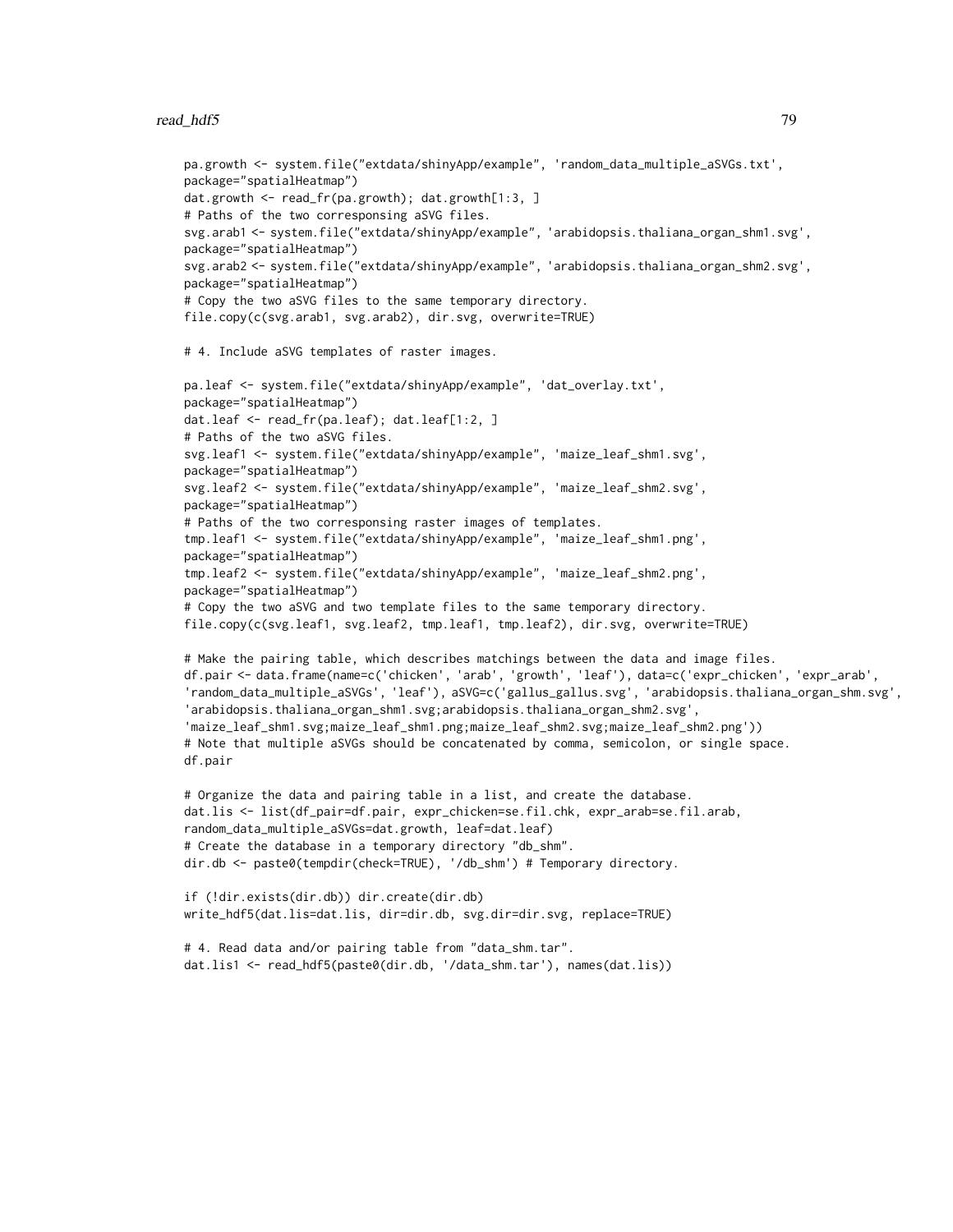# Description

In an expression profile matrix such as RNA-seq count table, where columns and rows are samples and biological molecules respectively, reduce sample replicates according to sum of correlation coefficients (Pearson, Spearman, Kendall).

#### Usage

 $reduce_rep(data, n = 3, sim.meth = "pearson")$ 

#### Arguments

| dat      | Abundance matrix in form of data, frame or matrix, where columns and rows<br>are samples and biological molecules respectively. For example, gene exression<br>matrix generated in RNA-seq.                                                                                                                            |
|----------|------------------------------------------------------------------------------------------------------------------------------------------------------------------------------------------------------------------------------------------------------------------------------------------------------------------------|
| n        | An integer, the max number of replicates to keep per sample (e.g. tissue type).<br>Within each sample, pairwise correlations are calculated among all replicates,<br>and the correlations between one replicate and other relicates are summed. The<br>replicates with top n largest sums are retained in each sample. |
| sim.meth | One of pearson (default), kendall, or spearman, indicating which correlation<br>coefficient method to use for calculating similarities between replicates.                                                                                                                                                             |

# Value

A matrix.

#### Author(s)

Jianhai Zhang <jzhan067@ucr.edu> Dr. Thomas Girke <thomas.girke@ucr.edu>

# Examples

```
# Random abundance matrix.
dat <- matrix(rnorm(100), nrow=10)
# Two samples, each has 5 replicates.
colnames(dat) <- c(rep('sampleA', 5), rep('sampleB', 5))
rownames(dat) <- paste0('gene', seq_len(nrow(dat)))
reduce_rep(dat)
```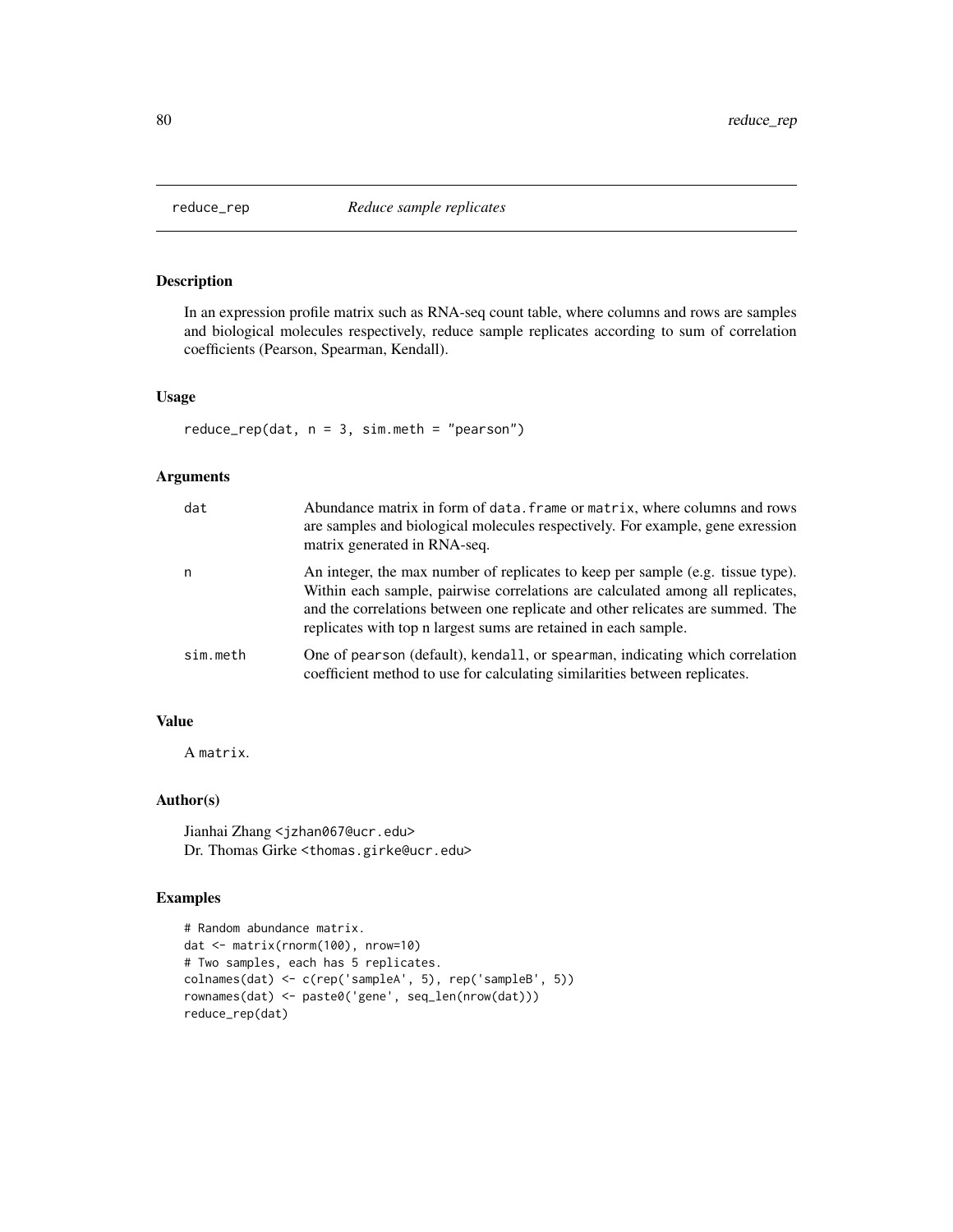# Description

In each cell cluster, the pairwise Spearman or Pearson correlation coefficients (similarities) are calculated between cells. Cells having similarities over sim with other cells in the same cluster at proportion over sim.p remain, and other cells are filtered out. The resulting clusters are more homogeneous.

## Usage

```
refine_cluster(
  sce.clus,
  sim = 0.2,
  sim.p = 0.8,
  sim.meth = "spearman",
  verbose = TRUE
)
```
# Arguments

| sce.clus   | The single cell data in form of SummarizedExperiment, where cluster assign-<br>ments are stored in the label column in coldata slot.                                                                                                                                                                                                                             |
|------------|------------------------------------------------------------------------------------------------------------------------------------------------------------------------------------------------------------------------------------------------------------------------------------------------------------------------------------------------------------------|
| sim, sim.p | Both are numeric scalars, ranging from 0 to 1. sim is a similarity (Spearman or<br>Pearson correlation coefficient) cutoff between cells and simples a proportion<br>cutoff. In a certain cell cluster, cells having similarity $\ge$ = sim with other cells<br>in the same cluster at proportion $\ge$ = sim. p would remain. Otherwise, they are<br>discarded. |
| sim.meth   | Method to compute similarities between cells, spearman or pearson. The logcount<br>values in sce. clus are used.                                                                                                                                                                                                                                                 |
| verbose    | Logical. If TRUE (default), intermediate messages are printed.                                                                                                                                                                                                                                                                                                   |

# Value

A SummarizedExperiment object with some cells discarded.

# Author(s)

Jianhai Zhang <jzhan067@ucr.edu> Dr. Thomas Girke <thomas.girke@ucr.edu>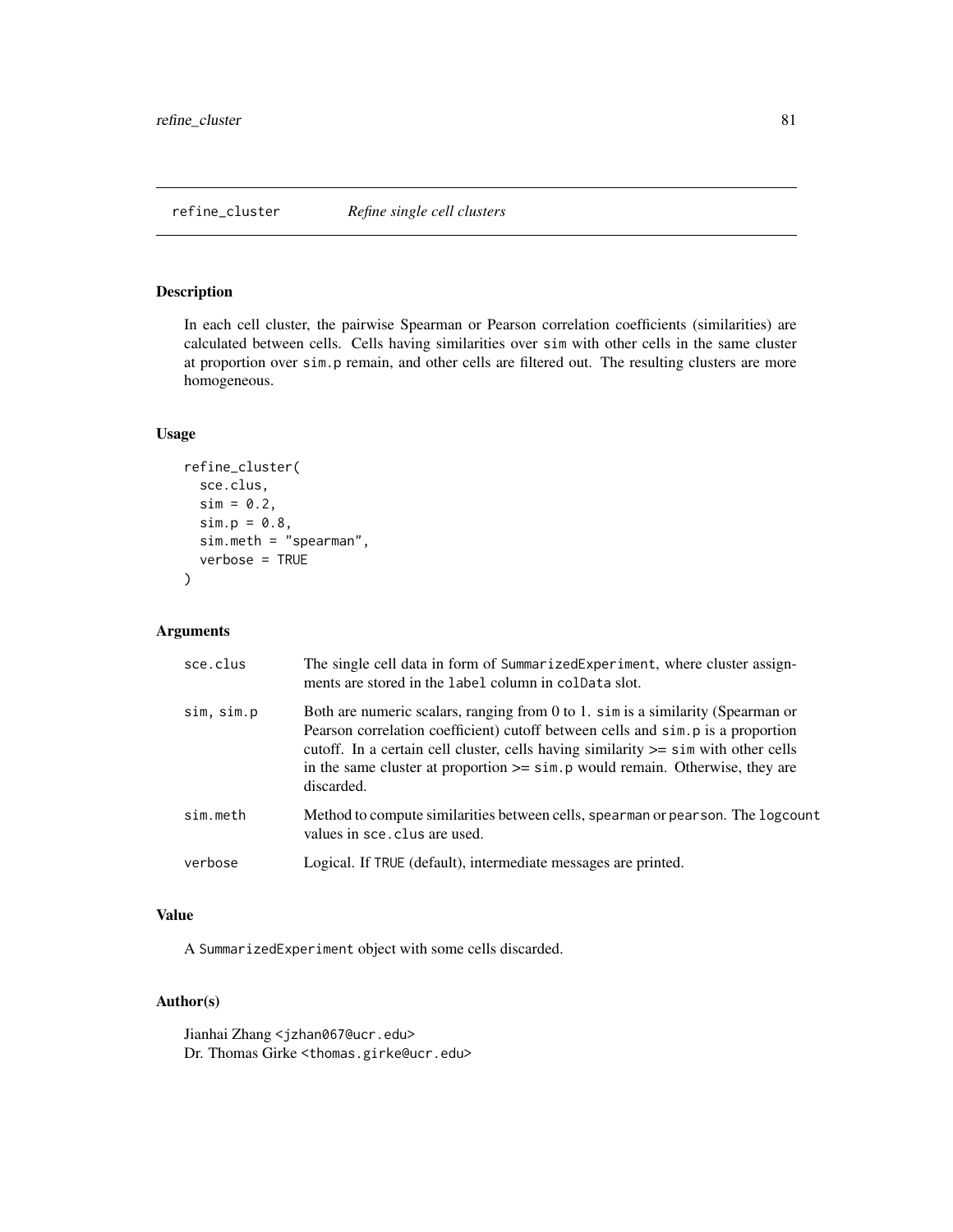#### References

Morgan M, Obenchain V, Hester J, Pagès H (2021). SummarizedExperiment: SummarizedExperiment container. R package version 1.24.0, https://bioconductor.org/packages/SummarizedExperiment. mezquita R, Lun A, Becht E, Carey V, Carpp L, Geistlinger L, Marini F, Rue-Albrecht K, Risso D, Soneson C, Waldron L, Pages H, Smith M, Huber W, Morgan M, Gottardo R, Hicks S (2020). "Orchestrating single-cell analysis with Bioconductor." Nature Methods, 17, 137–145. https://www.nature.com/articles/s41592- 019-0654-x. Lun ATL, McCarthy DJ, Marioni JC (2016). "A step-by-step workflow for low-level analysis of single-cell RNA-seq data with Bioconductor." F1000Res., 5, 2122. doi: 10.12688/f1000research.9501.2. McCarthy DJ, Campbell KR, Lun ATL, Willis QF (2017). "Scater: pre-processing, quality control, normalisation and visualisation of single-cell RNA-seq data in R." Bioinformatics, 33, 1179-1186. doi: 10.1093/bioinformatics/btw777.

#### Examples

```
library(scran); library(scuttle)
sce <- mockSCE(); sce <- logNormCounts(sce)
# Modelling the variance.
var.stats <- modelGeneVar(sce)
sce <- denoisePCA(sce, technical=var.stats, subset.row=rownames(var.stats))
```
sce.clus <- cluster\_cell(data=sce, prop=0.1, min.dim=5, max.dim=50, graph.meth='snn', dimred='PCA') # Clusters.

table(colData(sce.clus)\$label)

cell.refined <- refine\_cluster(sce.clus, sim=0.5, sim.p=0.8, sim.meth='spearman', verbose=TRUE)

# See details in function "cocluster" by running "?cocluster".

<span id="page-81-0"></span>return\_feature *Return aSVG Files Relevant to Target Features*

#### Description

This function parses a collection of aSVG files and returns those containing target features in a data frame. Successful spatial heatmap plotting requires the aSVG features of interest have matching samples (cells, tissues, *etc*) in the data. To meet this requirement, the returned features could be used to replace target sample counterparts in the data. Alternatively, the target samples in the data could be used to replace matching features in the aSVG through function [update\\_feature](#page-117-0). Refer to function [spatial\\_hm](#page-90-0) for more details on aSVG files.

# Usage

```
return_feature(
  feature,
  species,
  keywords.any = TRUE,
  remote = NULL,
```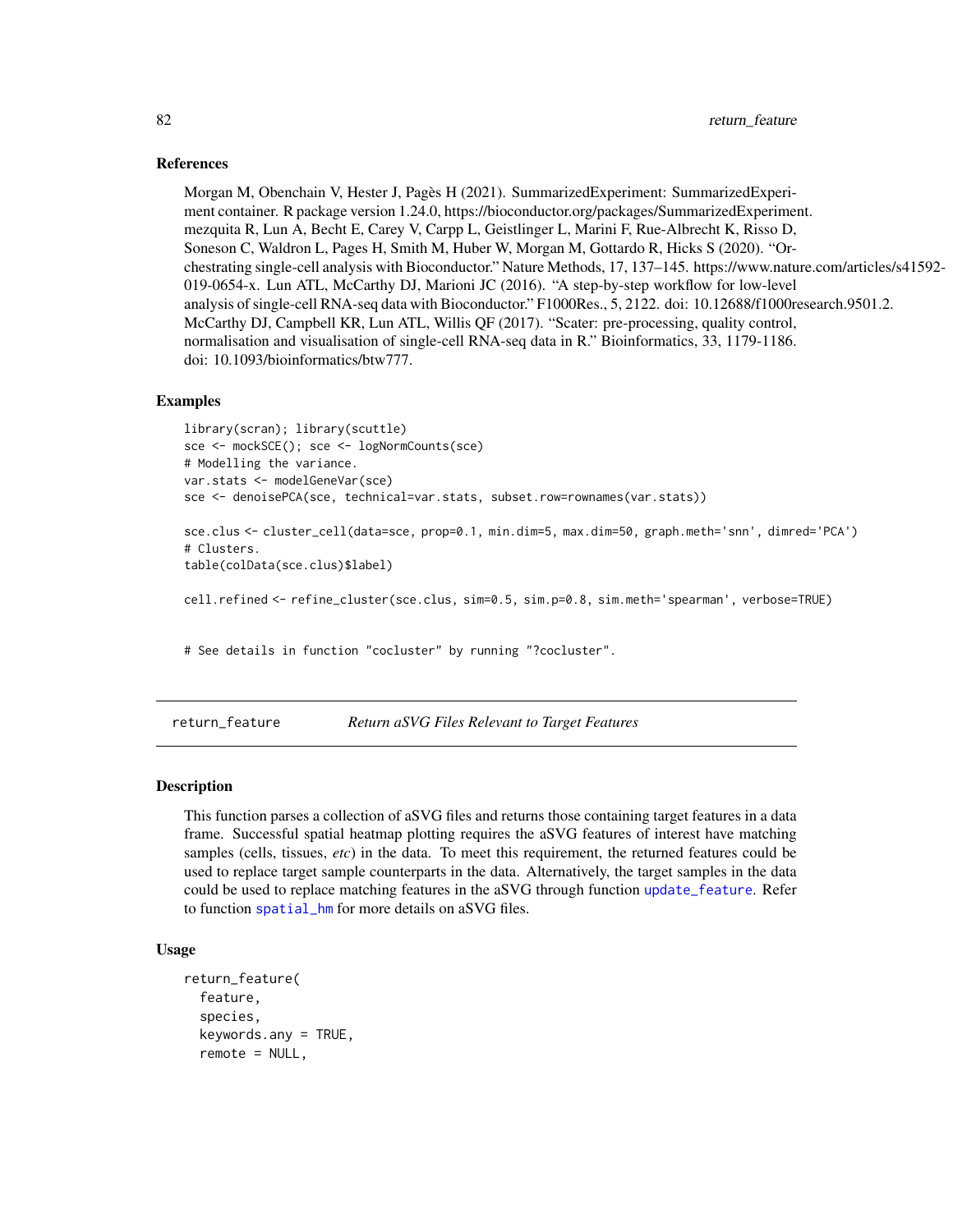# return\_feature 83

```
dir = NULL,svg.path = NULL,
 desc = FALSE,match.only = TRUE,
 return. a11 = FALSE)
```
# Arguments

| feature      | A vector of target feature keywords (case insentitive), which is used to select<br>aSVG files from a collection. E.g. c('heart', 'brain'). If NA or NULL, all<br>features of all SVG files matching species are returned.                                                                                                                                                                                                                                                                                                                                                                                                                                                                                                                                                                                                                                                |
|--------------|--------------------------------------------------------------------------------------------------------------------------------------------------------------------------------------------------------------------------------------------------------------------------------------------------------------------------------------------------------------------------------------------------------------------------------------------------------------------------------------------------------------------------------------------------------------------------------------------------------------------------------------------------------------------------------------------------------------------------------------------------------------------------------------------------------------------------------------------------------------------------|
| species      | A vector of target species keywords (case insentitive), which is used to select<br>aSVG files from a collection. E.g. c('gallus'). If NA or NULL, all SVG files in<br>dir are queried.                                                                                                                                                                                                                                                                                                                                                                                                                                                                                                                                                                                                                                                                                   |
| keywords.any | Logical, TRUE or FALSE. Default is TRUE. The internal searching is case-<br>insensitive. The space, dot, hypen, semicolon, comma, forward slash are treated<br>as separators between words and not counted in searching. If TRUE, every re-<br>turned hit contains at least one word in the feature vector and at least one word<br>in the species vector, which means all the possible hits are returned. $E.g.$ "pre-<br>frontal cortex" in "homo_sapiens.brain.svg" would be returned if feature=c('frontal')<br>and species=c('homo'). If FALSE, every returned hit contains at least one ex-<br>act element in the feature vector and all exact elements in the species vector.<br>E.g. "frontal cortex" rather than "prefrontal cortex" in "homo_sapiens.brain.svg"<br>would be returned if feature=c('frontal cortex') and species=c('homo<br>sapiens', 'brain'). |
| remote       | Logical, FALSE or TRUE. If TRUE (default), the remote EBI aSVG repository<br>https://github.com/ebi-gene-expression-group/anatomogram/tree/master/<br>src/svg and spatialHeatmap aSVG Repository https://github.com/jianhaizhang/<br>spatialHeatmap_aSVG_Repository developed in this project are queried.                                                                                                                                                                                                                                                                                                                                                                                                                                                                                                                                                               |
| dir          | The directory path of aSVG files. If remote is TRUE, the returned aSVG files<br>are saved in this directory. Note existing aSVG files with same names as re-<br>turned ones are overwritten. If remote is FALSE, user-provided (local) aSVG<br>files should be saved in this directory for query. Default is NULL.                                                                                                                                                                                                                                                                                                                                                                                                                                                                                                                                                       |
| svg.path     | The path of a specific aSVG file. If the provided aSVG file exists, only features<br>of this file are returned and there will be no querying process. Default is NULL.                                                                                                                                                                                                                                                                                                                                                                                                                                                                                                                                                                                                                                                                                                   |
| desc         | Logical, FALSE or TRUE. Default is FALSE. If TRUE, the feature descriptions<br>from the R package "rols" (Laurent Gatto 2019) are added. If too many features<br>are returned, this process takes a long time.                                                                                                                                                                                                                                                                                                                                                                                                                                                                                                                                                                                                                                                           |
| match.only   | Logical, TRUE or FALSE. If TRUE (default), only target features are returned.<br>If FALSE, all features in the matching aSVG files are returned, and the matching<br>features are moved on the top of the data frame.                                                                                                                                                                                                                                                                                                                                                                                                                                                                                                                                                                                                                                                    |
| return.all   | Logical, FALSE or TRUE. Default is FALSE. If TRUE, all features together<br>with all respective aSVG files are returned, regardless of feature and species.                                                                                                                                                                                                                                                                                                                                                                                                                                                                                                                                                                                                                                                                                                              |

# Value

A data frame containing information on target features and aSVGs.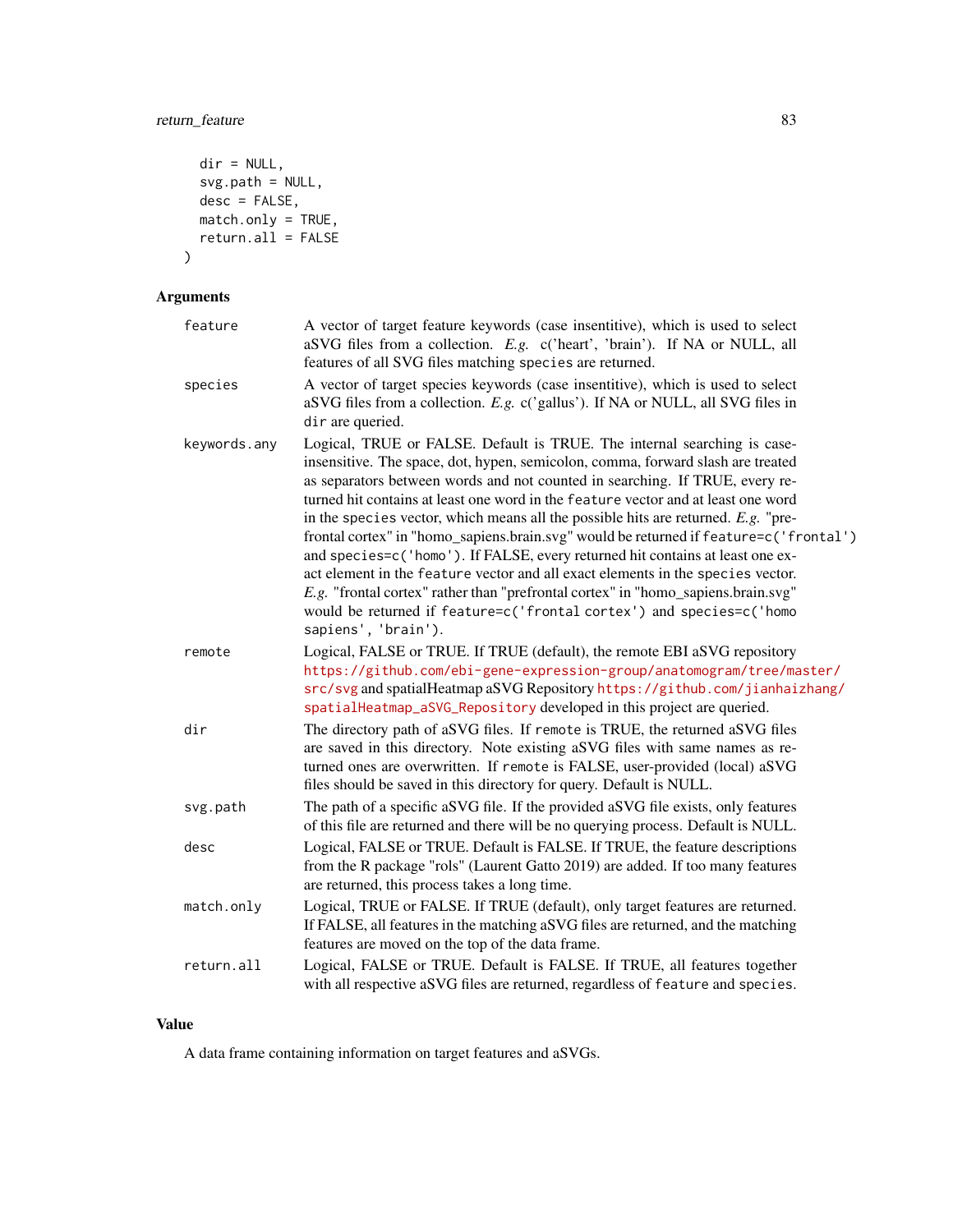#### Author(s)

Jianhai Zhang <jzhan067@ucr.edu; zhang.jianhai@hotmail.com> Dr. Thomas Girke <thomas.girke@ucr.edu>

# References

Laurent Gatto (2019). rols: An R interface to the Ontology Lookup Service. R package version 2.14.0. http://lgatto.github.com/rols/

Hadley Wickham, Jim Hester and Jeroen Ooms (2019). xml2: Parse XML. R package version 1.2.2. https://CRAN.R-project.org/package=xml2

R Core Team (2019). R: A language and environment for statistical computing. R Foundation for Statistical Computing, Vienna, Austria. URL https://www.R-project.org/.

Cardoso-Moreira, Margarida, Jean Halbert, Delphine Valloton, Britta Velten, Chunyan Chen, Yi Shao, Angélica Liechti, et al. 2019. "Gene Expression Across Mammalian Organ Development." Nature 571 (7766): 505-9

#### Examples

# This function is able to work on the EBI aSVG repository directly: https://github.com/ # ebi-gene-expression-group/anatomogram/tree/master/src/svg. The following shows how to # download a chicken aSVG containing spatial features of 'brain' and 'heart'. An empty # directory is recommended so as to avoid overwriting existing SVG files. # Here "~/test" is used.

```
# Make an empty directory "~/test" if not exist.
if (!dir.exists('~/test')) dir.create('~/test')
# Remote aSVG repos.
data(aSVG.remote.repo)
tmp.dir <- normalizePath(tempdir(check=TRUE), winslash="/", mustWork=FALSE)
tmp.dir.ebi <- paste0(tmp.dir, '/ebi.zip')
tmp.dir.shm <- paste0(tmp.dir, '/shm.zip')
# Download the remote aSVG repos as zip files. According to Bioconductor's
# requirements, downloadings are not allowed inside functions, so the repos are
# downloaded before calling "return_feature".
download.file(aSVG.remote.repo$ebi, tmp.dir.ebi)
download.file(aSVG.remote.repo$shm, tmp.dir.shm)
remote <- list(tmp.dir.ebi, tmp.dir.shm)
# Query the remote aSVG repos.
feature.df <- return_feature(feature=c('heart', 'brain'), species=c('gallus'), dir='~/test',
match.only=FALSE, remote=remote)
feature.df
# The path of downloaded aSVG.
svg.chk <- '~/test/gallus_gallus.svg'
```
# The spatialHeatmap package has a small aSVG collection and can be used to demonstrate the # local query.

# Get the path of local aSVGs from the package.

svg.dir <- system.file("extdata/shinyApp/example", package="spatialHeatmap")

# Query the local aSVG repo. The "species" argument is set NULL on purpose so as to illustrate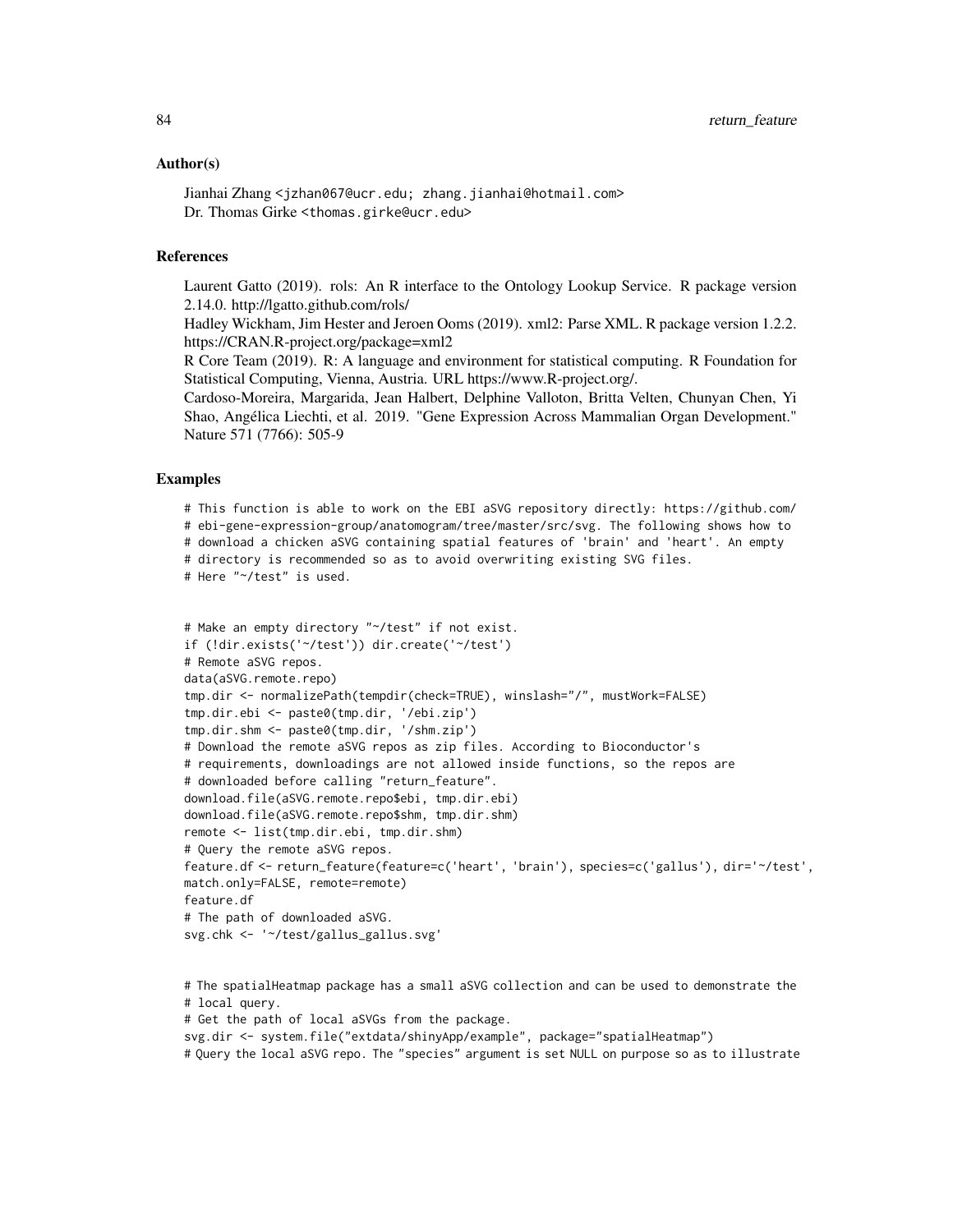# save\_cache 85

```
# how to select the target aSVG among all matching aSVGs.
feature.df <- return_feature(feature=c('heart', 'brain'), species=NULL, dir=svg.dir,
match.only=FALSE, remote=NULL)
# All matching aSVGs.
unique(feature.df$SVG)
# Select the target aSVG of chicken.
subset(feature.df, SVG=='gallus_gallus.svg')
```
# <span id="page-84-0"></span>save\_cache *Save R Objects in Cache*

#### Description

Save R Objects in Cache

#### Usage

 $save\_cache(dir = NULL, overtime = TRUE, ...)$ 

# Arguments

| dir       | The directory path to save the cached data. Default is NULL and the cached<br>data is stored in $\sim$ /. cache/shm.      |
|-----------|---------------------------------------------------------------------------------------------------------------------------|
| overwrite | Logical, TRUE or FALSE. Default is TRUE and data in the cache with the same<br>name of the object in will be overwritten. |
| $\ddots$  | A single R object to be cached.                                                                                           |

# Value

The directory path of the cache.

# Author(s)

Jianhai Zhang <jzhan067@ucr.edu; zhang.jianhai@hotmail.com> Dr. Thomas Girke <thomas.girke@ucr.edu>

## References

Lori Shepherd and Martin Morgan (2020). BiocFileCache: Manage Files Across Sessions. R package version 1.12.1.

#### Examples

```
# Save the object "iris" in the default cache "~/.cache/shm".
cache.pa <- save_cache(dir=NULL, overwrite=TRUE, iris)
```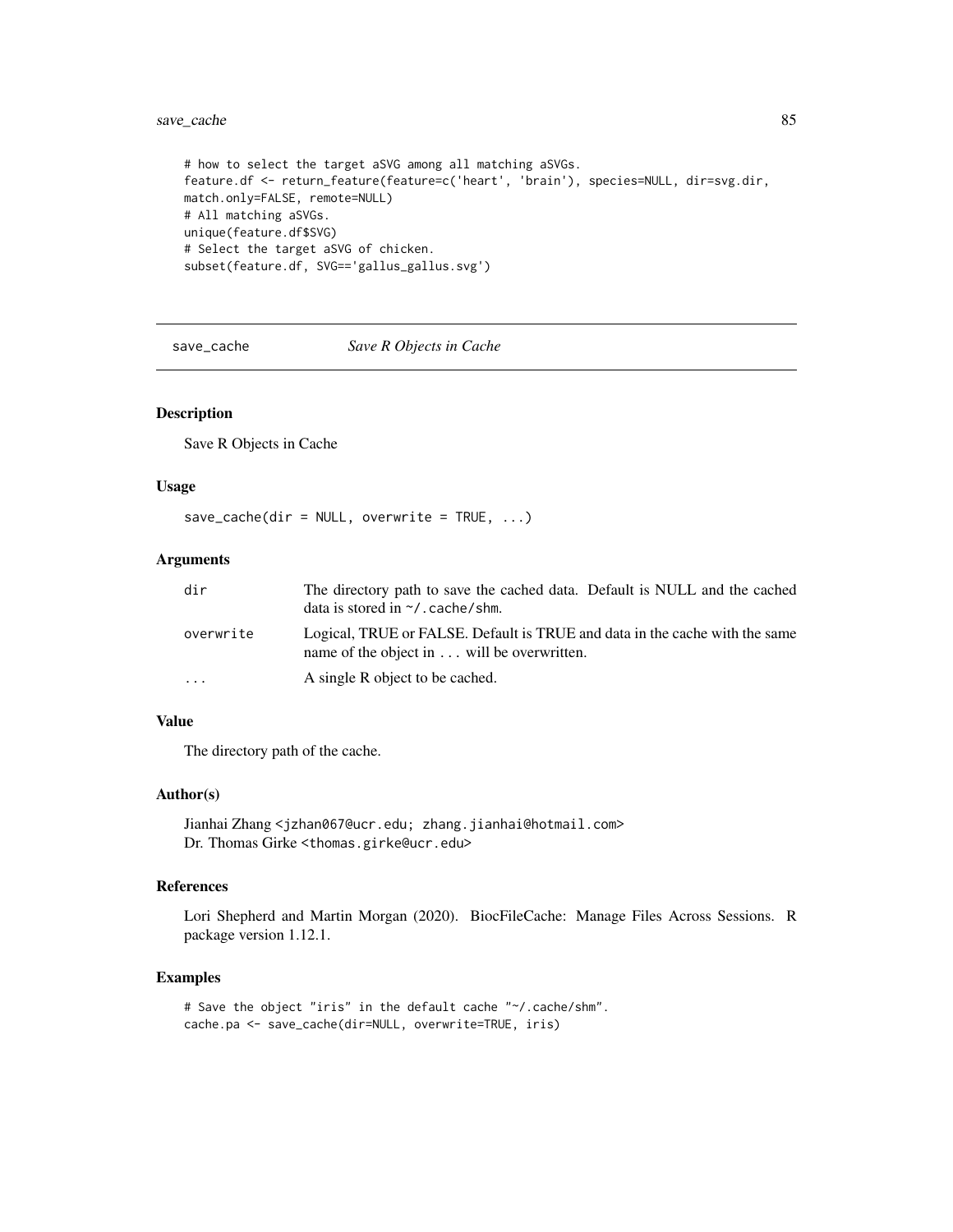#### Description

In additon to generating spatial heatmaps and corresponding item (genes, proteins, metabolites, *etc.*) context plots from R, spatialHeatmap includes a Shiny App (<https://shiny.rstudio.com/>) that provides access to the same functionalities from an intuitive-to-use web browser interface. Apart from being very user-friendly, this App conveniently organizes the results of the entire visualization workflow in a single browser window with options to adjust the parameters of the individual components interactively. Upon launched, the app automatically displays a pre-formatted example. To use this app, the data matrix (*e.g.* gene expression matrix) and aSVG image are uploaded as tabular text (*e.g.* in CSV or TSV format) and SVG file, respectively. To also allow users to upload data matrix stored in SummarizedExperiment objects, one can export them from R to a tabular file with the [filter\\_data](#page-48-0) function. In this function call, the user sets a desired directory path under dir. Within this directory the tabular file will be written to "customComputedData/sub\_matrix.txt" in TSV format. The column names in the exported tabular file preserve the experimental design information from the colData slot by concatenating the corresponding sample and condition information separated by double underscores. To interactively view functional descriptions by moving the cursor over network nodes, the corresponding annotation column needs to be present in the rowData slot and its column name assigned to the ann argument. In the exported tabular file the extra annotation column is appended to the expression matrix. See function [filter\\_data](#page-48-0) for details. If the subsetted data matrix in the Matrix Heatmap is too large, *e.g.* >10,000 rows, the "customComputedData" under "Step 1: data sets" is recommended. Since this subsetted matrix is fed to the Network, and the internal computation of adjacency matrix and module identification would be intensive. In order to protect the app from crash, the intensive computation should be performed outside the app, then upload the results under "customComputedData". When using "customComputedData", the data matrix to upload is the subsetted matrix "sub\_matrix.txt" generated with [submatrix](#page-106-0), which is a TSV-tabular text file. The adjacency matrix and module assignment to upload are "adj.txt" and "mod.txt" generated in function [adj\\_mod](#page-11-0) respectively. Note, "sub\_matrix.txt", "adj.txt", and "mod.txt" are downstream to the same call on [filter\\_data](#page-48-0), so the three files should not be mixed between different filtering when uploading. See the instruction page in the app for details. The large matrix issue could be resolved by increasing the subsetting strigency to get smaller matrix in [submatrix](#page-106-0) in most cases. Only in rare cases users cannot avoid very large subsetted matrix, the "customComputedData" is recommended.

#### Usage

shiny\_shm()

# Value

A web browser based Shiny app.

#### Details

No argument is required, this function launches the Shiny app directly.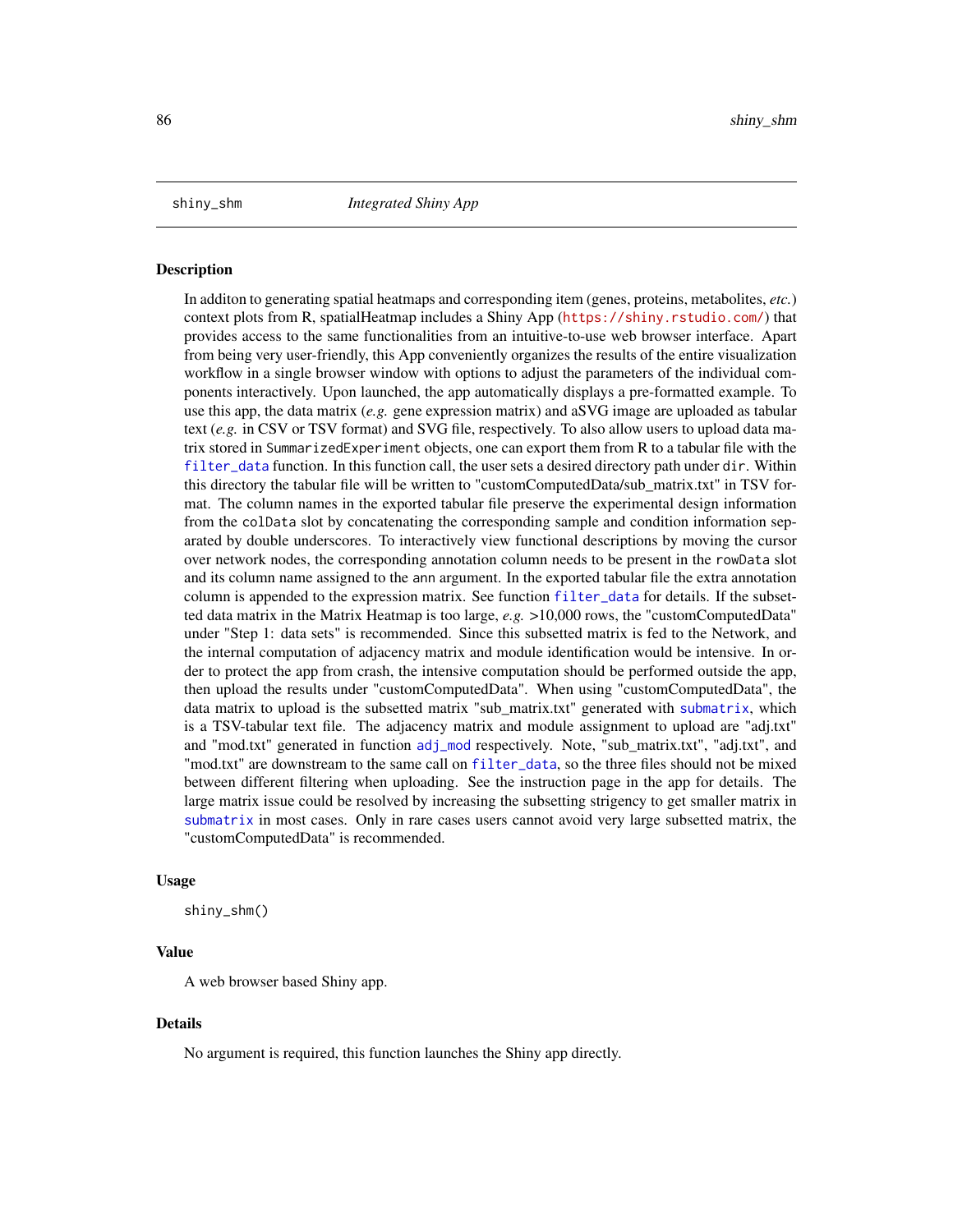#### shiny\_shm 87

#### Author(s)

Jianhai Zhang <jzhan067@ucr.edu; zhang.jianhai@hotmail.com> Dr. Thomas Girke <thomas.girke@ucr.edu>

#### References

https://www.w3schools.com/graphics/svg\_intro.asp

https://shiny.rstudio.com/tutorial/

https://shiny.rstudio.com/articles/datatables.html

https://rstudio.github.io/DT/010-style.html

https://plot.ly/r/heatmaps/

https://www.gimp.org/tutorials/

https://inkscape.org/en/doc/tutorials/advanced/tutorial-advanced.en.html

http://www.microugly.com/inkscape-quickguide/

https://cran.r-project.org/web/packages/visNetwork/vignettes/Introduction-to-visNetwork.html

Winston Chang, Joe Cheng, JJ Allaire, Yihui Xie and Jonathan McPherson (2017). shiny: Web Application Framework for R. R package version 1.0.3. https://CRAN.R-project.org/package=shiny

Winston Chang and Barbara Borges Ribeiro (2017). shinydashboard: Create Dashboards with 'Shiny'. R package version 0.6.1. https://CRAN.R-project.org/package=shinydashboard

Paul Murrell (2009). Importing Vector Graphics: The grImport Package for R. Journal of Statistical Software, 30(4), 1-37. URL http://www.jstatsoft.org/v30/i04/

Jeroen Ooms (2017). rsvg: Render SVG Images into PDF, PNG, PostScript, or Bitmap Arrays. R package version 1.1. https://CRAN.R-project.org/package=rsvg

H. Wickham. ggplot2: Elegant Graphics for Data Analysis. Springer-Verlag New York, 2016.

Yihui Xie (2016). DT: A Wrapper of the JavaScript Library 'DataTables'. R package version 0.2. https://CRAN.R-project.org/package=DT

Baptiste Auguie (2016). gridExtra: Miscellaneous Functions for "Grid" Graphics. R package version 2.2.1. https://CRAN.R-project.org/package=gridExtra

Andrie de Vries and Brian D. Ripley (2016). ggdendro: Create Dendrograms and Tree Diagrams Using 'ggplot2'. R package version 0.1-20. https://CRAN.R-project.org/package=ggdendro

Langfelder P and Horvath S, WGCNA: an R package for weighted correlation network analysis. BMC Bioinformatics 2008, 9:559 doi:10.1186/1471-2105-9-559

Peter Langfelder, Steve Horvath (2012). Fast R Functions for Robust Correlations and Hierarchical Clustering. Journal of Statistical Software, 46(11), 1-17. URL http://www.jstatsoft.org/v46/i11/

Simon Urbanek and Jeffrey Horner (2015). Cairo: R graphics device using cairo graphics library for creating high-quality bitmap (PNG, JPEG, TIFF), vector (PDF, SVG, PostScript) and display (X11 and Win32) output. R package version 1.5-9. https://CRAN.R-project.org/package=Cairo

R Core Team (2017). R: A language and environment for statistical computing. R Foundation for Statistical Computing, Vienna, Austria. URL https://www.R-project.org/

Duncan Temple Lang and the CRAN Team (2017). XML: Tools for Parsing and Generating XML Within R and S-Plus. R package version 3.98-1.9. https://CRAN.R-project.org/package=XML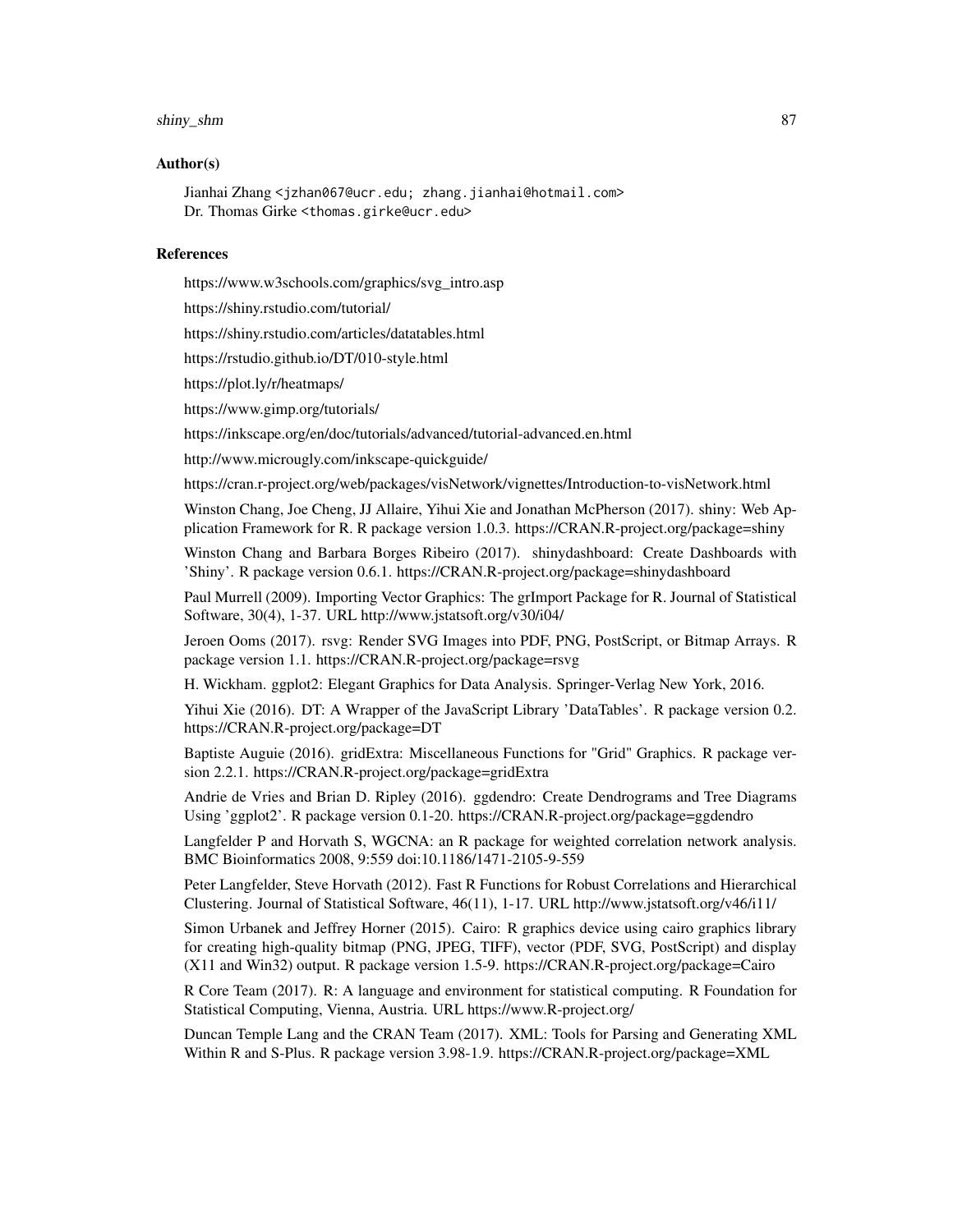Carson Sievert, Chris Parmer, Toby Hocking, Scott Chamberlain, Karthik Ram, Marianne Corvellec and Pedro Despouy (NA). plotly: Create Interactive Web Graphics via 'plotly.js'. https://plot.ly/r, https://cpsievert.github.io/plotly\_book/, https://github.com/ropensci/plotly

Matt Dowle and Arun Srinivasan (2017). data.table: Extension of 'data.frame'. R package version 1.10.4. https://CRAN.R-project.org/package=data.table

R. Gentleman, V. Carey, W. Huber and F. Hahne (2017). genefilter: genefilter: methods for filtering genes from high-throughput experiments. R package version 1.58.1.

Peter Langfelder, Steve Horvath (2012). Fast R Functions for Robust Correlations and Hierarchical Clustering. Journal of Statistical Software, 46(11), 1-17. URL http://www.jstatsoft.org/v46/i11/

Almende B.V., Benoit Thieurmel and Titouan Robert (2017). visNetwork: Network Visualization using 'vis.js' Library. R package version 2.0.1. https://CRAN.R-project.org/package=visNetwork

## Examples

shiny\_shm()

spatial\_enrich *Identify Spatial Feature-Specifcally Expressed Genes*

#### Description

This functionality is an extension of the spatial heatmap. It identifies spatial feature-specifically expressed genes and thus enables the spatial heatmap to visualize feature-specific profiles. The spatial features include cellular compartments, tissues, organs, *etc*. The function compares the target feature with all other selected features in a pairwise manner. The genes significantly up- or down-regulated in the target feature across all pairwise comparisons are denoted final target featurespecifcally expressed genes. The underlying methods include edgeR (Robinson et al, 2010), limma (Ritchie et al, 2015), DESeq2 (Love et al, 2014), distinct (Tiberi et al, 2020). The feature-specific genes are first detected with each method and can be summarized across methods.

In addition to feature-specific genes, this function is also able to identify genes specifically expressed in certain condition or in composite factor. The latter is a combination of multiple expermental factors. E.g. the spatiotemporal factor is a combination of feature and time points.

#### Usage

```
spatial_enrich(
  data,
  methods = c("edgeR", "limma"),
  norm = "TMM",log2.trans.dis = TRUE,
  log2.fc = 1,
  p.addjust = "BH",fdr = 0.05,
  aggr = "mean",log2.trans.aggr = TRUE
)
```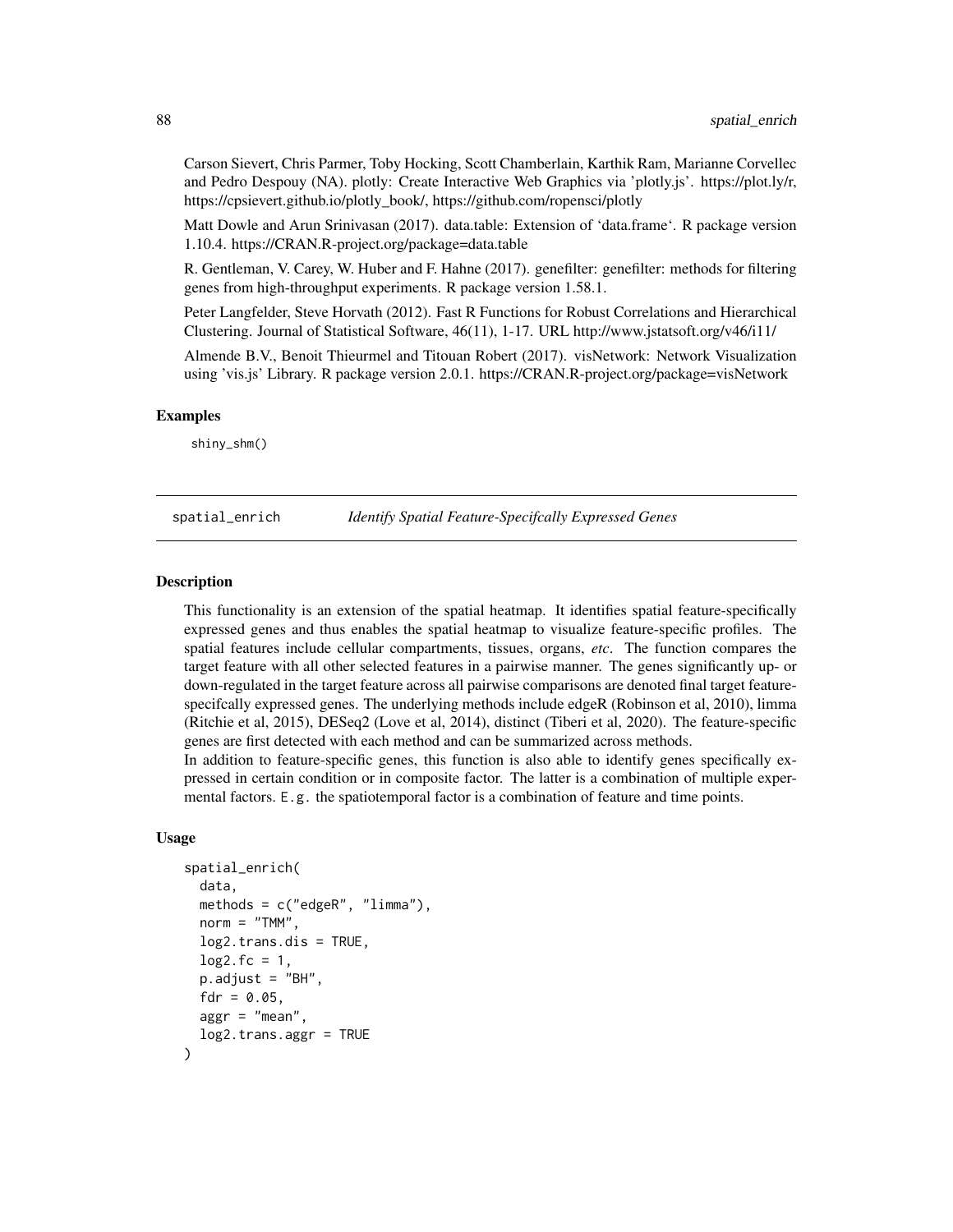# spatial\_enrich 89

#### **Arguments**

| A SummarizedExperiment object, which is returned by sub_data. The colData<br>slot is required to contain at least two columns of "features" and "factors" respec-<br>tively. The rowData slot can optionally contain a column of discriptions of each<br>gene and the column name should be metadata. |  |  |
|-------------------------------------------------------------------------------------------------------------------------------------------------------------------------------------------------------------------------------------------------------------------------------------------------------|--|--|
| One or more of edgeR, limma, DESeq2, distinct. The default is c('edgeR',<br>'limma'.                                                                                                                                                                                                                  |  |  |
| The normalization method (TMM, RLE, upper quartile, none) in edgeR. The de-<br>fault is TMM. Details: https://www.rdocumentation.org/packages/edgeR/versions/3.14.0/topics/calcNormF                                                                                                                  |  |  |
| log2.trans.dis Logical, only applicable when distinct is in methods. The default is TRUE,<br>and the count data is transformed to log-2 scale.                                                                                                                                                        |  |  |
| The log2-fold change cutoff. The default is 1.                                                                                                                                                                                                                                                        |  |  |
| The method (holm, hochberg, hommel, bonferroni, BH, BY, fdr, none) to adjust<br>p values in multiple hypothesis testing. The default is BH.                                                                                                                                                           |  |  |
| The FDR cutoff. The default is 0.05.                                                                                                                                                                                                                                                                  |  |  |
| One of mean (default), median. The method to aggregated replicates in the data<br>frame of feature-specific genes.                                                                                                                                                                                    |  |  |
| log2.trans.aggr                                                                                                                                                                                                                                                                                       |  |  |
| Logical. If TRUE (default), the aggregated data (see aggr) is transformed to log2-<br>scale, included in the returned data frame of feature-specific genes, and would<br>be further used in the spatial heatmaps.                                                                                     |  |  |
|                                                                                                                                                                                                                                                                                                       |  |  |

#### Value

A nested list containing the feature-specific genes summarized across methods within methods.

#### Author(s)

Jianhai Zhang <jianhai.zhang@email.ucr.edu> Dr. Thomas Girke <thomas.girke@ucr.edu>

#### References

Cardoso-Moreira, Margarida, Jean Halbert, Delphine Valloton, Britta Velten, Chunyan Chen, Yi Shao, Angélica Liechti, et al. 2019. "Gene Expression Across Mammalian Organ Development." Nature 571 (7766): 505–9

Keays, Maria. 2019. ExpressionAtlas: Download Datasets from EMBL-EBI Expression Atlas Martin Morgan, Valerie Obenchain, Jim Hester and Hervé Pagès (2018). SummarizedExperiment: SummarizedExperiment container. R package version 1.10.1

Robinson MD, McCarthy DJ and Smyth GK (2010). edgeR: a Bioconductor package for differential expression analysis of digital gene expression data. Bioinformatics 26, 139-140

Ritchie, M.E., Phipson, B., Wu, D., Hu, Y., Law, C.W., Shi, W., and Smyth, G.K. (2015). limma powers differential expression analyses for RNA-sequencing and microarray studies. Nucleic Acids Research 43(7), e47.

Love, M.I., Huber, W., Anders, S. Moderated estimation of fold change and dispersion for RNA-seq data with DESeq2 Genome Biology 15(12):550 (2014)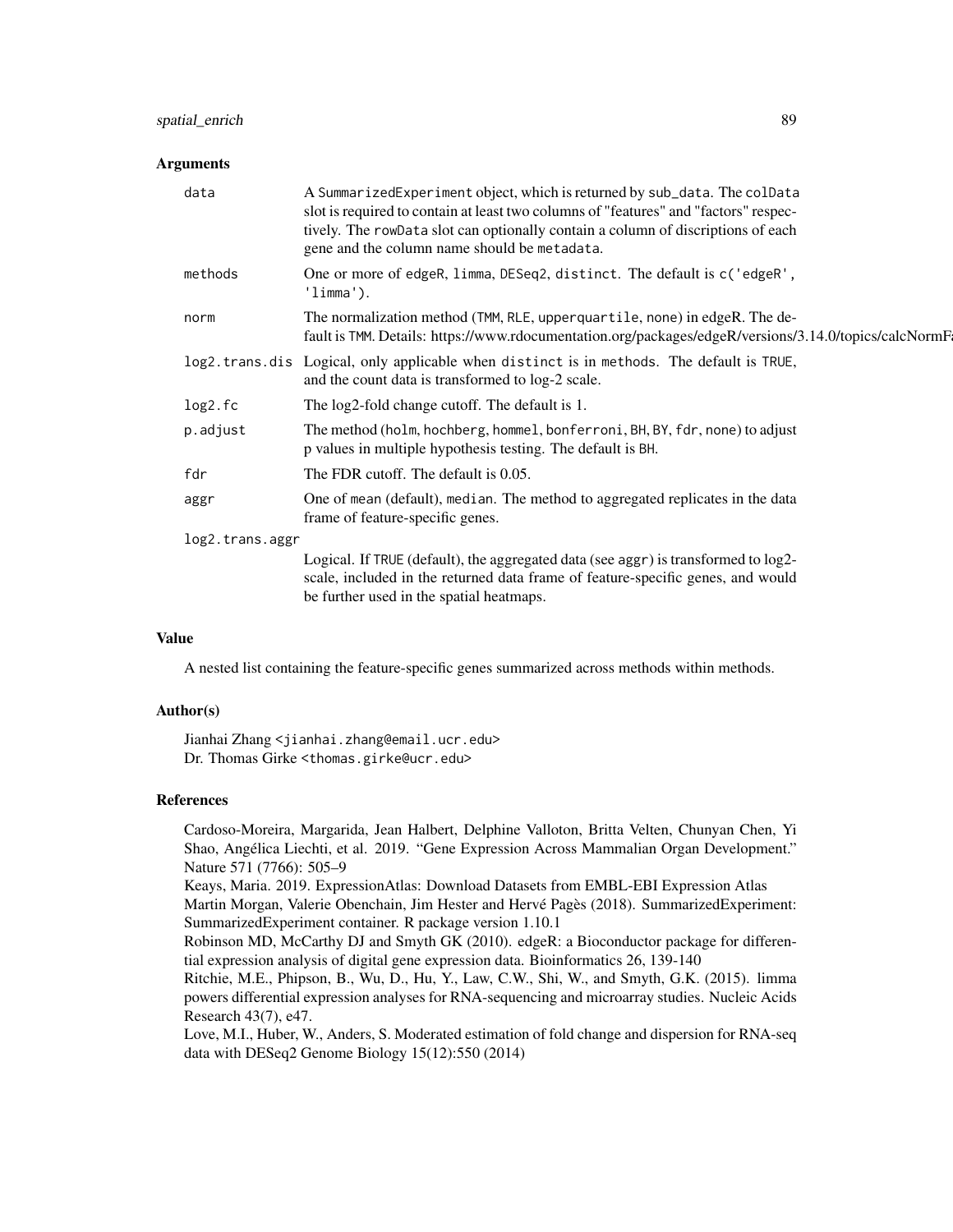Simone Tiberi and Mark D. Robinson. (2020). distinct: distinct: a method for differential analyses via hierarchical permutation tests. R package version 1.2.0. https://github.com/SimoneTiberi/distinct

#### Examples

## In the following examples, the toy data come from an RNA-seq analysis on development of 7 ## chicken organs under 9 time points (Cardoso-Moreira et al. 2019). For conveninece, it is ## included in this package. The complete raw count data are downloaded using the R package ## ExpressionAtlas (Keays 2019) with the accession number "E-MTAB-6769".

```
library(SummarizedExperiment)
```

```
## Set up toy data.
```

```
# Access toy data.
cnt.chk <- system.file('extdata/shinyApp/example/count_chicken.txt', package='spatialHeatmap')
count.chk <- read.table(cnt.chk, header=TRUE, row.names=1, sep='\t')
count.chk[1:3, 1:5]
# A targets file describing samples and conditions is required for toy data. It should be made
```

```
# based on the experiment design, which is accessible through the accession number
# "E-MTAB-6769" in the R package ExpressionAtlas. An example targets file is included in this
# package and accessed below.
# Access the count table.
cnt.chk <- system.file('extdata/shinyApp/example/count_chicken.txt', package='spatialHeatmap')
count.chk <- read.table(cnt.chk, header=TRUE, row.names=1, sep='\t')
count.chk[1:3, 1:5]
# Access the example targets file.
tar.chk <- system.file('extdata/shinyApp/example/target_chicken.txt', package='spatialHeatmap')
target.chk <- read.table(tar.chk, header=TRUE, row.names=1, sep='\t')
# Every column in toy data corresponds with a row in targets file.
target.chk[1:5, ]
# Store toy data in "SummarizedExperiment".
se.chk <- SummarizedExperiment(assay=count.chk, colData=target.chk)
# The "rowData" slot can store a data frame of gene metadata, but not required. Only the
# column named "metadata" will be recognized.
# Pseudo row metadata.
metadata <- paste0('meta', seq_len(nrow(count.chk))); metadata[1:3]
rowData(se.chk) <- DataFrame(metadata=metadata)
# Subset the data by selected features (brain, heart, kidney) and factors (day10, day12).
data.sub <- sub_data(data=se.chk, feature='organism_part', features=c('brain', 'heart',
'kidney'), factor='age', factors=c('day10', 'day12'), com.by='feature', target='brain')
```

```
## As conventions, raw sequencing count data should be normalized and filtered to
## reduce noise. Since normalization will be performed in spatial enrichment, only filtering
## is required.
```

```
# Filter out genes with low counts and low variance. Genes with counts over 5 in
# at least 10% samples (pOA), and coefficient of variance (CV) between 3.5 and 100 are
# retained.
data.sub.fil <- filter_data(data=data.sub, sam.factor='organism_part', con.factor='age',
pOA=c(0.1, 5), CV=c(0.7, 100), dir=NULL)
```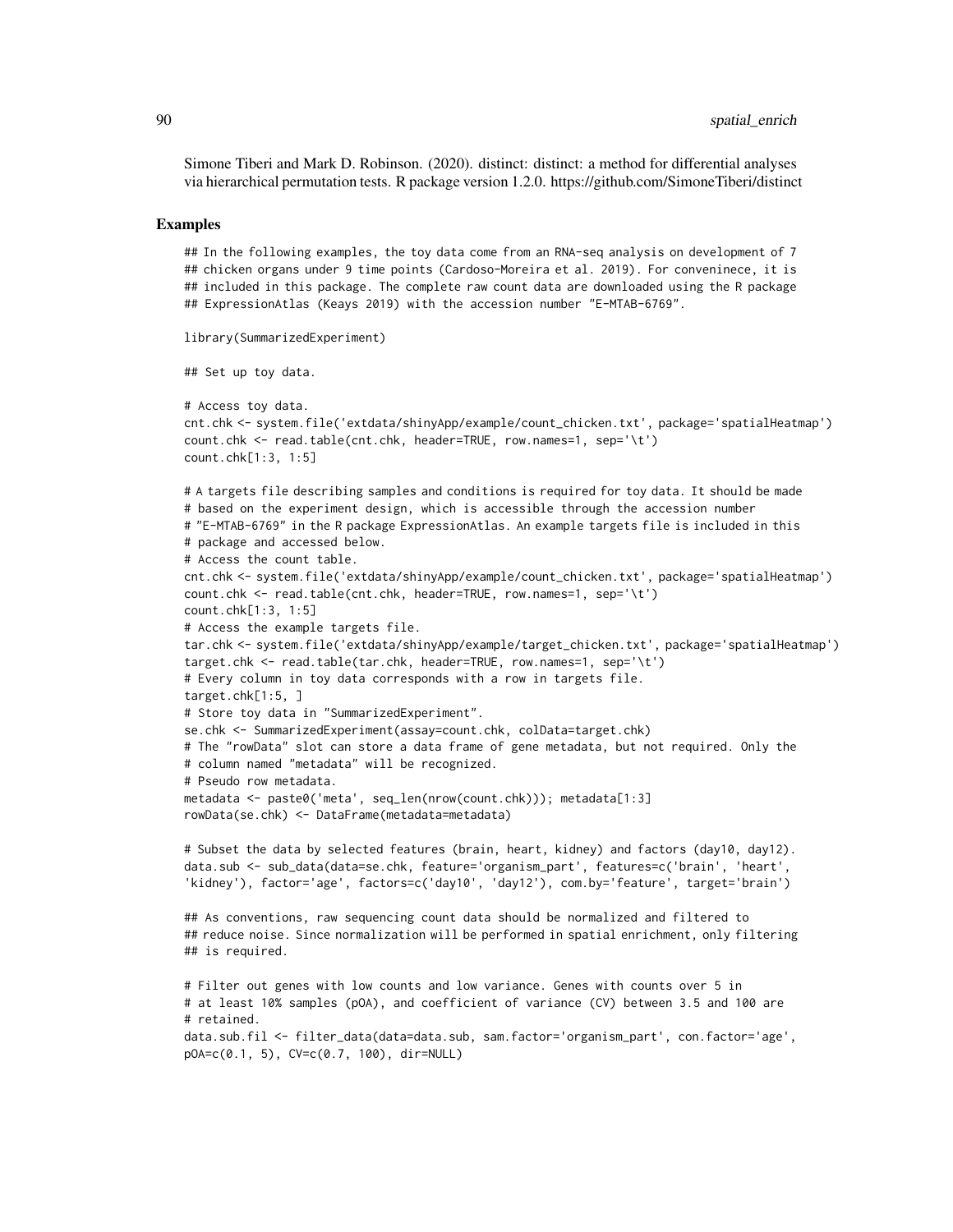```
# Identify brain-specifically expressed genes relative to heart and kidney, where day10 and
# day12 are treated as replicates.
deg.lis <- spatial_enrich(data.sub.fil)
# All up- and down-regulated genes in brain across methods. On the right is the data after
# replicates aggregated, and will be used in the spatial heatmaps.
deg.lis$deg.table[1:3, ]
# Up-regulated genes detected by edgeR.
deg.lis$lis.up.down$up.lis$edgeR.up[1:5]
# The aSVG path.
svg.chk <- system.file("extdata/shinyApp/example", "gallus_gallus.svg",
package="spatialHeatmap")
# Plot one brain-specific gene in spatial heatmap.
spatial_hm(svg.path=svg.chk, data=deg.lis$deg.table, ID=deg.lis$deg.table$gene[1], legend.r=1.9, legend.nrow=2,
# Overlap of up-regulated brain-specific genes across methods.
deg_ovl(deg.lis$lis.up.down, type='up', plot='upset')
deg_ovl(deg.lis$lis.up.down, type='up', plot='matrix')
# Overlap of down-regulated brain-specific genes across methods.
deg_ovl(deg.lis$lis.up.down, type='down', plot='upset')
deg_ovl(deg.lis$lis.up.down, type='down', plot='matrix')
# Line graph of gene expression profile.
profile_gene(deg.lis$deg.table[1, ])
```
spatial\_hm *Plot Spatial Heatmaps*

## **Description**

The input are a pair of annotated SVG (aSVG) file and formatted data (vector, data.frame, SummarizedExperiment). In the former, spatial features are represented by shapes and assigned unique identifiers, while the latter are numeric values measured from these spatial features and organized in specific formats. In biological cases, aSVGs are anatomical or cell structures, and data are measurements of genes, proteins, metabolites, *etc*. in different samples (*e.g.* cells, tissues). Data are mapped to the aSVG according to identifiers of assay samples and aSVG features. Only the data from samples having matching counterparts in aSVG features are mapped. The mapped features are filled with colors translated from the data, and the resulting images are termed spatial heatmaps. Note, "sample" and "feature" are two equivalent terms referring to cells, tissues, organs *etc.* where numeric values are measured. Matching means a target sample in data and a target spatial feature in aSVG have the same identifier.

This function is designed as much flexible as to achieve optimal visualization. For example, subplots of spatial heatmaps can be organized by gene or condition for easy comparison, in multi-layer anotomical structures selected tissues can be set transparent to expose burried features, color scale is customizable to highlight difference among features. This function also works with many other types of spatial data, such as population data plotted to geographic maps.

# Usage

```
spatial_hm(
  svg.path,
  data,
```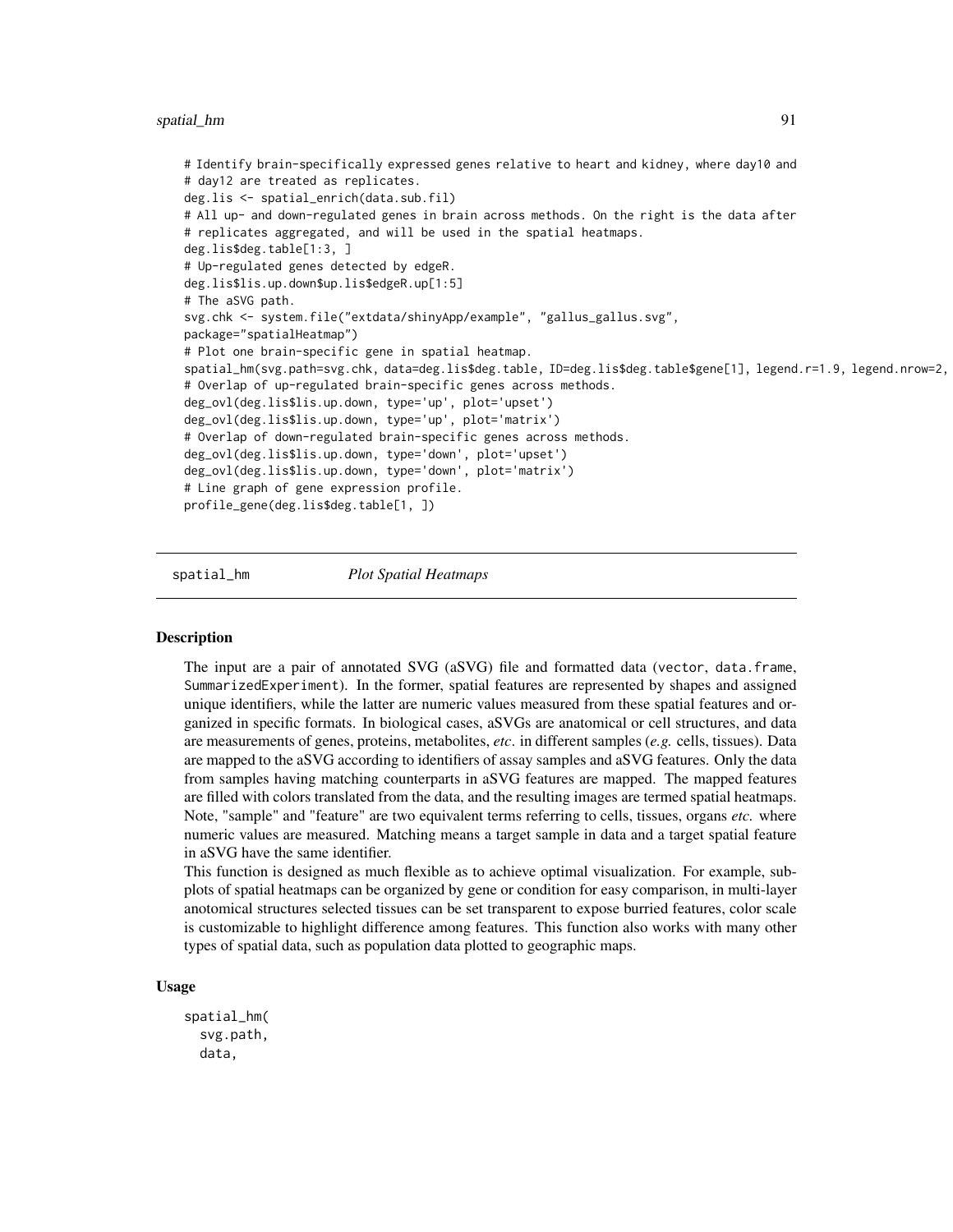```
assay.na = NULL,
sam.factor = NULL,
con.factor = NULL,
ID,
sce.dimred = NULL,
dimred = "PCA",
tar.cell = "matched",
tar.bulk,
profile = FALSE,
cell.group = NULL,
tmp.path = NULL,charcoal = FALSE,
alpha.overlay = 1,
lay.shm = "gene",ncol = 2,
col.com = c("yellow", "orange", "red"),
col.bar = "selected",
sig.thr = c(NA, NA),
cores = NA,
bar.width = 0.08,
bar.title.size = 0,
trans.scale = NULL,
ft.trans = NULL,
tis.trans = ft.trans,
lis.rematch = NULL,
legend.r = 0.2,
sub.title.size = 11,
sub.title.vjust = 2,
legend.plot = "all",ft.legend = "identical",
bar.values.size = 10,
legend.plot.title = "Legend",
legend.plot.title.size = 11,
legend.ncol = NULL,
legend.nrow = NULL,
legend.position = "bottom",
legend.direction = NULL,
legend.key.size = 0.02,
legend.text.size = 12,
angle.text.key = NULL,
position.text.key = NULL,
legend.2nd = FALSE,
position.2nd = "bottom",
legend.nrow.2nd = NULL,
legend.ncol.2nd = NULL,
legend.key.size.2nd = 0.03,
legend.text.size.2nd = 10,
angle.text.key.2nd = 0,
```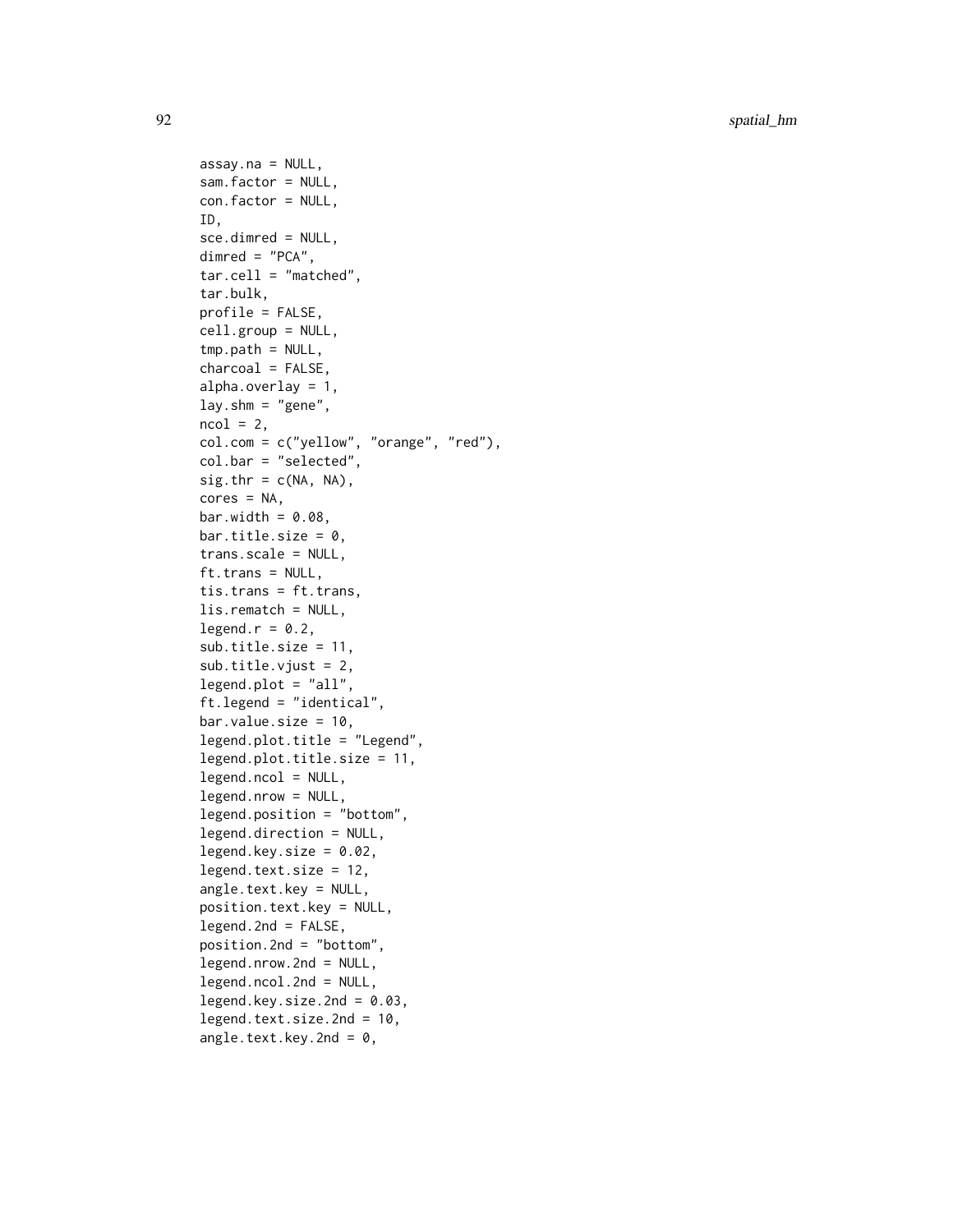```
position.text.key.2nd = "right",
dim.lgd.pos = "bottom",
dim.lgd.nrow = 2,
dim.lgd.text.size = 8,
add.feature.2nd = FALSE,
label = FALSE,
label.size = 4,
label.angle = 0,
hjust = 0,
vjust = \theta,
opacity = 1,
key = TRUE,line.size = 0.2,
line.color = "grey70",
relative.scale = NULL,
verbose = TRUE,
out.dir = NULL,
animation.scale = 1,
selfcontained = FALSE,
video.dim = "640x480",
res = 500,
interval = 1,
framerate = 1,
bar.width.vdo = 0.1,
legend.value.vdo = NULL,
...
```
# Arguments

 $\mathcal{L}$ 

| svg.path | The path of aSVG file(s). $E.g.:$ system.file("extdata/shinyApp/example", "gal-<br>lus_gallus.svg", package="spatialHeatmap"). Multiple aSVGs are also accepted,<br>such as a SVGs depicting organs development across mutiple times. In this case,<br>the aSVGs should be indexed with suffixes "_shm1", "_shm2", , such as "ara-<br>bidopsis.thaliana_organ_shm1.svg", "arabidopsis.thaliana_organ_shm2.svg", and<br>the paths of these aSVGs be provided in a character vector.<br>See return_feature for details on how to directly download aSVGs from the<br>EBI aSVG repository https://github.com/ebi-gene-expression-group/<br>anatomogram/tree/master/src/svg and spatialHeatmap aSVG Repository https: |
|----------|-------------------------------------------------------------------------------------------------------------------------------------------------------------------------------------------------------------------------------------------------------------------------------------------------------------------------------------------------------------------------------------------------------------------------------------------------------------------------------------------------------------------------------------------------------------------------------------------------------------------------------------------------------------------------------------------------------------------|
|          | //github.com/jianhaizhang/spatialHeatmap_aSVG_Repository developed<br>in this project.                                                                                                                                                                                                                                                                                                                                                                                                                                                                                                                                                                                                                            |
| data     | An object of data. frame or SummarizedExperiment. In either case, the columns<br>and rows should be sample/conditions and assayed items $(e.g.$ genes, proteins,<br>metabolites) respectively. If data. frame, the column names should follow the<br>naming scheme "sample_condition". The "sample" is a general term and stands<br>for cells, tissues, organs, etc., where the values are measured. The "condition"<br>is also a general term and refers to experiment treatments applied to "sample"<br>such as drug dosage, temperature, time points, etc. If certain samples are not                                                                                                                          |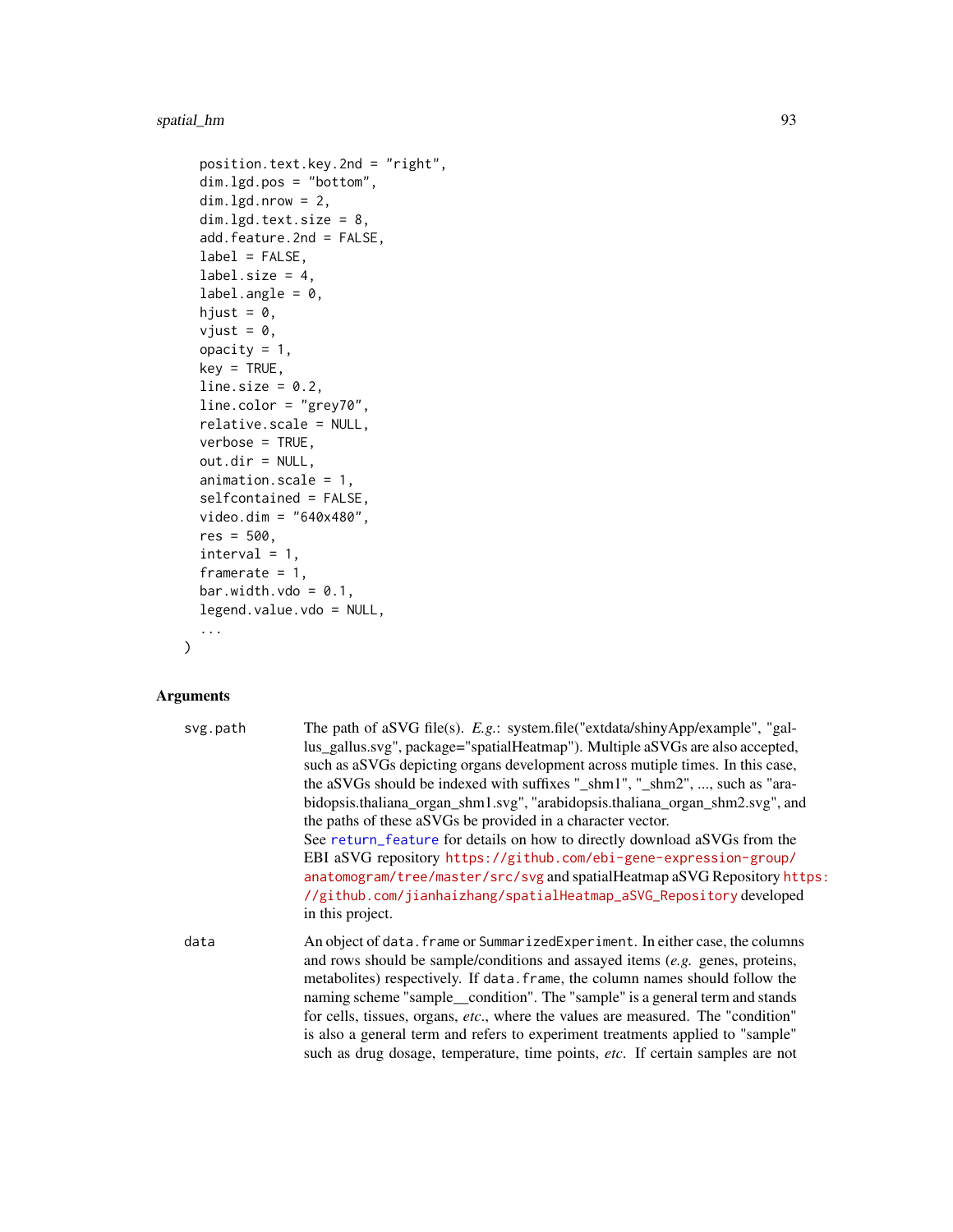expected to be colored in "spatial heatmaps" (see [spatial\\_hm](#page-90-0)), they are not required to follow this naming scheme. In the downstream interactive network (see [network](#page-60-0)), if users want to see node annotation by mousing over a node, a column of row item annotation could be optionally appended to the last column. In the case of SummarizedExperiment, the assays slot stores the data matrix. Similarly, the rowData slot could optionally store a data frame of row item anntation, which is only relevant to the interactive network. The colData slot usually contains a data frame with one column of sample replicates and one column of condition replicates. It is crucial that replicate names of the same sample or condition must be identical. *E.g.* If sampleA has 3 replicates, "sampleA", "sampleA", "sampleA" is expected while "sampleA1", "sampleA2", "sampleA3" is regarded as 3 different samples. If original column names in the assay slot already follow the "sample\_\_condition" scheme, then the colData slot is not required at all.

In the function [spatial\\_hm](#page-90-0), this argument can also be a numeric vector. In this vector, every value should be named, and values expected to color the "spatial heatmaps" should follow the naming scheme "sample\_\_condition".

In certain cases, there is no condition associated with data. Then in the naming scheme of data frame or vector, the "\_\_condition" part could be discarded. In SummarizedExperiment, the "condition" column could be discarded in colData slot.

Note, regardless of data class the double underscore is a special string that is reserved for specific purposes in "spatialHeatmap", and thus should be avoided for naming feature/samples and conditions.

In the case of spatial-temporal data, there are three factors: samples, conditions, and time points. The naming scheme is slightly different and includes three options: 1) combine samples and conditions to make the composite factor "sample-Condition", then concatenate the new factor and times with double underscore in between, *i.e.* "sampleCondition\_\_time"; 2) combine samples and times to make the composite factor "sampleTime", then concatenate the new factor and conditions with double underscore in between, *i.e.* "sampleTime\_\_condition"; or 3) combine all three factors to make the composite factor "sampleTimeCondition" without double underscore. See the vignette for more details by running browseVignettes('spatialHeatmap') in R.

- assay.na Applicable when data is "SummarizedExperiment" or "SingleCellExperiment", where multiple assays could be stored. The name of target assay to use. The default is NULL.
- sam.factor The column name corresponding to samples in the colData of SummarizedExperiment. If the original column names in the assay slot already follows the scheme "sample\_\_condition", then the colData slot is not required and accordingly this argument could be NULL.
- con.factor The column name corresponding to conditions in the colData of SummarizedExperiment. Could be NULL if column names of in the assay slot already follows the scheme "sample condition", or no condition is associated with the data.
- ID A character vector of assyed items (*e.g.* genes, proteins) whose abudance values are used to color the aSVG.
- sce.dimred A SingleCellExperiment with reduced dimentionalities such as PCA, UMAP, TSNE.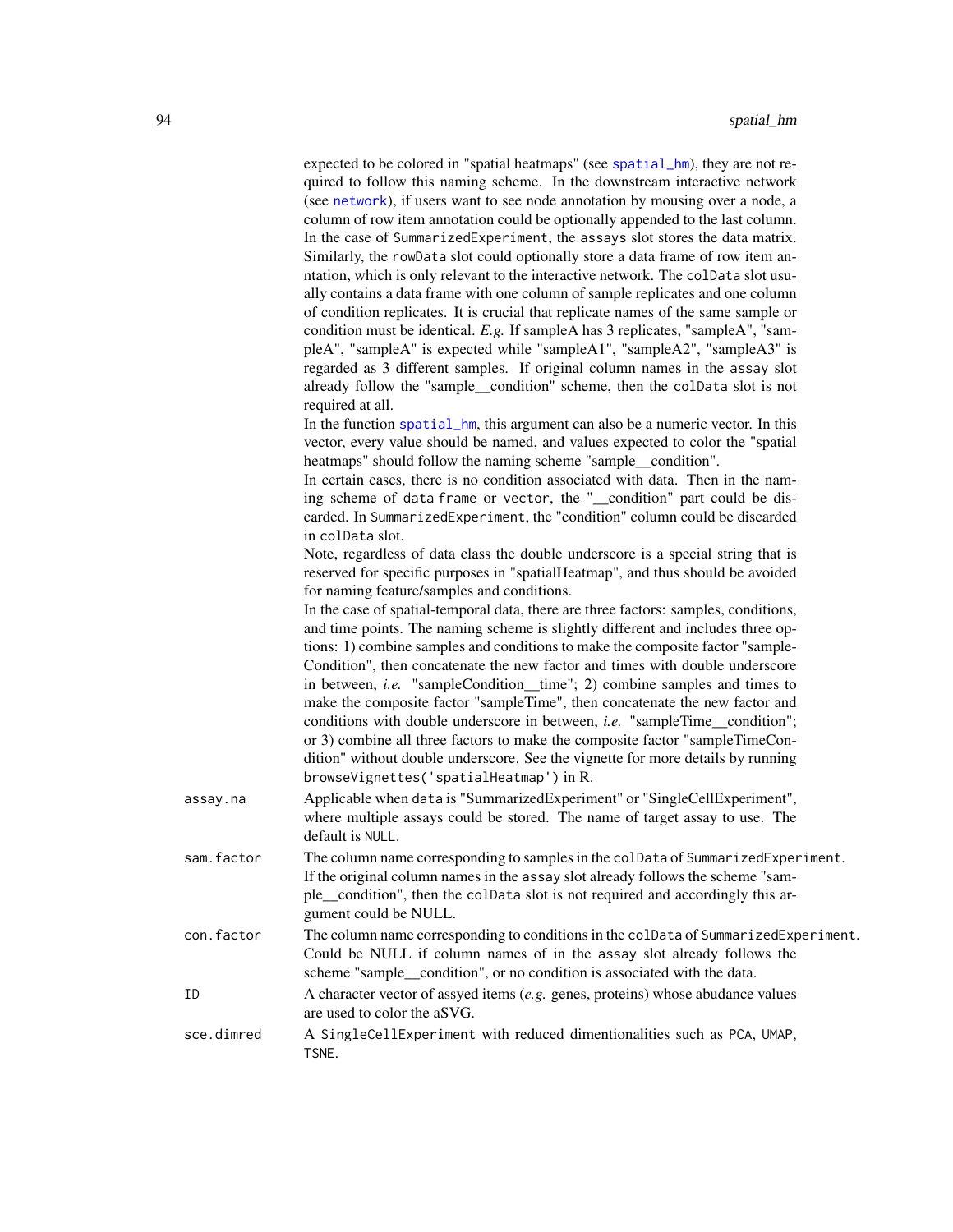| dimred        | One of PCA, UMAP, TSNE, specifying which reduced dimensionality to use in co-<br>visualization of bulk and single data.                                                                                                                                                                                                                                                                                                                                      |
|---------------|--------------------------------------------------------------------------------------------------------------------------------------------------------------------------------------------------------------------------------------------------------------------------------------------------------------------------------------------------------------------------------------------------------------------------------------------------------------|
| tar.cell      | Applicable in co-visualizing bulk and single cell data through manual matching.<br>Identifiers of target cell groups to show in embedding plot, which are defined in<br>cell.group. The default is matched and only cell groups in the matching list<br>will have legends in the embedding plot.                                                                                                                                                             |
| tar.bulk      | Applicable in co-visualizing bulk and single cell data through auto-matching<br>(coclustering). One of the SVGBulk entries in the matching data. frame. Cells<br>correctly assigned to this bulk tissue is highlighted, while other cells correspond-<br>ing to this bulk but have false or no bulk assignments are colored black.                                                                                                                           |
| profile       | Logical, applicable in co-visualizing bulk and single cell data through auto-<br>matching (coclustering). If TRUE, one or multiple biological molecule (e.g.<br>gene) identifiers need to be assigned to ID, and their abundance proifles are<br>included in the co-visualization plot. If FALSE (default), only the bulk tissue<br>in tar.bulk and matching cells are highlighted in the the co-visualization plot<br>without abundance proifles.           |
| cell.group    | Applicable in co-visualizing bulk and single cell data through manual matching.<br>A column name in colData such as cluster (auto-generated), label (user-<br>defined). Cells are divided into clusters by cell groups in this column and these<br>clusters are matched to bulk tissues.                                                                                                                                                                     |
| tmp.path      | The path of the template image in the form of raster/bitmap. The template is<br>used to create aSVGs and can be overlaid with spatial heatmaps.                                                                                                                                                                                                                                                                                                              |
| charcoal      | Logical, if TRUE the template image will be turned black and white.                                                                                                                                                                                                                                                                                                                                                                                          |
| alpha.overlay | The opacity of top-layer spatial heatmaps if a template image is added at the<br>bottom layer. The default is 1.                                                                                                                                                                                                                                                                                                                                             |
| lay.shm       | One of "gene", "con", or "none". If "gene", spatial heatmaps are organized by<br>genes proteins, or metabolites, etc. and conditions are sorted whithin each gene.<br>If "con", spatial heatmaps are organized by the conditions/treatments applied<br>to experiments, and genes are sorted winthin each condition. If "none", spaital<br>heatmaps are organized by the gene order in ID and conditions follow the order<br>they appear in data.             |
| ncol          | An integer of the number of columns to display the spatial heatmaps, which does<br>not include the legend plot.                                                                                                                                                                                                                                                                                                                                              |
| col.com       | A character vector of the color components used to build the color scale. The<br>default is c('yellow', 'orange', 'red').                                                                                                                                                                                                                                                                                                                                    |
| col.bar       | One of "selected" or "all", the former uses values of ID to build the color scale<br>while the latter uses all values from the data. The default is "selected".                                                                                                                                                                                                                                                                                              |
| sig.thr       | A two-numeric vector of the signal thresholds (the range of the color bar). The<br>first and the second element will be the minmun and maximum threshold in<br>the color bar respectively. Signals/values above the max or below min will be<br>assigned the same color as the max or min respectively. The default is c(NA,<br>NA) and the min and max signals in the data will be used. If one needs to change<br>only max or min, the other should be NA. |
| cores         | The number of CPU cores for parallelization, relevant for aSVG files with size<br>larger than 5M. The default is NA, and the number of used cores is 1 or 2 de-<br>pending on the availability.                                                                                                                                                                                                                                                              |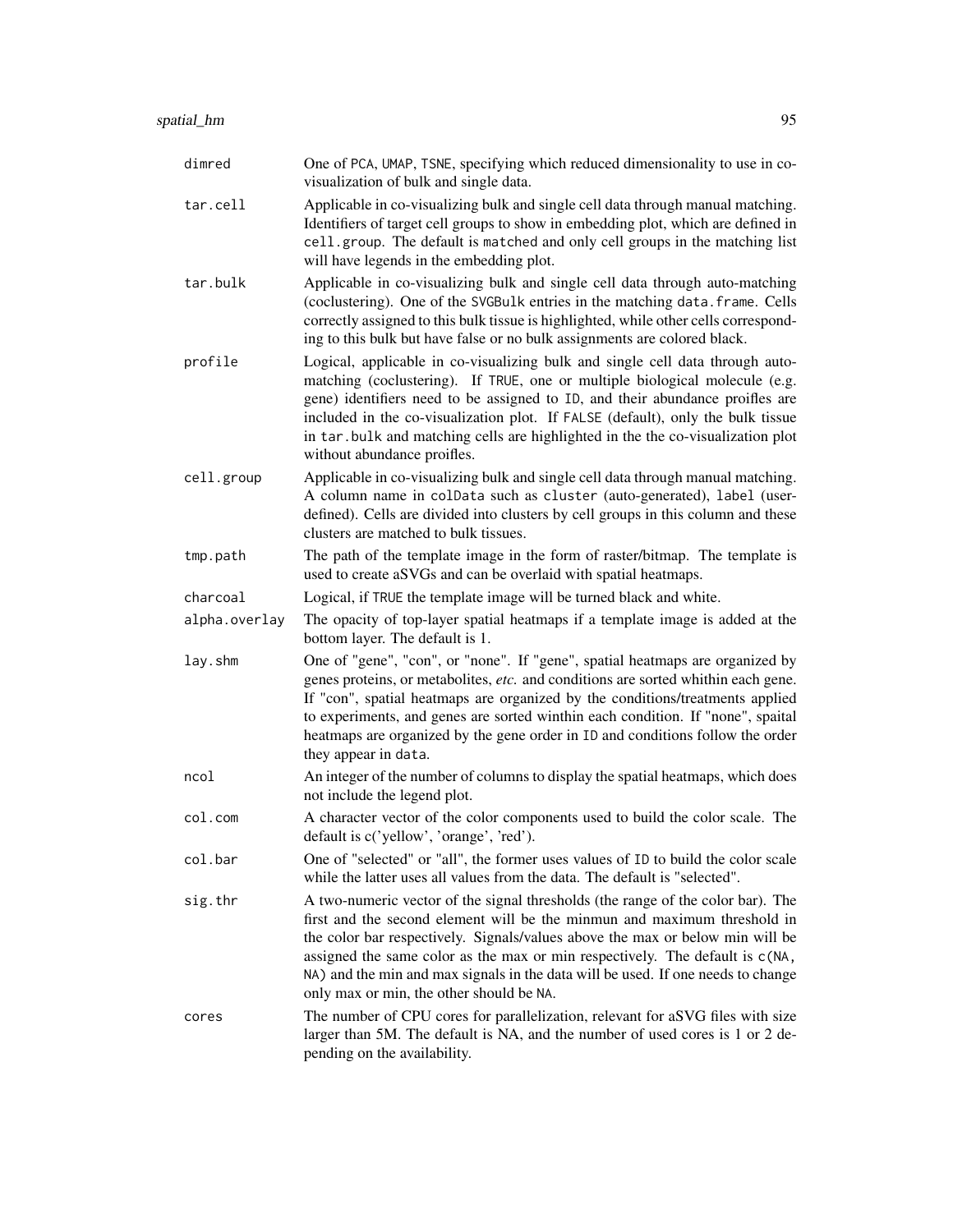| bar.width              | The width of color bar that ranges from 0 to 1. The default is $0.08$ .                                                                                                                                                                                                                                                                                                                                                                                                             |  |
|------------------------|-------------------------------------------------------------------------------------------------------------------------------------------------------------------------------------------------------------------------------------------------------------------------------------------------------------------------------------------------------------------------------------------------------------------------------------------------------------------------------------|--|
| bar.title.size         | A numeric of color bar title size. The default is 0.                                                                                                                                                                                                                                                                                                                                                                                                                                |  |
| trans.scale            | One of "log2", "exp2", "row", "column", or NULL, which means transform the<br>data by "log2" or "2-base expoent", scale by "row" or "column", or no manipua-<br>tion respectively. This argument should be used if colors across samples cannot<br>be distinguished due to low variance or outliers.                                                                                                                                                                                |  |
| ft.trans               | A character vector of tissue/spatial feature identifiers that will be set transparent.<br>$E.g.$ c("brain", "heart"). This argument is used when target features are covered<br>by overlapping features and the latter should be transparent.                                                                                                                                                                                                                                       |  |
| tis.trans              | This argument is deprecated and replaced by ft.trans.                                                                                                                                                                                                                                                                                                                                                                                                                               |  |
| lis.rematch            | A list for rematching features. In each slot, the slot name is an existing feature in<br>the data, and the slot contains a vector of features in aSVG that will be rematched<br>to the feature in the slot name. E.g. list (featureData1 = $c$ ('featureSVG1',<br>'featureSVG2'), featureData2=c('featureSVG3')), where featuresc('featureSVG1',<br>'featureSVG2'), c('featureSVG3') in the aSVG are rematched to features<br>'featureData1', 'featureData2' in data, respectively. |  |
| legend.r               | A numeric (between -1 and 1) to adjust the legend plot size. The default is 0.2.                                                                                                                                                                                                                                                                                                                                                                                                    |  |
|                        | sub.title.size A numeric of the subtitle font size of each individual spatial heatmap. The<br>default is 11.                                                                                                                                                                                                                                                                                                                                                                        |  |
| sub.title.vjust        |                                                                                                                                                                                                                                                                                                                                                                                                                                                                                     |  |
|                        | A numeric of vertical adjustment for subtitle. The default is 2.                                                                                                                                                                                                                                                                                                                                                                                                                    |  |
| legend.plot            | A vector of suffix(es) of aSVG file name(s) such as $c('shm1', 'shm2').$ Only<br>$aSVG(s)$ whose suffix(es) are assigned to this arugment will have a legend plot<br>on the right. The default is all and each aSVG will have a legend plot. If<br>NULL, no legend plot is shown.                                                                                                                                                                                                   |  |
| ft.legend              | One of "identical", "all", or a character vector of tissue/spatial feature identifiers<br>from the aSVG file. The default is "identical" and all the identical/matching<br>tissues/spatial features between the data and aSVG file are colored in the legend<br>plot. If "all", all tissues/spatial features in the aSVG are shown. If a vector, only<br>the tissues/spatial features in the vector are shown.                                                                      |  |
|                        | bar. value. size A numeric of value size in the color bar y-axis. The default is 10.                                                                                                                                                                                                                                                                                                                                                                                                |  |
| legend.plot.title      |                                                                                                                                                                                                                                                                                                                                                                                                                                                                                     |  |
|                        | The title of the legend plot. The default is 'Legend'.                                                                                                                                                                                                                                                                                                                                                                                                                              |  |
| legend.plot.title.size | The title size of the legend plot. The default is 11.                                                                                                                                                                                                                                                                                                                                                                                                                               |  |
|                        |                                                                                                                                                                                                                                                                                                                                                                                                                                                                                     |  |
| legend.ncol            | An integer of the total columns of keys in the legend plot. The default is NULL.<br>If both legend.ncol and legend.nrow are used, the product of the two argu-<br>ments should be equal or larger than the total number of shown spatial features.                                                                                                                                                                                                                                  |  |
| legend.nrow            | An integer of the total rows of keys in the legend plot. The default is NULL. It is<br>only applicable to the legend plot. If both legend.ncol and legend.nrow are<br>used, the product of the two arguments should be equal or larger than the total<br>number of matching spatial features.                                                                                                                                                                                       |  |
| legend.position        |                                                                                                                                                                                                                                                                                                                                                                                                                                                                                     |  |
|                        | the position of legends ("none", "left", "right", "bottom", "top", or two-element<br>numeric vector)                                                                                                                                                                                                                                                                                                                                                                                |  |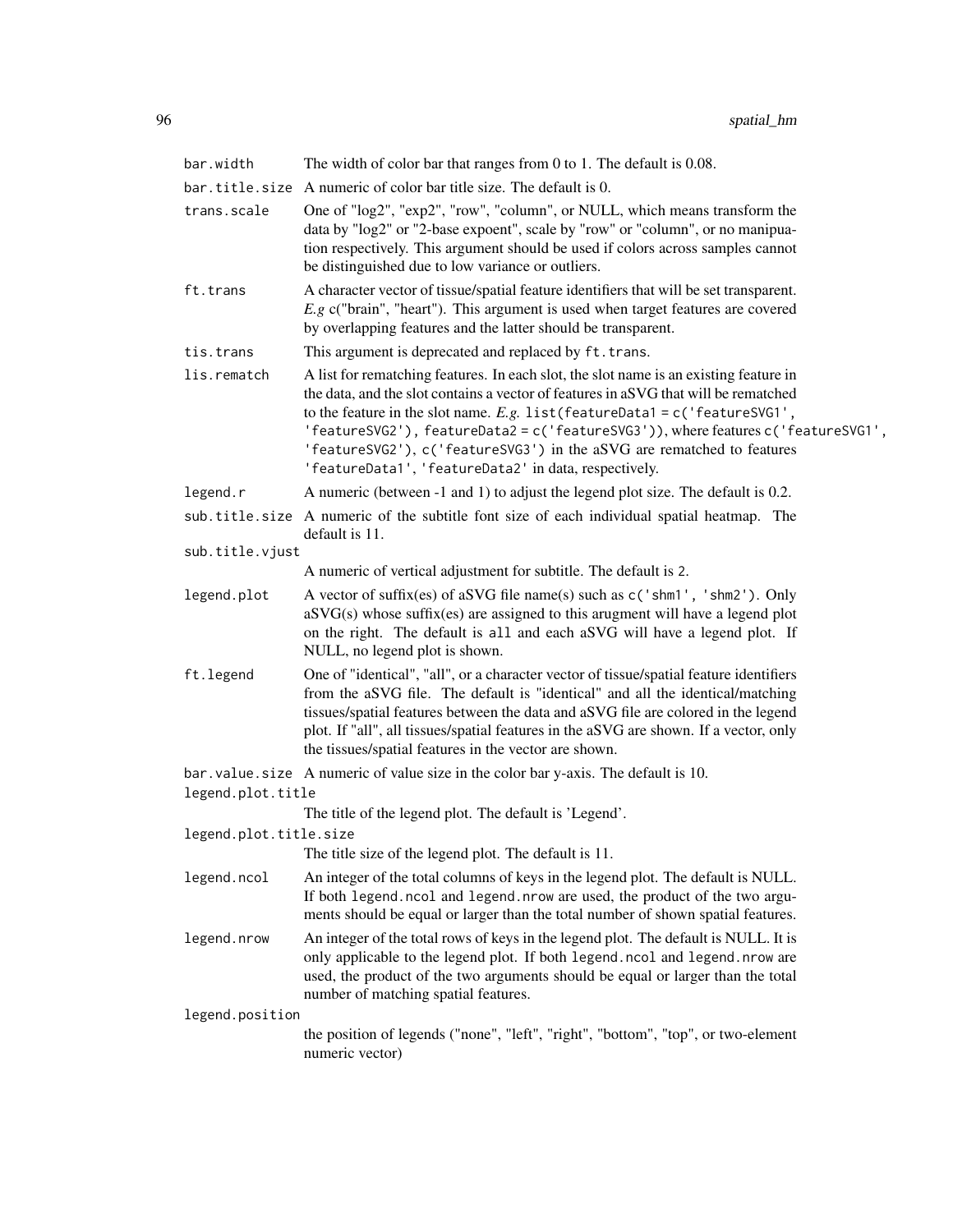| legend.direction      |                                                                                                                                                                                                                        |
|-----------------------|------------------------------------------------------------------------------------------------------------------------------------------------------------------------------------------------------------------------|
|                       | layout of items in legends ("horizontal" or "vertical")                                                                                                                                                                |
| legend.key.size       |                                                                                                                                                                                                                        |
|                       | A numeric of the legend key size ("npc"), applicable to the legend plot. The                                                                                                                                           |
| legend.text.size      | default is 0.02.                                                                                                                                                                                                       |
|                       | A numeric of the legend label size, applicable to the legend plot. The default is<br>12.                                                                                                                               |
|                       | angle. text. key A value of key text angle in legend plot. The default is NULL, equivalent to 0.                                                                                                                       |
| position.text.key     |                                                                                                                                                                                                                        |
|                       | The position of key text in legend plot, one of "top", "right", "bottom", "left".<br>Default is NULL, equivalent to "right".                                                                                           |
| legend.2nd            | Logical, TRUE or FALSE. If TRUE, the secondary legend is added to each<br>spatial heatmap, which are the numeric values of each matching spatial features.<br>The default its FALSE. Only applies to the static image. |
| position.2nd          | The position of the secondary legend. One of "top", "right", "bottom", "left", or<br>a two-component numeric vector. The default is "bottom". Applies to the static<br>image and video.                                |
| legend.nrow.2nd       |                                                                                                                                                                                                                        |
|                       | An integer of rows of the secondary legend keys. Applies to the static image and                                                                                                                                       |
| legend.ncol.2nd       | video.                                                                                                                                                                                                                 |
|                       | An integer of columns of the secondary legend keys. Applies to the static image                                                                                                                                        |
| legend.key.size.2nd   | and video.                                                                                                                                                                                                             |
|                       | A numeric of legend key size. The default is 0.03. Applies to the static image<br>and video.                                                                                                                           |
| legend.text.size.2nd  |                                                                                                                                                                                                                        |
|                       | A numeric of the secondary legend text size. The default is 10. Applies to the<br>static image and video.                                                                                                              |
| angle.text.key.2nd    |                                                                                                                                                                                                                        |
|                       | A value of angle of key text in the secondary legend. Default is 0. Applies to<br>the static image and video.                                                                                                          |
| position.text.key.2nd |                                                                                                                                                                                                                        |
|                       | The position of key text in the secondary legend, one of "top", "right", "bottom",<br>"left". Default is "right". Applies to the static image and video.                                                               |
| dim.lgd.pos           | The legend position in the dimensionality reduction plot. The default is bottom.                                                                                                                                       |
| dim.lgd.nrow          | The number of legend rows in the dimensionality reduction plot. The default is<br>2.                                                                                                                                   |
| dim.lgd.text.size     |                                                                                                                                                                                                                        |
|                       | The size of legend text in the dimensionality reduction plot. The default is 8.                                                                                                                                        |
| add.feature.2nd       | Logical TRUE or FALSE. Add feature identifiers to the secondary legend or not.                                                                                                                                         |
|                       | The default is FALSE. Applies to the static image.                                                                                                                                                                     |
| label                 | Logical. If TRUE, spatial features having matching samples are labeled by fea-<br>ture identifiers. The default is FALSE. It is useful when spatial features are<br>labeled by similar colors.                         |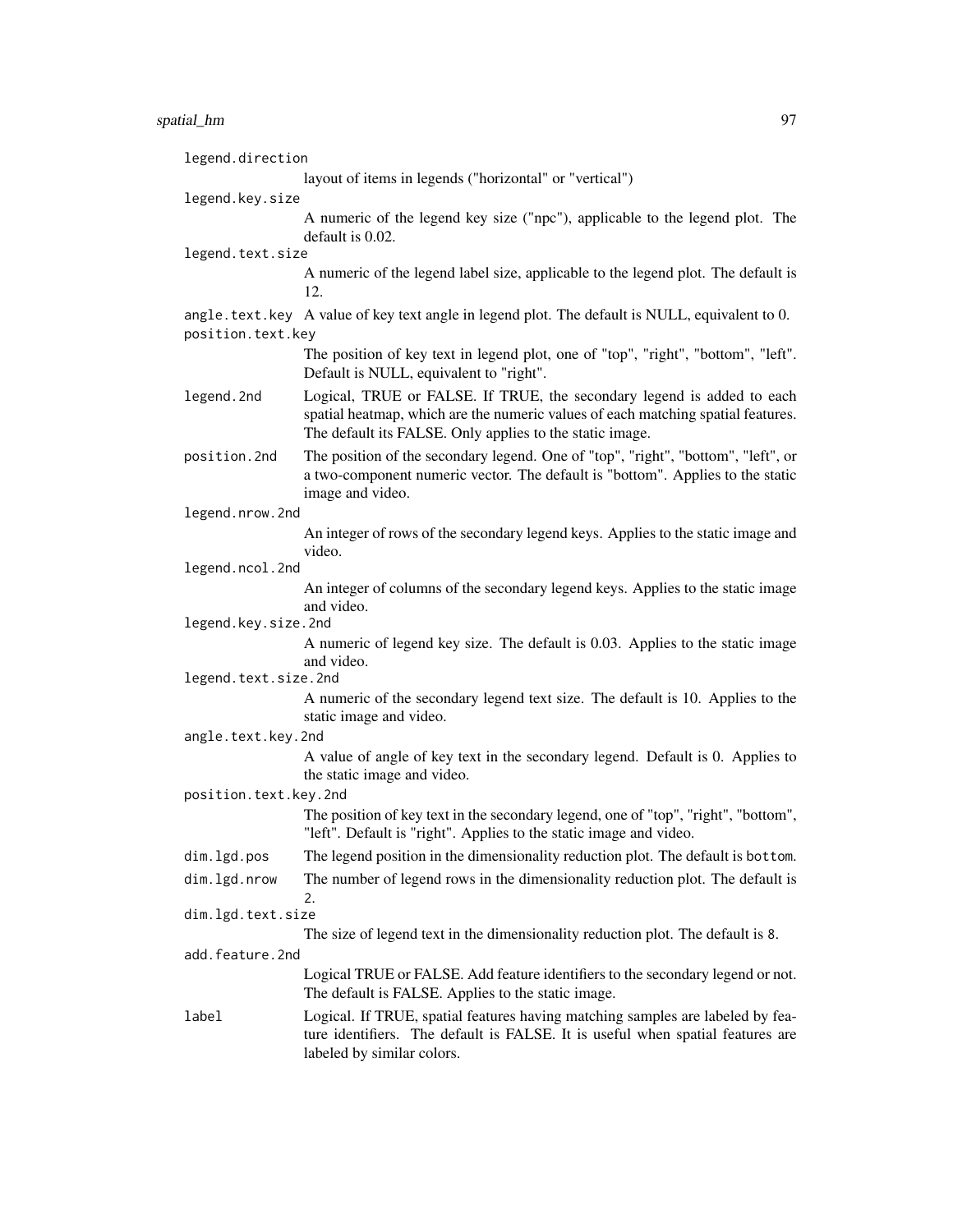| label.size       | The size of spatial feature labels in legend plot. The default is 4.                                                                                                                                                                                                                                 |  |
|------------------|------------------------------------------------------------------------------------------------------------------------------------------------------------------------------------------------------------------------------------------------------------------------------------------------------|--|
| label.angle      | The angle of spatial feature labels in legend plot. Default is 0.                                                                                                                                                                                                                                    |  |
| hjust            | The value to horizontally adjust positions of spatial feature labels in legend plot.<br>Default is 0.                                                                                                                                                                                                |  |
| vjust            | The value to vertically adjust positions of spatial feature labels in legend plot.<br>Default is 0.                                                                                                                                                                                                  |  |
| opacity          | The transparency of colored spatial features in legend plot. Default is 1. If 0,<br>features are totally transparent.                                                                                                                                                                                |  |
| key              | Logical. The default is TRUE and keys are added in legend plot. If label is<br>TRUE, the keys could be removed.                                                                                                                                                                                      |  |
| line.size        | The thickness of each shape outline in the aSVG is maintained in spatial heatmaps,<br><i>i.e.</i> the stroke widths in Inkscape. This argument is the extra thickness added to<br>all outlines. Default is 0.2 in case stroke widths in the aSVG are 0.                                              |  |
| line.color       | A character of the shape outline color. Default is "grey70".                                                                                                                                                                                                                                         |  |
|                  | relative. scale A numeric to adjust the relative sizes between multiple aSVGs. Applicable only<br>if multiple aSVG paths is assigned to svg. path. Default is NULL and all aSVGs<br>have the same size.                                                                                              |  |
| verbose          | Logical, FALSE or TRUE. If TRUE the samples in data not colored in spatial<br>heatmaps are printed to R console. Default is TRUE.                                                                                                                                                                    |  |
| out.dir          | The directory to save interactive spatial heatmaps as independent HTML files<br>and videos. Default is NULL, and the HTML files and videos are not saved.                                                                                                                                            |  |
| animation.scale  |                                                                                                                                                                                                                                                                                                      |  |
|                  | A numeric to scale the spatial heatmap size in the HTML files. The default is<br>1, and the height is 550px and the width is calculated according to the original<br>aspect ratio in the aSVG file.                                                                                                  |  |
| selfcontained    | Whether to save the HTML as a single self-contained file (with external re-<br>sources base64 encoded) or a file with external resources placed in an adjacent<br>directory.                                                                                                                         |  |
| video.dim        | A single character of the dimension of video frame in form of 'widthxheight',<br>such as '1920x1080', '1280x800', '320x568', '1280x1024', '1280x720', '320x480',<br>'480x360', '600x600', '800x600', '640x480' (default). The aspect ratio of spa-<br>tial heatmaps are decided by width and height. |  |
| res              | Resolution of the video in dpi.                                                                                                                                                                                                                                                                      |  |
| interval         | The time interval (seconds) between spatial heatmap frames in the video. De-<br>fault is 1.                                                                                                                                                                                                          |  |
| framerate        | An integer of video framerate in frames per seconds. Default is 1. Larger values<br>make the video smoother.                                                                                                                                                                                         |  |
| bar.width.vdo    | The color bar width in video, between 0 and 1.                                                                                                                                                                                                                                                       |  |
| legend.value.vdo |                                                                                                                                                                                                                                                                                                      |  |
|                  | Logical TRUE or FALSE. If TRUE, the numeric values of matching spatial fea-<br>tures are added to video legend. The default is NULL.                                                                                                                                                                 |  |
|                  | additional element specifications not part of base ggplot2. In general, these<br>should also be defined in the element tree argument.                                                                                                                                                                |  |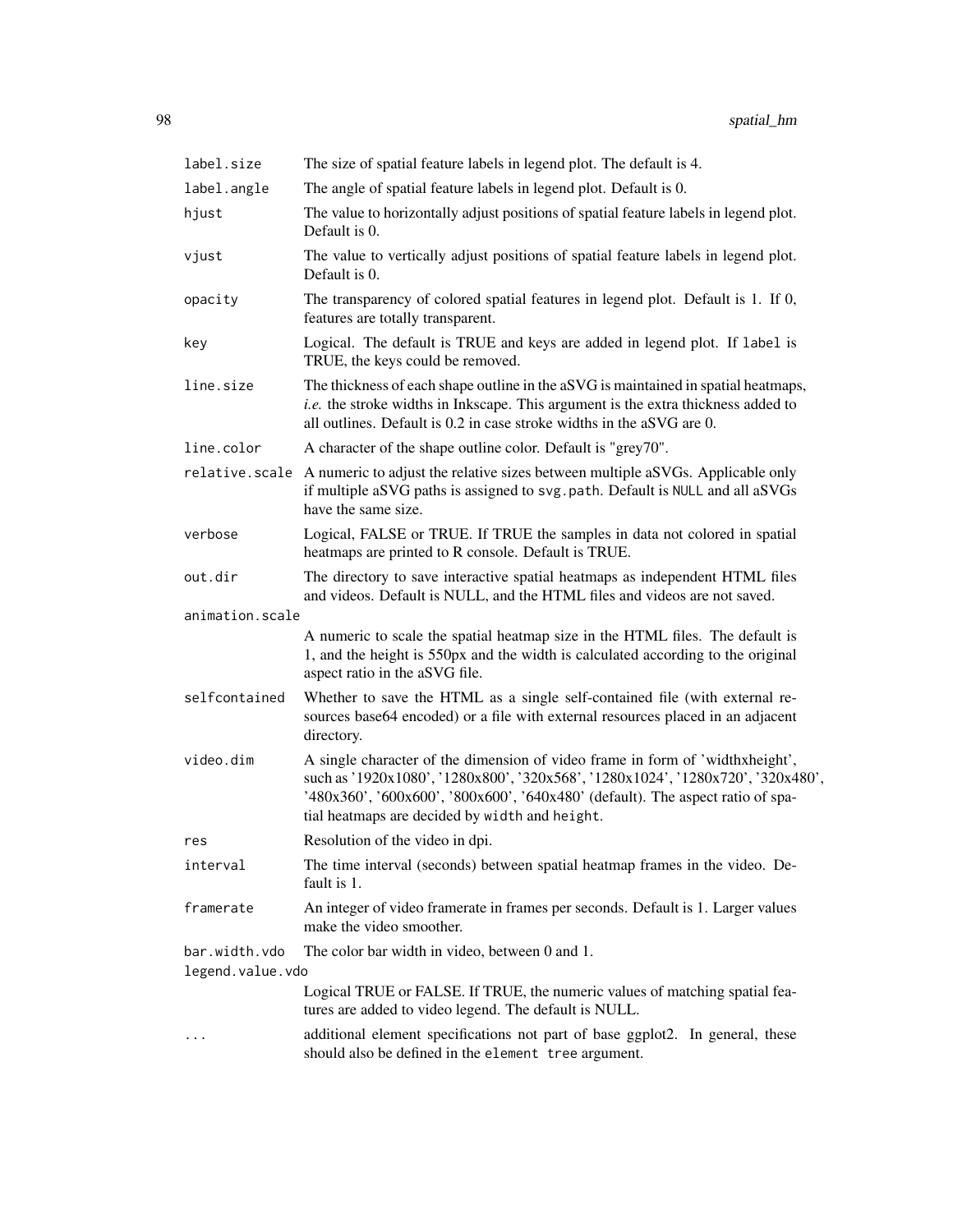#### Value

An image of spatial heatmap(s), a three-component list of the spatial heatmap(s) in ggp1ot format, a data frame of mapping between assayed samples and aSVG features, and a data frame of feature attributes.

## Details

See the package vignette (browseVignettes('spatialHeatmap')).

# Author(s)

Jianhai Zhang <jianhai.zhang@email.ucr.edu> Dr. Thomas Girke <thomas.girke@ucr.edu>

# References

https://www.gimp.org/tutorials/

https://inkscape.org/en/doc/tutorials/advanced/tutorial-advanced.en.html

http://www.microugly.com/inkscape-quickguide/ Martin Morgan, Valerie Obenchain, Jim Hester and Hervé Pagès (2018). SummarizedExperiment: SummarizedExperiment container. R package version 1.10.1

H. Wickham. ggplot2: Elegant Graphics for Data Analysis. Springer-Verlag New York, 2016.

Jeroen Ooms (2018). rsvg: Render SVG Images into PDF, PNG, PostScript, or Bitmap Arrays. R package version 1.3. https://CRAN.R-project.org/package=rsvg

R. Gentleman, V. Carey, W. Huber and F. Hahne (2017). genefilter: genefilter: methods for filtering genes from high-throughput experiments. R package version 1.58.1

Paul Murrell (2009). Importing Vector Graphics: The grImport Package for R. Journal of Statistical Software, 30(4), 1-37. URL http://www.jstatsoft.org/v30/i04/

Baptiste Auguie (2017). gridExtra: Miscellaneous Functions for "Grid" Graphics. R package version 2.3. https://CRAN.R-project.org/package=gridExtra

R Core Team (2018). R: A language and environment for statistical computing. R Foundation for Statistical Computing, Vienna, Austria. RL https://www.R-project.org/

https://github.com/ebi-gene-expression-group/anatomogram/tree/master/src/svg

Yu, G., 2020. ggplotify: Convert Plot to 'grob' or 'ggplot' Object. R package version 0.0.5.URLhttps://CRAN.Rproject.org/package=ggplotify30

Keays, Maria. 2019. ExpressionAtlas: Download Datasets from EMBL-EBI Expression Atlas Love, Michael I., Wolfgang Huber, and Simon Anders. 2014. "Moderated Estimation of Fold

Change and Dispersion for RNA-Seq Data with DESeq2." Genome Biology 15 (12): 550. doi:10.1186/s13059- 014-0550-8

Guangchuang Yu (2020). ggplotify: Convert Plot to 'grob' or 'ggplot' Object. R package version 0.0.5. https://CRAN.R-project.org/package=ggplotify

Cardoso-Moreira, Margarida, Jean Halbert, Delphine Valloton, Britta Velten, Chunyan Chen, Yi Shao, Angélica Liechti, et al. 2019. "Gene Expression Across Mammalian Organ Development." Nature 571 (7766): 505–9 Marques A et al. (2016). Oligodendrocyte heterogeneity in the mouse juvenile and adult central nervous system. Science 352(6291), 1326-1329. Amezquita R, Lun A, Becht E, Carey V, Carpp L, Geistlinger L, Marini F, Rue-Albrecht K, Risso D, Soneson C, Waldron L, Pages H, Smith M, Huber W, Morgan M, Gottardo R, Hicks S (2020). "Orchestrating single-cell analysis with Bioconductor." Nature Methods, 17, 137–145. https://www.nature.com/articles/s41592- 019-0654-x.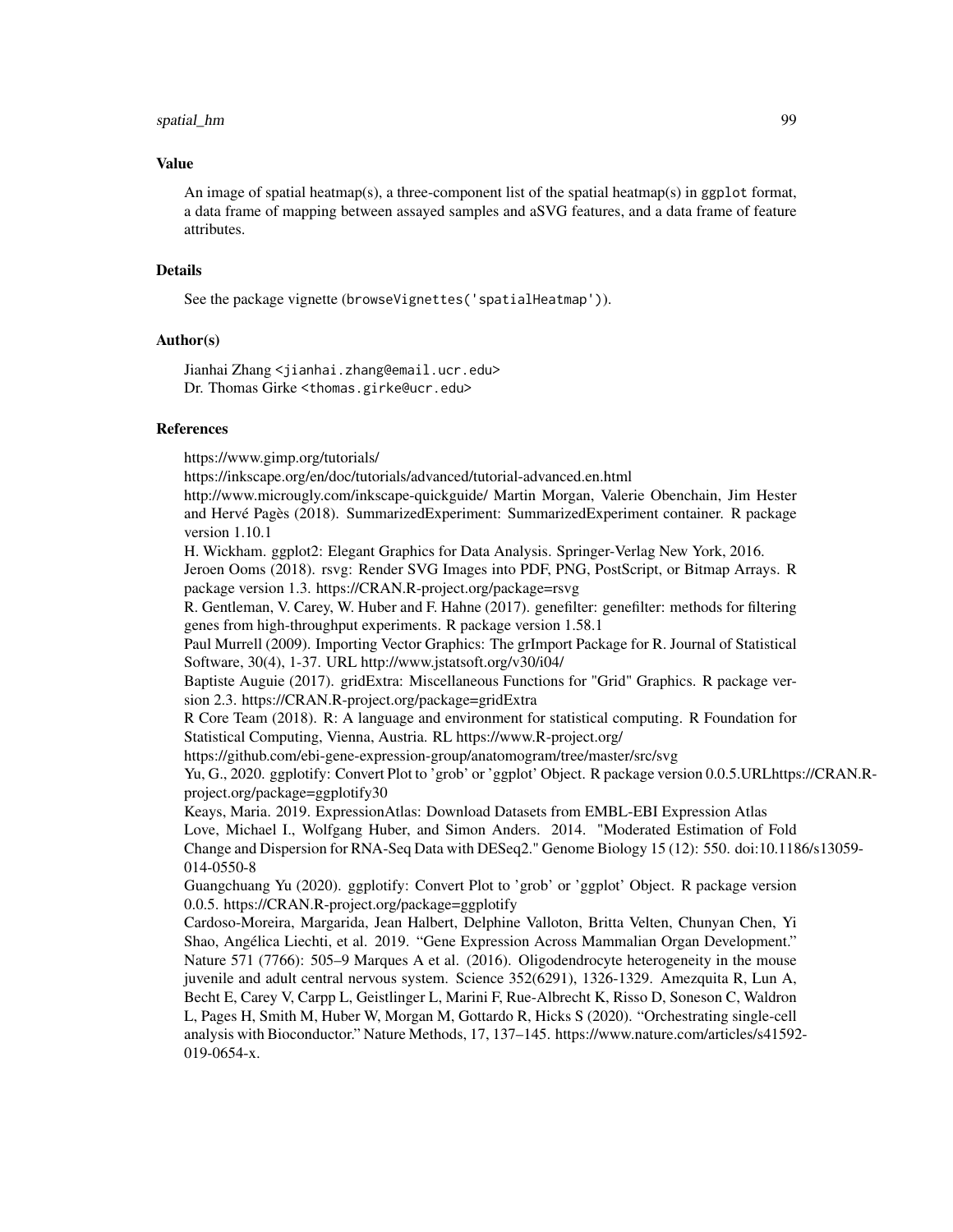#### Examples

```
## In the following examples, the 2 toy data come from an RNA-seq analysis on development of 7
## chicken organs under 9 time points (Cardoso-Moreira et al. 2019). For conveninece, they are
## included in this package. The complete raw count data are downloaded using the R package
## ExpressionAtlas (Keays 2019) with the accession number "E-MTAB-6769". Toy data1 is used as
## a "data frame" input to exemplify data of simple samples/conditions, while toy data2 as
## "SummarizedExperiment" to illustrate data involving complex samples/conditions.
## Set up toy data.
# Access toy data1.
cnt.chk.simple <- system.file('extdata/shinyApp/example/count_chicken_simple.txt',
package='spatialHeatmap')
df.chk <- read.table(cnt.chk.simple, header=TRUE, row.names=1, sep='\t', check.names=FALSE)
# Columns follow the namig scheme "sample__condition", where "sample" and "condition" stands
# for organs and time points respectively.
df.chk[1:3, ]
# A column of gene annotation can be appended to the data frame, but is not required.
ann <- paste0('ann', seq_len(nrow(df.chk))); ann[1:3]
df.chk <- cbind(df.chk, ann=ann)
df.chk[1:3, ]
# Access toy data2.
cnt.chk <- system.file('extdata/shinyApp/example/count_chicken.txt', package='spatialHeatmap')
count.chk <- read.table(cnt.chk, header=TRUE, row.names=1, sep='\t')
count.chk[1:3, 1:5]
# A targets file describing samples and conditions is required for toy data2. It should be made
# based on the experiment design, which is accessible through the accession number
# "E-MTAB-6769" in the R package ExpressionAtlas. An example targets file is included in this
# package and accessed below.
# Access the example targets file.
tar.chk <- system.file('extdata/shinyApp/example/target_chicken.txt', package='spatialHeatmap')
target.chk <- read.table(tar.chk, header=TRUE, row.names=1, sep='\t')
# Every column in toy data2 corresponds with a row in targets file.
target.chk[1:5, ]
# Store toy data2 in "SummarizedExperiment".
library(SummarizedExperiment)
se.chk <- SummarizedExperiment(assay=count.chk, colData=target.chk)
# The "rowData" slot can store a data frame of gene annotation, but not required.
rowData(se.chk) <- DataFrame(ann=ann)
## As conventions, raw sequencing count data should be normalized, aggregated, and filtered to
## reduce noise.
# Normalize count data.
# The normalizing function "calcNormFactors" (McCarthy et al. 2012) with default settings
# is used.
df.nor.chk <- norm_data(data=df.chk, norm.fun='CNF', log2.trans=TRUE)
se.nor.chk <- norm_data(data=se.chk, norm.fun='CNF', log2.trans=TRUE)
# Aggregate count data.
```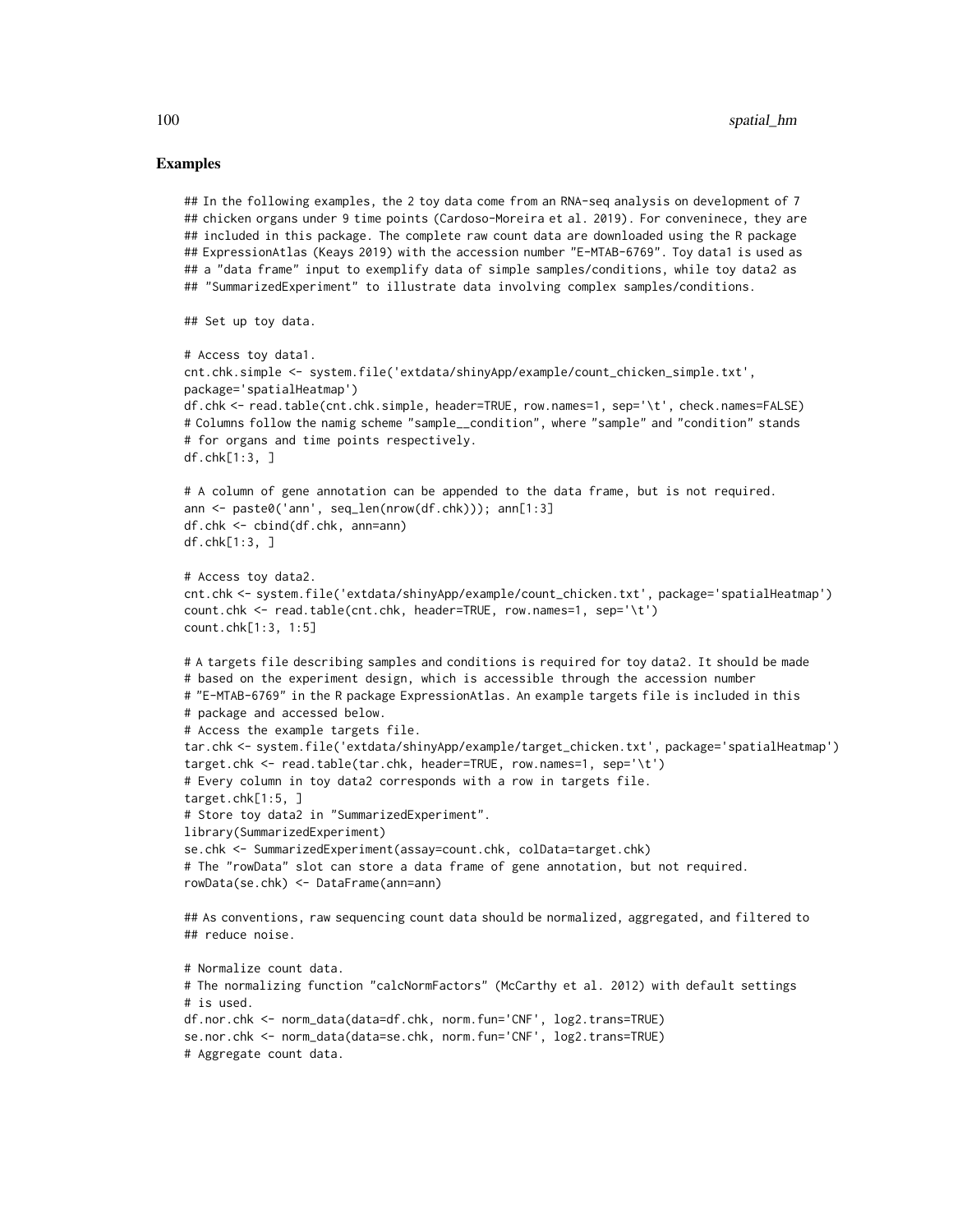```
# Aggregate "sample__condition" replicates in toy data1.
df.aggr.chk <- aggr_rep(data=df.nor.chk, aggr='mean')
df.aggr.chk[1:3, ]
# Aggregate "sample_condition" replicates in toy data2, where "sample" is "organism_part" and
# "condition" is "age".
se.aggr.chk <- aggr_rep(data=se.nor.chk, sam.factor='organism_part', con.factor='age',
aggr='mean')
assay(se.aggr.chk)[1:3, 1:3]
# Filter out genes with low counts and low variance. Genes with counts over 5 (log2 unit) in
# at least 1% samples (pOA), and coefficient of variance (CV) between 0.2 and 100 are retained.
# Filter toy data1.
df.fil.chk <- filter_data(data=df.aggr.chk, pOA=c(0.01, 5), CV=c(0.2, 100), dir=NULL)
# Filter toy data2.
se.fil.chk <- filter_data(data=se.aggr.chk, sam.factor='organism_part', con.factor='age',
pOA=c(0.01, 5), CV=c(0.2, 100), dir=NULL)
## Spatial heatmaps.
# The target chicken aSVG is downloaded from the EBI aSVG repository
# (https://github.com/ebi-gene-expression-group/anatomogram/tree/master/src/svg) directly with
# function "return_feature". It is included in this package and accessed as below. Details on
# how this aSVG is selected are documented in function "return_feature".
svg.chk <- system.file("extdata/shinyApp/example", "gallus_gallus.svg",
package="spatialHeatmap")
# Plot spatial heatmaps on gene "ENSGALG00000019846".
# Toy data1.
spatial_hm(svg.path=svg.chk, data=df.fil.chk, ID='ENSGALG00000019846', height=0.4,
legend.r=1.9, sub.title.size=7, ncol=3)
# Save spaital heatmaps as HTML and video files by assigning "out.dir" "~/test".
if (!dir.exists('~/test')) dir.create('~/test')
spatial_hm(svg.path=svg.chk, data=df.fil.chk, ID='ENSGALG00000019846', height=0.4,
legend.r=1.9, sub.title.size=7, ncol=3, out.dir='~/test')
# Toy data2.
spatial_hm(svg.path=svg.chk, data=se.fil.chk, ID='ENSGALG00000019846', legend.r=1.9,
legend.nrow=2, sub.title.size=7, ncol=3)
# The data can also come as as a simple named vector. The following gives an example on a
# vector of 3 random values.
# Random values.
vec <- sample(1:100, 3)
# Name the vector. The last name is assumed as a random sample without a matching feature
# in aSVG.
names(vec) <- c('brain', 'heart', 'notMapped')
vec
# Plot.
spatial_hm(svg.path=svg.chk, data=vec, ID='geneX', height=0.6, legend.r=1.5, ncol=1)
# Plot spatial heatmaps on aSVGs of two Arabidopsis thaliana development stages.
# Make up a random numeric data frame.
df.test <- data.frame(matrix(sample(x=1:100, size=50, replace=TRUE), nrow=10))
```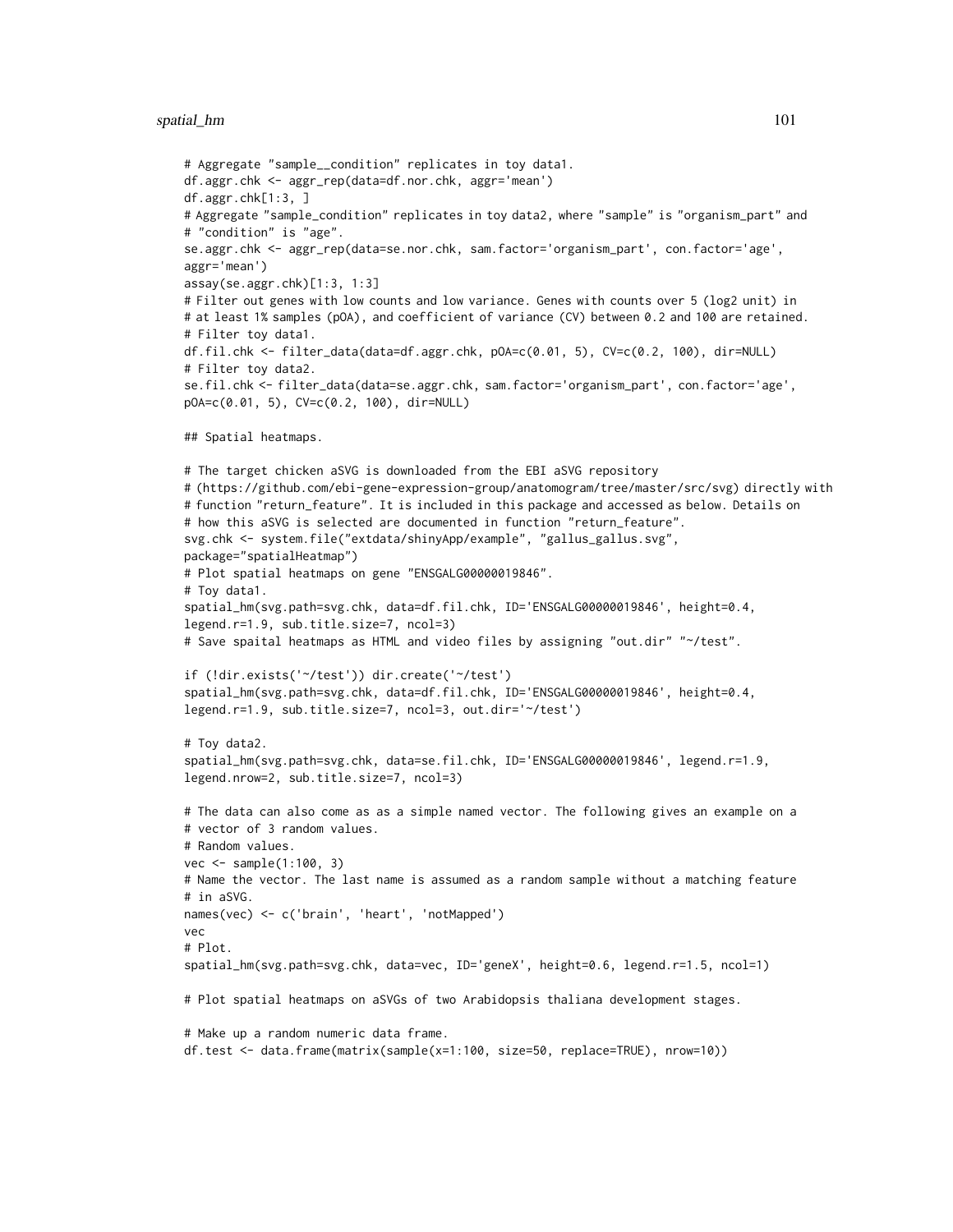```
colnames(df.test) <- c('shoot_totalA__condition1', 'shoot_totalA__condition2',
'shoot_totalB__condition1', 'shoot_totalB__condition2', 'notMapped')
rownames(df.test) <- paste0('gene', 1:10) # Assign row names
df.test[1:3, ]
# aSVG of development stage 1.
svg1 <- system.file("extdata/shinyApp/example", "arabidopsis.thaliana_organ_shm1.svg",
package="spatialHeatmap")
# aSVG of development stage 2.
svg2 <- system.file("extdata/shinyApp/example", "arabidopsis.thaliana_organ_shm2.svg",
package="spatialHeatmap")
# Spatial heatmaps.
spatial_hm(svg.path=c(svg1, svg2), data=df.test, ID=c('gene1'), height=0.8, legend.r=1.6,
preserve.scale=TRUE)
# Multiple development stages can also be arranged in a single aSVG image, but the
# samples, stages, and conditions should be formatted in different ways. See the vignette
# for details by running "browseVignette('spatialHeatmap')" in R.
# Overlay real images with spatial heatmaps.
# The first real image used as a template to create an aSVG.
tmp.pa1 <- system.file('extdata/shinyApp/example/maize_leaf_shm1.png',
package='spatialHeatmap')
# The first aSVG created with the first real image.
svg.pa1 <- system.file('extdata/shinyApp/example/maize_leaf_shm1.svg',
package='spatialHeatmap')
# The second real image used as a template to create an aSVG.
tmp.pa2 <- system.file('extdata/shinyApp/example/maize_leaf_shm2.png',
package='spatialHeatmap')
# The second aSVG created with the second real image.
svg.pa2 <- system.file('extdata/shinyApp/example/maize_leaf_shm2.svg',
package='spatialHeatmap')
# The data table.
dat.overlay <- read_fr(system.file('extdata/shinyApp/example/dat_overlay.txt',
package='spatialHeatmap'))
# Plot spatial heatmaps on top of real images.
spatial_hm(svg.path=c(svg.pa1, svg.pa2), data=dat.overlay, tmp.path=c(tmp.pa1, tmp.pa2),
charcoal=FALSE, ID=c('gene1'), alpha.overlay=0.5)
# Co-visualizing single cell and bulk tissues through manual matching.
# Example single cell data from mouse brain (Marques et al. (2016)).
sce.manual.pa <- system.file("extdata/shinyApp/example", "sce_manual_mouse.rds", package="spatialHeatmap")
sce.manual <- readRDS(sce.manual.pa)
# The following are simplified steps on single cell data analysis. Details are available at http://bioconductor.org
# Quality control
library(scuttle)
stats <- perCellQCMetrics(sce.manual, subsets=list(Mt=rowData(sce.manual)$featureType=='mito'), threshold=1)
sub.fields <- 'subsets_Mt_percent'
ercc <- 'ERCC' %in% altExpNames(sce.manual)
```

```
if (ercc) sub.fields <- c('altexps_ERCC_percent', sub.fields)
```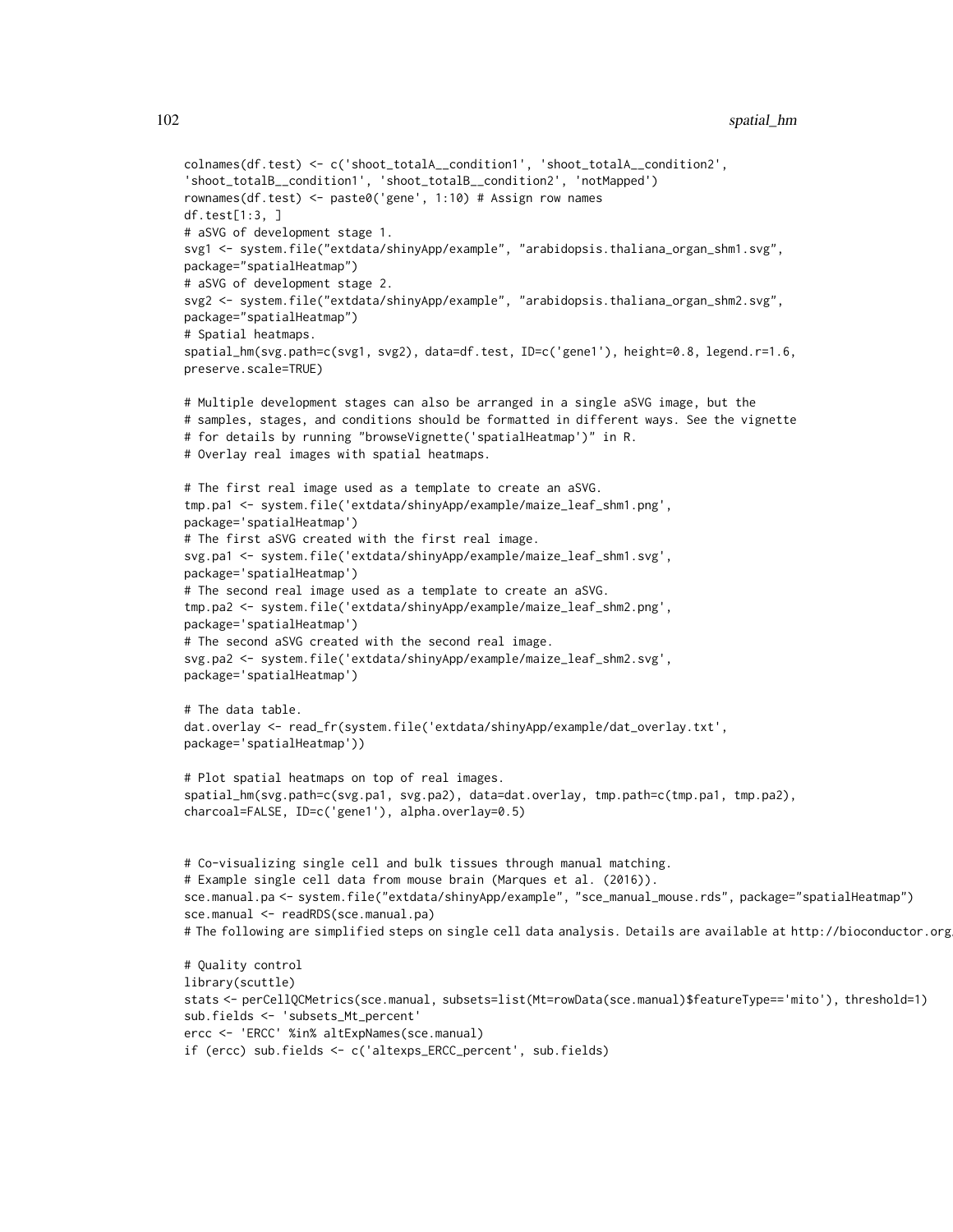```
qc <- perCellQCFilters(stats, sub.fields=sub.fields, nmads=3)
# Discard unreliable cells.
colSums(as.matrix(qc))
sce.manual <- sce.manual[, !qc$discard]
# Normalization
library(scran); set.seed(1000)
clusters <- quickCluster(sce.manual)
sce.manual <- computeSumFactors(sce.manual, cluster=clusters)
sce.manual <- logNormCounts(sce.manual)
# Variance modelling.
df.var <- modelGeneVar(sce.manual)
top.hvgs \leq getTopHVGs(df.var, prop = 0.1, n = 3000)
# Dimensionality reduction.
library(scater)
sce.manual <- denoisePCA(sce.manual, technical=df.var, subset.row=top.hvgs)
sce.manual <- runTSNE(sce.manual, dimred="PCA")
sce.manual <- runUMAP(sce.manual, dimred = "PCA")
# Clustering.
library(igraph)
snn.gr <- buildSNNGraph(sce.manual, use.dimred="PCA")
# Cell clusters.
cluster <- paste0('clus', cluster_walktrap(snn.gr)$membership)
table(cluster)
# Cell cluster/group assignments need to store in "colData" slot of "SingleCellExperiment". Cell clusters/groups pr
cdat <- colData(sce.manual)
lab.lgc <- 'label' %in% make.names(colnames(cdat))
if (lab.lgc) {
 cdat <- cbind(cluster=cluster, colData(sce.manual))
 idx <- colnames(cdat) %in% c('cluster', 'label')
cdat <- cdat[, c(which(idx), which(!idx))]
} else cdat <- cbind(cluster=cluster, colData(sce.manual))
colnames(cdat) <- make.names(colnames(cdat))
colData(sce.manual) <- cdat; cdat[1:3, ]
plotUMAP(sce.manual, colour_by="label")
plotUMAP(sce.manual, colour_by="cluster")
# The aSVG file of mouse brain.
svg.mus <- system.file("extdata/shinyApp/example", "mus_musculus.brain.svg", package="spatialHeatmap")
# Spatial features to match with single cell clusters.
feature.df <- return_feature(svg.path=svg.mus)
feature.df$feature
```
# The single cells can be matched to bulk tissues according to cluster assignments in the "label" or "cluster" column # Matching according to cell clusters in the "label" column in "colData", which are the cell sources provided in the unique(colData(sce.manual)\$label)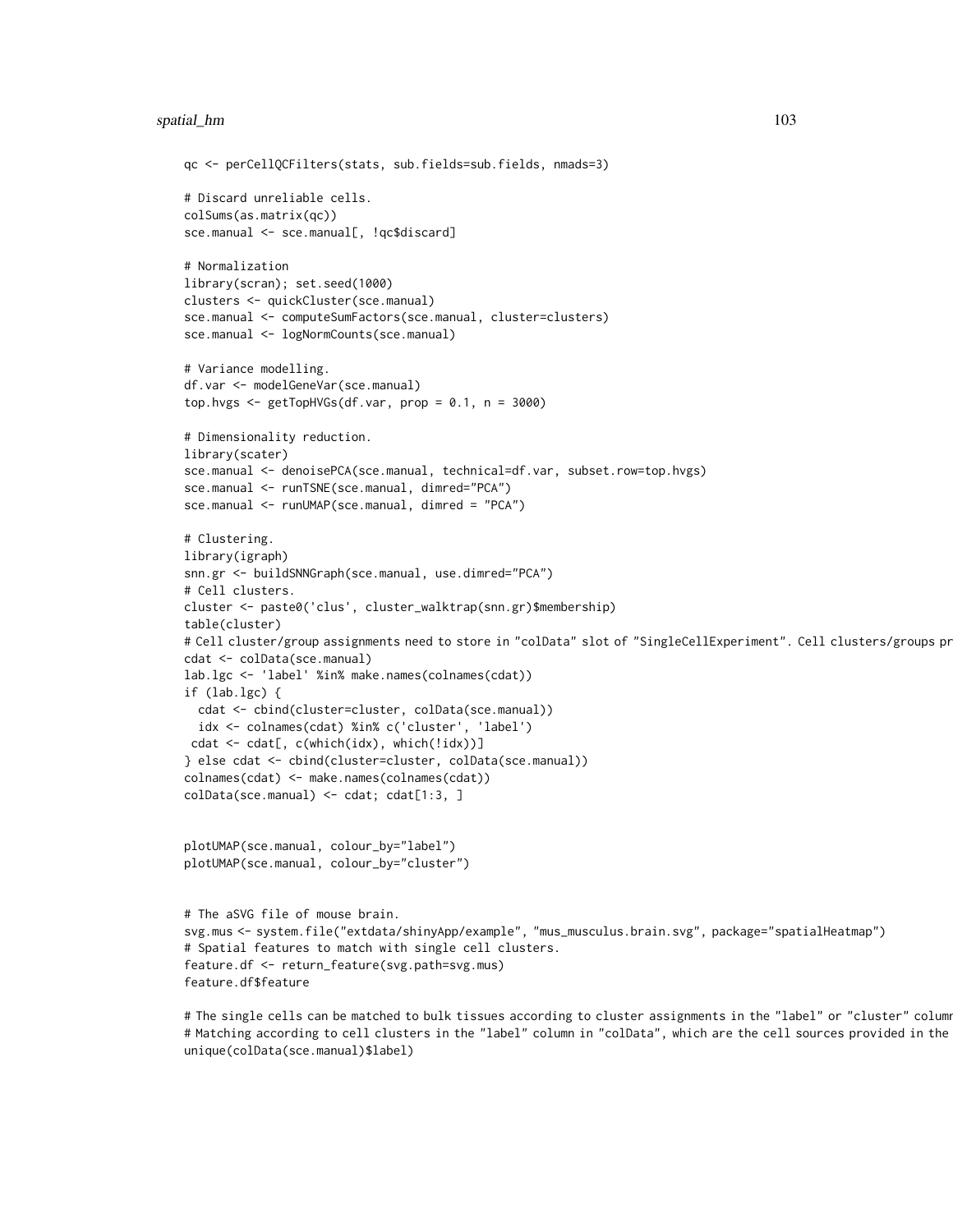```
# Aggregate cells by cell clusters defined in the "label" column.
sce.manual.aggr <- aggr_rep(sce.manual, assay.na='logcounts', sam.factor='label', con.factor='expVar', aggr='mea
# Manually create the matching list.
lis.match <- list(hypothalamus=c('hypothalamus'), cortex.S1=c('cerebral.cortex'))
# Co-visualization through manual mathcing: label.
shm.lis <- spatial_hm(svg.path=svg.mus, data=sce.manual.aggr, ID=c('St18'), height=0.7, legend.r=1.5, legend.key
# Matching according to cell clusters in the "cluster" column in "colData".
unique(colData(sce.manual)$cluster)
# Aggregate cells by cell clusters defined in the "label" column.
sce.manual.aggr <- aggr_rep(sce.manual, assay.na='logcounts', sam.factor='cluster', con.factor=NULL, aggr='mean')
# Manually create the matching list.
lis.match <- list(clus1=c('hypothalamus'), clus3=c('cerebral.cortex', 'midbrain'))
# Co-visualization through manual mathcing: cluster.
shm.lis <- spatial_hm(svg.path=svg.mus, data=sce.manual.aggr, ID=c('St18'), height=0.7, legend.r=1.5, legend.key
```
spd\_auc\_violin *Violin plot of extracted AUCs by top spd.sets*

# Description

In coclustering optimization, visualize extracted AUCs by top spd.sets ranked by frequency in violin plots.

#### Usage

```
spd_auc_violin(
  df.lis,
 n = 5,
 ylab = "AUC",xlab,
 x.agl = 45,
  x.vjust = 0.6,
 nrow = 3,
  title = NULL,
 key.title = NULL,
  lgd.key.size = 0.03)
```
#### Arguments

| df.lis         | The nested list of extracted aucs returned by auc_stat. |
|----------------|---------------------------------------------------------|
| n              | Number of top spd. set ranked by frequencies to plot.   |
| xlab, ylab     | The x and y axis labels in the violin plots.            |
| x.agl, x.vjust | Angle and vertical position to adjust x-axis text.      |
| nrow           | The numbers of rows of all the violin plots.            |
| title          | The title of composite violin plots.                    |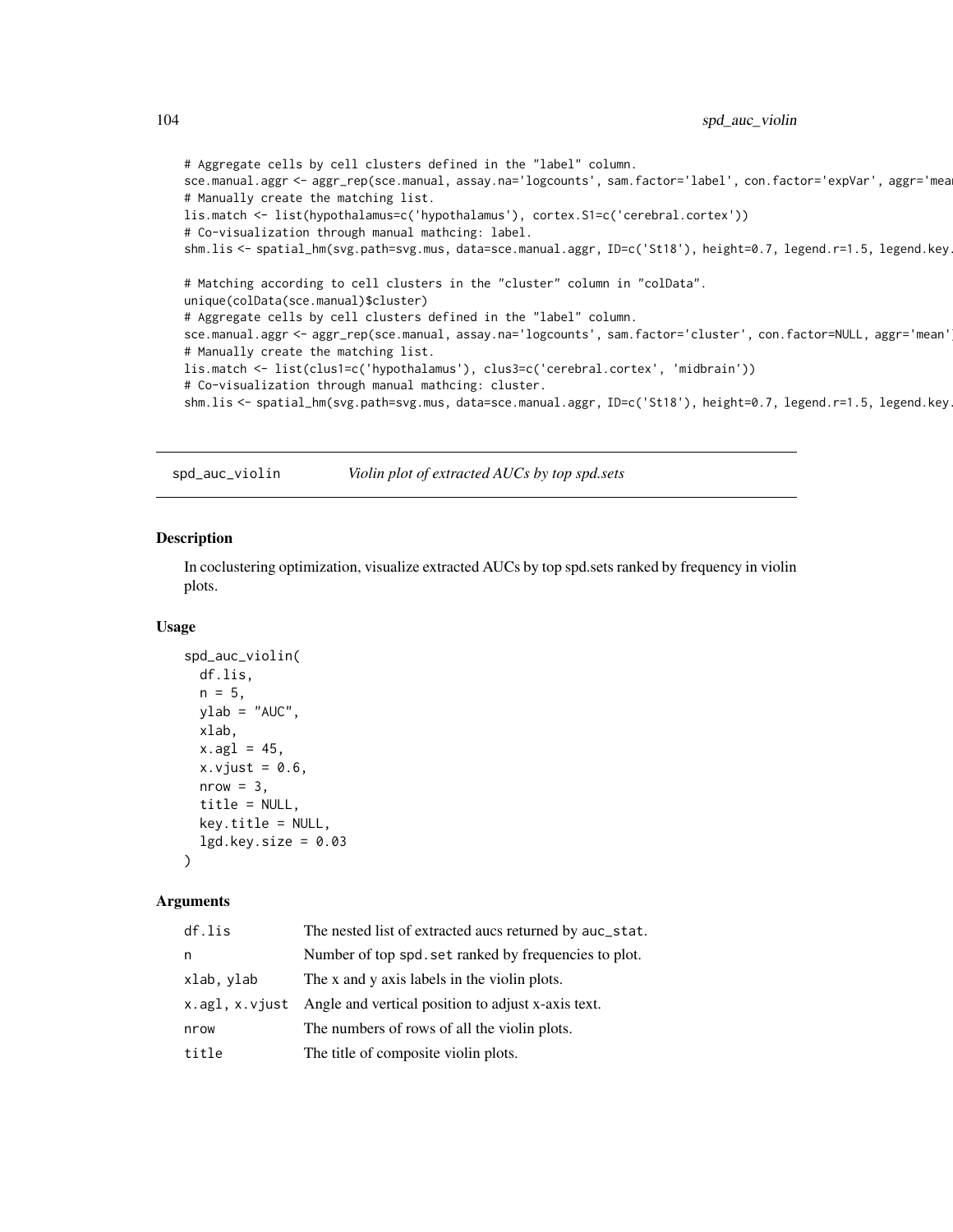| key.title    | The title of legend.     |
|--------------|--------------------------|
| lgd.key.size | The size of legend keys. |

#### Value

An object of ggplot.

# Author(s)

Jianhai Zhang <jzhan067@ucr.edu> Dr. Thomas Girke <thomas.girke@ucr.edu>

#### References

H. Wickham. ggplot2: Elegant Graphics for Data Analysis. Springer-Verlag New York, 2016. Baptiste Auguie (2017). gridExtra: Miscellaneous Functions for "Grid" Graphics. R package version 2.3. https://CRAN.R-project.org/package=gridExtra

# Examples

# To obtain reproducible results, always start a new R session and set a fixed seed for Random Number Generator at th set.seed(10)

```
# Example bulk data of Arabidopsis thaliana (Arabidopsis) root for coclustering optimization (Li et al 2016).
blk <- readRDS(system.file("extdata/cocluster/data", "bulk_cocluster.rds", package="spatialHeatmap"))
```
# Example single cell data of Arabidopsis thaliana (Arabidopsis) root for coclustering optimization (Shahan et al 20 sc10 <- readRDS(system.file("extdata/cocluster/data", "sc10\_cocluster.rds", package="spatialHeatmap")) sc11 <- readRDS(system.file("extdata/cocluster/data", "sc11\_cocluster.rds", package="spatialHeatmap"))

# These example data are already pre-processed. To demonstrate the optimization process the pre-processing steps ar

```
# Inital filtering before normalization.
blk <- filter_data(data=blk, pOA=c(0.2, 15), CV=c(1.5, 100)); dim(blk)
```
fil.init <- filter\_cell(lis=list(sc10=sc10, sc11=sc11), bulk=blk, gen.rm='^ATCG|^ATCG', min.cnt=1, p.in.cell=0.3

```
# Normalization.
# sum.factor.
norm.fct <- norm_multi(dat.lis=fil.init, cpm=FALSE)
# sum.factor + CPM.
norm.cpm <- norm_multi(dat.lis=fil.init, cpm=TRUE)
```

```
# Secondary filtering.
# Filtering parameter sets.
df.par.fil <- data.frame(p=c(0.1, 0.2, 0.3, 0.4), A=rep(1, 4), cv1=c(0.1, 0.2, 0.3, 0.4), cv2=rep(100, 4), min.cnt=
df.par.fil
```

```
# Filtered results are saved in "opt_res".
if (!dir.exists('opt_res')) dir.create('opt_res')
fct.fil.all <- filter_iter(bulk=norm.fct$bulk, cell.lis=list(sc10=norm.fct$sc10, sc11=norm.fct$sc11), df.par.fil
```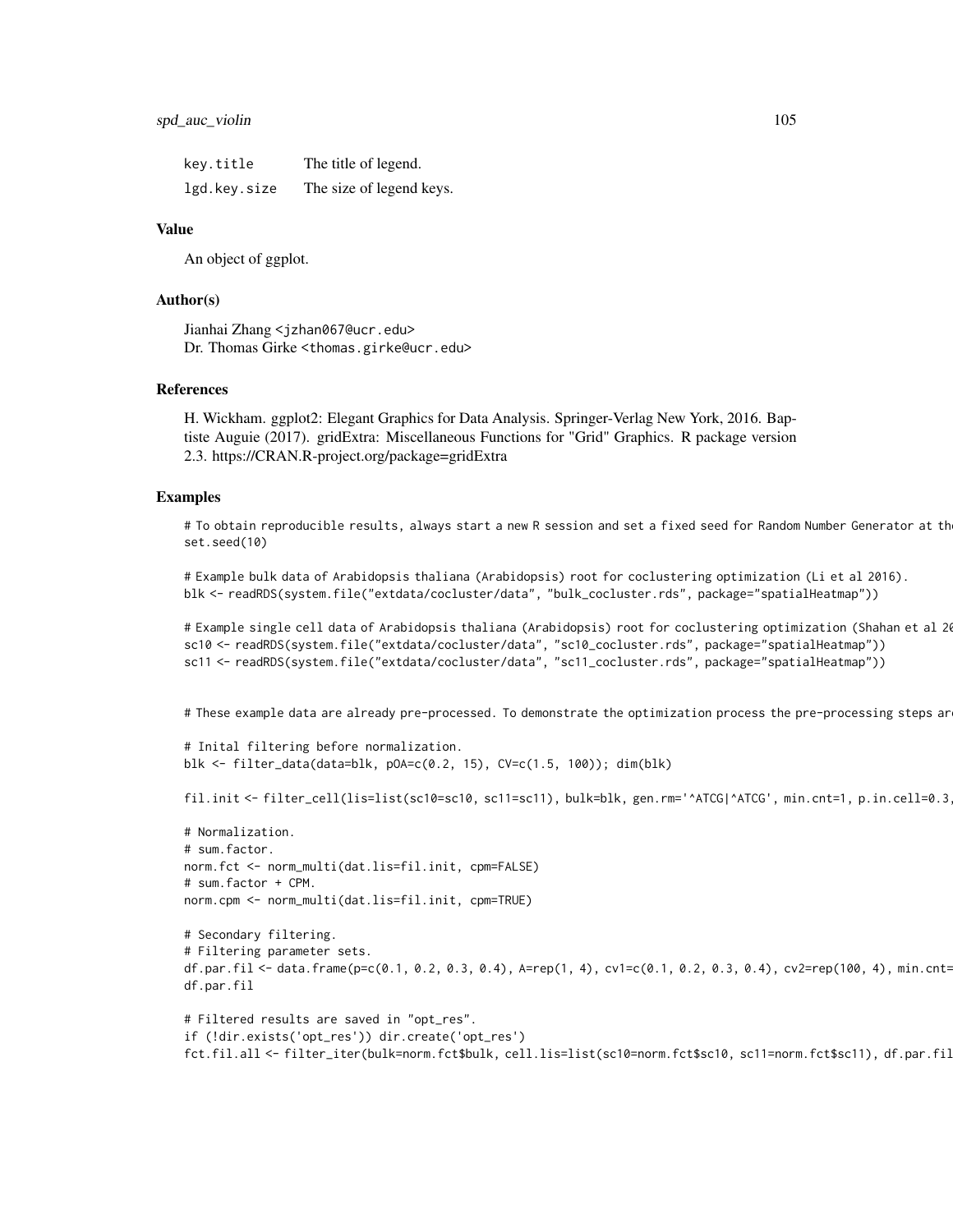cpm.fil.all <- filter\_iter(bulk=norm.cpm\$bulk, cell.lis=list(sc10=norm.cpm\$sc10, sc11=norm.cpm\$sc11), df.par.fil

# Matching table between bulk tissues and single cells. match.pa <- system.file("extdata/cocluster/data", "match\_arab\_root\_cocluster.txt", package="spatialHeatmap") df.match.arab <- read.table(match.pa, header=TRUE, row.names=1, sep='\t') df.match.arab[1:3, ]

# Optimization.

# Check parallelization guide.

coclus\_opt(wk.dir='opt\_res', parallel.info=TRUE, dimred=c('PCA', 'UMAP'), graph.meth=c('knn', 'snn'), sim=seq(0.

# The first-level parallel computing relies on the slurm scheduler (https://slurm.schedmd.com/documentation.html) file.copy(system.file("extdata/cocluster", "slurm.tmpl", package="spatialHeatmap"), './slurm.tmpl')

# The first- and second-level parallelizations are set 3 and 2 respectively. library(BiocParallel) opt <- coclus\_opt(wk.dir='opt\_res', dimred=c('PCA', 'UMAP'), graph.meth=c('knn', 'snn'), sim=seq(0.2, 0.4, by=0.1

# If slurm is not available, parallelize the optimization only at the second-level through 2 workers. opt <- coclus\_opt(wk.dir='opt\_res', dimred=c('PCA', 'UMAP'), graph.meth=c('knn', 'snn'), sim=seq(0.2, 0.4, by=0.1

# The performaces of parameter settings are measured by AUC values in ROC curve. The following demonstrates how to v

# Extract AUCs and other parameter settings for filtering parameter sets. df.lis.fil <- auc\_stat(wk.dir='opt\_res', tar.par='filter', total.min=500, true.min=300, aucs=round(seq(0.5, 0.9, 0.1), 1)) df.lis.fil\$df.auc.mean[1:3, ]

# Mean AUCs by each filtering settings and AUC cutoff. mean\_auc\_bar(df.lis.fil[[1]], bar.width=0.07, title='Mean AUCs by filtering settings')

# All AUCs by each filtering settings and AUC cutoff. auc\_violin(df.lis=df.lis.fil, xlab='Filtering settings')

# Optimal filtering settings: fil1, fil2, fil3 df.par.fil[c(1, 2, 3), ]

# Extract AUCs and other parameter settings for normalization methods. df.lis.norm <- auc\_stat(wk.dir='opt\_res', tar.par='norm', total.min=500, true.min=300, aucs=round(seq(0.5, 0.9, 0.1), 1)) df.lis.norm\$df.auc.mean[1:3, ]

# Mean AUCs by each normalization method and AUC cutoff. mean\_auc\_bar(df.lis.norm[[1]], bar.width=0.07, title='Mean AUCs by normalization methods')

# All AUCs by each normalization method and AUC cutoff. auc\_violin(df.lis=df.lis.norm, xlab='Normalization methods')

# Optimal normalization method: fct (computeSumFactors).

# Extract AUCs and other parameter settings for graph-building methods. df.lis.graph <- auc\_stat(wk.dir='opt\_res', tar.par='graph', total.min=500, true.min=300, aucs=round(seq(0.5, 0.9, 0.1), 1)) df.lis.graph\$df.auc.mean[1:3, ]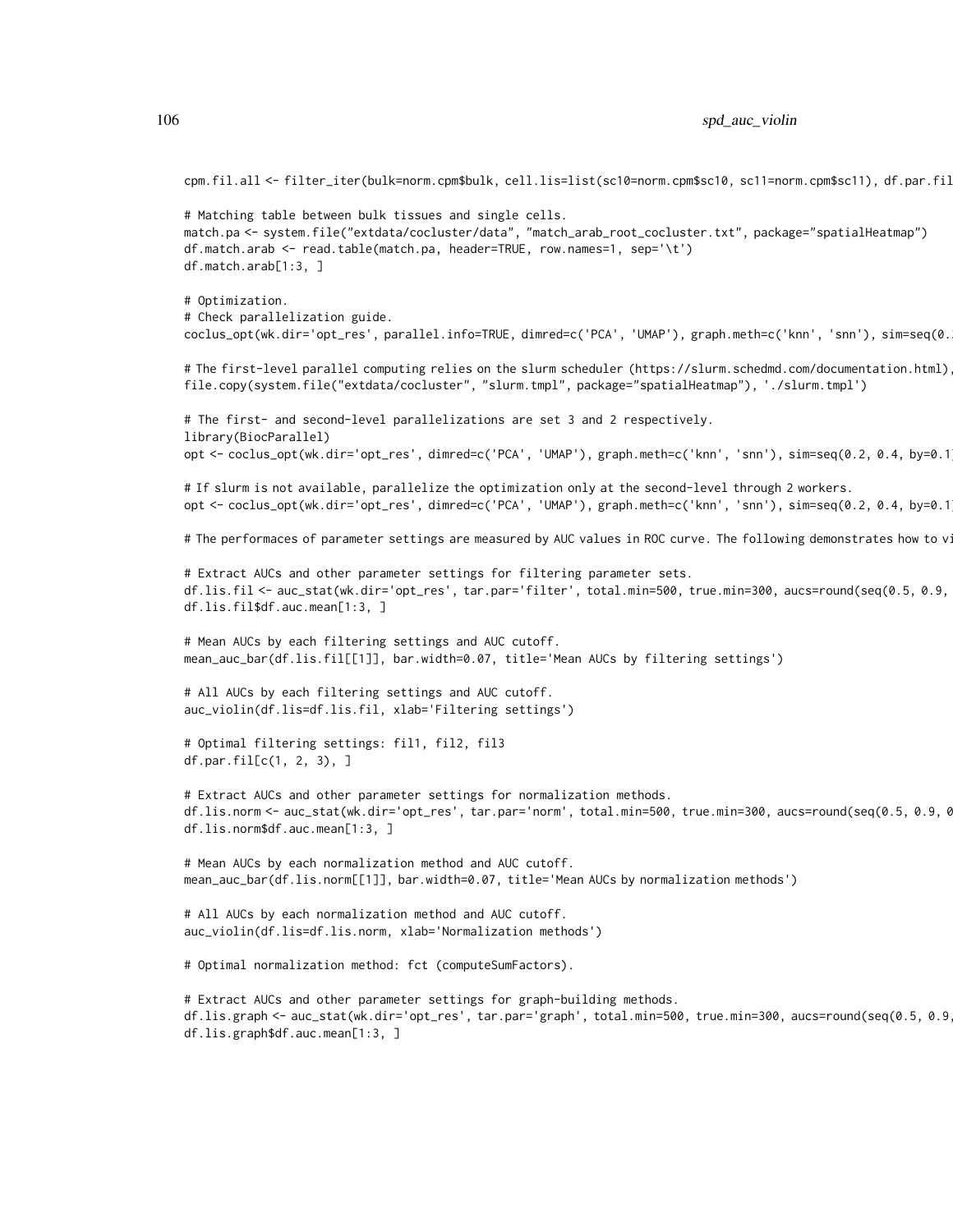#### submatrix 107

```
# Mean AUCs by each graph-building method and AUC cutoff.
mean_auc_bar(df.lis.graph[[1]], bar.width=0.07, title='Mean AUCs by graph-building methods')
# All AUCs by each graph-building method and AUC cutoff.
auc_violin(df.lis=df.lis.graph, xlab='Graph-building methods')
# Optimal graph-building methods: knn (buildKNNGraph).
# Extract AUCs and other parameter settings for dimensionality reduction methods.
df.lis.dimred <- auc_stat(wk.dir='opt_res', tar.par='dimred', total.min=500, true.min=300, aucs=round(seq(0.5, 0.9, 0.1), 1))
df.lis.dimred$df.auc.mean[1:3, ]
# Mean AUCs by each dimensionality reduction method and AUC cutoff.
mean_auc_bar(df.lis.dimred[[1]], bar.width=0.07, title='Mean AUCs by dimensionality reduction methods')
# All AUCs by each dimensionality reduction method and AUC cutoff.
auc_violin(df.lis=df.lis.dimred, xlab='Dimensionality reduction')
# Optimal dimensionality reduction method: pca (denoisePCA).
# Extract AUCs and other parameter settings for spd.sets.
df.lis.spd <- auc_stat(wk.dir='opt_res', tar.par='spd.set', total.min=500, true.min=300, aucs=round(seq(0.5, 0.9
df.lis.spd$auc0.5$df.frq[1:3, ]
# All AUCs of top spd.sets ranked by frequency.
spd_auc_violin(df.lis=df.lis.spd, n=5, xlab='spd.sets', x.vjust=0.6)
```
<span id="page-106-0"></span>submatrix *Subset Target Assayed Items and Their Nearest Neighbors*

# Description

Given a vector of target assayed items (gene, protein, metabolite, *etc*), this function selects nearest neighbors for every target item independently, which share most similar abundance profiles with the targets. The selection is based on correlation or distance matrix computed by [cor](#page-0-0) or [dist](#page-0-0) from the "stats" package respectively. One of three alternative arguments p, n, v sets a cutoff for the selection.

#### Usage

```
submatrix(
  data,
  assay.na = NULL,
 ann = NULL,ID,
 p = 0.3,
  n = NULL,v = NULL,
```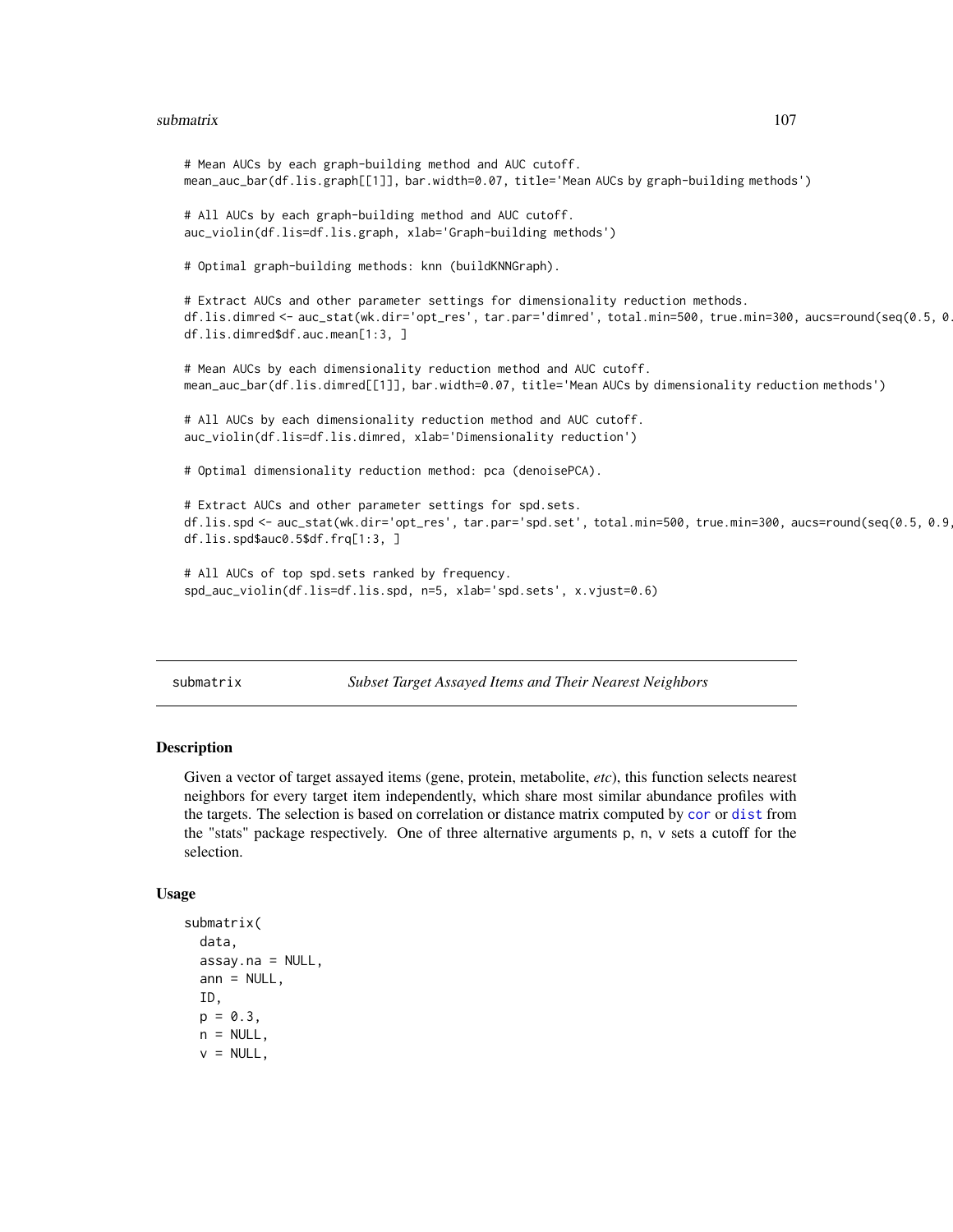```
fun = "cor",cor.absolute = FALSE,
 arg.cor = list(method = "pearson"),
 arg.dist = list(method = "euclidean"),dir = NULL\mathcal{L}
```
# Arguments

| data         | A "data.frame", "SummarizedExperiment", or "SingleCellExperiment" object<br>returned by the function filter_data, where the columns and rows of the data<br>matrix are samples/conditions and assayed items (e.g. genes, proteins) respec-<br>tively. Since this function builds on coexpression analysis, variables of sam-<br>ple/condition should be at least 5. Otherwise, the results are not reliable.                                            |  |
|--------------|---------------------------------------------------------------------------------------------------------------------------------------------------------------------------------------------------------------------------------------------------------------------------------------------------------------------------------------------------------------------------------------------------------------------------------------------------------|--|
| assay.na     | Applicable when data is "SummarizedExperiment" or "SingleCellExperiment",<br>where multiple assays could be stored. The name of target assay to use. The<br>default is NULL.                                                                                                                                                                                                                                                                            |  |
| ann          | Applicable when data is "SummarizedExperiment" or "SingleCellExperiment".<br>The column name corresponding to row item annotation in the rowData slot.<br>Default is NULL.                                                                                                                                                                                                                                                                              |  |
| ΙD           | A vector of target item identifiers.                                                                                                                                                                                                                                                                                                                                                                                                                    |  |
| p            | The proportion of top items with most similar expression profiles with the target<br>items. Only items within this proportion are returned. Default is 0.3. It applies<br>to each target item independently, and selected items of each target are returned<br>together.                                                                                                                                                                                |  |
| n            | An integer of top items with most similar expression profiles with the target<br>items. Only items within this number are returned. Default is NULL. It ap-<br>plies to each target independently, and selected items of each target are returned<br>together.                                                                                                                                                                                          |  |
| $\vee$       | A numeric of correlation $(-1 \text{ to } 1)$ or distance $(>=0)$ threshold to select items<br>sharing the most similar expression profiles with the target items. If fun='cor',<br>only items with correlation coefficient larger than v are returned. If fun='dist',<br>only items with distance less than v are returned. Default is NULL. It applies<br>to each target independently, and selected items of each target are returned to-<br>gether. |  |
| fun          | The function to calculate similarity/distance measure, 'cor' or 'dist', correspond-<br>ing to cor or dist from the "stats" package respectively. Default is 'cor'.                                                                                                                                                                                                                                                                                      |  |
| cor.absolute | Logical, TRUE or FALSE. Use absolute values or not. Only applies to fun='cor'.<br>Default is FALSE, meaning the correlation coefficient preserves the negative<br>sign when selecting items.                                                                                                                                                                                                                                                            |  |
| arg.cor      | A list of arguments passed to cor in the "stats" package.<br>Default is list(method="pearson").                                                                                                                                                                                                                                                                                                                                                         |  |
| arg.dist     | A list of arguments passed to dist in the "stats" package.<br>Default is list(method="euclidean").                                                                                                                                                                                                                                                                                                                                                      |  |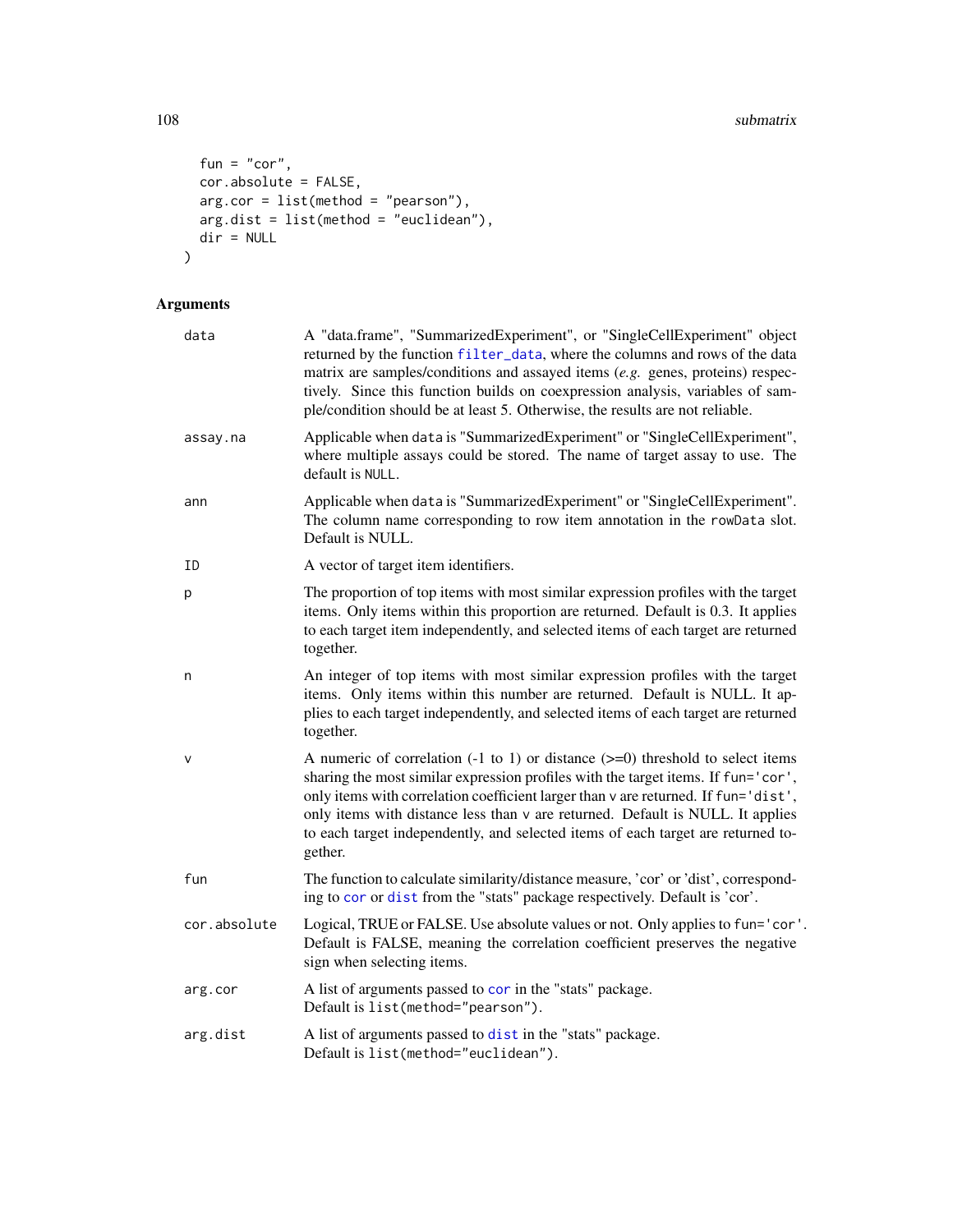# <span id="page-108-0"></span>submatrix 109

dir The directory where the folder "customComputedData" is created automatically to save the subsetted matrix as a TSV-format file "sub\_matrix.txt", which is ready to upload to the Shiny app launched by [shiny\\_shm](#page-85-0). In the "sub\_matrix.txt", the rows are assayed items and column names are in the syntax "sample\_\_condition". This argument should be the same with the dir in [adj\\_mod](#page-11-0) so that the files "adj.txt" and "mod.txt" generated by [adj\\_mod](#page-11-0) are saved in the same folder "customComputedData". The default is NULL and no file is saved. This argument is used only when using the "customComputedData" in the Shiny app.

# Value

The subsetted matrix of target items and their nearest neighbors.

#### Author(s)

Jianhai Zhang <zhang.jianhai@hotmail.com; jzhan067@ucr.edu> Dr. Thomas Girke <thomas.girke@ucr.edu>

#### References

Langfelder P and Horvath S, WGCNA: an R package for weighted correlation network analysis. BMC Bioinformatics 2008, 9:559 doi:10.1186/1471-2105-9-559

Peter Langfelder, Steve Horvath (2012). Fast R Functions for Robust Correlations and Hierarchical Clustering. Journal of Statistical Software, 46(11), 1-17. URL http://www.jstatsoft.org/v46/i11/

R Core Team (2018). R: A language and environment for statistical computing. R Foundation for Statistical Computing, Vienna, Austria. URL https://www.R-project.org/

Peter Langfelder, Bin Zhang and with contributions from Steve Horvath (2016). dynamicTreeCut: Methods for Detection of Clusters in Hierarchical Clustering Dendrograms. R package version 1.63-1. https://CRAN.R-project.org/package=dynamicTreeCut

Martin Morgan, Valerie Obenchain, Jim Hester and Hervé Pagès (2018). SummarizedExperiment: SummarizedExperiment container. R package version 1.10.1

Keays, Maria. 2019. ExpressionAtlas: Download Datasets from EMBL-EBI Expression Atlas Love, Michael I., Wolfgang Huber, and Simon Anders. 2014. "Moderated Estimation of Fold Change and Dispersion for RNA-Seq Data with DESeq2." Genome Biology 15 (12): 550. doi:10.1186/s13059- 014-0550-8

Cardoso-Moreira, Margarida, Jean Halbert, Delphine Valloton, Britta Velten, Chunyan Chen, Yi Shao, Angélica Liechti, et al. 2019. "Gene Expression Across Mammalian Organ Development." Nature 571 (7766): 505–9

#### Examples

## In the following examples, the 2 toy data come from an RNA-seq analysis on development of 7 ## chicken organs under 9 time points (Cardoso-Moreira et al. 2019). For conveninece, they are ## included in this package. The complete raw count data are downloaded using the R package ## ExpressionAtlas (Keays 2019) with the accession number "E-MTAB-6769". Toy data1 is used as ## a "data frame" input to exemplify data of simple samples/conditions, while toy data2 as ## "SummarizedExperiment" to illustrate data involving complex samples/conditions.

## Set up toy data.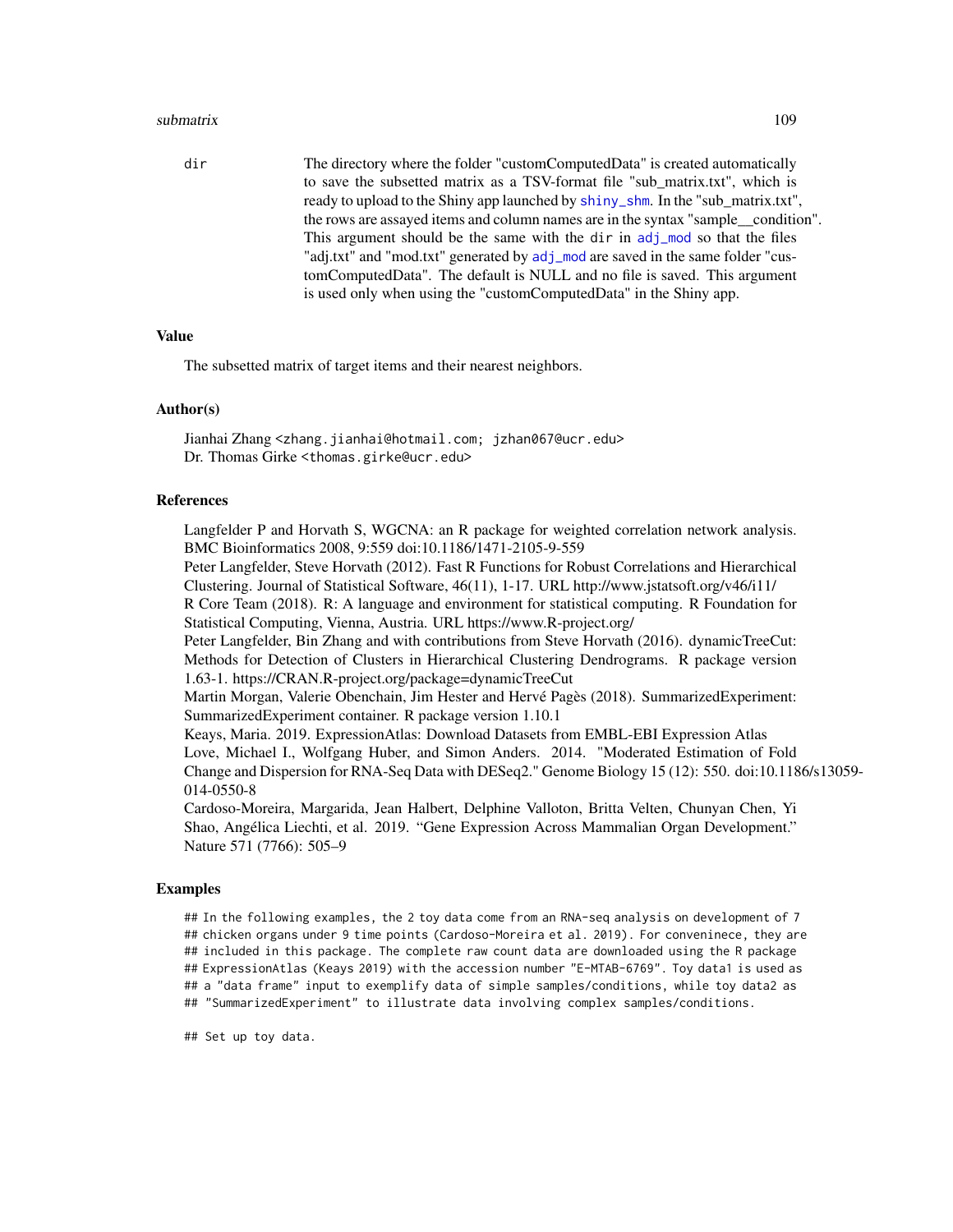```
# Access toy data1.
cnt.chk.simple <- system.file('extdata/shinyApp/example/count_chicken_simple.txt',
package='spatialHeatmap')
df.chk <- read.table(cnt.chk.simple, header=TRUE, row.names=1, sep='\t', check.names=FALSE)
# Columns follow the namig scheme "sample__condition", where "sample" and "condition" stands
# for organs and time points respectively.
df.chk[1:3, ]
# A column of gene annotation can be appended to the data frame, but is not required.
ann <- paste0('ann', seq_len(nrow(df.chk))); ann[1:3]
df.chk <- cbind(df.chk, ann=ann)
df.chk[1:3, ]
# Access toy data2.
cnt.chk <- system.file('extdata/shinyApp/example/count_chicken.txt', package='spatialHeatmap')
count.chk <- read.table(cnt.chk, header=TRUE, row.names=1, sep='\t')
count.chk[1:3, 1:5]
# A targets file describing samples and conditions is required for toy data2. It should be made
# based on the experiment design, which is accessible through the accession number
# "E-MTAB-6769" in the R package ExpressionAtlas. An example targets file is included in this
# package and accessed below.
# Access the example targets file.
tar.chk <- system.file('extdata/shinyApp/example/target_chicken.txt', package='spatialHeatmap')
target.chk <- read.table(tar.chk, header=TRUE, row.names=1, sep='\t')
# Every column in toy data2 corresponds with a row in targets file.
target.chk[1:5, ]
# Store toy data2 in "SummarizedExperiment".
library(SummarizedExperiment)
se.chk <- SummarizedExperiment(assay=count.chk, colData=target.chk)
# The "rowData" slot can store a data frame of gene annotation, but not required.
rowData(se.chk) <- DataFrame(ann=ann)
## As conventions, raw sequencing count data should be normalized, aggregated, and filtered to
## reduce noise.
# Normalize count data.
# The normalizing function "calcNormFactors" (McCarthy et al. 2012) with default settings
# is used.
df.nor.chk <- norm_data(data=df.chk, norm.fun='CNF', log2.trans=TRUE)
se.nor.chk <- norm_data(data=se.chk, norm.fun='CNF', log2.trans=TRUE)
# Aggregate count data.
# Aggregate "sample__condition" replicates in toy data1.
df.aggr.chk <- aggr_rep(data=df.nor.chk, aggr='mean')
df.aggr.chk[1:3, ]
# Aggregate "sample_condition" replicates in toy data2, where "sample" is "organism_part" and
# "condition" is "age".
se.aggr.chk <- aggr_rep(data=se.nor.chk, sam.factor='organism_part', con.factor='age',
aggr='mean')
assay(se.aggr.chk)[1:3, 1:3]
# Filter out genes with low counts and low variance. Genes with counts over 5 (log2 unit) in at
# least 1% samples (pOA), and coefficient of variance (CV) between 0.2 and 100 are retained.
# Filter toy data1.
```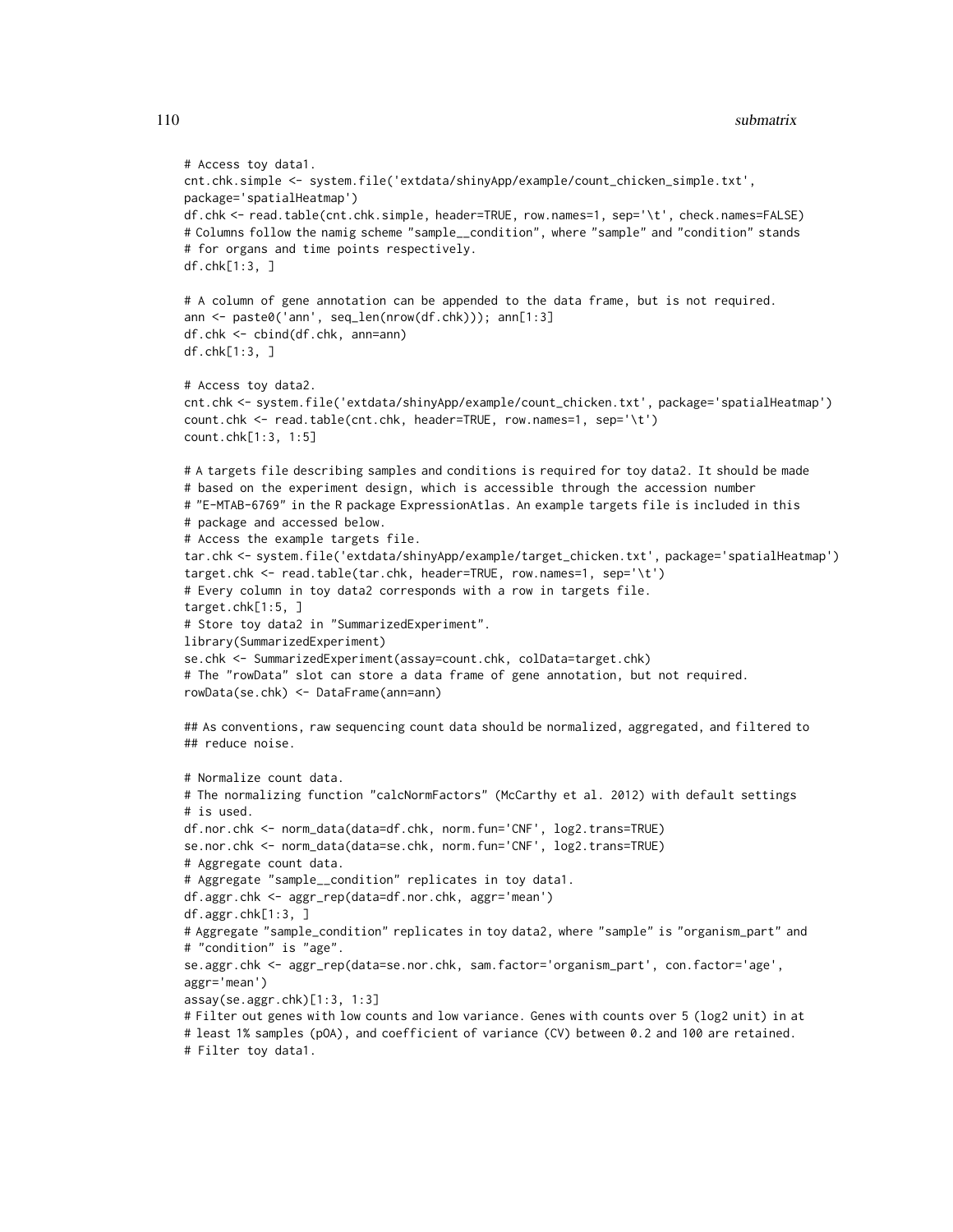<span id="page-110-0"></span>sub\_asg 111

```
df.fil.chk <- filter_data(data=df.aggr.chk, pOA=c(0.01, 5), CV=c(0.2, 100), dir=NULL)
# Filter toy data2.
se.fil.chk <- filter_data(data=se.aggr.chk, sam.factor='organism_part', con.factor='age',
pOA=c(0.01, 5), CV=c(0.2, 100), dir=NULL)
## Select nearest neighbors for target genes 'ENSGALG00000019846' and 'ENSGALG00000000112',
## which are usually genes visualized in spatial heatmaps.
# Toy data1.
df.sub.mat <- submatrix(data=df.fil.chk, ID=c('ENSGALG00000019846', 'ENSGALG00000000112'),
p=0.1)
# Toy data2.
se.sub.mat <- submatrix(data=se.fil.chk, ann='ann', ID=c('ENSGALG00000019846',
'ENSGALG00000000112'), p=0.1)
# In the following, "df.sub.mat" and "se.sub.mat" is used in the same way, so only
# "se.sub.mat" illustrated.
# The subsetted matrix is partially shown below.
se.sub.mat[c('ENSGALG00000019846', 'ENSGALG00000000112'), c(1:2, 63)]
```
sub\_asg *Subset the bulk-cell assignments*

# Description

Subset the bulk-cell assignments according to a threshold, which is a similarity value between bulk and cells.

# Usage

```
sub_asg(
  res.lis,
  thr = \theta,
  df.desired.bulk = NULL,
  df.match = NULL,
  true.only = TRUE
)
```
# Arguments

| res.lis | The result list of coclustering, which is the output of tests and comprises three<br>slots sce, roc.obj, df. roc.                                                                                                                                                       |
|---------|-------------------------------------------------------------------------------------------------------------------------------------------------------------------------------------------------------------------------------------------------------------------------|
| thr     | The threshold for subsetting bulk-cell assignments, which is a similarity value<br>(Pearson's or Spearman's correlation coefficient) between bulk and cells. Only<br>bulk-cell assignments with similarity values above the thresold would remain.<br>The default is 0. |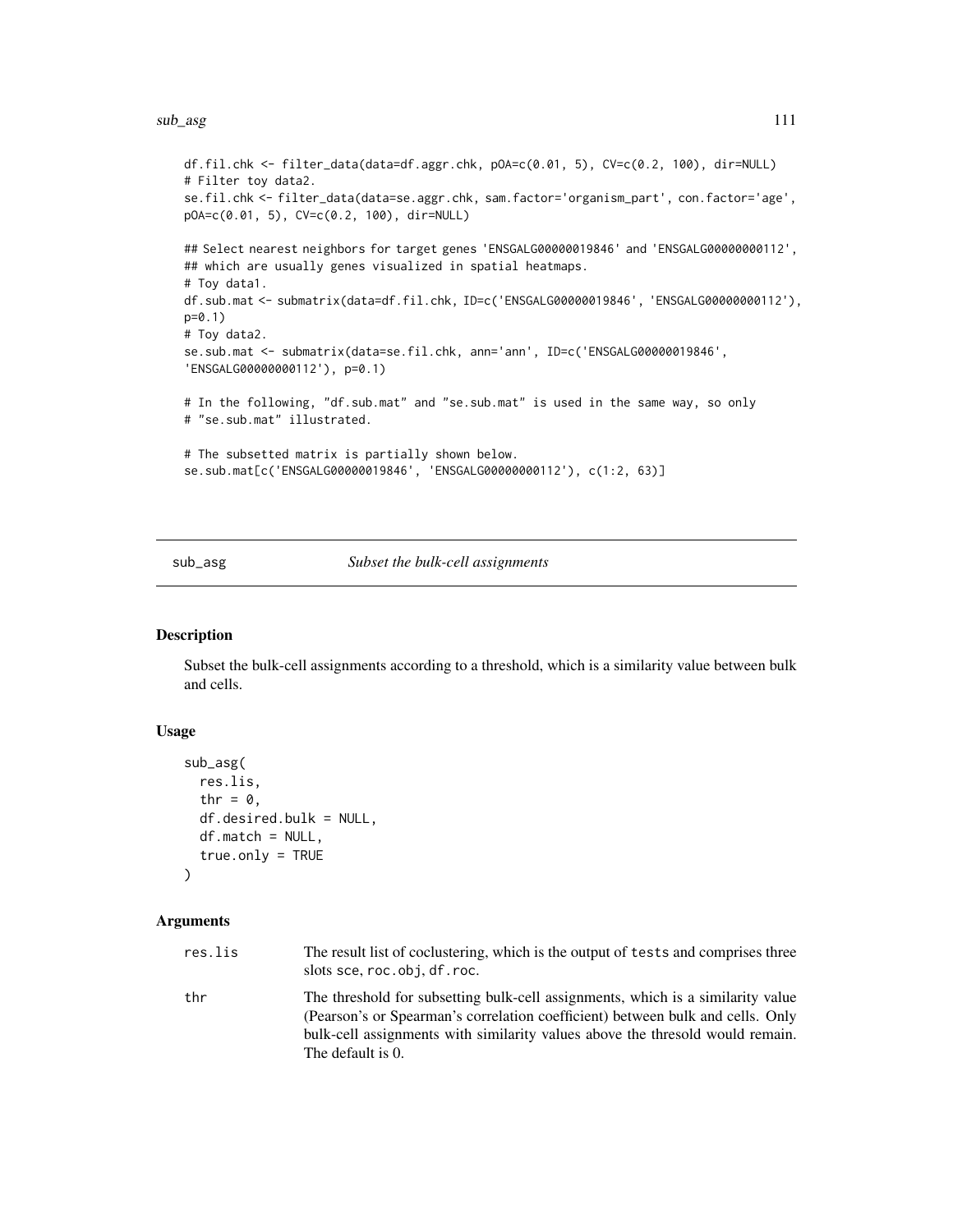# df.desired.bulk

|           | A "data.frame" of desired bulk for some cells. The cells could be specified by<br>providing x-y axis ranges in an embedding plot ("UMAP", "PCA", "TSNE")                    |
|-----------|-----------------------------------------------------------------------------------------------------------------------------------------------------------------------------|
|           | returned by plot_dim. E.g. df.desired.bulk <- data.frame(x.min=c(4,                                                                                                         |
|           | $-6$ ), x.max=c(5, -5), y.min=c(-2.5, 2), y.max=c(-2, 2.5), desiredSVGBulk=c('CORT',<br>'STELE'), dimred='UMAP'), where columns x.min, x.max, y.min, y.max, desiredSVGBulk, |
|           | dimred are required. In this example, cells located in $4 \le x \le 5$ and $-2.5 \le x$                                                                                     |
|           | $y \le -2$ in the "UMAP" plot are assigned "STELE", and cells located in $-6 \le x$                                                                                         |
|           | $\le$ -5 and 2 $\le$ y $\le$ 2.5 in the "UMAP" plot are assigned "CORT".                                                                                                    |
|           | Alternatively, the "data.frame" could be downloaded from the Shiny app launched                                                                                             |
|           | by desired_bulk_shiny.                                                                                                                                                      |
|           | df.desired.bulk and df.match together are used to tailor the co-clustering                                                                                                  |
|           | results. That is to say additional true bulk-cell assignments are created and                                                                                               |
|           | included in the final assignments. If these assignments conflict with the co-<br>colustering results the latter would be overwritten.                                       |
| df.match  | The ground-truth matching between cells and bulk. See the example of data(df.match).                                                                                        |
| true.only | Logical. If TRUE, only the true assignments are returned in the subset SingleCellExperiment.<br>This argument affects the values for plottting SHMs.                        |

# Value

A SingleCellExperiment of remaining bulk-cell assignments.

#### Author(s)

Jianhai Zhang <jzhan067@ucr.edu> Dr. Thomas Girke <thomas.girke@ucr.edu>

# References

Amezquita R, Lun A, Becht E, Carey V, Carpp L, Geistlinger L, Marini F, Rue-Albrecht K, Risso D, Soneson C, Waldron L, Pages H, Smith M, Huber W, Morgan M, Gottardo R, Hicks S (2020). "Orchestrating single-cell analysis with Bioconductor." Nature Methods, 17, 137–145. https://www.nature.com/articles/s41592- 019-0654-x Morgan M, Obenchain V, Hester J, Pagès H (2021). SummarizedExperiment: SummarizedExperiment container. R package version 1.24.0, https://bioconductor.org/packages/SummarizedExperiment.

# Examples

# To obtain reproducible results, always start a new R session and set a fixed seed for Random Number Generator at th set.seed(10)

```
# Example bulk data of mouse brain for coclustering (Vacher et al 2021).
blk.mus.pa <- system.file("extdata/shinyApp/example", "bulk_mouse_cocluster.txt", package="spatialHeatmap")
blk.mus <- as.matrix(read.table(blk.mus.pa, header=TRUE, row.names=1, sep='\t', check.names=FALSE))
blk.mus[1:3, 1:5]
```

```
# Example single cell data for coclustering (Ortiz et al 2020).
sc.mus.pa <- system.file("extdata/shinyApp/example", "cell_mouse_cocluster.txt", package="spatialHeatmap")
sc.mus <- as.matrix(read.table(sc.mus.pa, header=TRUE, row.names=1, sep='\t', check.names=FALSE))
sc.mus[1:3, 1:5]
```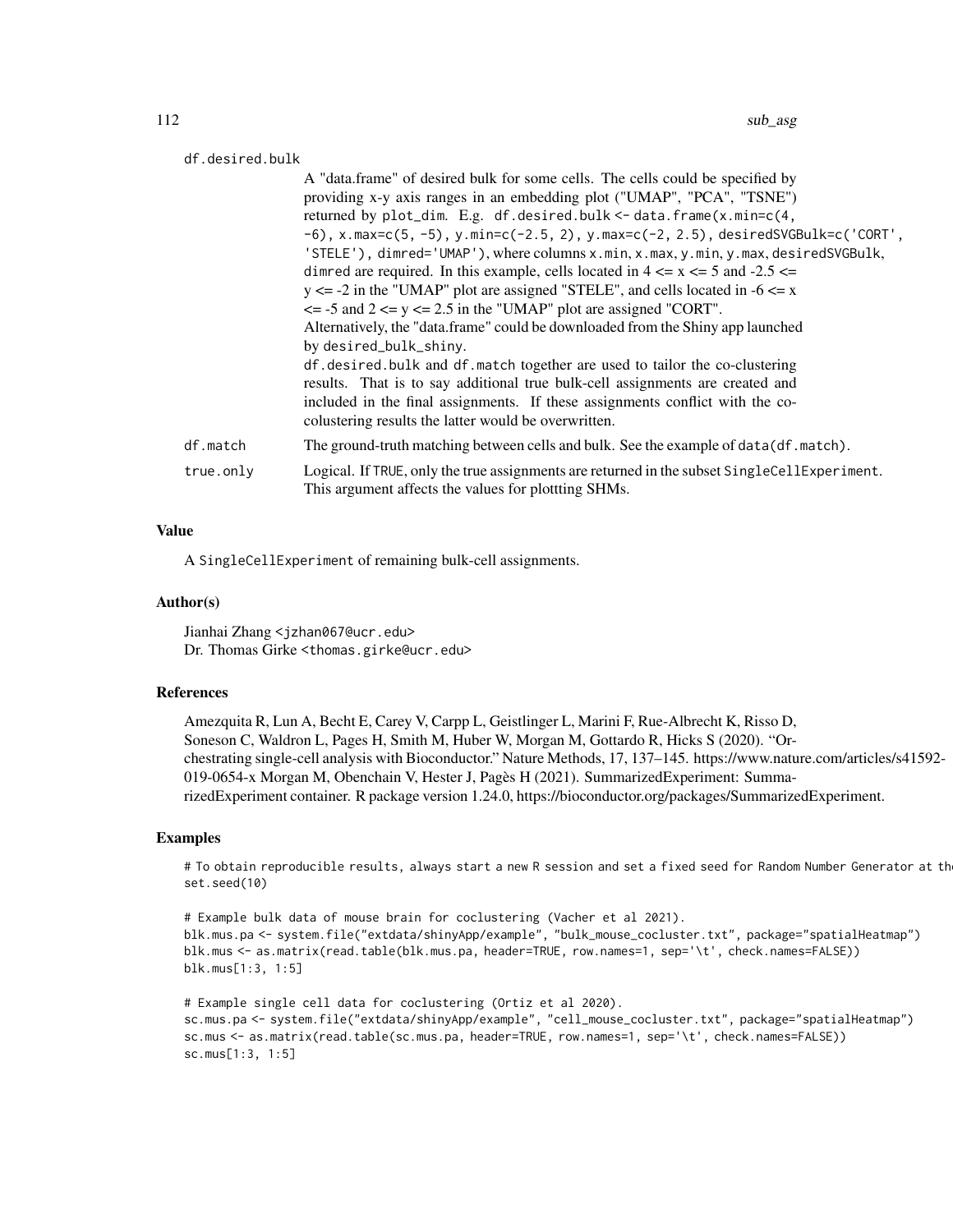sub\_asg 113

```
# Initial filtering.
blk.mus <- filter_data(data=blk.mus, sam.factor=NULL, con.factor=NULL, pOA=c(0.1, 5), CV=c(0.2, 100), dir=NULL)
dim(blk.mus)
mus.lis <- filter_cell(lis=list(sc.mus=sc.mus), bulk=blk.mus, gen.rm=NULL, min.cnt=1, p.in.cell=0.5, p.in.gen=0.1)
# Normalization: bulk and single cell are combined and normalized, then separated.
mus.lis.nor <- norm_multi(dat.lis=mus.lis, cpm=FALSE)
# Secondary filtering.
library(SingleCellExperiment)
blk.mus.fil <- filter_data(data=logcounts(mus.lis.nor$bulk), sam.factor=NULL, con.factor=NULL, pOA=c(0.1, 0.5), Q
dim(blk.mus.fil)
mus.lis.fil <- filter_cell(lis=list(sc.mus=logcounts(mus.lis.nor$sc.mus)), bulk=blk.mus.fil, gen.rm=NULL, min.cr
# The aSVG file of mouse brain.
svg.mus <- system.file("extdata/shinyApp/example", "mus_musculus.brain.svg", package="spatialHeatmap")
# Spatial features.
feature.df <- return_feature(svg.path=svg.mus)
# Matching table indicating true bulk tissues of each cell type and corresponding SVG bulk (spatial feature).
df.match.mus.pa <- system.file("extdata/shinyApp/example", "match_mouse_brain_cocluster.txt", package="spatialH
df.match <- read.table(df.match.mus.pa, header=TRUE, row.names=1, sep='\t')
df.match
# The SVG bulk tissues are in the aSVG file.
df.match$SVGBulk %in% feature.df$feature
# Cluster single cells.
clus.sc <- cluster_cell(data=mus.lis.fil$sc.mus, min.dim=10, max.dim=50, graph.meth='knn', dimred='PCA')
# Cluster labels are stored in "label" column in "colData".
colData(clus.sc)[1:3, ]
# Refine cell clusters.
cell.refined <- refine_cluster(clus.sc, sim=0.2, sim.p=0.8, sim.meth='spearman')
# Include matching information in "colData".
cell.refined <- true_bulk(cell.refined, df.match)
colData(cell.refined)[1:3, ]
# Cocluster bulk and single cells.
roc.lis <- coclus_roc(bulk=mus.lis.fil$bulk, cell.refined=cell.refined, df.match=df.match, min.dim=12, max.dim=5
# The colustering results. "predictor" is the similarity between bulk and cells within a co-cluster. "index" is the
roc.lis$df.roc[1:3, ]
# ROC curve created according to "roc.lis$df.roc".
plot(roc.lis$roc.obj, print.auc=TRUE)
# Incorporate "cell.refined" in "roc.lis" for downstream use in co-visualization.
res.lis <- c(list(cell.refined=cell.refined), roc.lis)
# The processes of clustering single cells, refining cell clusters, and coclustering bulk and single cells can be pe
library(BiocParallel)
```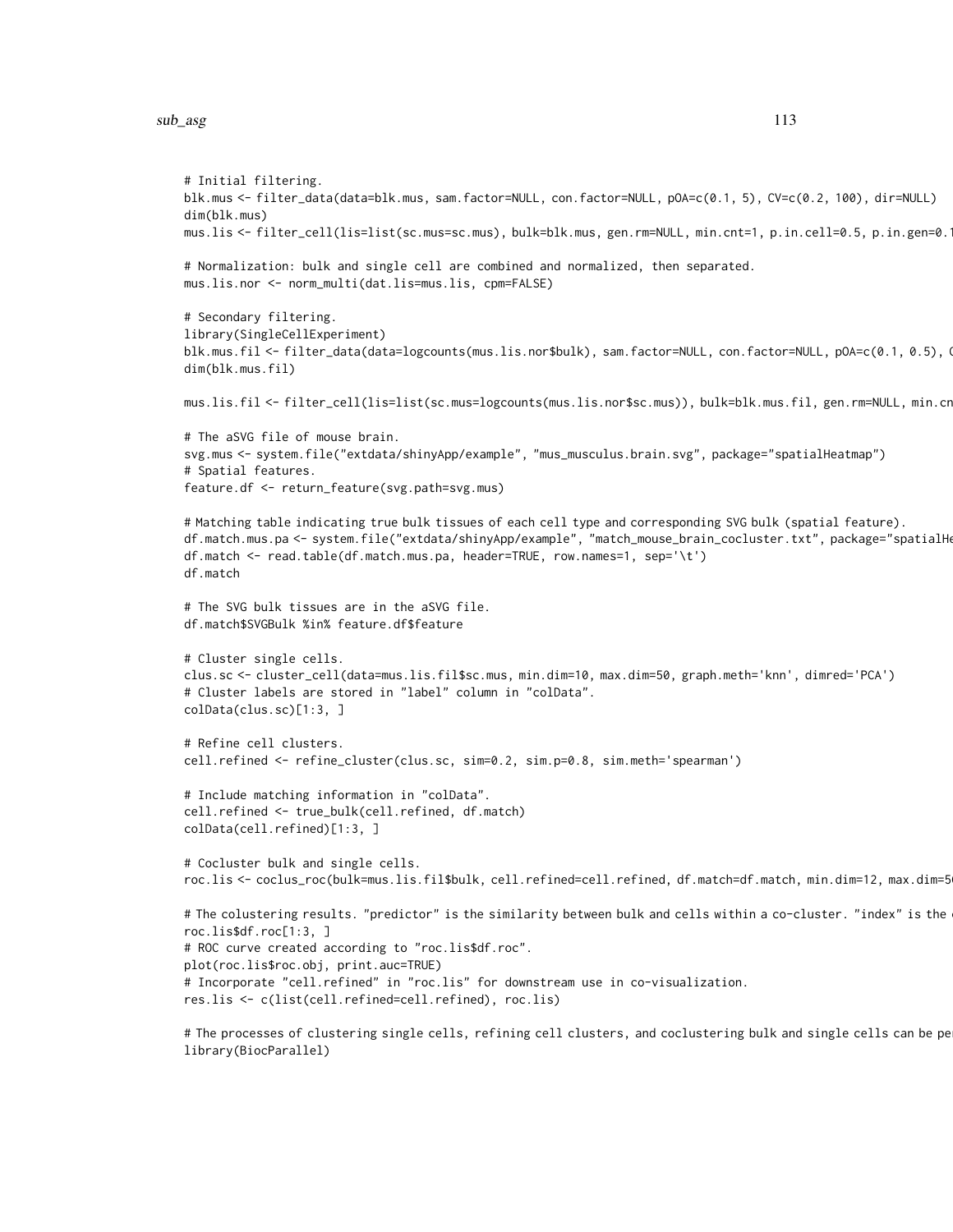<span id="page-113-0"></span>res.lis <- cocluster(bulk=mus.lis.fil\$bulk, cell=mus.lis.fil\$sc.mus, df.match=df.match, df.para=NULL, sim=0.2, s: res.lis <- res.lis[[1]]

```
names(res.lis)
```
# "cocluster" accepts multiple combinations of parameter settings provided in a data frame, and coclustering on the # Multiple combinations of parameter settings. If some parameters are not specified in this table such as "graph.met df.par <- data.frame(sim=c(0.2, 0.3), sim.p=c(0.8, 0.7), dim=c(12, 13))

# The computation is parallelized on 2 cpu cores by "multi.core.par". res.multi <- cocluster(bulk=mus.lis.fil\$bulk, cell=mus.lis.fil\$sc.mus, df.match=df.match, df.para=df.par, sc.dim

# The results of auto-matching through coclustering can be tailored through "Lasso Select" on the convenience Shiny df.desired.bulk <- NULL

# Example of desired bulk downloaded from convenience Shiny app. desired.blk.pa <- system.file("extdata/shinyApp/example", "selected\_cells\_with\_desired\_bulk.txt", package="spat df.desired.bulk <- read.table(desired.blk.pa, header=TRUE, row.names=1, sep='\t') df.desired.bulk[1:3, ]

# Desired bulk manually definded by x-y coordinates ranges. plot\_dim(res.lis\$cell.refined, dim='PCA', color.by='cell', x.break=seq(-10, 10, 2), y.break=seq(-10, 10, 2))

df.desired.bulk <- data.frame(x.min=c(2, 6), x.max=c(4, 10), y.min=c(6, 8), y.max=c(8, 10), desiredSVGBulk=c('cere df.desired.bulk

# Extract cells with true bulk assignments. If "df.desired.bulk" is provided, the corrresponding assignments are in sce.lis <- sub\_asg(res.lis=res.lis, df.desired.bulk=df.desired.bulk, df.match=df.match, true.only=TRUE)

sub\_data *Subset Target Data for Spatial Enrichment*

# **Description**

This function subsets the target spatial features (*e.g.* cells, tissues, organs) and factors (*e.g.* experimental treatments, time points) for the subsequent spatial enrichment.

# Usage

```
sub_data(
  data,
  feature,
  features = NULL,
  factor,
  factors = NULL,
 com.by = "feature",
  target = NULL)
```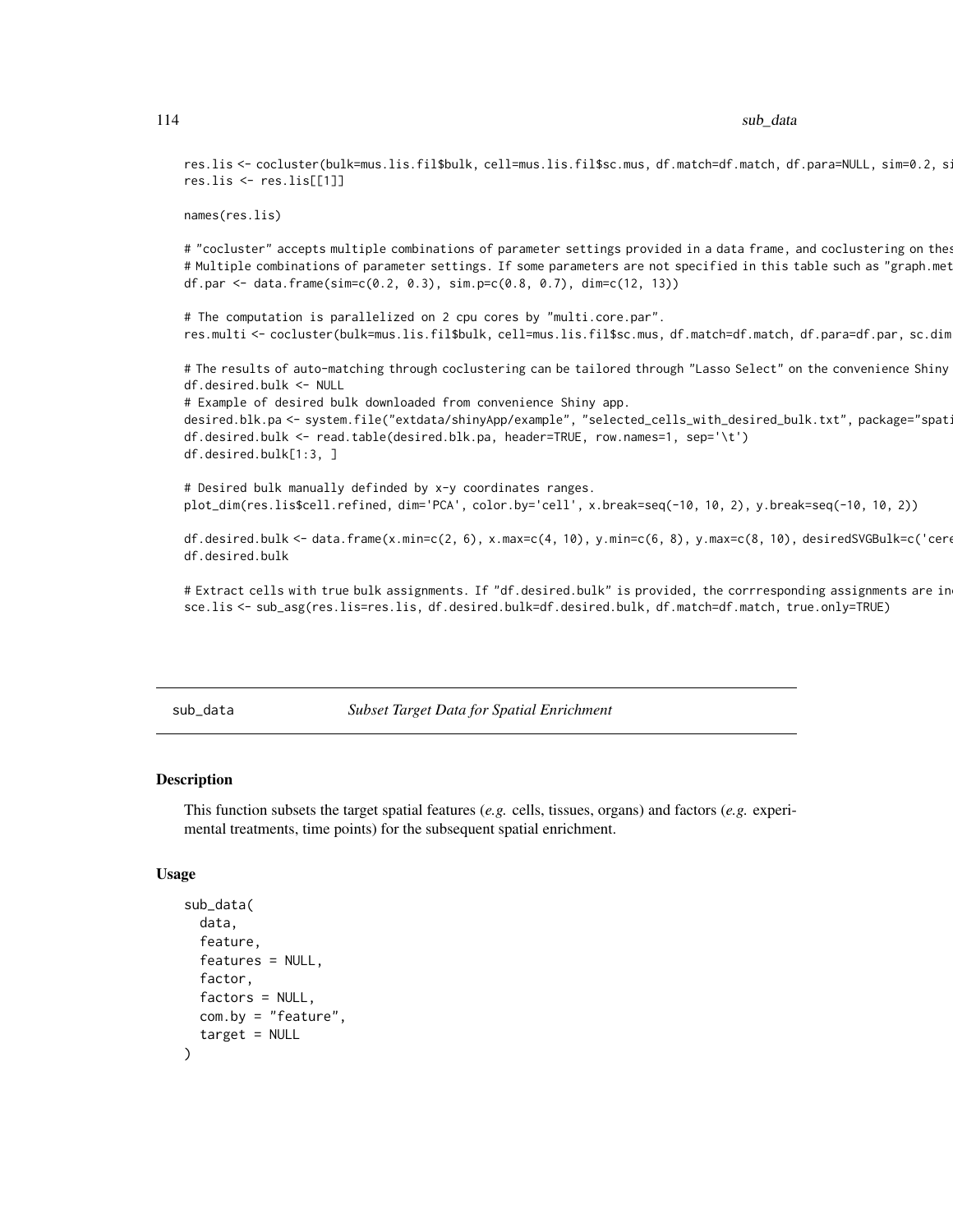# sub\_data 115

# Arguments

| data     | A SummarizedExperiment object. The colData slot is required to contain at<br>least two columns of "features" and "factors" respectively. The rowData slot can<br>optionally contain a column of discriptions of each gene and the column name<br>should be metadata.                                                                                                                                                                                                                                                                                                                                                                                                                                               |
|----------|--------------------------------------------------------------------------------------------------------------------------------------------------------------------------------------------------------------------------------------------------------------------------------------------------------------------------------------------------------------------------------------------------------------------------------------------------------------------------------------------------------------------------------------------------------------------------------------------------------------------------------------------------------------------------------------------------------------------|
| feature  | The column name of "features" in the coldata slot.                                                                                                                                                                                                                                                                                                                                                                                                                                                                                                                                                                                                                                                                 |
| features | A vector of at least two selected features for spatial enrichment, which come<br>from the feature column. The default is NULL and the first two features will be<br>selected. If all, then all features will be selected.                                                                                                                                                                                                                                                                                                                                                                                                                                                                                          |
| factor   | The column name of "factors" in the colData slot.                                                                                                                                                                                                                                                                                                                                                                                                                                                                                                                                                                                                                                                                  |
| factors  | A vector of at least two selected factors for spatial enrichment, which come from<br>the factor column. The default is NULL and the first two factors will be selected.<br>If all, then all factors will be selected.                                                                                                                                                                                                                                                                                                                                                                                                                                                                                              |
| com.by   | One of feature, factor, feature factor. If feature, pairwise compar-<br>isons will be perfomed between the selected features and the factors will<br>be treated as replicates. If factor, pairwise comparisons will be perfomed be-<br>tween the selected factors and the features will be treated as replicates. If<br>feature. factor, the selected features and factors will be concatenated by<br>- and pairwise comparisons will be perfomed between the "feature_factor"<br>entities. The default is feature. The corresponding column will be moved to<br>the first in the colData slot and be recognized in the spatial enrichment process.                                                                |
| target   | A single-component vector of the target for spatial enrichment. If com. by='feature',<br>the target will be one of the entries in features. If com.by='factor', the target<br>will be one of the entries in factors. If com.by='feature.factor', the target<br>will be one of the concatenated features and factors. E.g. features=c('brain',<br>'kidney'), factors=c('control', 'drug'), the target could be one of c('brain_control',<br>'brain__drug', 'kidney__control', 'kidney__drug'). The default is NULL,<br>and the first entity in features is selected, since the default com. by is feature.<br>A target column will be included in the colData slot and will be recognized<br>in spatial enrichment. |

# Value

A subsetted SummarizedExperiment object.

# Author(s)

Jianhai Zhang <jzhan067@ucr.edu; zhang.jianhai@hotmail.com> Dr. Thomas Girke <thomas.girke@ucr.edu>

# References

Cardoso-Moreira, Margarida, Jean Halbert, Delphine Valloton, Britta Velten, Chunyan Chen, Yi Shao, Angélica Liechti, et al. 2019. "Gene Expression Across Mammalian Organ Development." Nature 571 (7766): 505–9

Keays, Maria. 2019. ExpressionAtlas: Download Datasets from EMBL-EBI Expression Atlas Martin Morgan, Valerie Obenchain, Jim Hester and Hervé Pagès (2018). SummarizedExperiment: SummarizedExperiment container. R package version 1.10.1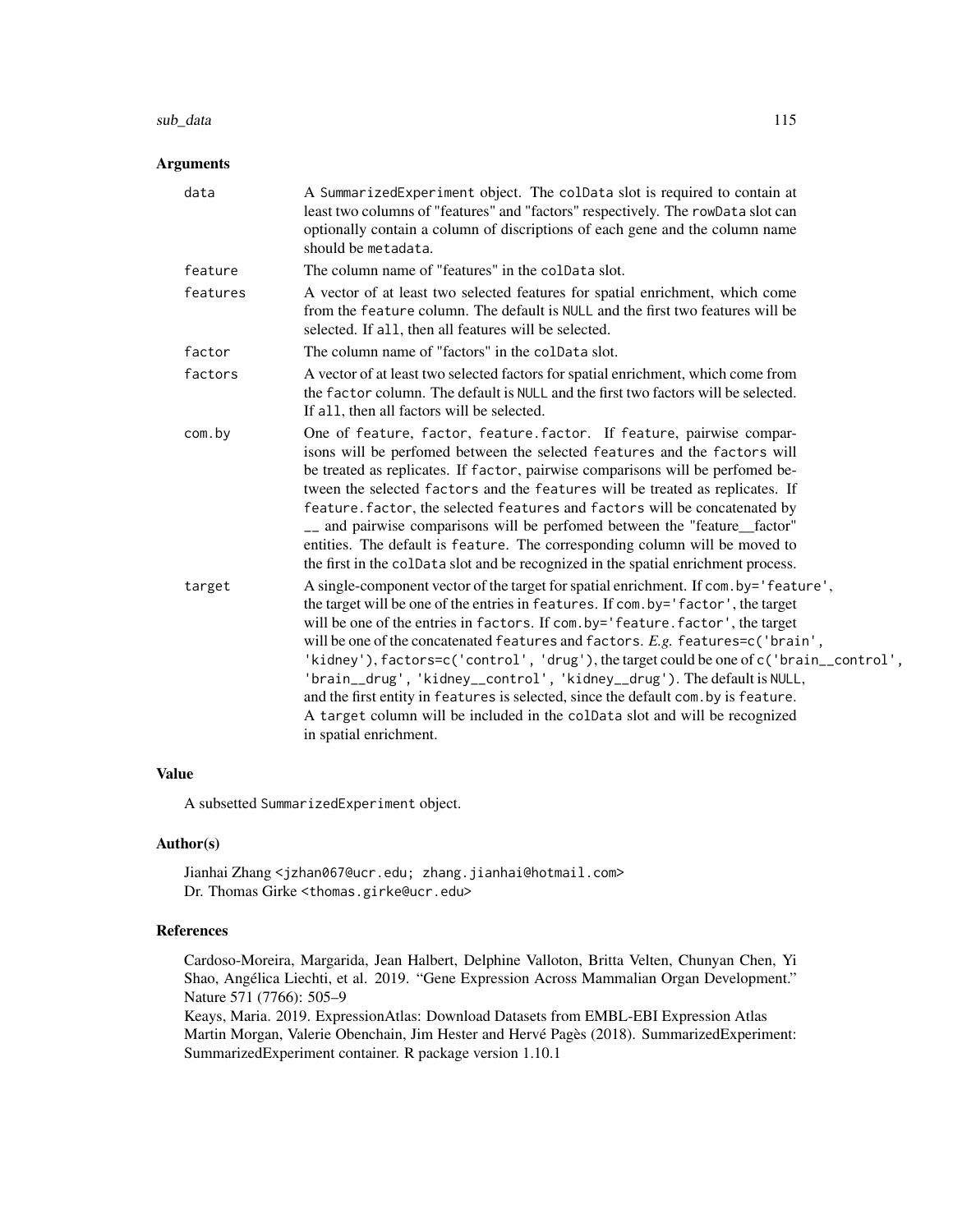#### <span id="page-115-0"></span>Examples

```
## In the following examples, the toy data come from an RNA-seq analysis on development of 7
## chicken organs under 9 time points (Cardoso-Moreira et al. 2019). For conveninece, it is
## included in this package. The complete raw count data are downloaded using the R package
## ExpressionAtlas (Keays 2019) with the accession number "E-MTAB-6769".
## Set up toy data.
# Access toy data.
cnt.chk <- system.file('extdata/shinyApp/example/count_chicken.txt', package='spatialHeatmap')
count.chk <- read.table(cnt.chk, header=TRUE, row.names=1, sep='\t')
count.chk[1:3, 1:5]
# A targets file describing samples and conditions is required for toy data. It should be made
# based on the experiment design, which is accessible through the accession number
# "E-MTAB-6769" in the R package ExpressionAtlas. An example targets file is included in this
# package and accessed below.
# Access the count table.
cnt.chk <- system.file('extdata/shinyApp/example/count_chicken.txt', package='spatialHeatmap')
count.chk <- read.table(cnt.chk, header=TRUE, row.names=1, sep='\t')
count.chk[1:3, 1:5]
# Access the example targets file.
tar.chk <- system.file('extdata/shinyApp/example/target_chicken.txt', package='spatialHeatmap')
target.chk <- read.table(tar.chk, header=TRUE, row.names=1, sep='\t')
# Every column in toy data corresponds with a row in targets file.
target.chk[1:5, ]
# Store toy data in "SummarizedExperiment".
library(SummarizedExperiment)
se.chk <- SummarizedExperiment(assay=count.chk, colData=target.chk)
# The "rowData" slot can store a data frame of gene metadata, but not required. Only the
# column named "metadata" will be recognized.
# Pseudo row metadata.
metadata <- paste0('meta', seq_len(nrow(count.chk))); metadata[1:3]
rowData(se.chk) <- DataFrame(metadata=metadata)
## As conventions, raw sequencing count data should be normalized and filtered to
## reduce noise. Since normalization will be performed in spatial enrichment, only filtering
## is required before subsetting the data.
# Filter out genes with low counts and low variance. Genes with counts over 5 in
# at least 10% samples (pOA), and coefficient of variance (CV) between 3.5 and 100 are
# retained.
se.fil.chk <- filter_data(data=se.chk, sam.factor='organism_part', con.factor='age',
pOA=c(0.1, 5), CV=c(3.5, 100), dir=NULL)
# Subset the data.
data.sub <- sub_data(data=se.fil.chk, feature='organism_part', features=c('brain', 'heart',
'kidney'), factor='age', factors=c('day10', 'day12'), com.by='feature', target='brain')
```
true\_bulk *Assign true bulk to cells in* colData *slot.*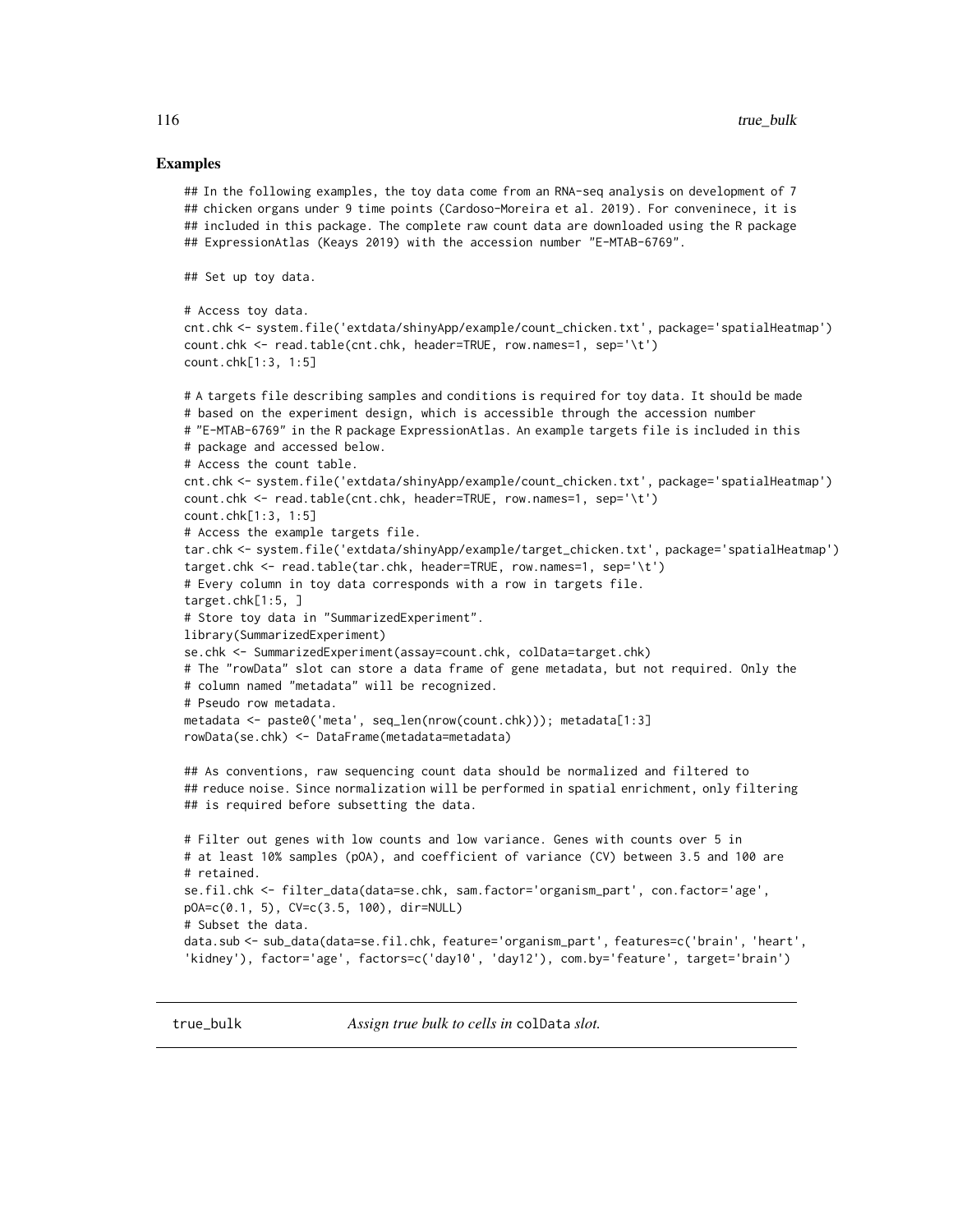# true\_bulk 117

# Description

In co-clustering, assign true bulk to cells in colData slot.

# Usage

```
true_bulk(sce, df.match)
```
#### Arguments

| sce      | A SingleCellExperiment of clustered single cell data. |
|----------|-------------------------------------------------------|
| df.match | The matching table between cells and true bulk.       |

# Value

A SingleCellExperiment object.

# Author(s)

Jianhai Zhang <jzhan067@ucr.edu> Dr. Thomas Girke <thomas.girke@ucr.edu>

# References

Morgan M, Obenchain V, Hester J, Pagès H (2021). SummarizedExperiment: SummarizedExperiment container. R package version 1.24. 0, https://bioconductor.org/packages/SummarizedExperiment.

#### Examples

```
# Matching table.
match.mus.brain.pa <- system.file("extdata/shinyApp/example", "match_mouse_brain_cocluster.txt", package="spatia
df.match.mus.brain <- read.table(match.mus.brain.pa, header=TRUE, row.names=1, sep='\t')
df.match.mus.brain
```

```
# Create random data matrix.
df.random <- matrix(rexp(30), nrow=5)
dimnames(df.random) <- list(paste0('gene', seq_len(nrow(df.random))), c('cere', 'cere', 'hipp', 'hipp', 'corti.su
```

```
library(SingleCellExperiment); library(S4Vectors)
cell.refined <- SingleCellExperiment(assays=list(logcounts=df.random), colData=DataFrame(cell=colnames(df.random)))
```

```
cell.refined <- true_bulk(cell.refined, df.match.mus.brain)
colData(cell.refined)
```
# See detailed example in the "cocluster" function by running "?cocluster".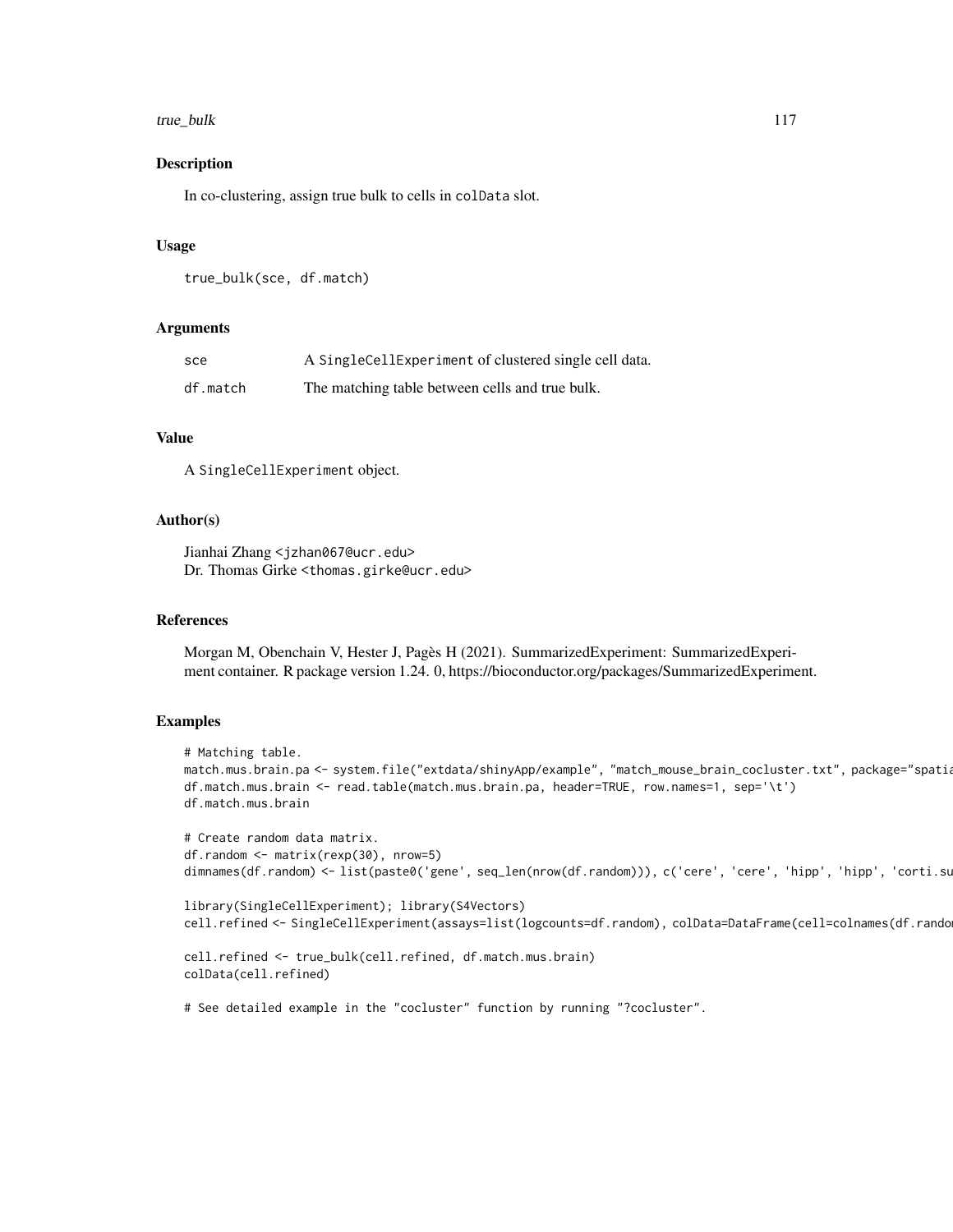<span id="page-117-0"></span>

# **Description**

Successful spatial heatmap plotting requires the aSVG features of interest have matching samples (cells, tissues, *etc*) in the data. If this requirement is not fulfiled, either the sample identifiers in the data or the spatial feature identifiers in the aSVG should be changed. This function is designed to replace existing feature identifiers, stroke (outline) widths, and/or feature colors in aSVG files with user-provided entries.

# Usage

update\_feature(df.new, dir)

# Arguments

| df.new | The custom feature identifiers, stroke (outline) widths, and/or feature colors,<br>should be included in the data frame returned by return feature as independent                                                                                   |
|--------|-----------------------------------------------------------------------------------------------------------------------------------------------------------------------------------------------------------------------------------------------------|
|        | columns, and the corresponding column names should be "featureNew", "stro-                                                                                                                                                                          |
|        | keNew", and "colorNew" respectively in order to be recognized.                                                                                                                                                                                      |
|        | To color the corresponding features, the identifiers in "featureNew" should be                                                                                                                                                                      |
|        | the same with matching sample identifiers. The numeric values in "strokeNew"<br>would be the outline widths of corresponding features. The colors in "colorNew"<br>would be the default colors for highlighting target features in the legend plot. |
| dir    | The directory path where the aSVG files to update. It should be the same with<br>dir in return_feature.                                                                                                                                             |

# Value

Nothing is returned. The aSVG files of interest in dir are updated with provided attributes, and are ready to use in function [spatial\\_hm](#page-90-0).

#### Author(s)

Jianhai Zhang <jzhan067@ucr.edu; zhang.jianhai@hotmail.com> Dr. Thomas Girke <thomas.girke@ucr.edu>

# References

Hadley Wickham, Jim Hester and Jeroen Ooms (2019). xml2: Parse XML. R package version 1.2.2. https://CRAN.R-project.org/package=xml2

Cardoso-Moreira, Margarida, Jean Halbert, Delphine Valloton, Britta Velten, Chunyan Chen, Yi Shao, Angélica Liechti, et al. 2019. "Gene Expression Across Mammalian Organ Development." Nature 571 (7766): 505-9

Gregory R. Warnes, Ben Bolker, Lodewijk Bonebakker, Robert Gentleman, Wolfgang Huber, Andy Liaw, Thomas Lumley, Martin Maechler, Arni Magnusson, Steffen Moeller, Marc Schwartz and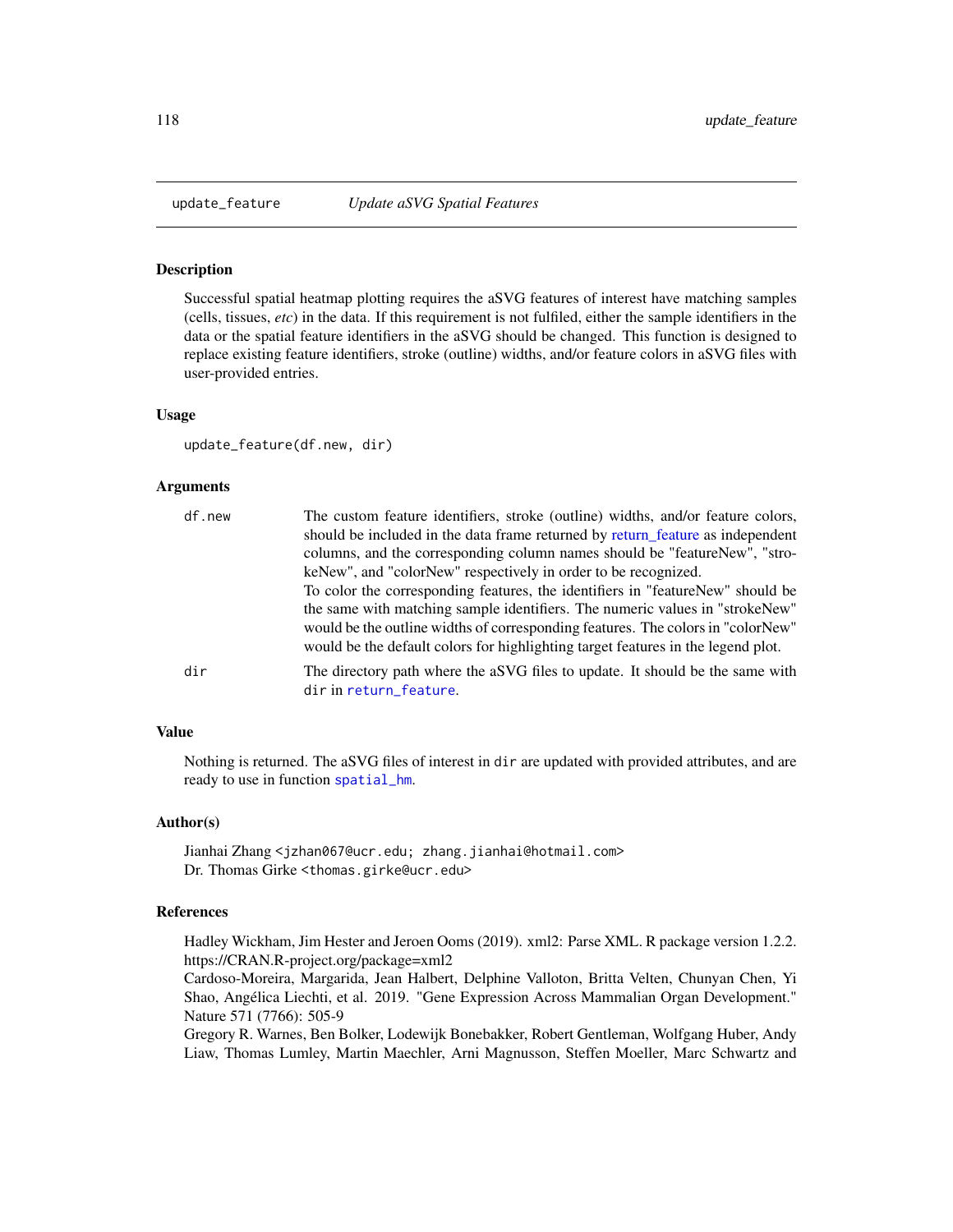# <span id="page-118-0"></span>write\_hdf5 119

Bill Venables (2020). gplots: Various R Programming Tools for Plotting Data. R package version 3.0.3. https://CRAN.R-project.org/package=gplots

### Examples

```
# The following shows how to download a chicken aSVG containing spatial features of 'brain'
# and 'heart' from the EBI aSVG repository directly
# (https://github.com/ebi-gene-expression-group/anatomogram/tree/master/src/svg). An empty
# directory is recommended so as to avoid overwriting existing SVG files with the same names.
# Here "~/test" is used.
# Remote aSVG repos.
data(aSVG.remote.repo)
tmp.dir <- normalizePath(tempdir(check=TRUE), winslash="/", mustWork=FALSE)
tmp.dir.ebi <- paste0(tmp.dir, '/ebi.zip')
tmp.dir.shm <- paste0(tmp.dir, '/shm.zip')
# Download the remote aSVG repos as zip files. According to Bioconductor's
# requirements, downloadings are not allowed inside functions, so the repos are
# downloaded before calling "return_feature".
download.file(aSVG.remote.repo$ebi, tmp.dir.ebi)
download.file(aSVG.remote.repo$shm, tmp.dir.shm)
remote <- list(tmp.dir.ebi, tmp.dir.shm)
# Make an empty directory "~/test" if not exist.
if (!dir.exists('~/test')) dir.create('~/test')
# Query the remote aSVG repos.
feature.df <- return_feature(feature=c('heart', 'brain'), species=c('gallus'), dir='~/test',
match.only=TRUE, remote=remote)
feature.df
# New features, stroke widths, colors.
ft.new <- c('BRAIN', 'HEART')
stroke.new <- c(0.05, 0.1)
col.new <- c('green', 'red')
# Include new features, stroke widths, colors to the feature data frame.
feature.df.new <- cbind(featureNew=ft.new, strokeNew=stroke.new, colorNew=col.new, feature.df)
feature.df.new
# Update features.
update_feature(df.new=feature.df.new, dir='~/test')
```
write\_hdf5 *Construct Database for the Shiny App*

# **Description**

This is a convenience function for constructing the database backend in the Shiny app [\(shiny\\_shm\)](#page-85-0). The data to store in the database should be in the class of "data.frame" or "SummarizedExperiment" and should be formatted according to the conventions in the "data" argument of [spatial\\_hm.](#page-90-0) After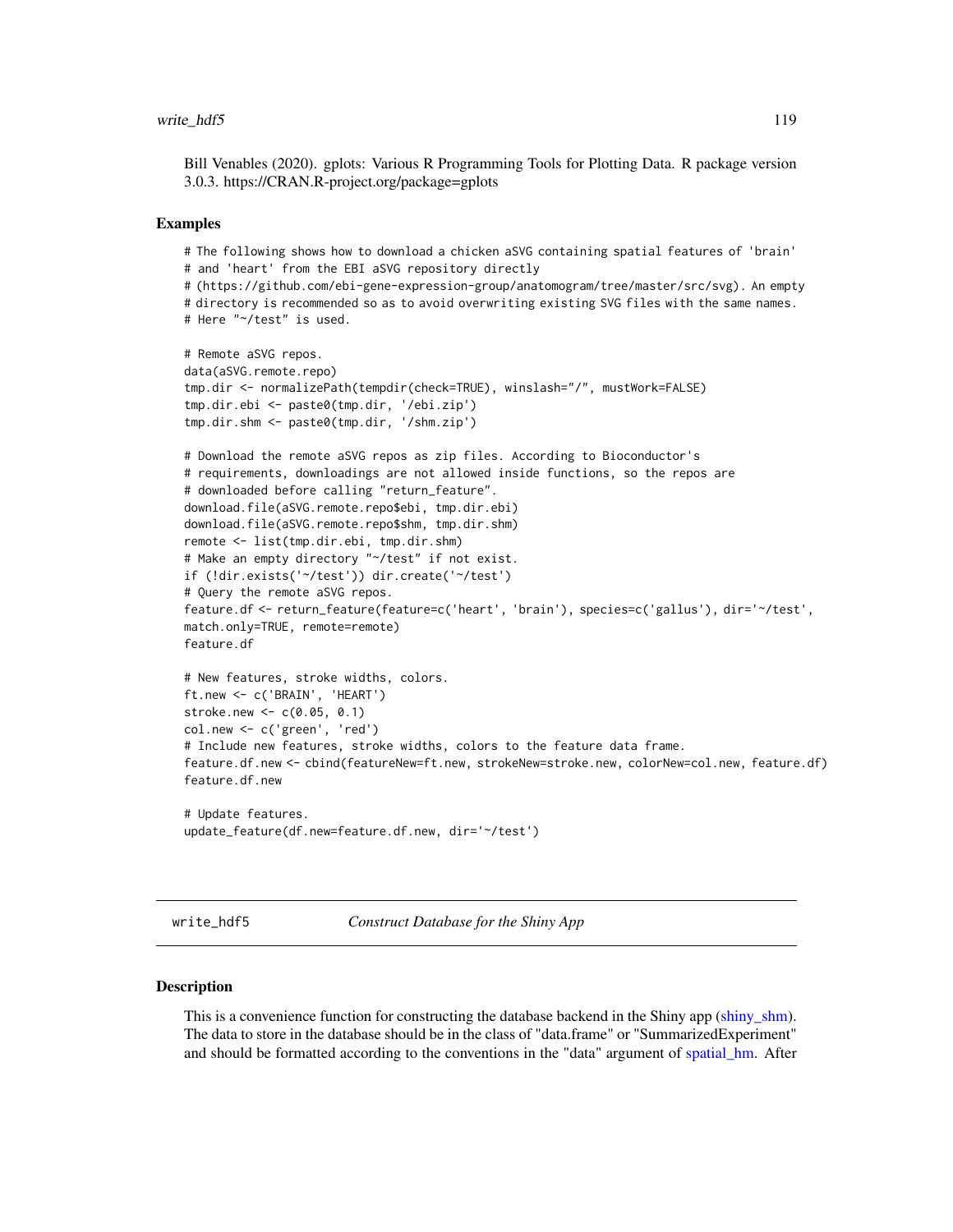formatted, all these data should be arranged in a list and each data slot should have a unique name such as "expr\_arab", "expr\_chicken", *etc.*.

In addition, a pairing data frame describing the matching relationship between the data and aSVG files must also be included in the list with the exclusive slot name "df\_pair". This data frame should contain at least three columns: name, data, aSVG. The name column includes concise description of each data-aSVG pair, and entries in this column will be listed under "Step 1: data sets" on the Shiny app. The data column contains slot names of all data in the list ("expr\_arab", "expr\_chicken", *etc.*), and the aSVG column includes the aSVG file names corresponding to each data respectively such as "gallus\_gallus.svg", *etc.* If one data is related to multiple aSVG files (*e.g.* multiple development stages), these aSVGs should be concatenated by comma, space, or semicolon, *e.g.* "arabidopsis.thaliana\_organ\_shm1.svg;arabidopsis.thaliana\_organ\_shm2.svg". Inclusion of other columns providing metadata of the data and aSVGs are optional, which is up to the users.

After calling this function, all the data including "df\_pair" in the list are saved into independent DHF5 databases, and all the DHF5 databases are finally compressed in the file "data\_shm.tar". Accordingly, all the corresponding aSVG files listed in the "df\_pair" should be compressed in another "tar" file such as "aSVG.tar". If the directory path containing the aSVG files are assigned to svg.dir, all the SVG files in the diretory are compressed in "aSVGs.tar" automatically. The two tar files compose the database in the Shiny app and should be placed in the "example" folder in the app or uploaded on the user interface.

# Usage

```
write_hdf5(
  dat.lis,
  dir = "./data\_shm",replace = FALSE,
  chunkdim = NULL,
  level = NULL,verbose = FALSE,
  svg.dir = NULL\lambda
```
# Arguments

| dat.lis | A list of data of class "data.frame" or "SummarizedExperiment", where every                                                                                 |
|---------|-------------------------------------------------------------------------------------------------------------------------------------------------------------|
|         | data should have a unique slot name such as "expr_arab", "expr_chicken", etc                                                                                |
|         | In addition to the data, a pairing data frame describing pairing between the data                                                                           |
|         | and aSVG files must be included under the exclusive slot name "df_pair". This                                                                               |
|         | data frame has three required columns: the "name" column includes concise                                                                                   |
|         | names of the data-aSVG pair, the "data" column contains all slot names of the                                                                               |
|         | data ("expr_arab", "expr_chicken", <i>etc.</i> ) and the "aSVG" column contains the                                                                         |
|         | a SVG file names corresponding to each data. If one data is related to multiple                                                                             |
|         | aSVG files (e.g. multiple development stages), these aSVGs should be concate-                                                                               |
|         | nated by comma, space, or semicolon, e.g.                                                                                                                   |
|         | "arabidopsis.thaliana_organ_shm1.svg;arabidopsis.thaliana_organ_shm2.svg". The<br>metadata of data and aSVGs could be optionally included in extra columns. |
| dir     | The directory path to save the "data_shm.tar" file. Default is ./data_shm.                                                                                  |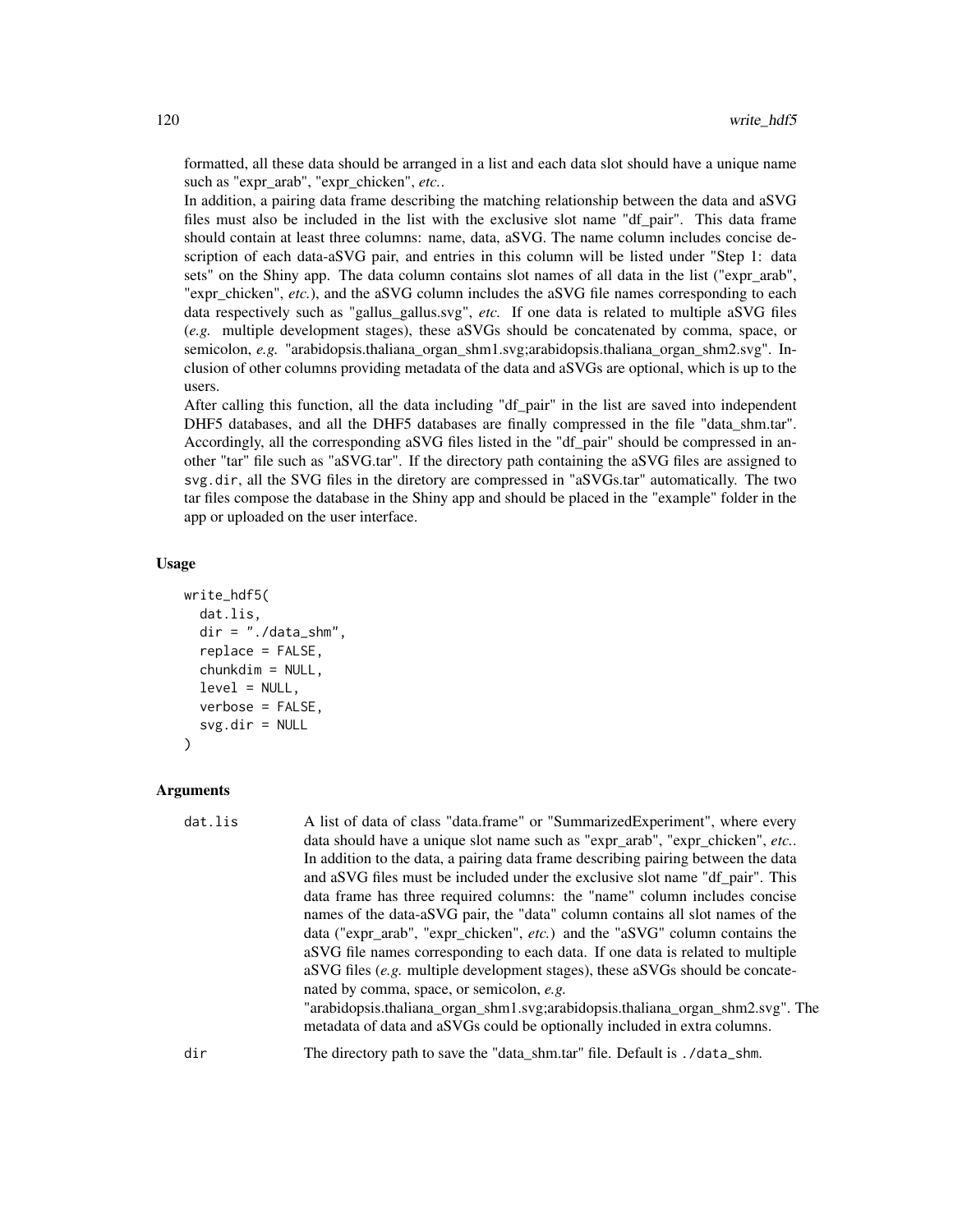<span id="page-120-0"></span>

| replace  | If data with the same slot names in dat. It's are already saved in dir, should the<br>dir be emptied? Default is FALSE. If TRUE, the existing content in dir will<br>be lost.                                                     |
|----------|-----------------------------------------------------------------------------------------------------------------------------------------------------------------------------------------------------------------------------------|
| chunkdim | The dimensions of the chunks and the compression level to use for writing the<br>assay data to disk.                                                                                                                              |
|          | Passed to the internal calls to writeHDF5Array. See ?writeHDF5Array for more<br>information.                                                                                                                                      |
| level    | The dimensions of the chunks and the compression level to use for writing the<br>assay data to disk.                                                                                                                              |
|          | Passed to the internal calls to writeHDF5Array. See ?writeHDF5Array for more<br>information.                                                                                                                                      |
| verbose  | Set to TRUE to make the function display progress.                                                                                                                                                                                |
|          | In the case of saveHDF5SummarizedExperiment(), verbose is set to NA by de-<br>fault, in which case verbosity is controlled by DelayedArray:::get_verbose_block_processing().<br>Setting verbose to TRUE or FALSE overrides this.  |
| svg.dir  | The directory path of aSVG files listed in "df_pair". If provded, all SVG files<br>in the directory are compressed in "aSVGs.tar" and saved in dir. Default is<br>NULL, which requires users to compress the aSVGs in a tar file. |

# Value

A file of "data\_shm.tar" is save in dir. If svg.dir is assigned a valid value, all relevant SVG files are compressed in "aSVGs.tar" in dir.

# Author(s)

Jianhai Zhang <jzhan067@ucr.edu; zhang.jianhai@hotmail.com> Dr. Thomas Girke <thomas.girke@ucr.edu>

# References

SummarizedExperiment: SummarizedExperiment container. R package version 1.10.1

R Core Team (2018). R: A language and environment for statistical computing. R Foundation for Statistical Computing, Vienna, Austria. URL https://www.R-project.org/

Hervé Pagès (2020). HDF5Array: HDF5 backend for DelayedArray objects. R package version 1.16.1.

Mustroph, Angelika, M Eugenia Zanetti, Charles J H Jang, Hans E Holtan, Peter P Repetti, David W Galbraith, Thomas Girke, and Julia Bailey-Serres. 2009. "Profiling Translatomes of Discrete Cell Populations Resolves Altered Cellular Priorities During Hypoxia in Arabidopsis." Proc Natl Acad Sci U S A 106 (44): 18843–8

Davis, Sean, and Paul Meltzer. 2007. "GEOquery: A Bridge Between the Gene Expression Omnibus (GEO) and BioConductor." Bioinformatics 14: 1846–7

Gautier, Laurent, Leslie Cope, Benjamin M. Bolstad, and Rafael A. Irizarry. 2004. "Affy—analysis of Affymetrix GeneChip Data at the Probe Level." Bioinformatics 20 (3). Oxford, UK: Oxford University Press: 307–15. doi:10.1093/bioinformatics/btg405

Keays, Maria. 2019. ExpressionAtlas: Download Datasets from EMBL-EBI Expression Atlas Huber, W., V. J. Carey, R. Gentleman, S. An ders, M. Carlson, B. S. Carvalho, H. C. Bravo, et al.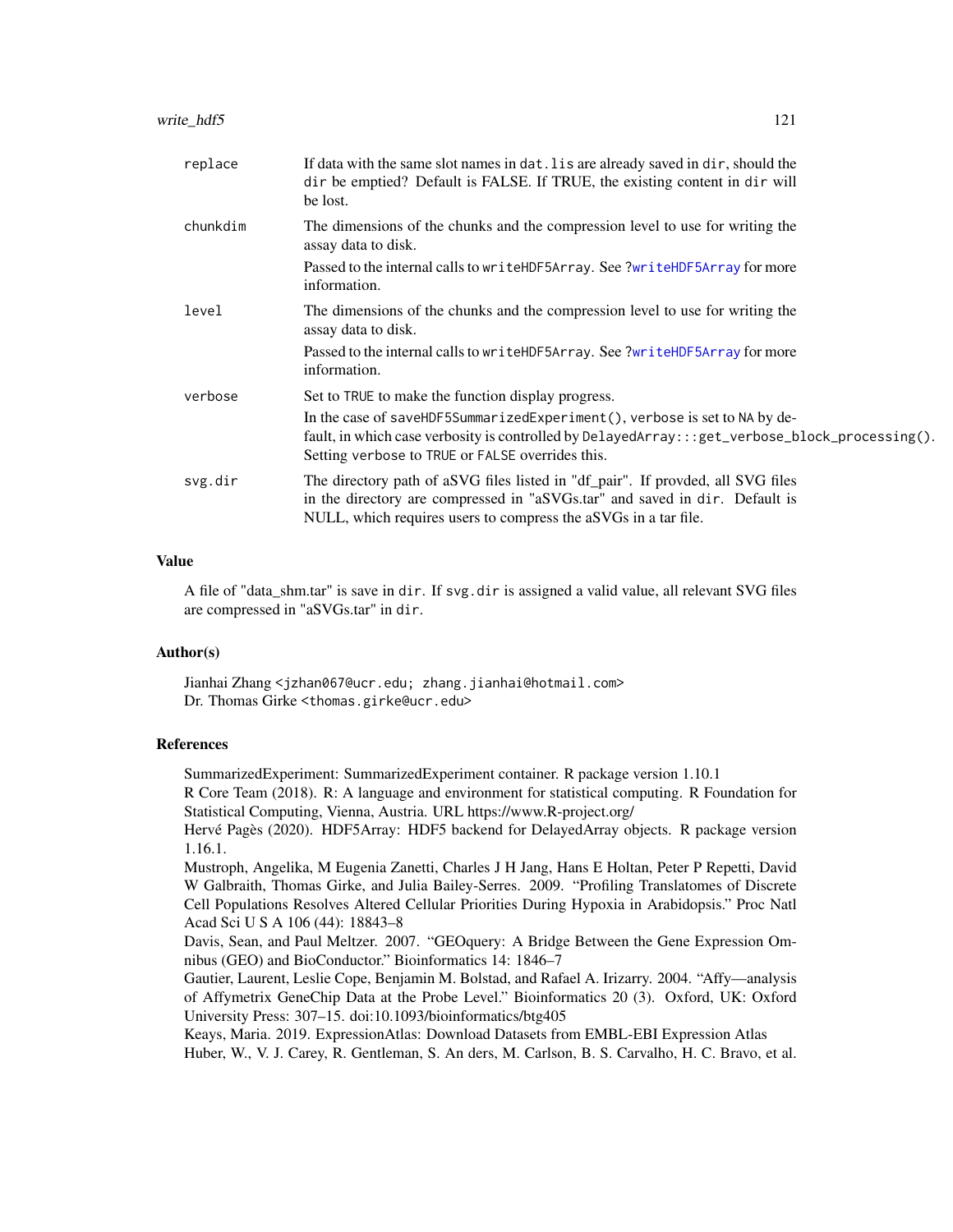2015. "Orchestrating High-Throughput Genomic Analysis Wit H Bioconductor." Nature Methods 12 (2): 115–21. http://www.nature.com/nmeth/journal/v12/n2/full/nmeth.3252.html

Love, Michael I., Wolfgang Huber, and Simon Anders. 2014. "Moderated Estimation of Fold Change and Dispersion for RNA-Seq Data with DESeq2." Genome Biology 15 (12): 550. doi:10.1186/s13059- 014-0550-8

McCarthy, Davis J., Chen, Yunshun, Smyth, and Gordon K. 2012. "Differential Expression Analysis of Multifactor RNA-Seq Experiments with Respect to Biological Variation." Nucleic Acids Research 40 (10): 4288–97

Cardoso-Moreira, Margarida, Jean Halbert, Delphine Valloton, Britta Velten, Chunyan Chen, Yi Shao, Angélica Liechti, et al. 2019. "Gene Expression Across Mammalian Organ Development." Nature 571 (7766): 505–9

# Examples

## The examples below demonstrate 1) how to dump Expression Atlas data set into the Shiny database; ## 2) how to dump GEO data set into the Shiny database; 3) how to include aSVGs of multiple ## development stages; 4) how to read the database; 5) how to create customized Shiny app with ## the database.

# 1. Dump data from Expression Atlas into "data\_shm.tar" using ExpressionAtlas package (Keays 2019).

```
# The chicken data derived from an RNA-seq analysis on developments of 7 chicken organs under 9
# time points (Cardoso-Moreira et al. 2019) is chosen as example.
# The following searches the Expression Atlas for expression data from 'heart' and 'gallus'.
library(ExpressionAtlas)
cache.pa <- '~/.cache/shm' # The path of cache.
all.chk <- read_cache(cache.pa, 'all.chk') # Retrieve data from cache.
if (is.null(all.chk)) { # Save downloaded data to cache if it is not cached.
all.chk <- searchAtlasExperiments(properties="heart", species="gallus")
save_cache(dir=cache.pa, overwrite=TRUE, all.chk)
}
all.chk[3, ]
rse.chk <- read_cache(cache.pa, 'rse.chk') # Read data from cache.
if (is.null(rse.chk)) { # Save downloaded data to cache if it is not cached.
 rse.chk <- getAtlasData('E-MTAB-6769')[[1]][[1]]
 save_cache(dir=cache.pa, overwrite=TRUE, rse.chk)
}
# The downloaded data is stored in "SummarizedExperiment" by default (SE, M. Morgan et al. 2018).
# The experiment design is described in the "colData" slot. The following returns first three rows.
colData(rse.chk)[1:3, ]
# In the "colData" slot, it is required to define the "sample" and "condition" columns respectively.
# Both "sample" and "condition" are general terms. The former refers to entities where the numeric
# data are measured such as cell organelles, tissues, organs, ect. while the latter denotes
# experimental treatments such as drug dosages, gender, trains, time series, PH values, ect. In the
# downloaded data, the two columns are not explicitly defined, so "organism_part" and "age" are
# selected and renamed as "sample" and "condition" respectively.
colnames(colData(rse.chk))[c(6, 8)] <- c('condition', 'sample'); colnames(colData(rse.chk))
# The raw RNA-Seq count are preprocessed with the following steps: (1) normalization,
# (2) aggregation of replicates, and (3) filtering of reliable expression data. The details of
# these steps are explained in the pacakge vignette.
```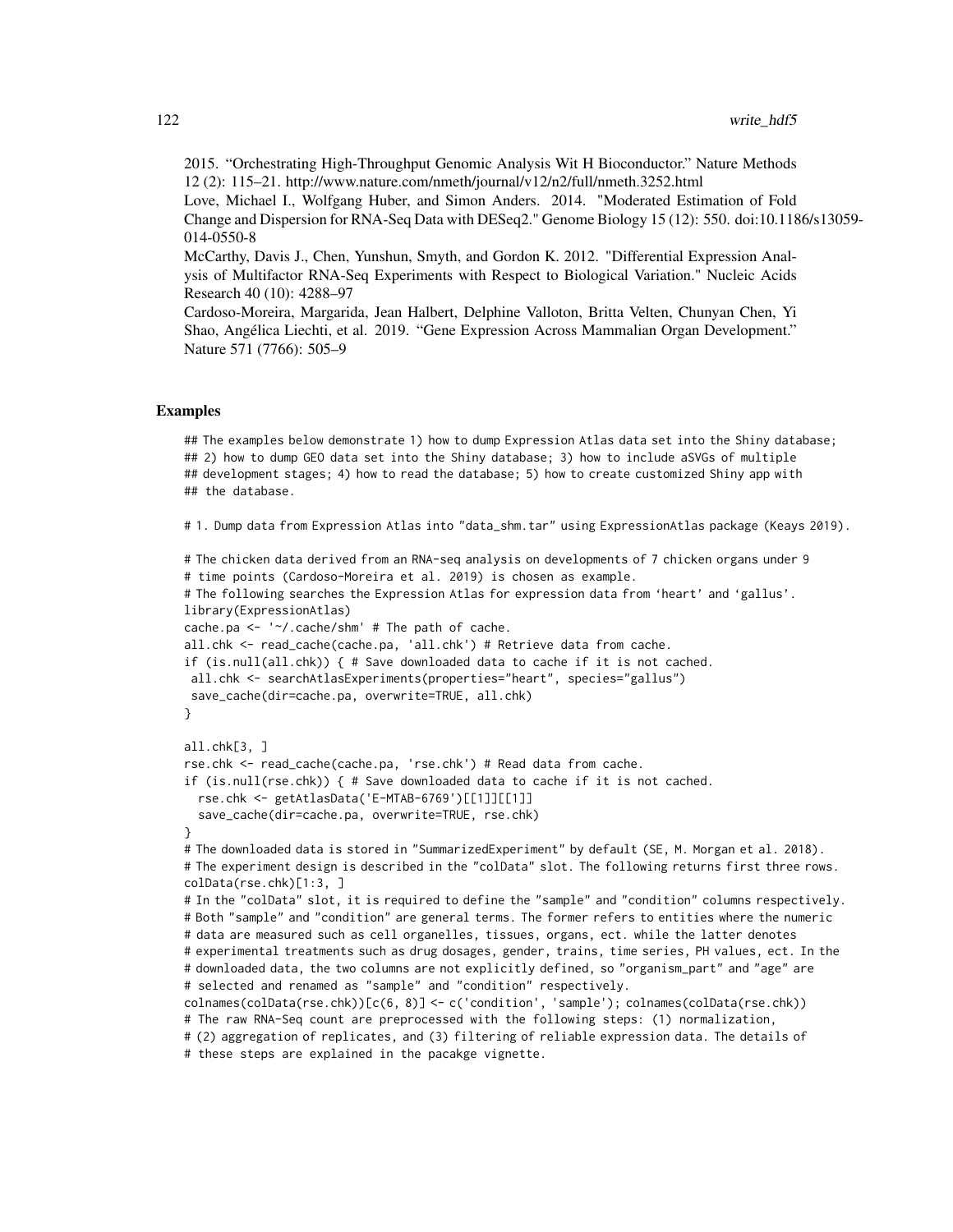```
browseVignettes('spatialHeatmap')
se.nor.chk <- norm_data(data=rse.chk, norm.fun='ESF', log2.trans=TRUE) # Normalization
se.aggr.chk <- aggr_rep(data=se.nor.chk, sam.factor='sample', con.factor='condition',
aggr='mean') # Replicate agggregation using mean
# Genes are filtered out if not meet these criteria: expression values are at least 5 in at least
# 1% of all samples, coeffient of variance is between 0.6 and 100.
se.fil.chk <- filter_data(data=se.aggr.chk, sam.factor='sample', con.factor='condition',
pOA=c(0.01, 5), CV=c(0.6, 100), dir=NULL)
# The aSVG file corresponding with the data is pre-packaged and copied to a temporary directory.
dir.svg <- paste0(tempdir(check=TRUE), '/svg_shm') # Temporary directory.
if (!dir.exists(dir.svg)) dir.create(dir.svg)
# Path of the aSVG file.
svg.chk <- system.file("extdata/shinyApp/example", 'gallus_gallus.svg', package="spatialHeatmap")
file.copy(svg.chk, dir.svg, overwrite=TRUE) # Copy the aSVG file.
# 2. Dump data from GEO into "data_shm.tar" using GEOquery package (S. Davis and Meltzer 2007).
# The Arabidopsis thaliana (Arabidopsis) data from an microarray assay of hypoxia treatment on
# Arabidopsis root and shoot cell types (Mustroph et al. 2009) is selected as example.
# The data set is downloaded with the accession number "GSE14502". It is stored in ExpressionSet
# container (W. Huber et al. 2015) by default, and then converted to a SummarizedExperiment object.
library(GEOquery)
gset <- read_cache(cache.pa, 'gset') # Retrieve data from cache.
if (is.null(gset)) { # Save downloaded data to cache if it is not cached.
 gset <- getGEO("GSE14502", GSEMatrix=TRUE, getGPL=TRUE)[[1]]
 save_cache(dir=cache.pa, overwrite=TRUE, gset)
}
se.sh <- as(gset, "SummarizedExperiment") # Converted to SummarizedExperiment
# The gene symbol identifiers are extracted from the rowData component to be used as row names.
rownames(se.sh) <- make.names(rowData(se.sh)[, 'Gene.Symbol'])
# A slice of the experimental design in colData slot is shown. Both the samples and conditions
# are contained in the "title" column. The samples are indicated by promoters: pGL2 (root
# atrichoblast epidermis), pCO2 (root cortex meristematic zone), pSCR (root endodermis),
# pWOL (root vasculature), etc., and conditions are control and hypoxia.
colData(se.sh)[60:63, 1:4]
# Since the samples and conditions need to be listed in two independent columns, like the the
# chicken data above, a targets file is recommended to separate samples and conditions. The main
# reason to choose this Arabidopdis data is to illusrate the usage of targets file when necessary.
# A pre-packaged targets file is accessed and partially shown below.
sh.tar <- system.file('extdata/shinyApp/example/target_arab.txt', package='spatialHeatmap')
target.sh <- read_fr(sh.tar); target.sh[60:63, ]
# Load custom the targets file into colData slot.
colData(se.sh) <- DataFrame(target.sh)
# This data set was already normalized with the RMA algorithm (Gautier et al. 2004). Thus, the
# pre-processing steps are restricted to aggregation of replicates and filtering of reliably
# expressed genes.
# Replicate agggregation using mean
se.aggr.sh <- aggr_rep(data=se.sh, sam.factor='samples', con.factor='conditions', aggr='mean')
se.fil.arab <- filter_data(data=se.aggr.sh, sam.factor='samples', con.factor='conditions',
pOA=c(0.03, 6), CV=c(0.30, 100), dir=NULL) # Filtering of genes with low intensities and variance
# Similarly, the aSVG file corresponding to this data is pre-packaged and copied to the same
# temporary directory.
```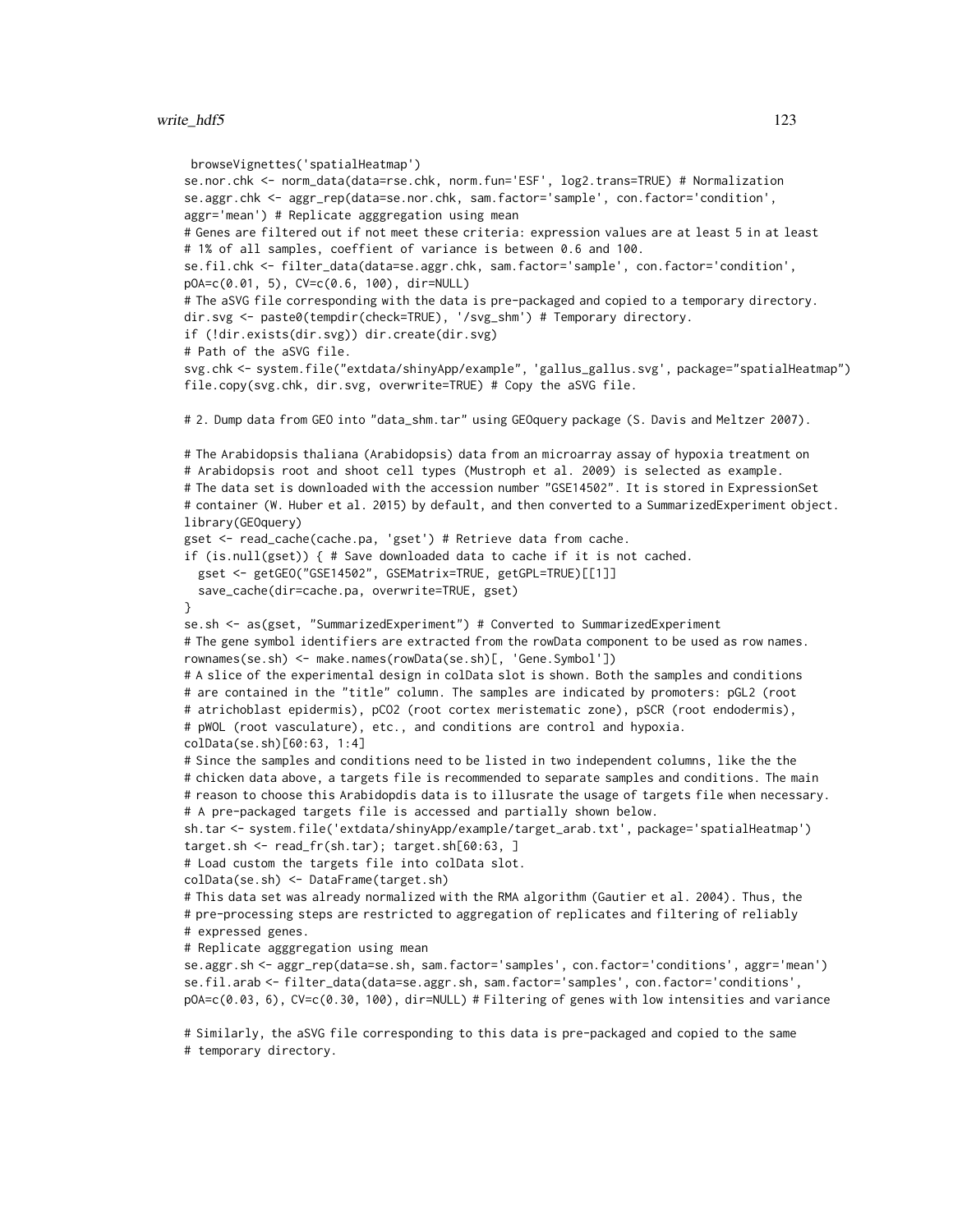```
svg.arab <- system.file("extdata/shinyApp/example", 'arabidopsis.thaliana_organ_shm.svg',
package="spatialHeatmap")
file.copy(svg.arab, dir.svg, overwrite=TRUE)
# 3. The random data and aSVG files of two development stages of Arabidopsis organs.
# The gene expression data is randomly generated and pre-packaged.
pa.growth <- system.file("extdata/shinyApp/example", 'random_data_multiple_aSVGs.txt',
package="spatialHeatmap")
dat.growth <- read_fr(pa.growth); dat.growth[1:3, ]
# Paths of the two corresponsing aSVG files.
svg.arab1 <- system.file("extdata/shinyApp/example", 'arabidopsis.thaliana_organ_shm1.svg',
package="spatialHeatmap")
svg.arab2 <- system.file("extdata/shinyApp/example", 'arabidopsis.thaliana_organ_shm2.svg',
package="spatialHeatmap")
# Copy the two aSVG files to the same temporary directory.
file.copy(c(svg.arab1, svg.arab2), dir.svg, overwrite=TRUE)
# 4. Include aSVG templates of raster images.
pa.leaf <- system.file("extdata/shinyApp/example", 'dat_overlay.txt',
package="spatialHeatmap")
dat.leaf <- read_fr(pa.leaf); dat.leaf[1:2, ]
# Paths of the two aSVG files.
svg.leaf1 <- system.file("extdata/shinyApp/example", 'maize_leaf_shm1.svg',
package="spatialHeatmap")
svg.leaf2 <- system.file("extdata/shinyApp/example", 'maize_leaf_shm2.svg',
package="spatialHeatmap")
# Paths of the two corresponsing raster images of templates.
tmp.leaf1 <- system.file("extdata/shinyApp/example", 'maize_leaf_shm1.png',
package="spatialHeatmap")
tmp.leaf2 <- system.file("extdata/shinyApp/example", 'maize_leaf_shm2.png',
package="spatialHeatmap")
# Copy the two aSVG and two template files to the same temporary directory.
file.copy(c(svg.leaf1, svg.leaf2, tmp.leaf1, tmp.leaf2), dir.svg, overwrite=TRUE)
# Make the pairing table, which describes matchings between the data and image files.
df.pair <- data.frame(name=c('chicken', 'arab', 'growth', 'leaf'), data=c('expr_chicken', 'expr_arab',
'random_data_multiple_aSVGs', 'leaf'), aSVG=c('gallus_gallus.svg', 'arabidopsis.thaliana_organ_shm.svg',
'arabidopsis.thaliana_organ_shm1.svg;arabidopsis.thaliana_organ_shm2.svg',
'maize_leaf_shm1.svg;maize_leaf_shm1.png;maize_leaf_shm2.svg;maize_leaf_shm2.png'))
# Note that multiple aSVGs should be concatenated by comma, semicolon, or single space.
df.pair
# Organize the data and pairing table in a list, and create the database.
dat.lis <- list(df_pair=df.pair, expr_chicken=se.fil.chk, expr_arab=se.fil.arab,
random_data_multiple_aSVGs=dat.growth, leaf=dat.leaf)
# Create the database in a temporary directory "db_shm".
dir.db <- paste0(tempdir(check=TRUE), '/db_shm') # Temporary directory.
if (!dir.exists(dir.db)) dir.create(dir.db)
```

```
write_hdf5(dat.lis=dat.lis, dir=dir.db, svg.dir=dir.svg, replace=TRUE)
```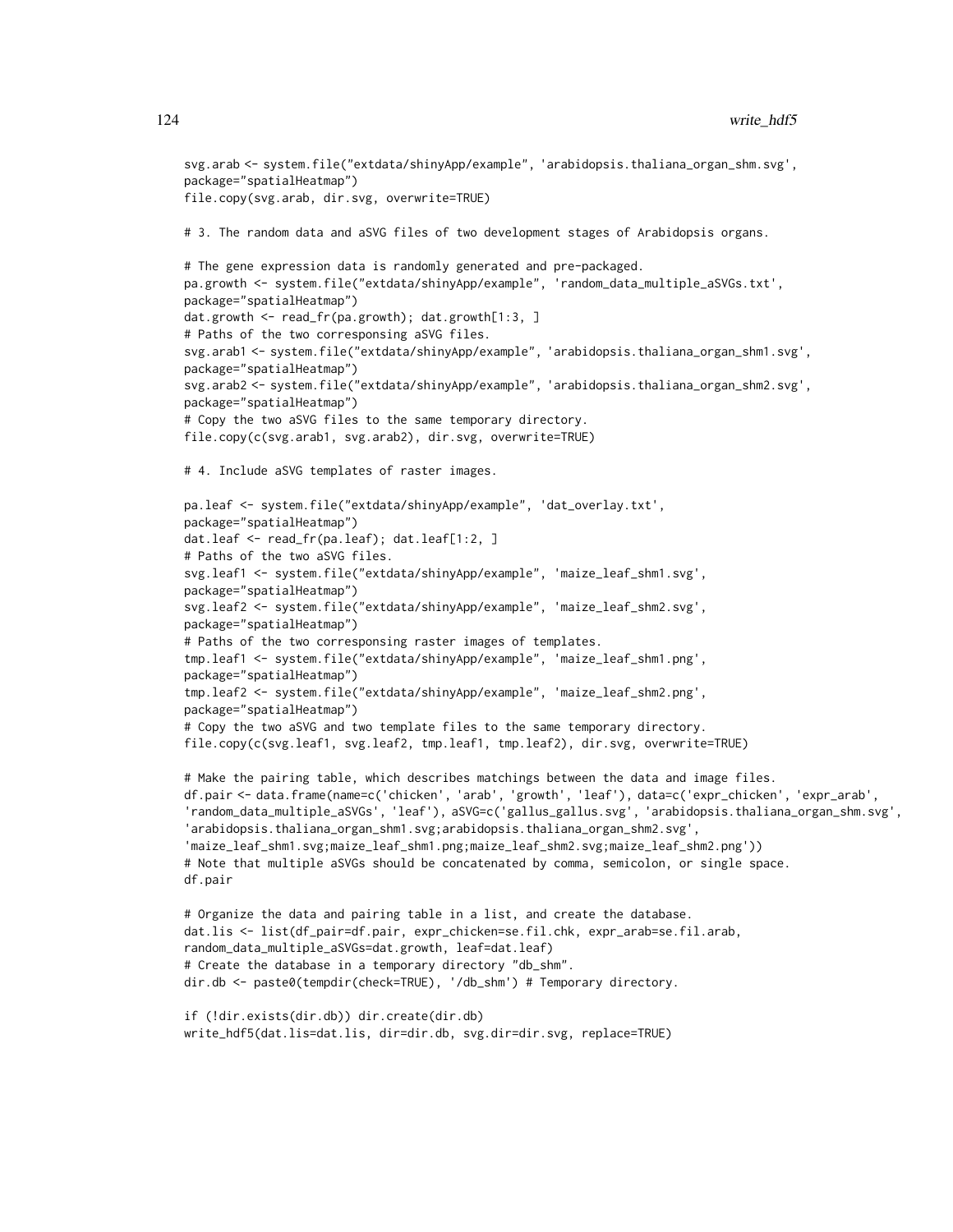# write\_hdf5 125

```
# 4. Read data and/or pairing table from "data_shm.tar".
dat.lis1 <- read_hdf5(paste0(dir.db, '/data_shm.tar'), names(dat.lis))
# 5. Create customized Shiny app with the database.
if (!dir.exists('~/test_shiny')) dir.create('~/test_shiny')
lis.tar <- list(data=paste0(dir.db, '/data_shm.tar'), svg=paste0(dir.db, '/aSVGs.tar'))
custom_shiny(lis.tar, app.dir='~/test_shiny')
# Run the app.
shiny::runApp('~/test_shiny/shinyApp')
```

```
# Except "SummarizedExperiment", the database also accepts data in form of "data.frame". In that
# case, the columns should follow the naming scheme "sample__condition", i.e. a sample and a
# condition are concatenated by double underscore. The details are seen in the "data" argument
# of the function "spatial_hm".
# The following takes the Arabidopsis data as example.
df.arab <- assay(se.fil.arab); df.arab[1:3, 1:3]
# The new data list.
dat.lis2 <- list(df_pair=df.pair, expr_chicken=se.fil.chk, expr_arab=df.arab,
random_data_multiple_aSVGs=dat.growth)
```
# If the data does not have an corresponding aSVG or vice versa, in the pairing table the slot # of missing data or aSVG should be filled with "none". In that case, on the Shiny user # interface, users will be prompted to select an aSVG for the unpaired data or select a data # for the unpaired aSVG. # For example, if the aSVG "arabidopsis.thaliana\_organ\_shm.svg" has no matching data, the # pairing table should be made like below.

```
df.pair1 <- data.frame(name=c('chicken', 'arab', 'growth'), data=c('expr_chicken', 'none',
'random_data_multiple_aSVGs'), aSVG=c('gallus_gallus.svg', 'arabidopsis.thaliana_organ_shm.svg',
'arabidopsis.thaliana_organ_shm1.svg;arabidopsis.thaliana_organ_shm2.svg'))
df.pair1
# The new data list.
```

```
dat.lis3 <- list(df_pair=df.pair, expr_chicken=se.fil.chk, none='none',
random_data_multiple_aSVGs=dat.growth)
```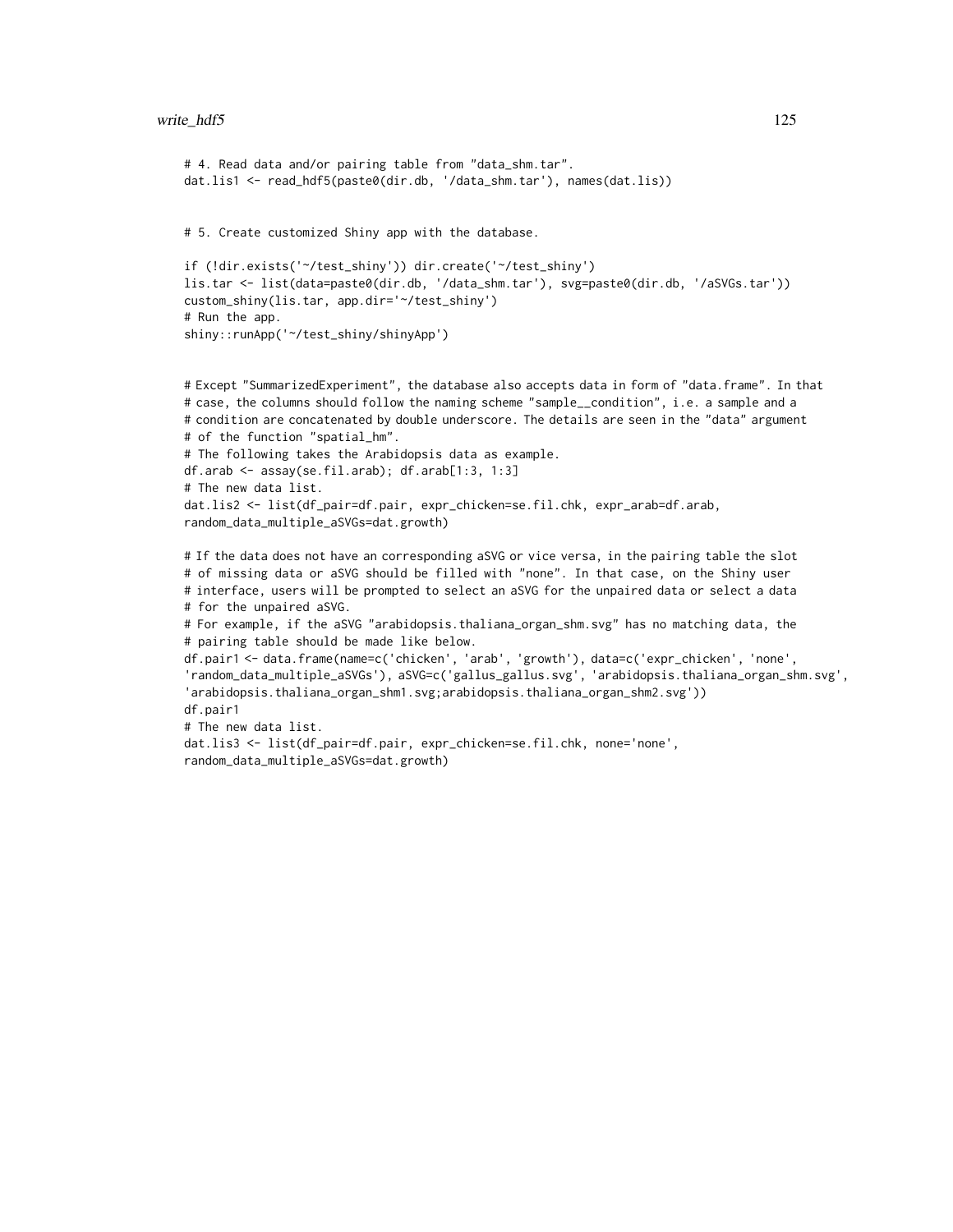# Index

∗ datasets aSVG.remote.repo, [19](#page-18-0) deg.table, [42](#page-41-0) lis.deg.up.down, [54](#page-53-0) ∗ spatial heatmap spatialHeatmap-package, [3](#page-2-0) adj\_mod, *[6](#page-5-0)*, [12,](#page-11-1) *[61,](#page-60-0) [62](#page-61-0)*, *[86](#page-85-1)*, *[109](#page-108-0)* adjacency, *[13](#page-12-0)* aggr\_rep, *[6](#page-5-0)*, [16](#page-15-0) aSVG.remote.repo, [19](#page-18-0) auc\_bar, [20](#page-19-0) auc\_stat, [21](#page-20-0) auc\_violin, [23](#page-22-0) BatchtoolsParam, *[33](#page-32-0)* buildKNNGraph, *[26](#page-25-0)*, *[28](#page-27-0)*, *[32](#page-31-0)*, *[36](#page-35-0)* buildSNNGraph, *[26](#page-25-0)*, *[28](#page-27-0)*, *[32](#page-31-0)*, *[36](#page-35-0)* calcNormFactors, *[67,](#page-66-0) [68](#page-67-0)* cluster\_cell, [25](#page-24-0) coclus\_opt, [31](#page-30-0) coclus\_roc, [36](#page-35-0) cocluster, [27](#page-26-0) com\_factor, [38](#page-37-0) computeSumFactors, *[53](#page-52-0)*, *[69](#page-68-0)* cor, *[107,](#page-106-0) [108](#page-107-0)* cpm, *[67](#page-66-0)* custom\_shiny, *[6](#page-5-0)*, [39](#page-38-0) cutreeHybrid, *[13](#page-12-0)* cv, *[49,](#page-48-0) [50](#page-49-0)* deg.table, [42](#page-41-0) deg\_ovl, [43](#page-42-0) denoisePCA, *[26](#page-25-0)*, *[28](#page-27-0)*, *[32,](#page-31-0) [33](#page-32-0)*, *[36](#page-35-0)*, *[74](#page-73-0)* desired\_bulk\_shiny, [44](#page-43-0)

edit\_tar, [46](#page-45-0) estimateSizeFactors, *[67,](#page-66-0) [68](#page-67-0)*

dist, *[107,](#page-106-0) [108](#page-107-0)*

filter\_cell, [47](#page-46-0) filter\_data, *[6](#page-5-0)*, [49,](#page-48-0) *[50](#page-49-0)*, *[86](#page-85-1)*, *[108](#page-107-0)* filter\_iter, [53](#page-52-0) fread, *[75](#page-74-0)* ggplot, *[56](#page-55-0)* heatmap.2, *[56](#page-55-0)* lis.deg.up.down, [54](#page-53-0) make.names, *[75](#page-74-0)* matrix\_hm, *[6](#page-5-0)*, *[12](#page-11-1)*, [55](#page-54-0) mean\_auc\_bar, [59](#page-58-0) MulticoreParam, *[29](#page-28-0)*, *[33](#page-32-0)* network, *[6](#page-5-0)*, *[13](#page-12-0)*, *[17](#page-16-0)*, *[49,](#page-48-0) [50](#page-49-0)*, [61,](#page-60-0) *[66](#page-65-0)*, *[94](#page-93-0)* norm\_data, *[6](#page-5-0)*, [66](#page-65-0) norm\_multi, [69](#page-68-0) plot.default, *[63](#page-62-0)* plot\_dim, [71](#page-70-0) pOverA, *[49,](#page-48-0) [50](#page-49-0)* profile\_gene, [72](#page-71-0) random\_para, [73](#page-72-0) read\_cache, [74](#page-73-0) read\_fr, [75](#page-74-0) read\_hdf5, [76](#page-75-0) reduce\_rep, [80](#page-79-0) refine\_cluster, [81](#page-80-0) return\_feature, *[6](#page-5-0)*, [82,](#page-81-1) *[93](#page-92-0)*, *[118](#page-117-0)* rlog, *[67,](#page-66-0) [68](#page-67-0)* save\_cache, *[74](#page-73-0)*, [85](#page-84-0) shiny\_shm, *[6](#page-5-0)*, *[13](#page-12-0)*, *[51](#page-50-0)*, [86,](#page-85-1) *[109](#page-108-0)*, *[119](#page-118-0)* spatial\_enrich, [88](#page-87-0) spatial\_hm, *[6](#page-5-0)*, *[17](#page-16-0)*, *[49,](#page-48-0) [50](#page-49-0)*, *[66](#page-65-0)*, *[82](#page-81-1)*, [91,](#page-90-1) *[94](#page-93-0)*, *[118,](#page-117-0)*

*[119](#page-118-0)* spatialHeatmap *(*spatialHeatmap-package*)*, [3](#page-2-0)